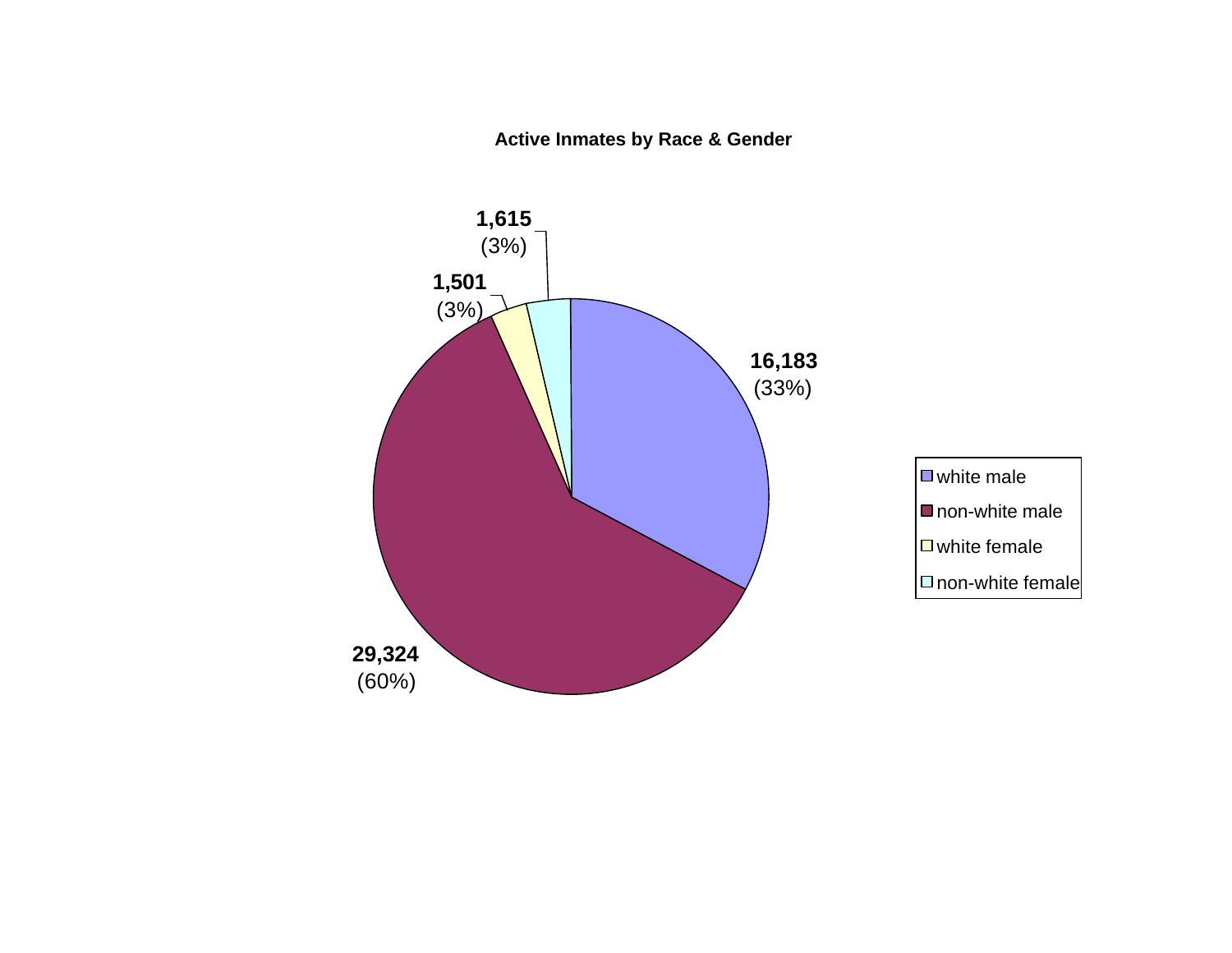**Active Inmates by Security Level**

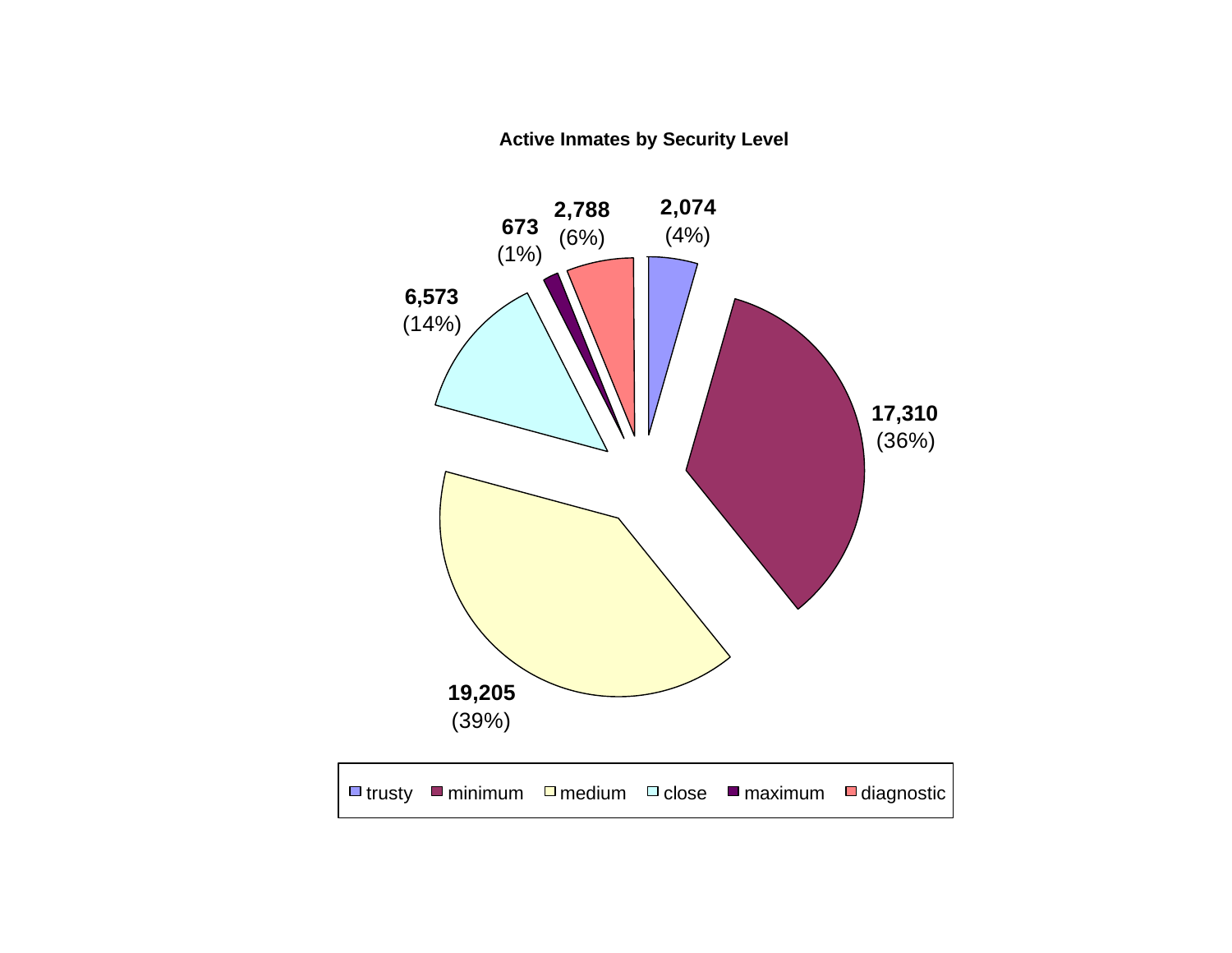### **Active Inmates by Sentence Length**

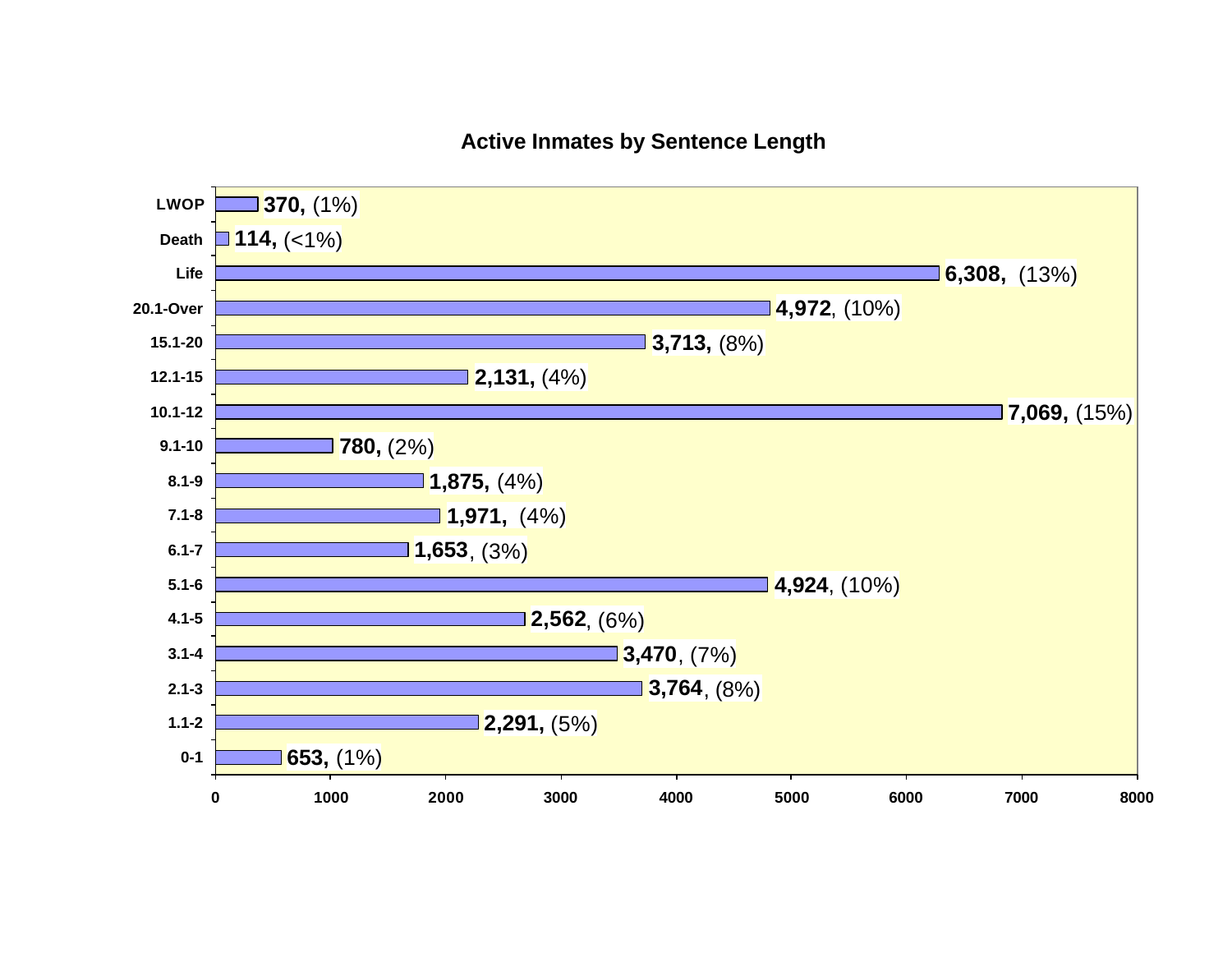**Active Inmates with Probation to follow Prison**

![](_page_3_Figure_1.jpeg)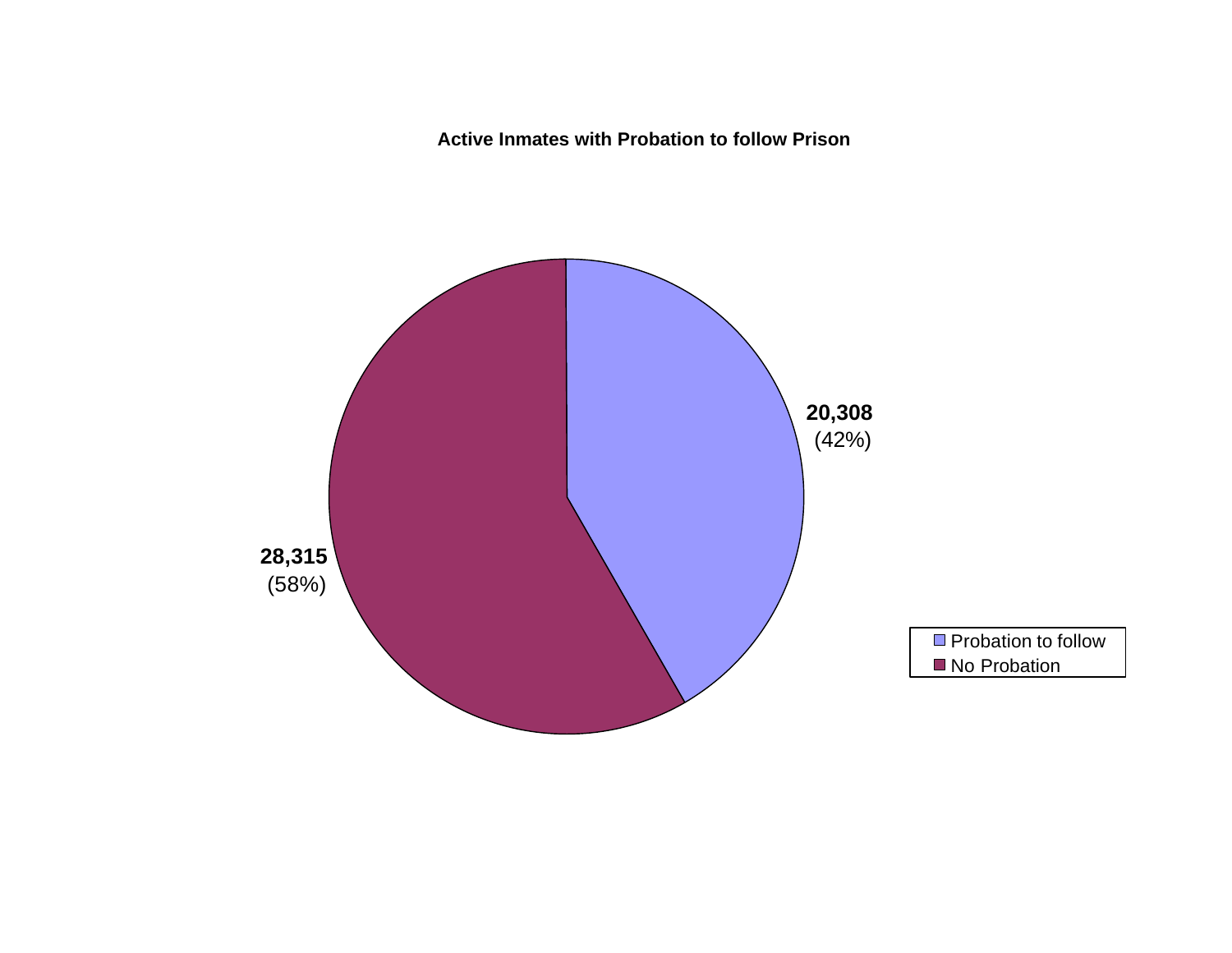**Active Inmates By Institution Type** 

![](_page_4_Figure_1.jpeg)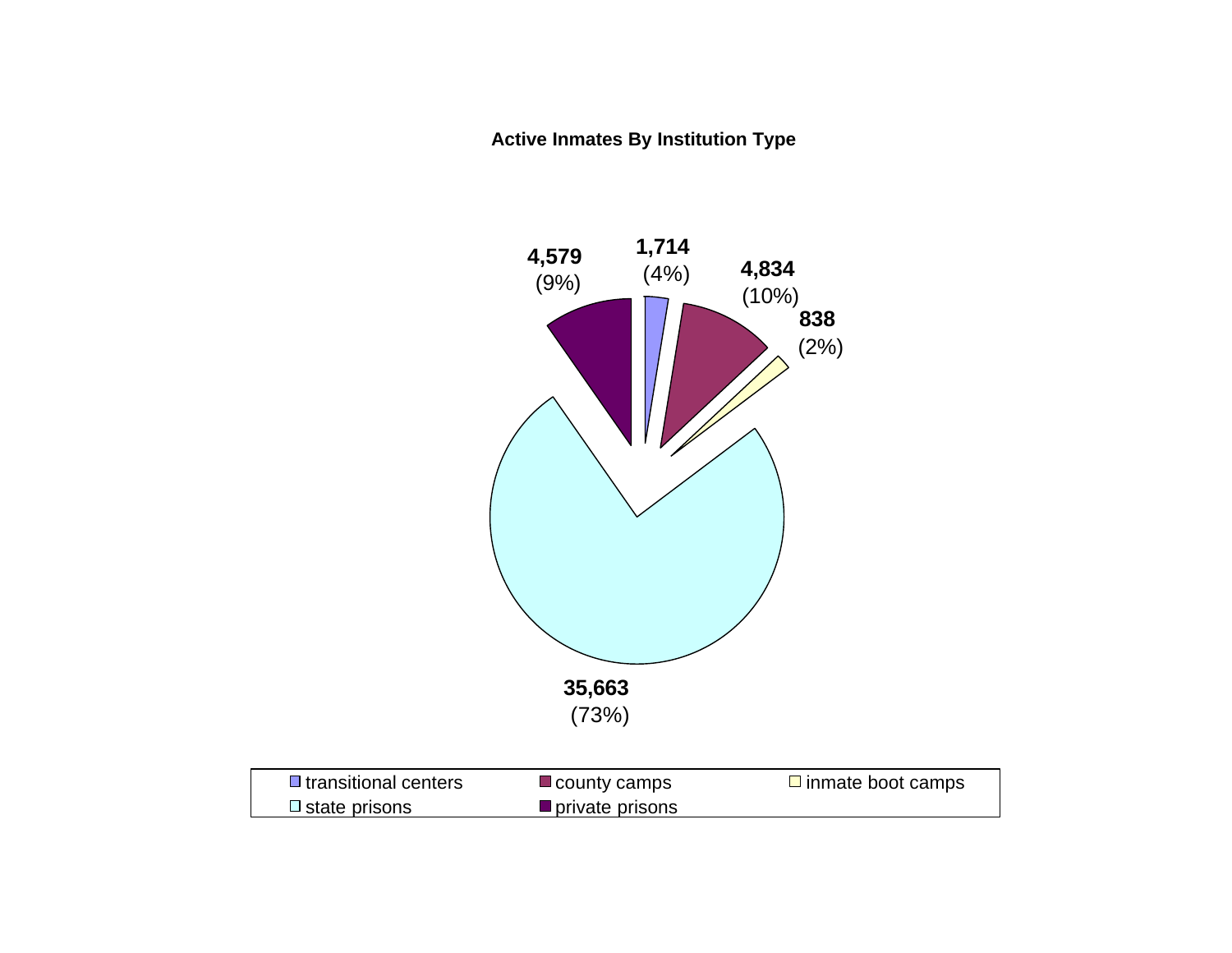### **Active Inmates by Crime Type**

![](_page_5_Figure_1.jpeg)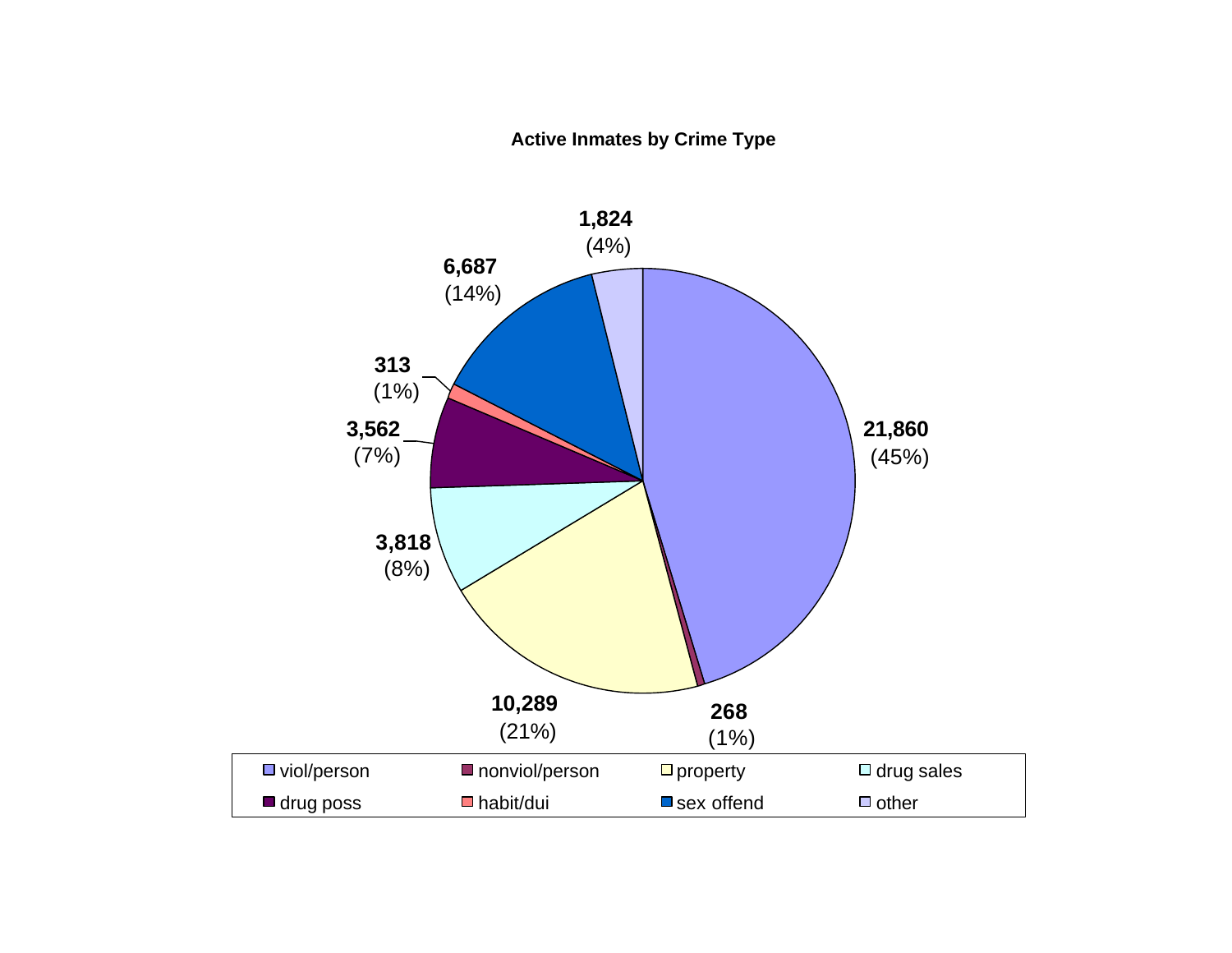Georgia Department of Corrections Page 1 Run  $06/25/04$  12:19 pm Decision Support

#### Inmate statistical profile

TABLE OF CONTENTS FOR ACTIVE PRISONERS EXCLUDING JAIL

Title PAGE ----- ---- RACE AND SEX............................ 2 Culture Fair IQ Scores.................. 3 Self-Rpt Socioeconomic Class............ 4 Self-Rpt Environment To Age 16.......... 5 Self-Rpt Education Level................ 6 Functional Reading Level (WRAT Scores).. 7 Functional Math Level (WRAT Scores)..... 8 Functional Spelling Level (WRAT Scores). 9 Self-Rpt Guardian Status To Age 16......10 Self-Rpt Employment Status Before Prison11 Self-Rpt Marital Status At Admission....12 Self-Rpt Number Of Children At Admission13 Self-Rpt Religious Affiliation..........14 Self-Rpt Family Behavior Patterns \*.....15 Inmate Diagnostic Behavior Problem \*....16 Physical Profile (General Condition)....17 Security Status............................18 Number Of Sentences.....................19 Number Of Disciplinaries................20 Number Of Escapes.........................21 Number Of Prior Georgia Incarcerations \*22 Number Of Transfers.....................23 County Of Conviction....................24 Circ Of Conviction........................29 Home County.................................31 Prison Sentence In Years................36 Probation To Follow Prison..............37 Admission Type..............................38 Release Type................................39 Inst By Group.............................40 Institution.............................41 Misdemeanors And Felonies...............44 Crimes By Group...........................45 Most Serious Offense....................46 Most Serious Crime Type.................52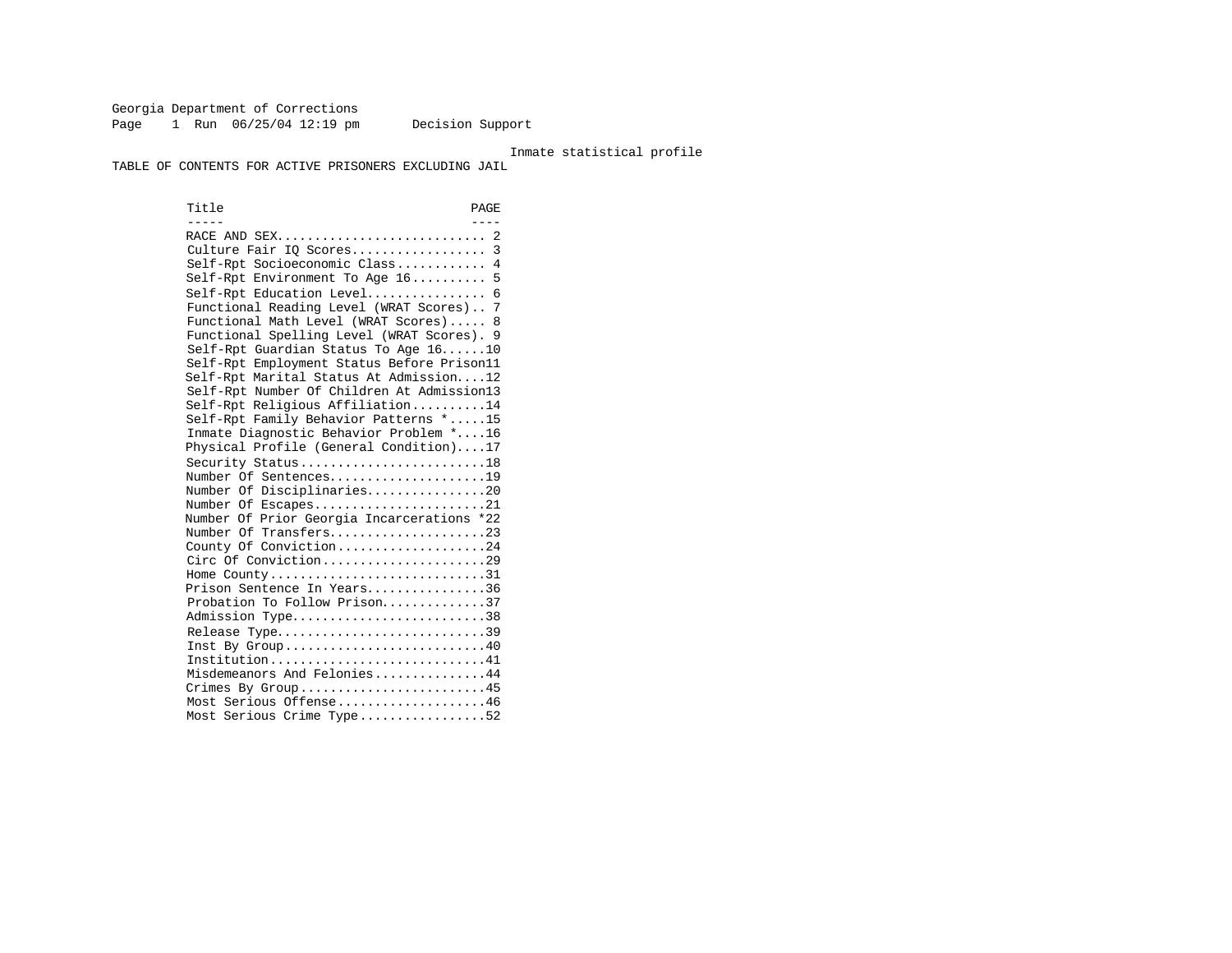Page 2 Run 06/25/04 12:19 pm Decision Support

#### Inmate statistical profile

Sample: ACTIVE PRISONERS EXCLUDING JAIL **Requestor:** OFFICE OF PLANNING & ANALYSIS Active inmates 06/25/2004

RACE AND SEX by current age & sex

|                                                                  |                             |                                                                                                    | M E N                                                                      |                                                      |                                                      |                                                                   |                                                                | <b>WOMEN</b>                          |                                  |                                           |                                            |
|------------------------------------------------------------------|-----------------------------|----------------------------------------------------------------------------------------------------|----------------------------------------------------------------------------|------------------------------------------------------|------------------------------------------------------|-------------------------------------------------------------------|----------------------------------------------------------------|---------------------------------------|----------------------------------|-------------------------------------------|--------------------------------------------|
| RACE AND SEX                                                     | Age<br>  00-21              | Age<br>$ 22-39 $                                                                                   | Age<br>$ 40-54 $                                                           | Age<br>$8 55-99$                                     | Men<br>% Total                                       | Age<br>$8   00 - 21$                                              | Age<br>$ 22-39 $                                               | Age<br>$8 40-54$                      | Age<br>$8 55-99$                 | Women<br>% Total                          | Grand<br>%   Total<br>ះ                    |
| WHITE MALE<br>NON WHITE MALE<br>WHITE FEMALE<br>NON WHITE FEMALE | 849<br>27<br>2292<br>0<br>0 | 8880<br>33<br>73 18215<br>67<br>$\Omega$<br>$\mathbf 0$<br>0<br>$\overline{0}$<br>$\mathbf 0$<br>0 | 5206<br>40<br>60<br>7844<br>0<br>$\Omega$<br>$\mathbf 0$<br>$\overline{0}$ | 1248<br>973<br>0<br>$\mathbf 0$<br>$\mathsf{O}$<br>0 | 56 16183<br>36<br>44 29324<br>64<br>0<br>0<br>0<br>0 | $\Omega$<br>$\mathbf 0$<br>$\overline{0}$<br>76<br>45<br>55<br>92 | 0<br>$\Omega$<br>0<br>$\overline{0}$<br>903<br>49<br>955<br>51 | $\mathbf 0$<br>472<br>47<br>532<br>53 | $\Omega$<br>50<br>58<br>42<br>36 | $\Omega$<br>0<br>1501<br>48<br>1615<br>52 | 16183<br>33<br>29324<br>60<br>1501<br>1615 |
| Total reported                                                   |                             | 3141 100 27095 100 13050 100                                                                       |                                                                            |                                                      | 2221 100 45507 100                                   | 168 100                                                           | 1858 100                                                       | 1004 100                              | 86 100                           | 3116 100                                  | 48623 100                                  |
| Percent reported                                                 | 100.0                       | 100.0                                                                                              | 100.0                                                                      | 100.0                                                | 100.0                                                | 100.0                                                             | 100.0                                                          | 100.0                                 | 100.0                            | 100.0                                     | 100.0                                      |
| NOT REPORTED                                                     | 0                           | $\mathbf 0$                                                                                        | $\mathbf 0$                                                                | $\Omega$                                             | $\mathbf 0$                                          | $\mathbf 0$                                                       | $\Omega$                                                       | $\mathbf 0$                           | $\mathbf 0$                      | $\Omega$                                  |                                            |
| Total                                                            | 3141                        | 27095                                                                                              | 13050                                                                      | 2221                                                 | 45507                                                | 168                                                               | 1858                                                           | 1004                                  | 86                               | 3116                                      | 48623                                      |
| AVERAGE AGE                                                      | 19.93                       | 30.02                                                                                              | 45.31                                                                      | 60.38                                                | 35.19                                                | 20.08                                                             | 31.23                                                          | 44.89                                 | 59.88                            | 35.82                                     | 35.23                                      |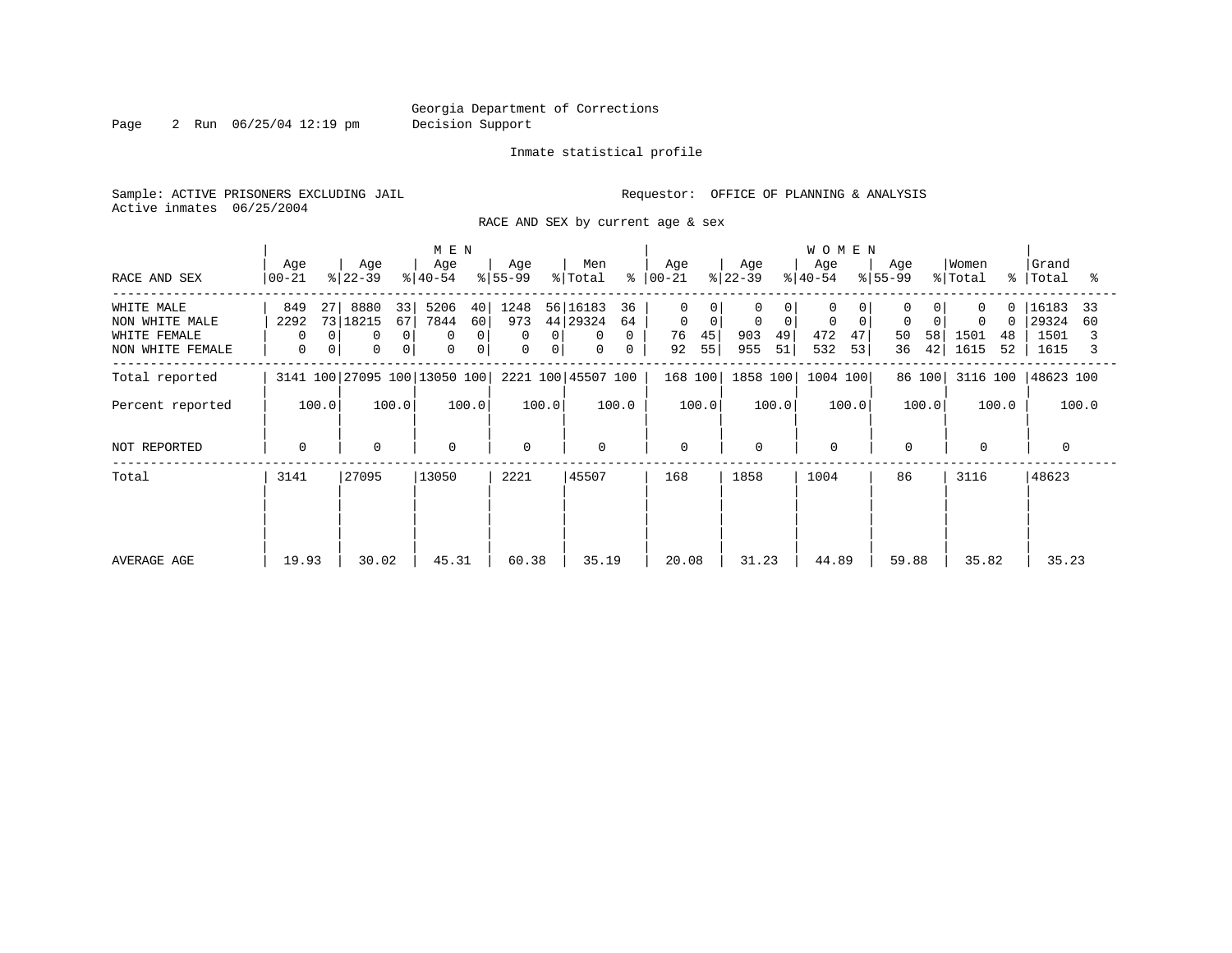Page 3 Run 06/25/04 12:19 pm Decision Support

#### Inmate statistical profile

Sample: ACTIVE PRISONERS EXCLUDING JAIL **Requestor:** OFFICE OF PLANNING & ANALYSIS Active inmates 06/25/2004

Culture Fair IQ Scores by current age & sex

|                           |                  |                      | M E N                        |                  |                               |                    |                            | <b>WOMEN</b>           |                      |                         |                             |
|---------------------------|------------------|----------------------|------------------------------|------------------|-------------------------------|--------------------|----------------------------|------------------------|----------------------|-------------------------|-----------------------------|
| IQ Score                  | Age<br>$00 - 21$ | Age<br>$ 22-39 $     | Age<br>$ 40-54 $             | Age<br>$ 55-99 $ | Men<br>နွ<br>% Total          | Age<br>$ 00 - 21 $ | Age<br>$ 22-39 $           | Age<br>$8 40-54$       | Age<br>$ 55-99 $     | Women<br>% Total        | Grand<br>%   Total<br>ႜႜ    |
| LESS THAN 70<br>70 AND UP | 82<br>31<br>2690 | 802<br>3<br>97 24113 | 849<br>7<br>97 11072<br>93   | 128<br>1826      | 7 1861<br>4<br>93 39701<br>96 | 145<br>99          | 136<br>- 8  <br>92<br>1564 | 230<br>25<br>696<br>75 | 24<br>32<br>52<br>68 | 391<br>14<br>2457<br>86 | 2252<br>5<br> 42158<br>- 95 |
| Total reported            |                  |                      | 2772 100 24915 100 11921 100 |                  | 1954 100 41562 100            | 146 100            | 1700 100                   | 926 100                | 76 100               | 2848 100                | 44410 100                   |
| Percent reported          | 88.3             | 92.0                 | 91.3                         | 88.0             | 91.3                          | 86.9               | 91.5                       | 92.2                   | 88.4                 | 91.4                    | 91.3                        |
| NOT REPORTED              | 369              | 2180                 | 1129                         | 267              | 3945                          | 22                 | 158                        | 78                     | 10                   | 268                     | 4213                        |
| Total                     | 3141             | 27095                | 13050                        | 2221             | 45507                         | 168                | 1858                       | 1004                   | 86                   | 3116                    | 48623                       |
|                           |                  |                      |                              |                  |                               |                    |                            |                        |                      |                         |                             |
|                           |                  |                      |                              |                  |                               |                    |                            |                        |                      |                         |                             |
| AVERAGE IO                | 98.59            | 99.89                | 96.37                        | 94.75            | 98.55                         | 101.84             | 95.93                      | 85.67                  | 81.61                | 92.51                   | 98.16                       |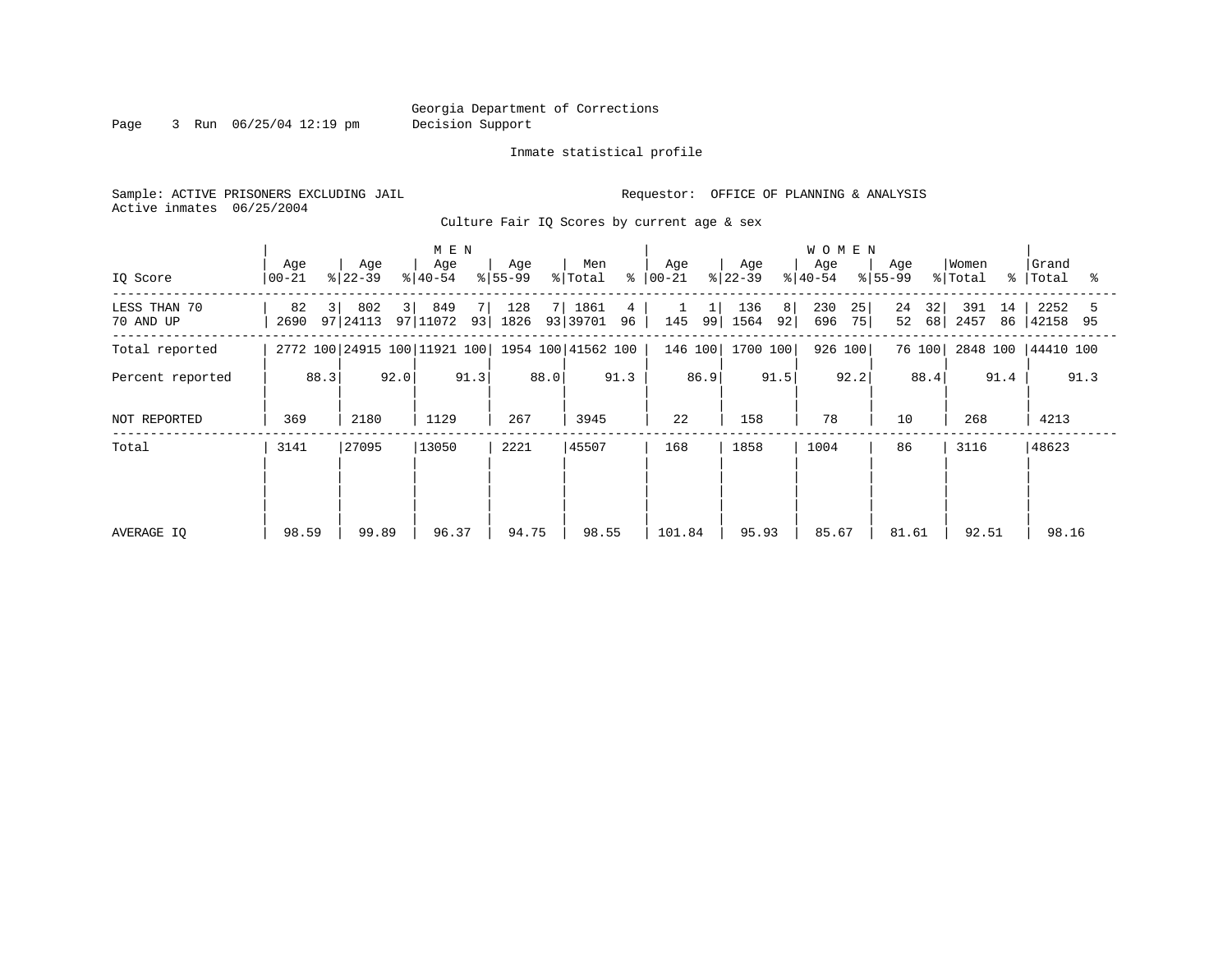Page 4 Run 06/25/04 12:19 pm Decision Support

Inmate statistical profile

Sample: ACTIVE PRISONERS EXCLUDING JAIL **Requestor:** OFFICE OF PLANNING & ANALYSIS Active inmates 06/25/2004

Self-Rpt Socioeconomic Class by current age & sex

|                     |                  |                 |                  |                | M E N                        |      |                    |      |                    |      |                 |       |                  |                 | <b>WOMEN</b>     |      |                    |      |                  |      |                    |      |
|---------------------|------------------|-----------------|------------------|----------------|------------------------------|------|--------------------|------|--------------------|------|-----------------|-------|------------------|-----------------|------------------|------|--------------------|------|------------------|------|--------------------|------|
| Socioeconomic Class | Age<br>$ 00-21 $ |                 | Age<br>$8 22-39$ |                | Age<br>$ 40-54 $             |      | Age<br>$8155 - 99$ |      | Men<br>% Total     | ႜ    | Aqe<br>$ 00-21$ |       | Age<br>$ 22-39 $ |                 | Age<br>$8 40-54$ |      | Age<br>$8155 - 99$ |      | Women<br>% Total |      | Grand<br>%   Total | °≈   |
| WELFARE             | 306              | 10              | 2050             | 8 <sup>1</sup> | 854                          |      | 118                | 6    | 3328               | 8    | 14              | 9     | 231              | 13 <sub>1</sub> | 94               | 10   |                    |      | 340              | 11   | 3668               |      |
| OCC EMPLOY          | 213              |                 | 1796             |                | 547                          | 4    | 55                 | 3    | 2611               | 6    |                 |       | 6                | $\Omega$        |                  |      | $\overline{a}$     |      | 14               |      | 2625               | h    |
| MINIMUM STD         | 1357             |                 | 46 11465         | 44             | 5522                         | 44   | 1027               | 481  | 19371              | 44   | 44              | 27    | 541              | 30              | 339              | 34   | 39                 | 48   | 963              | 31   | 20334              | 44   |
| MIDDLE              | 980              | 33 <sup>1</sup> | 10408            | 40             | 5488                         | 44   | 903                | 43   | 17779              | 41   | 100             | 62    | 1021             | 56              | 534              | 54   | 38                 | 46   | 1693             | 55   | 19472              | 42   |
| OTHER               | 74               | 3               | 295              |                | 109                          |      | 20                 |      | 498                |      | 2               |       | 33               | 2               | 12               |      | 2                  |      | 49               | 2    | 547                |      |
| Total reported      |                  |                 |                  |                | 2930 100 26014 100 12520 100 |      |                    |      | 2123 100 43587 100 |      | 161             | . 100 | 1832 100         |                 | 984 100          |      | 82 100             |      | 3059 100         |      | 46646 100          |      |
| Percent reported    |                  | 93.3            |                  | 96.0           |                              | 95.9 |                    | 95.6 |                    | 95.8 |                 | 95.8  |                  | 98.6            |                  | 98.0 |                    | 95.3 |                  | 98.2 |                    | 95.9 |
| NOT RPTD            | 211              |                 | 1081             |                | 530                          |      | 98                 |      | 1920               |      | 7               |       | 26               |                 | 20               |      | 4                  |      | 57               |      | 1977               |      |
| Total               | 3141             |                 | 27095            |                | 13050                        |      | 2221               |      | 45507              |      | 168             |       | 1858             |                 | 1004             |      | 86                 |      | 3116             |      | 48623              |      |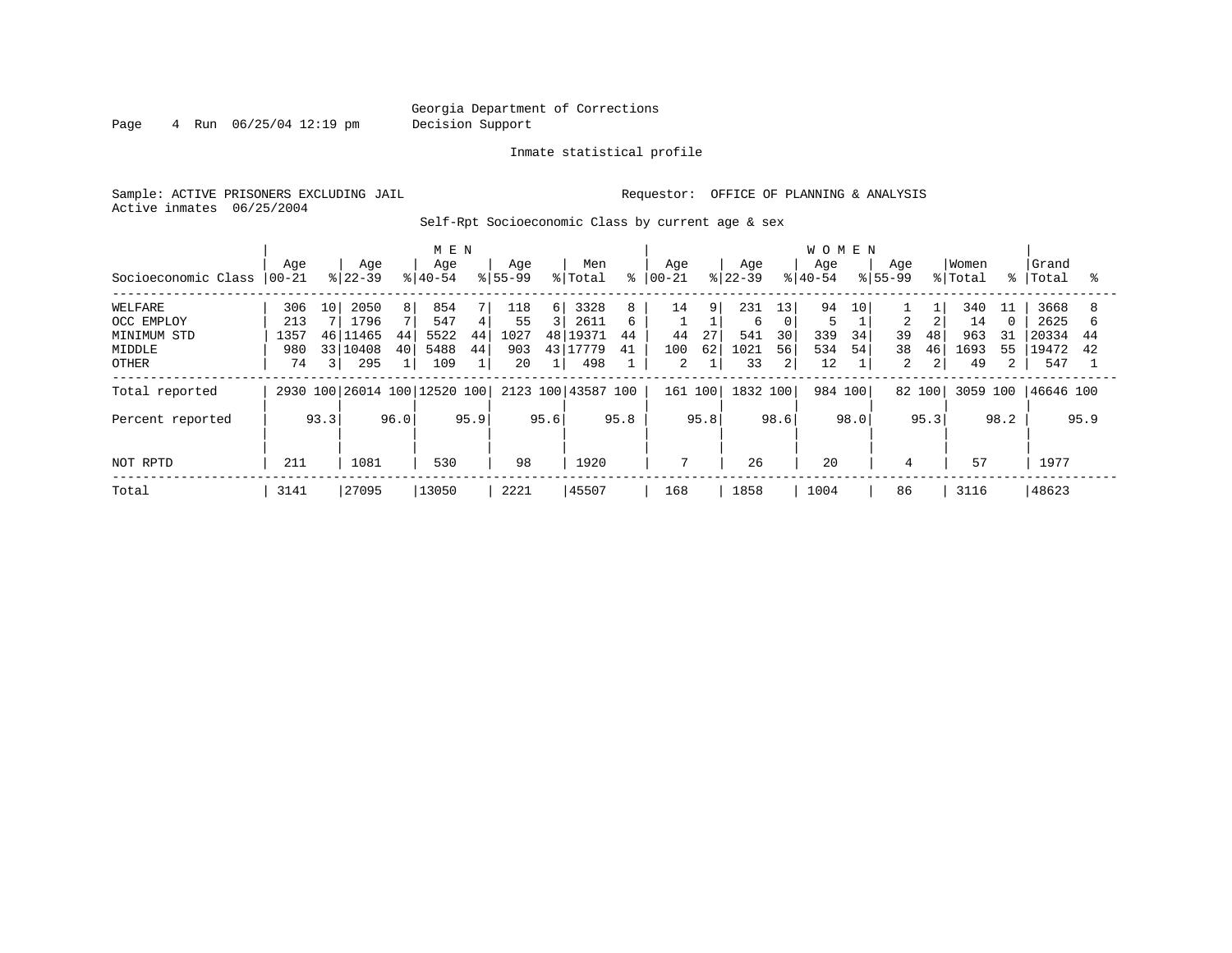Page 5 Run 06/25/04 12:19 pm Decision Support

Inmate statistical profile

Active inmates 06/25/2004

Sample: ACTIVE PRISONERS EXCLUDING JAIL **Requestor:** OFFICE OF PLANNING & ANALYSIS

Self-Rpt Environment To Age 16 by current age & sex

|                  |              |          |           |    | M E N                        |              |             |                 |           |    |           |    |           |    | <b>WOMEN</b> |                |              |                |          |                |           |    |
|------------------|--------------|----------|-----------|----|------------------------------|--------------|-------------|-----------------|-----------|----|-----------|----|-----------|----|--------------|----------------|--------------|----------------|----------|----------------|-----------|----|
|                  | Age          |          | Age       |    | Age                          |              | Age         |                 | Men       |    | Age       |    | Age       |    | Age          |                | Age          |                | Women    |                | Grand     |    |
| Environment      | $ 00 - 21$   |          | $ 22-39 $ |    | $ 40-54 $                    |              | $8155 - 99$ |                 | % Total   | နွ | $00 - 21$ |    | $8 22-39$ |    | $8 40-54$    |                | $8155 - 99$  |                | % Total  |                | %   Total | °  |
| RURAL/FARM       | 24           |          | 543       | 2  | 637                          | 5            | 320         | 15              | 1524      |    | 2         |    | 34        |    | 25           | $\overline{3}$ | 10           | 12             | 71       | $\overline{2}$ | 1595      |    |
| RURAL/NFARM      | 72           |          | 1225      |    | 758                          | 6            | 167         | 8               | 2222      |    | 26        | 16 | 291       | 16 | 143          | 14             | 5            | 6              | 465      | 15             | 2687      | b  |
| S.M.S.A          | 936          | 32       | 8759      | 33 | 3989                         | 32           | 606         |                 | 28 14290  | 33 | 23        | 14 | 210       | 11 | 137          | 14             | 14           | 17             | 384      | 13             | 14674     | 31 |
| URBAN            | 786          | 26       | 5709      | 22 | 2463                         | 20           | 280         | 13 <sup>1</sup> | 9238      | 21 | 68        | 43 | 756       | 41 | 376          | 38             | 26           | 32             | 1226     | 40             | 10464     | 22 |
| SMALL TOWN       | 1141         | 38       | 9880      | 38 | 4681                         | 37           | 758         | 35              | 16460     | 37 | 40        | 25 | 531       | 29 | 301          | 30             | 27           | 33             | 899      | 29             | 17359     | 37 |
| <b>OTHER</b>     | 10           | $\Omega$ | 133       |    | 69                           | $\mathbf{1}$ | 10          | $\overline{0}$  | 222       |    |           |    | 10        |    | 6            |                | $\mathbf{0}$ | $\overline{0}$ | 17       |                | 239       |    |
| Total reported   |              |          |           |    | 2969 100 26249 100 12597 100 |              | 2141 100    |                 | 43956 100 |    | 160 100   |    | 1832 100  |    | 988          | 100            |              | 82 100         | 3062 100 |                | 47018 100 |    |
| Percent reported | 96.9<br>94.5 |          |           |    | 96.5                         |              | 96.4        |                 | 96.6      |    | 95.2      |    | 98.6      |    | 98.4         |                | 95.3         |                | 98.3     |                | 96.7      |    |
|                  |              |          |           |    |                              |              |             |                 |           |    |           |    |           |    |              |                |              |                |          |                |           |    |
| NOT RPTD         | 172          |          | 846       |    | 453                          |              | 80          |                 | 1551      |    | 8         |    | 26        |    | 16           |                | 4            |                | 54       |                | 1605      |    |
| Total            | 3141         |          | 27095     |    | 13050                        |              | 2221        |                 | 45507     |    | 168       |    | 1858      |    | 1004         |                | 86           |                | 3116     |                | 48623     |    |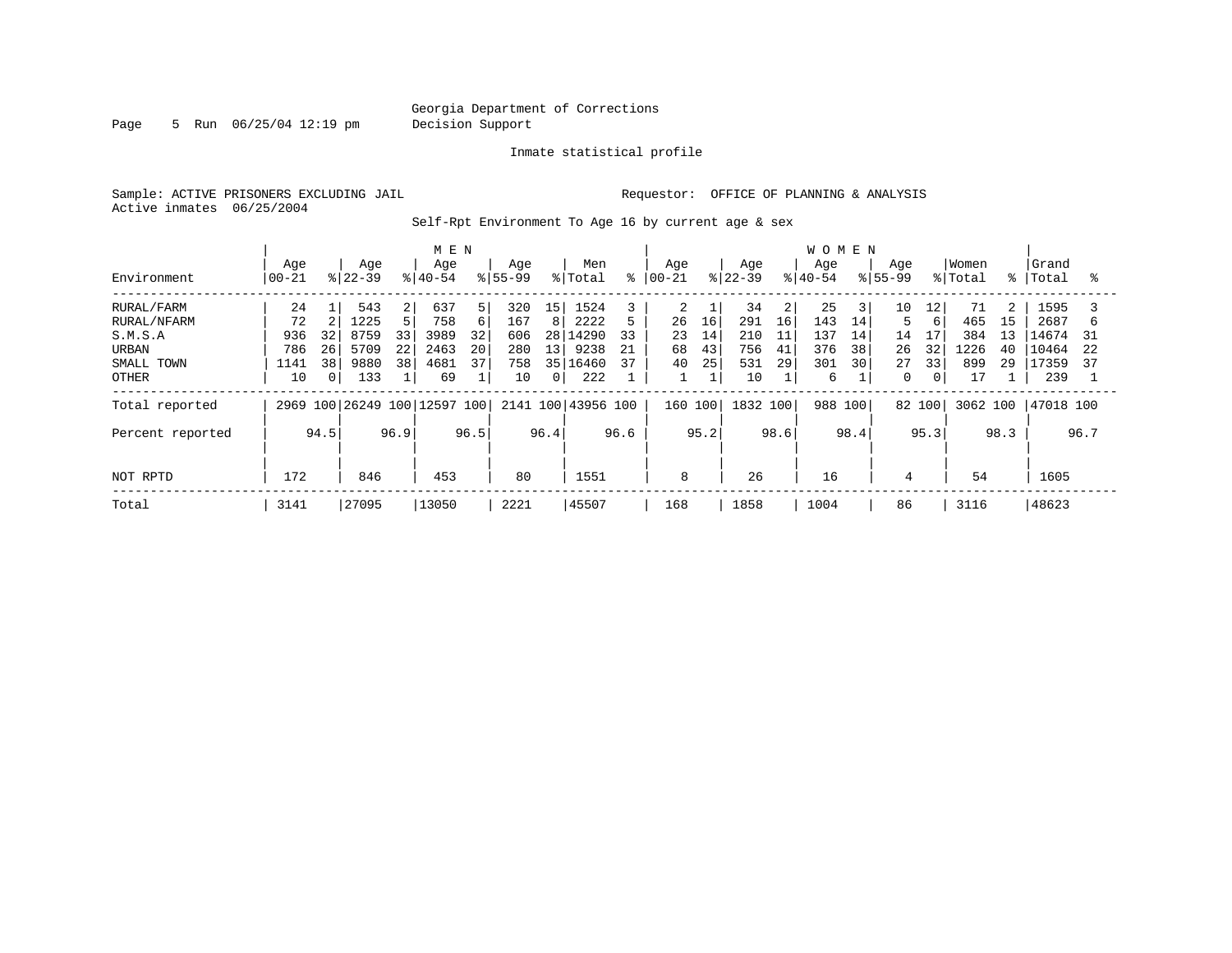Page 6 Run 06/25/04 12:19 pm Decision Support

Inmate statistical profile

Sample: ACTIVE PRISONERS EXCLUDING JAIL **Requestor:** OFFICE OF PLANNING & ANALYSIS Active inmates 06/25/2004

Self-Rpt Education Level by current age & sex

|                     |                        |      |                              |                |                  |      |                  | <b>WOMEN</b> |                    |           |                  |      |                  |                |                  |      |                  |        |                  |      |                    |      |
|---------------------|------------------------|------|------------------------------|----------------|------------------|------|------------------|--------------|--------------------|-----------|------------------|------|------------------|----------------|------------------|------|------------------|--------|------------------|------|--------------------|------|
| Education Level     | Age<br>$ 00-21 $       |      | Age<br>$ 22-39 $             |                | Age<br>$ 40-54 $ |      | Aqe<br>$ 55-99 $ |              | Men<br>% Total     | $\approx$ | Aqe<br>$ 00-21 $ |      | Aqe<br>$ 22-39 $ |                | Aqe<br>$ 40-54 $ |      | Aqe<br>$ 55-99 $ |        | Women<br>% Total |      | Grand<br>%   Total | ႜ    |
| LESS THAN GRADE 7   | 43                     |      | 580                          | 2              | 433              | 3    | 344              | 16           | 1400               |           |                  |      | 31               | $\overline{a}$ | 21               |      | 9                | 11     | 63               | 2    | 1463               |      |
| GRADE 7             | 65                     | 2    | 631                          | $\overline{a}$ | 369              | 3    | 150              |              | 1215               |           |                  |      | 44               | 2              | 25               |      | 3                |        | 73               | 2    | 1288               |      |
| GRADE 8             | 438                    | 15   | 2423                         | 9              | 1101             | 9    | 237              | 11           | 4199               | 10        | 15               | 10   | 181              | 10             | 70               |      | 5                | 6      | 271              |      | 4470               | 10   |
| GRADE 9             | 707                    | 24   | 4402                         | 17             | 1623             | 13   | 217              | 10           | 6949               | 16        | 32               | 20   | 248              | 14             | 106              | 11   |                  |        | 390              | 13   | 7339               | -16  |
| GRADE 10            | 847                    | 29   | 5902                         | 22             | 2018             | 16   | 245              | 11           | 9012               | 20        | 41               | 26   | 280              | 16             | 133              | 14   | 13               | 15     | 467              | 16   | 9479               | -20  |
| GRADE 11            | 644                    | 22   | 5312                         | 20             | 1766             | 14   | 172              | 8            | 7894               | 18        | 39               | 25   | 275              | 15             | 107              | 11   | 5                | 6      | 426              | 14   | 8320               | 18   |
| GRADE 12            | 188                    | 6    | 4716                         | 18             | 3287             | 26   | 437              | 20           | 8628               | 20        | 13               |      | 264              | 15             | 222              | 23   | 17               | 20     | 516              | 17   | 9144               | 19   |
| MORE THAN GRADE 12  | 36                     |      | 2284                         | 9              | 2021             | 16   | 351              | 16           | 4692               | 11        | 14               | 9    | 464              | 26             | 280              | 29   | 28               | 33     | 786              | 26   | 5478 12            |      |
| Total reported      |                        |      | 2968 100 26250 100 12618 100 |                |                  |      |                  |              | 2153 100 43989 100 |           | 157 100          |      | 1787 100         |                | 964 100          |      |                  | 84 100 | 2992 100         |      | 46981 100          |      |
| Percent reported    |                        | 94.5 |                              | 96.9           |                  | 96.7 |                  | 96.9         |                    | 96.7      |                  | 93.5 |                  | 96.2           |                  | 96.0 |                  | 97.7   |                  | 96.0 |                    | 96.6 |
| NOT REPORTED        | 173                    |      | 845                          |                | 432              |      | 68               |              | 1518               |           | 11               |      | 71               |                | 40               |      | 2                |        | 124              |      | 1642               |      |
| Total               | 3141                   |      | 27095                        |                | 13050            |      | 2221             |              | 45507              |           | 168              |      | 1858             |                | 1004             |      | 86               |        | 3116             |      | 48623              |      |
|                     |                        |      |                              |                |                  |      |                  |              |                    |           |                  |      |                  |                |                  |      |                  |        |                  |      |                    |      |
| AVG EDUCATION LEVEL | 9.77<br>10.78<br>11.53 |      |                              |                |                  |      |                  |              | 10.91              |           | 11.01            |      | 13.45            |                |                  |      |                  |        | 13.38            |      | 11.07              |      |
|                     |                        |      |                              |                |                  |      | 10.40            |              |                    |           |                  |      |                  |                | 13.69            |      | 12.85            |        |                  |      |                    |      |

\* NOTE: THE FIELD LABLED "LESS THAN GRADE 7" WAS CORRECTED IN MARCH 1989: MISSING DATA FOR INMATES STILL IN DIAGNOSTICS NOW HAS BEEN REMOVED FROM THIS FIELD AND IDENTIFIED AS "NOT REPORTED" INFORMATION.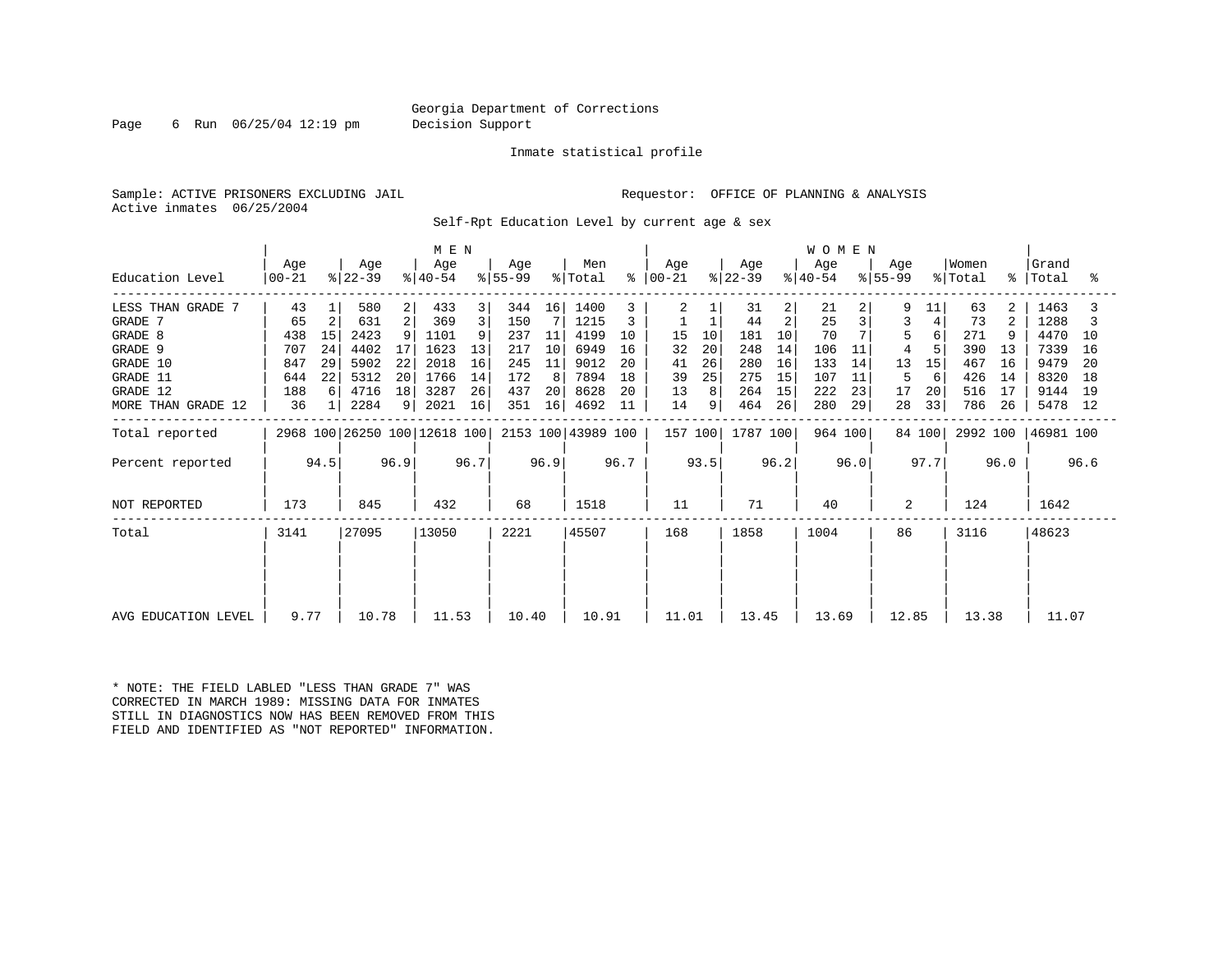Page 7 Run 06/25/04 12:19 pm Decision Support

Inmate statistical profile

Active inmates 06/25/2004

Sample: ACTIVE PRISONERS EXCLUDING JAIL **Requestor:** OFFICE OF PLANNING & ANALYSIS

Functional Reading Level (WRAT Scores) by current age & sex

|                                                                                                              |                                                |                     | M E N                                                |                                    |                                                  |                               |                                            |                              |                                                          |                | <b>WOMEN</b>              |                     |                                             |                           |                                           |                     |                               |                     |                                               |                          |                                                       |                |
|--------------------------------------------------------------------------------------------------------------|------------------------------------------------|---------------------|------------------------------------------------------|------------------------------------|--------------------------------------------------|-------------------------------|--------------------------------------------|------------------------------|----------------------------------------------------------|----------------|---------------------------|---------------------|---------------------------------------------|---------------------------|-------------------------------------------|---------------------|-------------------------------|---------------------|-----------------------------------------------|--------------------------|-------------------------------------------------------|----------------|
| WRAT Reading Score                                                                                           | Age<br>$ 00-21 $                               |                     | Age<br>$ 22-39 $                                     |                                    | Age<br>$ 40-54 $                                 |                               | Age<br>$ 55-99 $                           |                              | Men<br>% Total                                           | ႜ              | Age<br>  00-21            |                     | Age<br>$ 22-39 $                            |                           | Age<br>$ 40-54 $                          |                     | Age<br>$ 55-99 $              |                     | Women<br>% Total                              |                          | Grand<br>%   Total                                    | °≈             |
| LESS THAN GRADE 6<br>6TH THRU 8TH GRADE<br>GRADE 9<br>GRADE 10<br>GRADE 11<br>GRADE 12<br>MORE THAN GRADE 12 | 1120<br>620<br>231<br>122<br>124<br>371<br>189 | 40<br>22<br>8<br>13 | 8594<br>5564<br>2324<br>1208<br>1170<br>4032<br>2136 | 34<br>22<br>9<br>5<br>5<br>16<br>9 | 5000<br>2588<br>925<br>446<br>453<br>1927<br>614 | 42<br>22<br>8<br>4<br>16<br>5 | 890<br>372<br>150<br>79<br>67<br>362<br>72 | 19<br>8<br>4<br>3<br>18<br>4 | 45 15604<br>9144<br>3630<br>1855<br>1814<br>6692<br>3011 | 37<br>22<br>16 | 36<br>30<br>12<br>9<br>45 | 25<br>21<br>6<br>31 | 390<br>315<br>143<br>92<br>75<br>152<br>534 | 23<br>19<br>8<br>5 <br>31 | 281<br>181<br>56<br>32<br>36<br>78<br>261 | 30<br>20<br>6<br>28 | 28<br>10<br>5<br>5<br>6<br>20 | 36<br>13<br>6<br>26 | 735<br>536<br>215<br>136<br>123<br>245<br>860 | 26<br>19<br>8<br>9<br>30 | 16339<br>9680<br>3845<br>1991<br>1937<br>6937<br>3871 | 37<br>22<br>16 |
| Total reported                                                                                               |                                                |                     |                                                      |                                    | 2777 100 25028 100 11953 100                     |                               |                                            |                              | 1992 100 41750 100                                       |                | 146 100                   |                     | 1701 100                                    |                           | 925 100                                   |                     |                               | 78 100              | 2850 100                                      |                          | 44600 100                                             |                |
| Percent reported                                                                                             |                                                | 88.4                |                                                      | 92.4                               |                                                  | 91.6                          |                                            | 89.7                         |                                                          | 91.7           |                           | 86.9                |                                             | 91.6                      |                                           | 92.1                |                               | 90.7                |                                               | 91.5                     |                                                       | 91.7           |
| NOT REPORTED                                                                                                 | 364                                            |                     | 2067                                                 |                                    | 1097                                             |                               | 229                                        |                              | 3757                                                     |                | 22                        |                     | 157                                         |                           | 79                                        |                     | 8                             |                     | 266                                           |                          | 4023                                                  |                |
| Total                                                                                                        | 3141                                           |                     | 27095                                                |                                    | 13050                                            |                               | 2221                                       |                              | 45507                                                    |                | 168                       |                     | 1858                                        |                           | 1004                                      |                     | 86                            |                     | 3116                                          |                          | 48623                                                 |                |
| AVG READING SCORE                                                                                            | 7.59                                           |                     | 8.05                                                 |                                    | 7.34                                             |                               | 7.10                                       |                              | 7.77                                                     |                | 9.16                      |                     | 9.36                                        |                           | 8.70                                      |                     | 8.36                          |                     | 9.11                                          |                          | 7.86                                                  |                |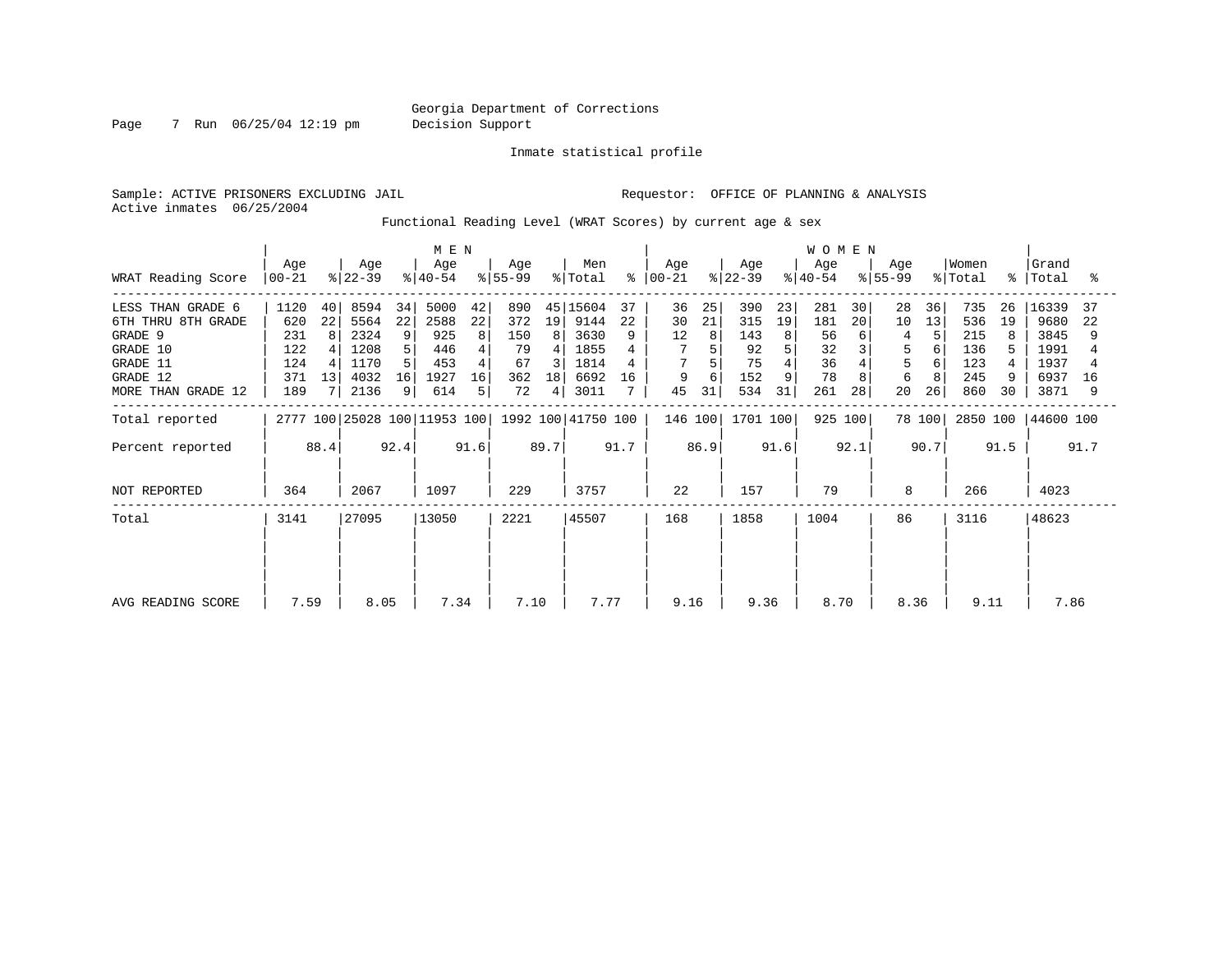#### Georgia Department of Corrections Page 8 Run 06/25/04 12:19 pm Decision Support

Inmate statistical profile

Active inmates 06/25/2004

Sample: ACTIVE PRISONERS EXCLUDING JAIL **Requestor:** OFFICE OF PLANNING & ANALYSIS

Functional Math Level (WRAT Scores) by current age & sex

|                                                                                                              |                                              |                | M E N                                              |                     |                                                |               |                                            |                |                                                            |               | <b>WOMEN</b>                        |                                             |                                            |                                       |                                          |                          |                         |                     |                                              |                            |                                                      |          |
|--------------------------------------------------------------------------------------------------------------|----------------------------------------------|----------------|----------------------------------------------------|---------------------|------------------------------------------------|---------------|--------------------------------------------|----------------|------------------------------------------------------------|---------------|-------------------------------------|---------------------------------------------|--------------------------------------------|---------------------------------------|------------------------------------------|--------------------------|-------------------------|---------------------|----------------------------------------------|----------------------------|------------------------------------------------------|----------|
| WRAT Math Score                                                                                              | Age<br>$00 - 21$                             |                | Age<br>$ 22-39 $                                   |                     | Age<br>$ 40-54 $                               |               | Age<br>$8 55-99$                           |                | Men<br>% Total                                             | ိ $\epsilon$  | Age<br>$ 00-21 $                    |                                             | Age<br>$ 22-39 $                           |                                       | Age<br>$ 40-54 $                         |                          | Age<br>$ 55-99 $        |                     | Women<br>% Total                             |                            | Grand<br>%   Total                                   | °≈       |
| LESS THAN GRADE 6<br>6TH THRU 8TH GRADE<br>GRADE 9<br>GRADE 10<br>GRADE 11<br>GRADE 12<br>MORE THAN GRADE 12 | 1005<br>1331<br>212<br>117<br>59<br>31<br>22 | 36<br>48<br>8  | 7414<br>12230<br>2432<br>1397<br>835<br>502<br>220 | 30<br>49<br>10<br>6 | 4664<br>4978<br>897<br>631<br>400<br>310<br>85 | 39<br>42<br>5 | 910<br>603<br>141<br>133<br>97<br>93<br>16 | 7 I<br>71<br>5 | 46 13993<br>30 19142<br>3682<br>2278<br>1391<br>936<br>343 | 34<br>46<br>9 | 31<br>70<br>15<br>15<br>4<br>5<br>6 | 21<br>48<br>10<br>10<br>3<br>4 <sub>1</sub> | 368<br>830<br>223<br>137<br>72<br>20<br>51 | 22<br>49<br>13<br>8 <sup>1</sup><br>3 | 347<br>359<br>92<br>53<br>34<br>17<br>24 | 37<br>39<br>10<br>6<br>3 | 31<br>24<br>8<br>6<br>3 | 40<br>31<br>6<br>10 | 777<br>1283<br>335<br>213<br>116<br>43<br>84 | 27<br>45<br>12<br>2.<br>3. | 14770<br>20425<br>4017<br>2491<br>1507<br>979<br>427 | 33<br>46 |
| Total reported                                                                                               |                                              |                |                                                    |                     | 2777 100 25030 100 11965 100                   |               |                                            |                | 1993 100 41765 100                                         |               | 146 100                             |                                             | 1701 100                                   |                                       | 926 100                                  |                          |                         | 78 100              | 2851 100                                     |                            | 44616 100                                            |          |
| Percent reported                                                                                             |                                              | 88.4           |                                                    | 92.4                |                                                | 91.7          |                                            | 89.7           |                                                            | 91.8          |                                     | 86.9                                        |                                            | 91.6                                  |                                          | 92.2                     |                         | 90.7                |                                              | 91.5                       |                                                      | 91.8     |
| NOT REPORTED                                                                                                 | 364                                          |                | 2065                                               |                     | 1085                                           |               | 228                                        |                | 3742                                                       |               | 22                                  |                                             | 157                                        |                                       | 78                                       |                          | 8                       |                     | 265                                          |                            | 4007                                                 |          |
| Total                                                                                                        | 3141                                         | 27095<br>13050 |                                                    |                     | 2221                                           |               | 45507                                      |                | 168                                                        |               | 1858                                |                                             | 1004                                       |                                       | 86                                       |                          | 3116                    |                     | 48623                                        |                            |                                                      |          |
| AVG MATH SCORE                                                                                               | 6.79                                         |                | 7.14                                               |                     | 6.75                                           |               | 6.54                                       |                | 6.98                                                       |               | 7.74                                |                                             | 7.62                                       |                                       | 6.99                                     |                          | 6.77                    |                     | 7.40                                         |                            | 7.00                                                 |          |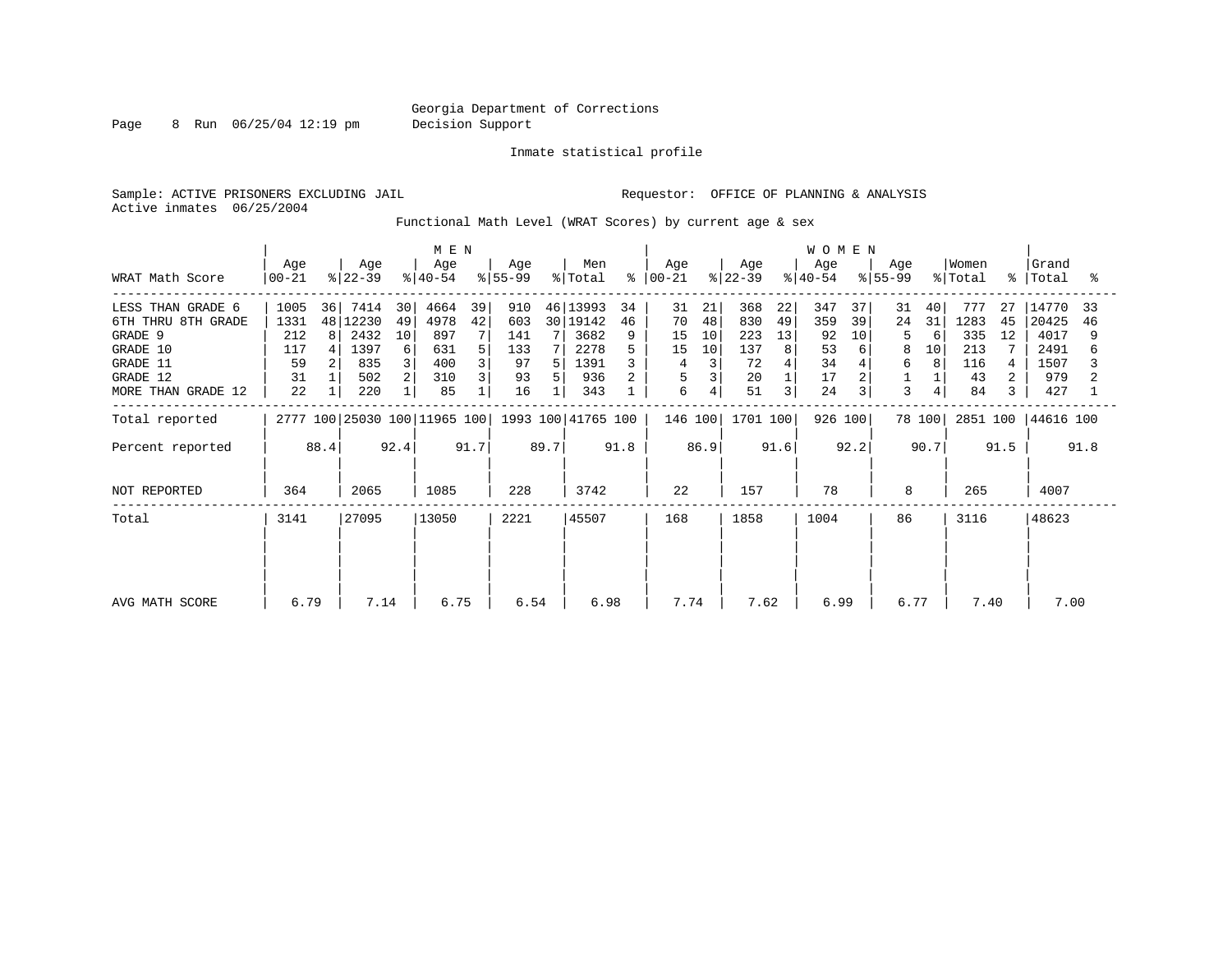Page 9 Run 06/25/04 12:19 pm Decision Support

Inmate statistical profile

Active inmates 06/25/2004

Sample: ACTIVE PRISONERS EXCLUDING JAIL **Requestor:** OFFICE OF PLANNING & ANALYSIS

Functional Spelling Level (WRAT Scores) by current age & sex

|                                                                                                              | M E N                                        |          |                                                    |                         |                                                 |                         |                                            |                                            |                                                              |               |                                       |                                 |                                              |                                 | <b>WOMEN</b>                              |                |                                        |                      |                                               |                                 |                                                        |          |
|--------------------------------------------------------------------------------------------------------------|----------------------------------------------|----------|----------------------------------------------------|-------------------------|-------------------------------------------------|-------------------------|--------------------------------------------|--------------------------------------------|--------------------------------------------------------------|---------------|---------------------------------------|---------------------------------|----------------------------------------------|---------------------------------|-------------------------------------------|----------------|----------------------------------------|----------------------|-----------------------------------------------|---------------------------------|--------------------------------------------------------|----------|
| WRAT Spelling Score                                                                                          | Age<br>  00-21                               |          | Age<br>$ 22-39 $                                   |                         | Age<br>$ 40-54 $                                |                         | Age<br>$ 55-99 $                           |                                            | Men<br>% Total                                               | ి             | Age<br>$ 00-21 $                      |                                 | Age<br>$ 22-39 $                             |                                 | Age<br>$8 40-54$                          |                | Age<br>$ 55-99 $                       |                      | Women<br>% Total                              | °≈                              | Grand<br>Total                                         | °        |
| LESS THAN GRADE 6<br>6TH THRU 8TH GRADE<br>GRADE 9<br>GRADE 10<br>GRADE 11<br>GRADE 12<br>MORE THAN GRADE 12 | 1218<br>827<br>233<br>207<br>93<br>131<br>68 | 44<br>30 | 9878<br>7585<br>2000<br>1982<br>955<br>1768<br>858 | 39<br>30<br>8<br>8<br>3 | 6354<br>2910<br>644<br>592<br>334<br>823<br>300 | 53<br>24<br>5<br>5<br>3 | 1143<br>435<br>85<br>80<br>51<br>171<br>28 | 4<br>$\overline{4}$<br>$\overline{3}$<br>9 | 57 18593<br>22 11757<br>2962<br>2861<br>1433<br>2893<br>1254 | 45<br>28<br>3 | 25<br>46<br>17<br>13<br>14<br>8<br>23 | 17<br>32<br>12<br>10<br>5<br>16 | 313<br>541<br>192<br>196<br>104<br>98<br>257 | 18<br>32<br>11<br>12<br>6<br>15 | 277<br>279<br>72<br>64<br>43<br>36<br>155 | 30<br>30<br>17 | 29<br>15<br>10<br>$\overline{2}$<br>13 | 37<br>19<br>13<br>17 | 644<br>881<br>291<br>278<br>165<br>144<br>448 | 23<br>31<br>10<br>10<br>6<br>16 | 19237<br>12638<br>3253<br>3139<br>1598<br>3037<br>1702 | 43<br>28 |
| Total reported                                                                                               |                                              |          |                                                    |                         | 2777 100 25026 100 11957 100                    |                         |                                            |                                            | 1993 100 41753 100                                           |               | 146 100                               |                                 | 1701 100                                     |                                 | 926 100                                   |                |                                        | 78 100               | 2851 100                                      |                                 | 44604 100                                              |          |
| Percent reported                                                                                             |                                              | 88.4     |                                                    | 92.4                    |                                                 | 91.6                    |                                            | 89.7                                       |                                                              | 91.8          |                                       | 86.9                            |                                              | 91.6                            |                                           | 92.2           |                                        | 90.7                 |                                               | 91.5                            |                                                        | 91.7     |
| NOT REPORTED                                                                                                 | 364                                          |          | 2069                                               |                         | 1093                                            |                         | 228                                        |                                            | 3754                                                         |               | 22                                    |                                 | 157                                          |                                 | 78                                        |                | 8                                      |                      | 265                                           |                                 | 4019                                                   |          |
| Total                                                                                                        | 3141                                         |          | 27095                                              |                         | 13050                                           |                         | 2221                                       |                                            | 45507                                                        |               | 168                                   |                                 | 1858                                         |                                 | 1004                                      |                | 86                                     |                      | 3116                                          |                                 | 48623                                                  |          |
| AVG SPELLING SCORE                                                                                           | 6.78                                         |          | 7.12                                               |                         | 6.17                                            |                         | 5.81                                       |                                            | 6.76                                                         |               | 9.56                                  |                                 | 8.78                                         |                                 | 8.10                                      |                | 7.57                                   |                      | 8.57                                          |                                 | 6.88                                                   |          |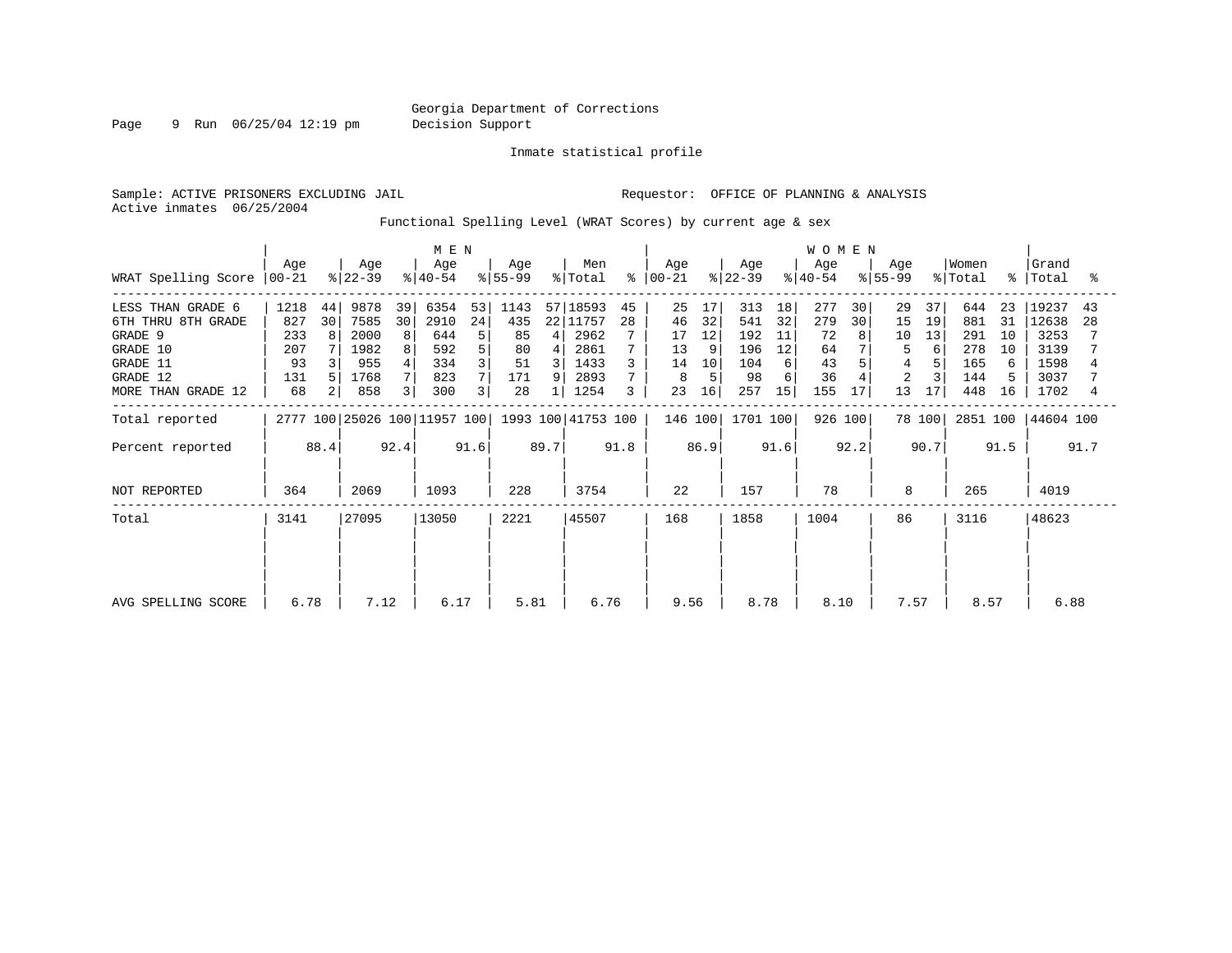Page 10 Run 06/25/04 12:19 pm Decision Support

Inmate statistical profile

Sample: ACTIVE PRISONERS EXCLUDING JAIL **Requestor:** OFFICE OF PLANNING & ANALYSIS Active inmates 06/25/2004

Self-Rpt Guardian Status To Age 16 by current age & sex

|                  |                |      |                              |      | M E N            |      |                  |      |                    |      |                  |                |                  |                | <b>WOMEN</b>     |      |                    |        |                  |      |                |      |
|------------------|----------------|------|------------------------------|------|------------------|------|------------------|------|--------------------|------|------------------|----------------|------------------|----------------|------------------|------|--------------------|--------|------------------|------|----------------|------|
| Guardian Status  | Age<br>  00-21 |      | Age<br>$ 22-39 $             |      | Age<br>$ 40-54 $ |      | Age<br>$ 55-99 $ |      | Men<br>% Total     | ⊱    | Age<br>$ 00-21 $ |                | Age<br>$ 22-39 $ |                | Age<br>$8 40-54$ |      | Age<br>$8155 - 99$ |        | Women<br>% Total | °    | Grand<br>Total | °≈   |
| ORPHANAGE        |                |      | 3144 106 27117 103 13074 104 |      |                  |      |                  |      | 2229 103 45564 103 |      |                  | 168 104        | 1861 101         |                | 1004             | 102  |                    | 87 104 | 3120             | 102  | 48684 103      |      |
| FATHER ONLY      | 124            |      | 790                          |      | 336              | 3    | 44               | 2    | 1294               |      | 10               | 6              | 51               | 3              | 30               |      |                    |        | 92               |      | 1386           |      |
| FTR MTR HD       | 211            |      | 1707                         | 6    | 842              |      | 126              | 6    | 2886               |      | 17               | 11             | 106              | 6              | 68               |      | O                  |        | 191              | 6    | 3077           |      |
| MOTHER ONLY      | 1524           | 51   | 111952                       | 45   | 4289             | 34   | 493              | 23   | 18258              | 41   | 52               | 32             | 640              | 35             | 262              | 27   | 28                 | 33     | 982              | 32   | 19240          | 41   |
| MTR FTR HD       | 621            | 21   | 7606                         | 29   | 5437             | 43   | 1212             | 56   | 14876              | 34   | 48               | 30             | 685              | 37             | 499              | 51   | 42                 | 50     | 1274             | 42   | 16150          | 34   |
| OTH FEMALE       | 80             |      | 582                          | 2    | 276              | 2    | 51               | 2    | 989                |      |                  |                | 50               | 3              | 30               |      |                    |        | 89               |      | 1078           |      |
| OTH MALE         | 16             |      | 114                          |      | 55               | 0    | 8                | 0    | 193                | 0    | $\Omega$         |                | 4                |                | 3                |      |                    |        | 8                |      | 201            |      |
| STEP-PARNTS      | 21             |      | 388                          |      | 161              |      | 29               |      | 599                |      | 0                |                |                  | 0              |                  |      | O                  |        | 6                |      | 605            |      |
| FOSTER HOME      | 43             |      | 297                          |      | 135              |      | 26               |      | 501                |      |                  | $\overline{2}$ | 43               | $\overline{2}$ | 13               |      |                    |        | 61               |      | 562            |      |
| GRAND PRNTS      | 270            |      | 2210                         | 8    | 798              | 6    | 117              | 5.   | 3395               | 8    | 20               | 12             | 240              | 13             | 72               |      |                    | 8      | 339              | 11   | 3734           |      |
| OTHER            | 60             |      | 631                          | 2    | 271              | 2    | 40               |      | 1002               |      | 3                | 2              | 9                | 0              | 6                |      |                    |        | 19               |      | 1021           |      |
| Total reported   |                |      | 6114 100 53394 100 25674 100 |      |                  |      |                  |      | 4375 100 89557 100 |      |                  | 329 100        | 3692 100         |                | 1990 100         |      | 170 100            |        | 6181 100         |      | 95738 100      |      |
| Percent reported |                | 94.7 |                              | 97.1 |                  | 96.7 |                  | 97.0 |                    | 96.8 |                  | 95.8           |                  | 98.7           |                  | 98.2 |                    | 97.7   |                  | 98.4 |                | 96.9 |
| NOT RPTD         | 168            |      | 796                          |      | 425              |      | 67               |      | 1456               |      | 7                |                | 24               |                | 18               |      | 2                  |        | 51               |      | 1507           |      |
| Total            | 3141           |      | 27095                        |      | 13050            |      | 2221             |      | 45507              |      | 168              |                | 1858             |                | 1004             |      | 86                 |        | 3116             |      | 48623          |      |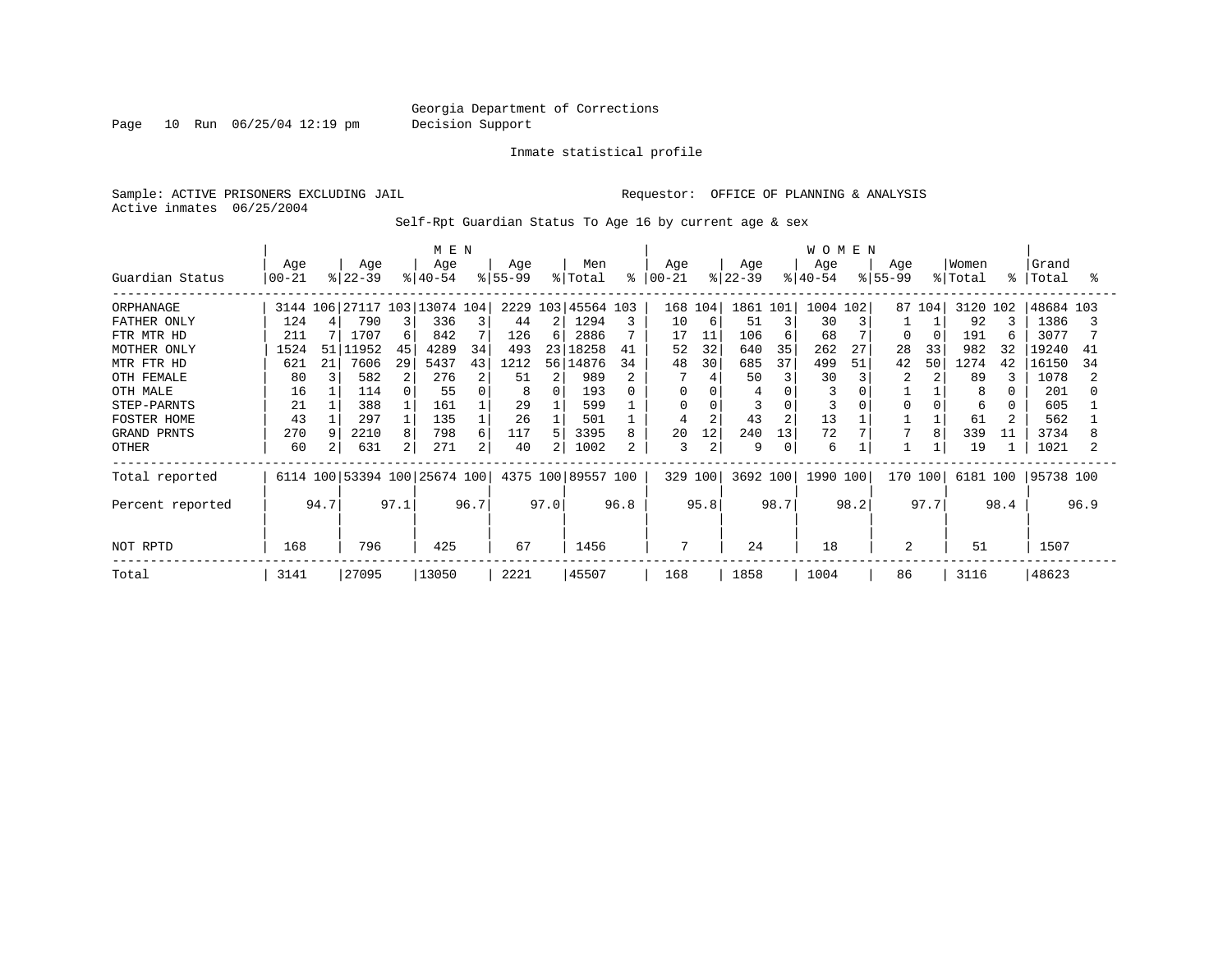Page 11 Run 06/25/04 12:19 pm Decision Support

Inmate statistical profile

Active inmates 06/25/2004

Sample: ACTIVE PRISONERS EXCLUDING JAIL **Requestor:** OFFICE OF PLANNING & ANALYSIS

Self-Rpt Employment Status Before Prison by current age & sex

|                                                                                                    |                                             |                           |                                                     |                           | M E N                                           |                                    |                                            |                                   |                                                         |                               |                                    |                                    |                                             |                                | <b>WOMEN</b>                        |                      |                                             |                      |                                             |                                |                                                      |                          |
|----------------------------------------------------------------------------------------------------|---------------------------------------------|---------------------------|-----------------------------------------------------|---------------------------|-------------------------------------------------|------------------------------------|--------------------------------------------|-----------------------------------|---------------------------------------------------------|-------------------------------|------------------------------------|------------------------------------|---------------------------------------------|--------------------------------|-------------------------------------|----------------------|---------------------------------------------|----------------------|---------------------------------------------|--------------------------------|------------------------------------------------------|--------------------------|
| Employment                                                                                         | Age<br>$ 00-21 $                            |                           | Age<br>$ 22-39$                                     |                           | Age<br>$ 40-54 $                                |                                    | Age<br>$ 55-99$                            |                                   | Men<br>% Total                                          | ⊱                             | Age<br>$ 00 - 21$                  |                                    | Age<br>$ 22-39 $                            |                                | Age<br>$ 40-54$                     |                      | Age<br>$8 55-99$                            |                      | Women<br>% Total                            | ိုး                            | Grand<br>Total                                       | °                        |
| FULL TIME<br>PART TIME<br>UNEMPL < 6M<br>UNEMPL > 6M<br>NEVER WORKD<br><b>STUDENT</b><br>INCAPABLE | 734<br>455<br>233<br>369<br>920<br>87<br>18 | 26<br>16<br>8<br>13<br>33 | 12558<br>2475<br>2959<br>3790<br>2214<br>265<br>464 | 51<br>10<br>12<br>15<br>9 | 6813<br>765<br>1280<br>2140<br>252<br>16<br>700 | 57<br>6<br>11<br>18<br>2<br>0<br>6 | 910<br>110<br>215<br>394<br>22<br>3<br>330 | 6 I<br>11<br>20<br>$\Omega$<br>17 | 46 21015<br>3805<br>4687<br>6693<br>3408<br>371<br>1512 | 51<br>9<br>11<br>16<br>8<br>4 | 28<br>3<br>9<br>2<br>39<br>24<br>4 | 26<br>3<br>8<br>2<br>36<br>22<br>4 | 623<br>54<br>144<br>214<br>132<br>15<br>121 | 48<br>4<br>11<br>16<br>10<br>9 | 293<br>26<br>82<br>143<br>26<br>140 | 41<br>12<br>20<br>20 | 21<br>$\overline{2}$<br>10<br>22<br>0<br>15 | 30<br>14<br>31<br>21 | 965<br>85<br>245<br>381<br>198<br>42<br>280 | 44<br>4<br>11<br>17<br>9<br>13 | 21980<br>3890<br>4932<br>7074<br>3606<br>413<br>1792 | 50<br>9<br>11<br>16<br>8 |
| OTHER                                                                                              | 0                                           | 0                         | 0                                                   |                           | 0                                               | 0                                  | $\mathbf 0$                                | 0                                 | 0                                                       | 0                             | 0                                  | 0                                  | 0                                           | 0                              | 0                                   |                      | 0                                           | $\mathbf 0$          | 0                                           |                                | 0                                                    |                          |
| Total reported                                                                                     |                                             |                           |                                                     |                           | 2816 100 24725 100 11966 100                    |                                    |                                            |                                   | 1984 100 41491 100                                      |                               | 109                                | 100                                | 1303 100                                    |                                | 713                                 | 100                  |                                             | 71 100               | 2196 100                                    |                                | 43687 100                                            |                          |
| Percent reported                                                                                   | 91.3<br>89.7                                |                           |                                                     |                           | 91.7                                            |                                    | 89.3                                       |                                   | 91.2                                                    |                               | 64.9                               |                                    | 70.1                                        |                                | 71.0                                |                      | 82.6                                        |                      | 70.5                                        |                                | 89.8                                                 |                          |
| NOT RPTD                                                                                           | 325                                         |                           | 2370                                                |                           | 1084                                            |                                    | 237                                        |                                   | 4016                                                    |                               | 59                                 |                                    | 555                                         |                                | 291                                 |                      | 15                                          |                      | 920                                         |                                | 4936                                                 |                          |
| Total                                                                                              | 3141                                        |                           | 27095                                               |                           | 13050                                           |                                    | 2221                                       |                                   | 45507                                                   |                               | 168                                |                                    | 1858                                        |                                | 1004                                |                      | 86                                          |                      | 3116                                        |                                | 48623                                                |                          |

\* NOTE: THE FIELD LABELD "OTHER" WAS CORRECTED IN APRIL 1989; INMATES CODED "PRE-OTIS NOT REPORTED" NOW HAVE BEEN REMOVED FROM THIS FIELD AND IDENTIFIED AS "NOT REPORTED".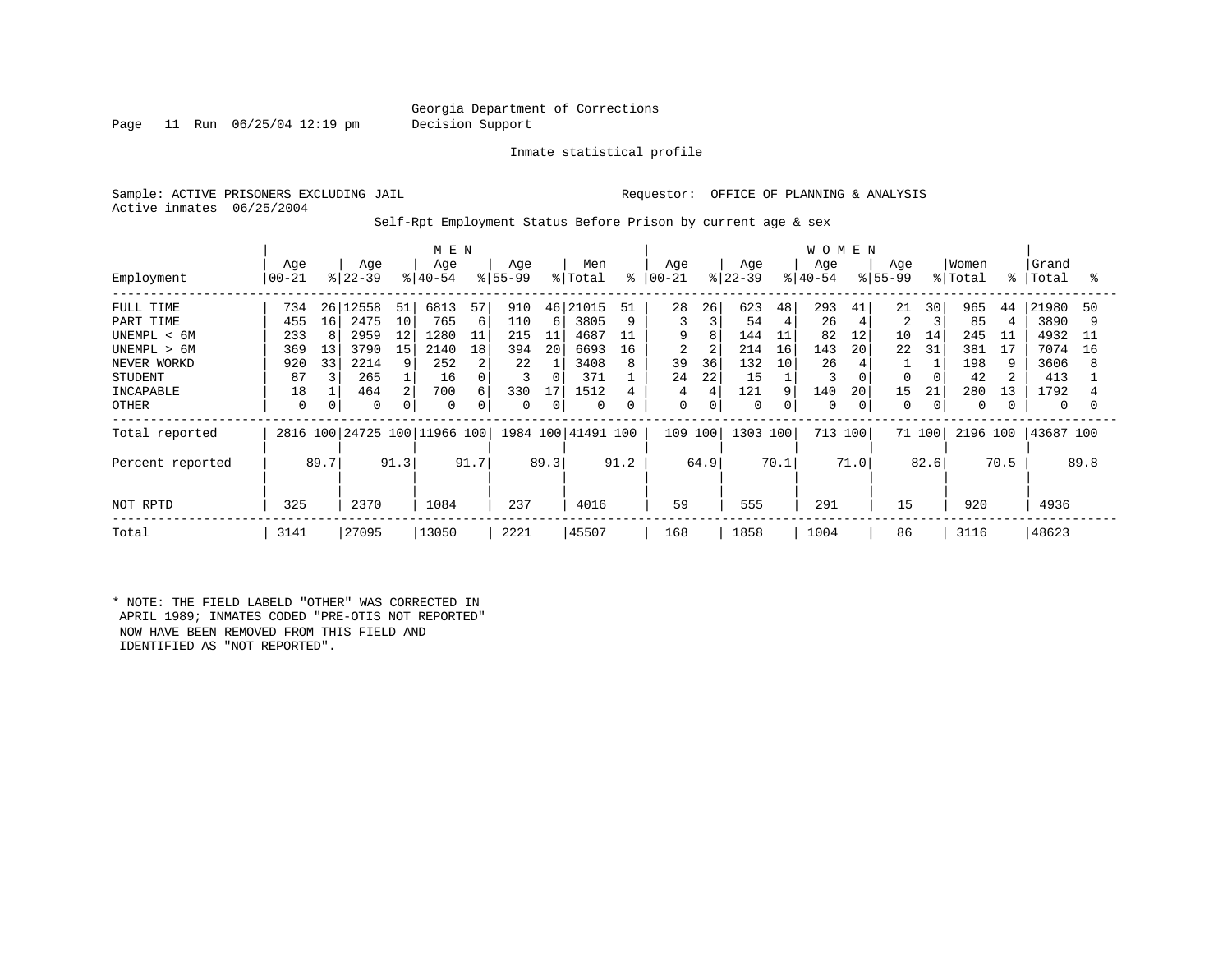Page 12 Run 06/25/04 12:19 pm Decision Support

Inmate statistical profile

Active inmates 06/25/2004

Sample: ACTIVE PRISONERS EXCLUDING JAIL **Requestor:** OFFICE OF PLANNING & ANALYSIS

Self-Rpt Marital Status At Admission by current age & sex

|                  |              |    |           |    | M E N                        |    |           |                 |                    |           |            |             |           |    | <b>WOMEN</b> |     |             |    |         |       |           |    |
|------------------|--------------|----|-----------|----|------------------------------|----|-----------|-----------------|--------------------|-----------|------------|-------------|-----------|----|--------------|-----|-------------|----|---------|-------|-----------|----|
|                  | Age          |    | Age       |    | Age                          |    | Age       |                 | Men                |           | Age        |             | Age       |    | Age          |     | Age         |    | Women   |       | Grand     |    |
| Marital Status   | $00 - 21$    |    | $8 22-39$ |    | $\frac{1}{6}$  40-54         |    | $8 55-99$ |                 | % Total            | $\approx$ | $ 00 - 21$ |             | $8 22-39$ |    | $8 40-54$    |     | $8155 - 99$ |    | % Total | - 응 · | Total     | °  |
| SINGLE           | 2880         | 97 | 18421     | 70 | 5028                         | 40 | 375       | 17 <sup>1</sup> | 26704              | 61        | 150        | 93          | 1084      | 59 | 359          | 36  | 16          | 19 | 1609    | 52    | 28313     | 60 |
| MARRIED          | 34           |    | 2720      | 10 | 2166                         | 17 | 563       | 26              | 5483               | 12        | 6          |             | 259       | 14 | 185          | 19  | 18          | 21 | 468     | 15    | 5951      | 13 |
| SEPARATED        | 8            |    | 1011      |    | 1065                         | 8  | 227       | 11              | 2311               |           | 5          |             | 184       | 10 | 141          | 14  |             | 8  | 337     | 11    | 2648      | 6  |
| <b>DIVORCED</b>  | 3            |    | 1746      |    | 2817                         | 22 | 650       | 30              | 5216               | 12        | 0          |             | 207       | 11 | 197          | 20  | 21          | 25 | 425     | 14    | 5641      | 12 |
| WIDOWED          |              |    | 83        |    | 251                          | 2  | 155       |                 | 489                |           | 0          |             | 32        | 2  | 64           | 6   | 19          | 23 | 115     |       | 604       |    |
| COMMON LAW       | 49           |    | 2342      |    | 1312                         | 10 | 187       | 9               | 3890               | 9         | $\Omega$   |             | 67        | 4  | 44           |     | 3           | 4  | 114     |       | 4004      |    |
| OTHER            | $\Omega$     |    | 13        |    | 4                            | 0  | 4         | 0               | 21                 | $\Omega$  | 0          | $\mathbf 0$ |           | 0  | 0            |     | 0           | 0  |         |       | 22        |    |
| Total reported   |              |    |           |    | 2974 100 26336 100 12643 100 |    |           |                 | 2161 100 44114 100 |           | 161        | 100         | 1834 100  |    | 990          | 100 | 84 100      |    | 3069    | 100   | 47183 100 |    |
| Percent reported | 97.2<br>94.7 |    |           |    | 96.9                         |    | 97.3      |                 | 96.9               |           | 95.8       |             | 98.7      |    | 98.6         |     | 97.7        |    | 98.5    |       | 97.0      |    |
|                  |              |    |           |    |                              |    |           |                 |                    |           |            |             |           |    |              |     |             |    |         |       |           |    |
| NOT RPTD         | 167<br>759   |    |           |    | 407                          |    | 60        |                 | 1393               |           | 7          |             | 24        |    | 14           |     | 2           |    | 47      |       | 1440      |    |
| Total            | 3141         |    | 27095     |    | 13050                        |    | 2221      |                 | 45507              |           | 168        |             | 1858      |    | 1004         |     | 86          |    | 3116    |       | 48623     |    |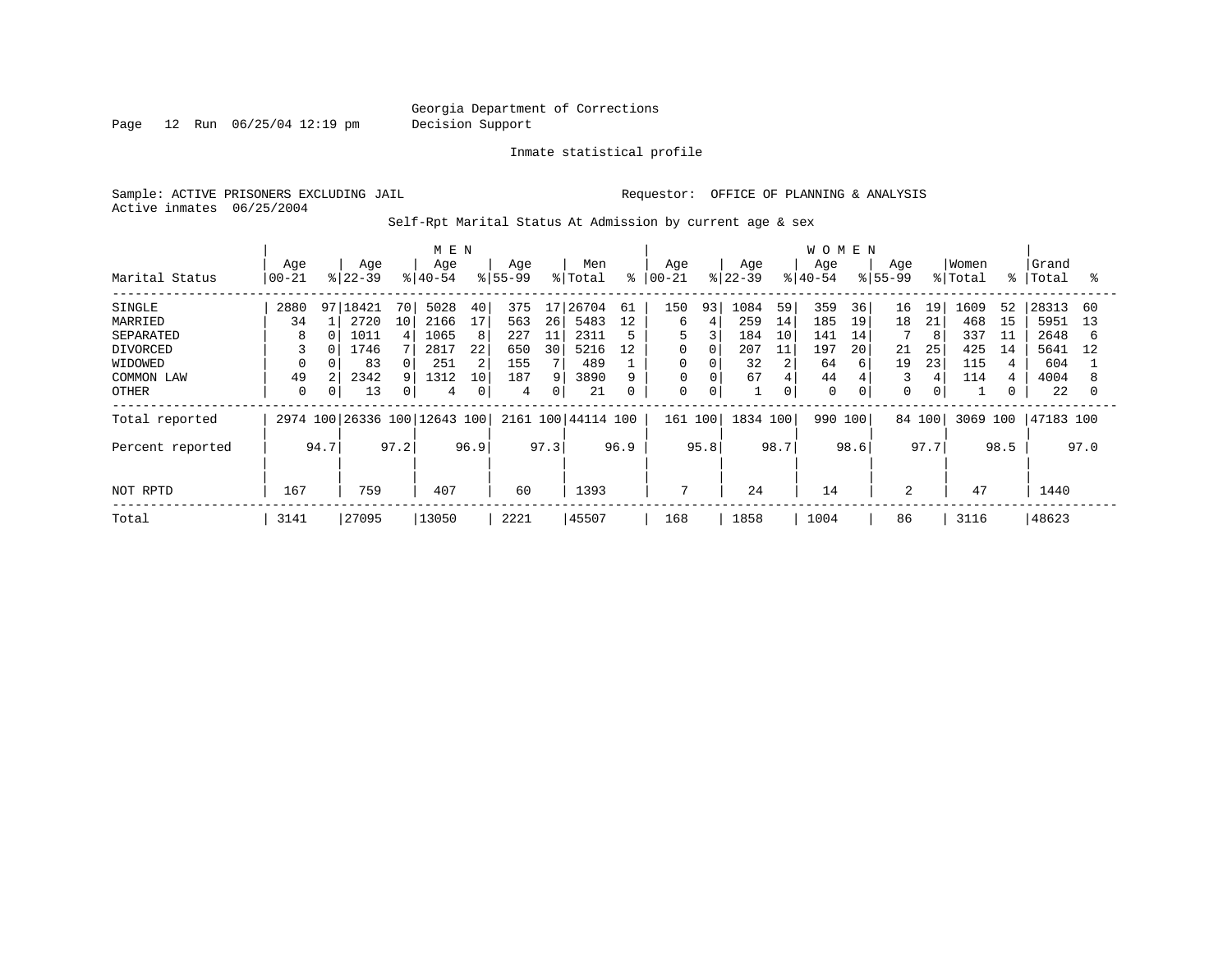#### Georgia Department of Corrections Page 13 Run 06/25/04 12:19 pm Decision Support

Inmate statistical profile

Active inmates 06/25/2004

Sample: ACTIVE PRISONERS EXCLUDING JAIL **Requestor:** OFFICE OF PLANNING & ANALYSIS

Self-Rpt Number Of Children At Admission by current age & sex

|                      |                  |      | M E N             |      |                  |      |                  |      |                    |      | WOMEN            |          |                  |      |                  |      |                  |        |                  |             |                |      |
|----------------------|------------------|------|-------------------|------|------------------|------|------------------|------|--------------------|------|------------------|----------|------------------|------|------------------|------|------------------|--------|------------------|-------------|----------------|------|
| Number Of Children   | Age<br>$00 - 21$ |      | Age<br>$ 22-39 $  |      | Age<br>$ 40-54 $ |      | Age<br>$ 55-99 $ |      | Men<br>% Total     | °    | Age<br>$ 00-21 $ |          | Age<br>$ 22-39 $ |      | Age<br>$ 40-54 $ |      | Age<br>$ 55-99 $ |        | Women<br>% Total | $\approx$ 1 | Grand<br>Total | °    |
| NO CHILDREN          | 0                | 0    | 475               | 3    | 479              | 5    | 89               | 51   | 1043               | 4    | 0                | $\Omega$ | 2                | 0    |                  |      |                  |        | 10               | $\Omega$    | 1053           |      |
| ONE CHILD            | 533              | 77   | 6439              | 42   | 2786             | 30   | 352              | 19   | 10110              | 37   | 41               | 67       | 363              | 25   | 177              | 20   | 11               | 16     | 592              | 24          | 10702          | 36   |
| TWO CHILDREN         | 123              | 18   | 4335              | 28   | 2611             | 28   | 422              | 23   | 7491               | 28   | 12               | 20       | 446              | 30   | 267              | 31   | 22               | 31     | 747              | 30          | 8238           | 28   |
| THREE CHILDREN       | 27               | 4    | 2294              | 15   | 1679             | 18   | 383              | 21   | 4383               | 16   | 5                | 8        | 351              | 24   | 217              | 25   | 16               | 23     | 589              | 24          | 4972           | 17   |
| <b>FOUR CHILDREN</b> | 7                |      | 1036              |      | 865              | 9    | 238              | 13   | 2146               |      | $\overline{2}$   |          | 166              | 11   | 109              | 13   | 9                | 13     | 286              | 12          | 2432           | 8    |
| FIVE CHILDREN        |                  |      | 487               | 3    | 452              | 5    | 147              | 8    | 1087               |      | 0                |          | 82               | 6    | 45               |      | 2                |        | 129              | 5           | 1216           |      |
| MORE THAN 5 CHILDREN | $\mathbf{1}$     | 0    | 342               | 2    | 382              | 4    | 177              | 10   | 902                | 3    | $\mathbf{1}$     | 2        | 55               |      | 44               | 5    | 9                | 13     | 109              | 4           | 1011           |      |
| Total reported       |                  |      | 692 100 15408 100 |      | 9254 100         |      |                  |      | 1808 100 27162 100 |      |                  | 61 100   | 1465 100         |      | 866 100          |      |                  | 70 100 | 2462 100         |             | 29624 100      |      |
| Percent reported     |                  | 22.0 |                   | 56.9 |                  | 70.9 |                  | 81.4 |                    | 59.7 |                  | 36.3     |                  | 78.8 |                  | 86.3 |                  | 81.4   |                  | 79.0        |                | 60.9 |
| NOT REPORTED         | 2449             |      | 11687             |      | 3796             |      | 413              |      | 18345              |      | 107              |          | 393              |      | 138              |      | 16               |        | 654              |             | 18999          |      |
| Total                | 3141             |      | 27095             |      | 13050            |      | 2221             |      | 45507              |      | 168              |          | 1858             |      | 1004             |      | 86               |        | 3116             |             | 48623          |      |
|                      |                  |      |                   |      |                  |      |                  |      |                    |      |                  |          |                  |      |                  |      |                  |        |                  |             |                |      |
| AVG NUM CHILDREN     | 1.30             |      | 2.02              |      | 2.33             |      | 2.98             |      | 2.17               |      | 1.54             |          | 2.56             |      | 2.68             |      | 2.99             |        | 2.59             |             | 2.21           |      |
|                      |                  |      |                   |      |                  |      |                  |      |                    |      |                  |          |                  |      |                  |      |                  |        |                  |             |                |      |

\* NOTE: THE FIELD LABLED "NO CHILDREN" WAS CORRECTED IN MARCH 1989: MISSING DATA FOR INMATES STILL IN DIAGNOSTICS NOW HAS BEEN REMOVED FROM THIS FIELD AND IDENTIFIED AS "NOT REPORTED" INFORMATION.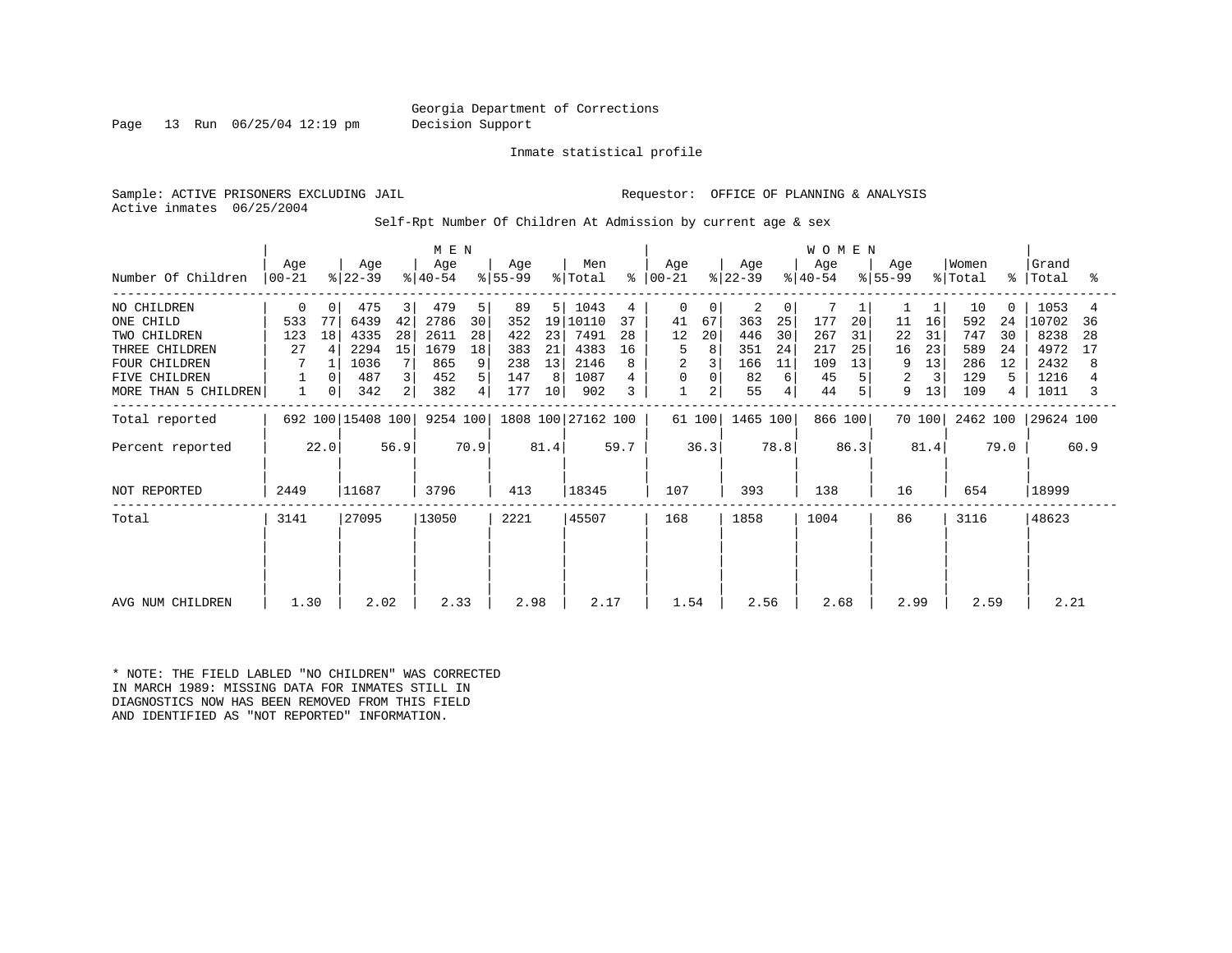#### Georgia Department of Corrections Page 14 Run 06/25/04 12:19 pm Decision Support

#### Inmate statistical profile

Sample: ACTIVE PRISONERS EXCLUDING JAIL **Requestor:** OFFICE OF PLANNING & ANALYSIS Active inmates 06/25/2004

Self-Rpt Religious Affiliation by current age & sex

|                  |            |              |          |          | M E N                        |      |           |          |                    |                |                |              |          |                | <b>WOMEN</b> |              |             |                |              |              |           |      |
|------------------|------------|--------------|----------|----------|------------------------------|------|-----------|----------|--------------------|----------------|----------------|--------------|----------|----------------|--------------|--------------|-------------|----------------|--------------|--------------|-----------|------|
|                  | Age        |              | Age      |          | Age                          |      | Age       |          | Men                |                | Age            |              | Age      |                | Age          |              | Age         |                | Women        |              | Grand     |      |
| Religion         | $ 00 - 21$ |              | $ 22-39$ |          | $8 40-54$                    |      | $8 55-99$ |          | % Total            | ႜ              | $00 - 21$      |              | $ 22-39$ |                | $ 40-54$     |              | $8155 - 99$ |                | % Total      | ႜ            | Total     | °    |
| ISLAM            | 78         | 3            | 953      | 4        | 377                          | 3    | 37        | 2        | 1445               | 3              | 1              |              | 16       | 1              | 2            | 0            | 0           | 0              | 19           |              | 1464      |      |
| CATHOLIC         | 121        | 4            | 1159     | 4        | 445                          | 4    | 91        | 4        | 1816               | 4              | 10             | 6            | 81       | 4              | 43           | 4            | 5           | 6              | 139          | 5            | 1955      | 4    |
| <b>BAPTIST</b>   | 1059       | 361          | 11154    | 43       | 6938                         | 56   | 1202      | 57       | 20353              | 47             | 82             | 51           | 1062     | 58             | 614          | 62           | 55          | 68             | 1813         | 59           | 22166     | 48   |
| METHODIST        | 31         | 1            | 426      | 2        | 421                          | 3    | 115       | 5        | 993                | $\overline{2}$ | $\overline{c}$ | 1            | 58       | 3              | 53           | 5            | 5           | 6              | 118          | 4            | 1111      |      |
| EPISCOPLN        |            | $\Omega$     | 39       | 0        | 21                           | 0    |           | 0        | 68                 | 0              | Ω              | $\Omega$     | 4        | $\Omega$       | 5            |              |             |                | 10           | 0            | 78        |      |
| PRESBYTRN        | 5          | 0            | 46       | 0        | 39                           | 0    | 17        |          | 107                | 0              |                | $\Omega$     | $\Omega$ | $\Omega$       |              | $\Omega$     |             | $\mathbf{1}$   | 2            | $\Omega$     | 109       |      |
| CHC OF GOD       | 26         |              | 214      | 1        | 165                          |      | 38        | 2        | 443                | 1              | 2              | $\mathbf{1}$ | 35       | $\mathbf{2}$   | 16           | 2            |             | $\mathbf{1}$   | 54           | 2            | 497       |      |
| HOLINESS         | 50         | 2            | 798      | 3        | 560                          | 5    | 104       | 5        | 1512               | κ              |                | 4            | 154      | 8              | 84           | 9            | 5           | 6              | 250          | 8            | 1762      |      |
| <b>JEWISH</b>    |            | <sup>0</sup> | 22       | 0        | 15                           | 0    |           | 0        | 41                 | 0              | $\Omega$       | $\Omega$     |          | $\Omega$       | 2            | 0            | 0           | $\Omega$       | 5            | O            | 46        |      |
| ANGLICAN         |            |              | 3        | $\Omega$ |                              | 0    | 0         | 0        | 6                  | 0              |                | $\Omega$     | 2        | O              |              | 0            |             | 0              | 2            | O            | 8         |      |
| GRK ORTHDX       |            | $\Omega$     | $\Omega$ | 0        |                              | 0    | $\Omega$  | 0        | 4                  | 0              | $\Omega$       | $\Omega$     | 0        | 0              | U            | 0            | O           | $\Omega$       | $\Omega$     | $\Omega$     | 4         |      |
| HINDU            |            | O            | 5        | 0        |                              | 0    |           | 0        |                    | O              |                | $\Omega$     |          | $\cap$         |              | 0            |             | $\Omega$       | 0            | O            | 7         |      |
| <b>BUDDHIST</b>  |            | <sup>0</sup> | 29       | $\Omega$ | 8                            | 0    | 1         | 0        | 42                 | O              |                | $\Omega$     | $\Omega$ | $\cap$         |              | 0            | Ω           | $\Omega$       | 0            | $\Omega$     | 42        |      |
| TAOIST           |            |              | $\Omega$ | $\Omega$ |                              | O    | $\Omega$  | $\Omega$ | $\mathbf{1}$       | O              |                | $\Omega$     | U        | ∩              | O            | $\Omega$     | N           | $\Omega$       | 0            | $\Omega$     |           |      |
| SHINTOIST        |            | $\Omega$     | 6        | $\Omega$ | 5                            | 0    | $\Omega$  | $\Omega$ | 12                 | O              |                | $\Omega$     | O        | ∩              | Ω            | $\Omega$     | U           | $\Omega$       | <sup>0</sup> | <sup>0</sup> | 12        |      |
| SEVEN D AD       | 9          | $\Omega$     | 62       | $\Omega$ | 39                           | 0    | 10        | $\Omega$ | 120                | O              |                |              |          | $\cap$         |              | 0            | 0           | $\Omega$       | 10           | 0            | 130       |      |
| JEHOVAH WT       | 23         |              | 220      |          | 103                          |      | 11        |          | 357                |                | 2              |              | 12       |                | 9            |              |             | 0              | 23           |              | 380       |      |
| LATR DAY S       | 4          | O            | 24       | 0        | 12                           | 0    | 6         | 0        | 46                 | 0              | 0              | 0            | 4        | $\cap$         |              | $\Omega$     | 0           | $\Omega$       | 6            | $\Omega$     | 52        |      |
| QUAKER           | C          | $\Omega$     | $\Omega$ | $\Omega$ | $\Omega$                     | 0    | $\Omega$  | $\Omega$ | $\Omega$           | $\Omega$       | $\Omega$       | $\Omega$     | $\Omega$ | $\Omega$       | U            | $\Omega$     | 0           | $\Omega$       | $\Omega$     | $\Omega$     | $\Omega$  |      |
| OTHER PROD       | 553        | 19           | 3550     | 14       | 885                          | 7    | 135       | 6        | 5123               | 12             | 46             | 29           | 297      | 16             | 119          | 12           | 5           | 6              | 467          | 15           | 5590      | 12   |
| <b>NONE</b>      | 580        | 20           | 4470     | 17       | 1362                         | 11   | 186       | 9        | 6598               | 15             |                | 4            | 63       | 3              | 12           | $\mathbf{1}$ | 0           | 0              | 82           | 3            | 6680      | 14   |
| OTHER            | 390        | 13           | 2730     | 11       | 965                          | 8    | 142       | 71       | 4227               | 10             | 1              |              | 31       | $\overline{2}$ | 19           | 2            | 3           | $\overline{4}$ | 54           | 2            | 4281      | 9    |
| Total reported   |            |              |          |          | 2938 100 25910 100 12368 100 |      |           |          | 2105 100 43321 100 |                | 161 100        |              | 1829 100 |                | 983 100      |              |             | 81 100         | 3054 100     |              | 46375 100 |      |
| Percent reported |            | 93.5         |          | 95.6     |                              | 94.8 |           | 94.8     |                    | 95.2           |                | 95.8         |          | 98.4           |              | 97.9         |             | 94.2           |              | 98.0         |           | 95.4 |
| NOT RPTD         | 203        |              | 1185     |          | 682                          |      | 116       |          | 2186               |                | 7              |              | 29       |                | 21           |              | 5           |                | 62           |              | 2248      |      |
| Total            | 3141       |              | 27095    |          | 13050                        |      | 2221      |          | 45507              |                | 168            |              | 1858     |                | 1004         |              | 86          |                | 3116         |              | 48623     |      |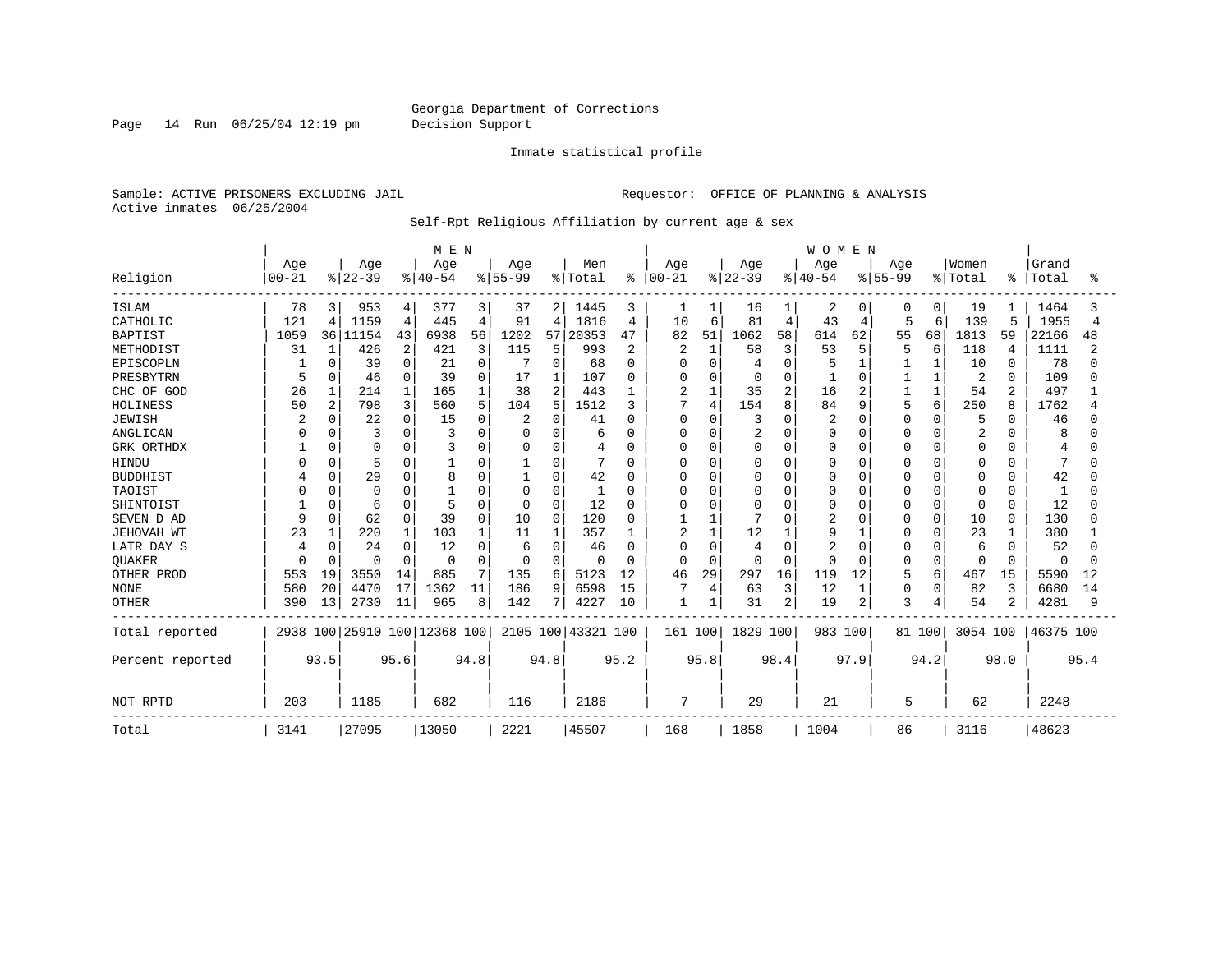Page 15 Run 06/25/04 12:19 pm Decision Support

Inmate statistical profile

Sample: ACTIVE PRISONERS EXCLUDING JAIL **Requestor:** OFFICE OF PLANNING & ANALYSIS Active inmates 06/25/2004

Self-Rpt Family Behavior Patterns \* by current age & sex

|                  | M E N            |                |                  |      |                         |          |                    |                |                    |          |                |      |                  |                | <b>WOMEN</b>     |      |                    |      |                  |      |                |      |
|------------------|------------------|----------------|------------------|------|-------------------------|----------|--------------------|----------------|--------------------|----------|----------------|------|------------------|----------------|------------------|------|--------------------|------|------------------|------|----------------|------|
| Family Behavior  | Age<br>$00 - 21$ |                | Age<br>$ 22-39 $ |      | Age<br>$ 40-54 $        |          | Age<br>$8155 - 99$ |                | Men<br>% Total     | ⊱        | Age<br>  00-21 |      | Age<br>$8 22-39$ |                | Age<br>$ 40-54 $ |      | Age<br>$8155 - 99$ |      | Women<br>% Total | °    | Grand<br>Total | °    |
|                  |                  |                |                  |      |                         |          |                    |                |                    |          |                |      |                  |                |                  |      |                    |      |                  |      |                |      |
| CRIMINLTY        | 996              | 22             | 7706             | 22   | 3585                    | 24       | 472                |                | 25 12759           | 23       | 55             | 17   | 703              | 19             | 357              | 20   | 19                 | 15   | 1134             | 19   | 13893          | 22   |
| ALCOHOLISM       | 481              | 11             | 4460             | 13   | 2548                    | 17       | 344                | 18             | 7833               | 14       | 40             | 12   | 475              | 13             | 272              | 16   | 21                 | 17   | 808              | 14   | 8641           | 14   |
| DRUG ABUSE       | 424              | 9              | 2893             | 8    | 1012                    |          | 102                | 5 <sup>1</sup> | 4431               | 8        | 32             | 10   | 399              | 11             | 165              | 9    | 10                 |      | 606              | 10   | 5037           | 8    |
| DOMINERING       | 2                |                | 64               |      | 58                      | $\Omega$ |                    |                | 131                | 0        | 15             | 5    | 252              | 7              | 168              | 10   | 14                 | 11   | 449              |      | 580            |      |
| MIGRANT          | 19               |                | 165              |      | 132                     |          | 16                 |                | 332                |          |                |      | 9                |                | 4                |      | $\Omega$           |      | 14               |      | 346            |      |
| INFL BTGS        | 66               |                | 919              |      | 611                     | 4        | 126                |                | 1722               | 3        | 23             | 7    | 296              | 8              | 153              | 9    | 12                 | 9    | 484              |      | 2206           |      |
| PERMISSIVE       |                  |                | 49               |      | 36                      | $\Omega$ | 11                 |                | 100                | $\Omega$ | 16             | 5    | 217              | 6              | 74               |      | 3                  |      | 310              |      | 410            |      |
| FATH ABSNT       | 1961             | 44             | 4863             | 42   | 5140                    | 35       | 617                | 32             | 22581              | 40       | 73             | 23   | 814              | 22             | 308              | 18   | 29                 | 23   | 1224             | 21   | 23805          | 38   |
| MOTH ABSNT       | 526              | 12             | 3813             | 11   | 1438                    | 10       | 194                | 10             | 5971               | 11       | 36             | 11   | 264              | $7\phantom{.}$ | 92               |      | 10                 | 8    | 402              |      | 6373           | 10   |
| NONE             | 20               | $\overline{0}$ | 364              |      | 171                     |          | 36                 | 2              | 591                |          | 31             | 10   | 330              | 9              | 155              | 9    | 9                  |      | 525              |      | 1116           |      |
| Total reported   | 4499             |                |                  |      | 100 35296 100 14731 100 |          |                    |                | 1925 100 56451 100 |          | 322 100        |      | 3759 100         |                | 1748             | 100  | 127                | 100  | 5956 100         |      | 62407 100      |      |
| Percent reported |                  | 76.7           |                  | 73.4 |                         | 65.3     |                    | 55.5           |                    | 70.4     |                | 75.6 |                  | 80.7           |                  | 74.3 |                    | 66.3 |                  | 78.0 |                | 70.9 |
| <b>OTHER</b>     | 733              |                | 7201             |      | 4529                    |          | 988                |                | 13451              |          | 41             |      | 359              |                | 258              |      | 29                 |      | 687              |      | 14138          |      |
| Total            | 3141             |                | 27095            |      | 13050                   |          | 2221               |                | 45507              |          | 168            |      | 1858             |                | 1004             |      | 86                 |      | 3116             |      | 48623          |      |

\* NOTE: SINCE THERE CAN BE UP TO FIVE BEHAVIOR CODES PER INMATE, THE NUMBER OF CASES REPORTED IN THE DETAIL LINES AND THE TOTAL REPORTED LINE MAY EXCEED THE TOTAL NUMBER OF CASES. IN SHORT, THIS TABLE COUNTS THE NUMBER OF BEHAVIOR PROBLEMS, NOT INMATES.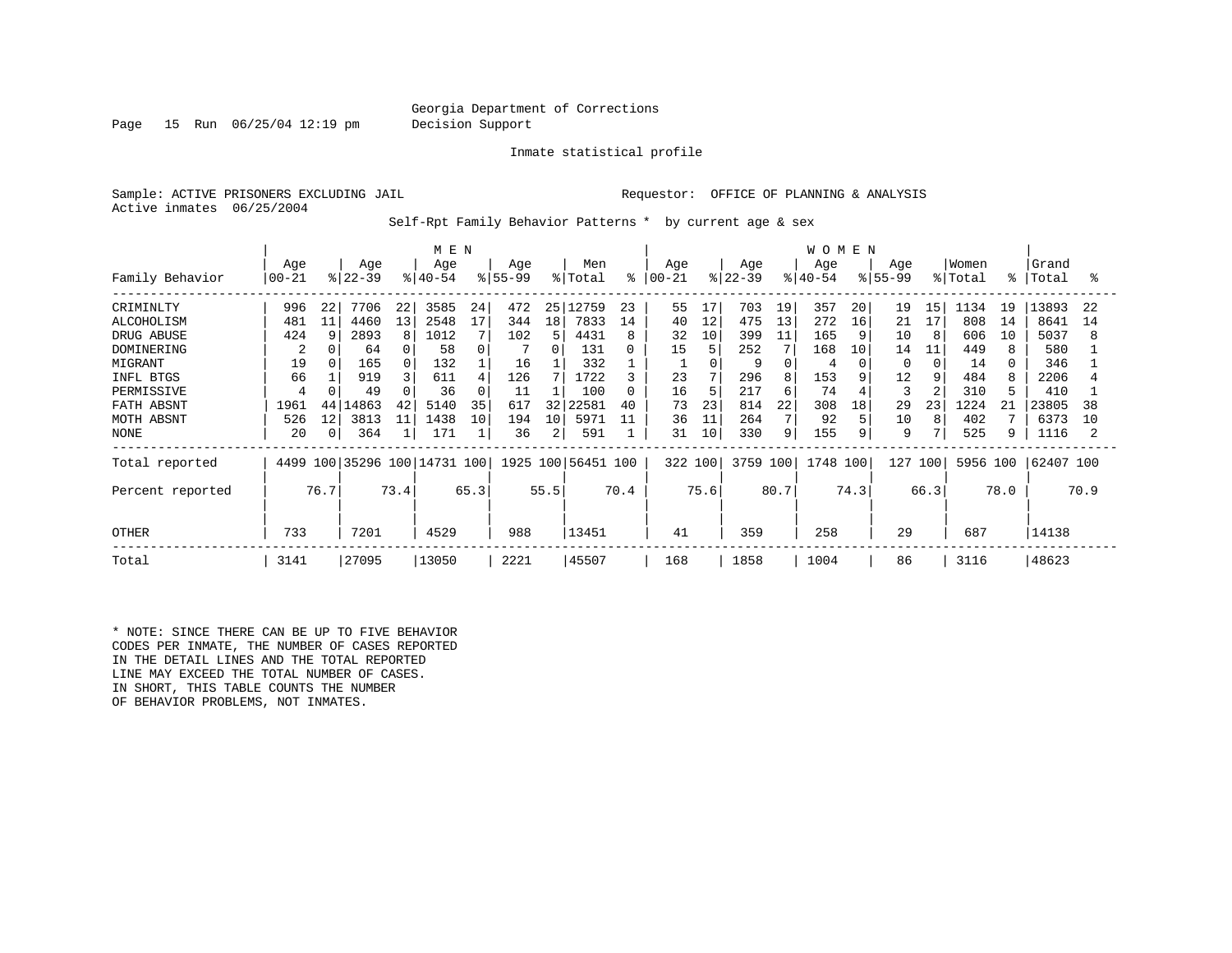#### Georgia Department of Corrections Page 16 Run 06/25/04 12:19 pm Decision Support

#### Inmate statistical profile

Sample: ACTIVE PRISONERS EXCLUDING JAIL **Requestor:** OFFICE OF PLANNING & ANALYSIS Active inmates 06/25/2004

Inmate Diagnostic Behavior Problem \* by current age & sex

|                    |           |              |           |      | M E N                   |          |           |                 |                    |                |           |             |           |                | <b>WOMEN</b> |          |           |          |          |      |           |      |
|--------------------|-----------|--------------|-----------|------|-------------------------|----------|-----------|-----------------|--------------------|----------------|-----------|-------------|-----------|----------------|--------------|----------|-----------|----------|----------|------|-----------|------|
|                    | Age       |              | Age       |      | Age                     |          | Age       |                 | Men                |                | Aqe       |             | Age       |                | Aqe          |          | Age       |          | Women    |      | Grand     |      |
| Diagnostic Problem | $00 - 21$ |              | $ 22-39 $ |      | $ 40-54$                |          | $ 55-99 $ |                 | % Total            | ႜ              | $00 - 21$ |             | $ 22-39 $ |                | $8 40-54$    |          | $ 55-99 $ |          | % Total  | °    | Total     | ွ    |
| <b>ALCOHOLIC</b>   | 83        |              | 1080      | 2    | 968                     | 4        | 212       | 61              | 2343               | 3              |           | 3           | 150       | 5              | 121          |          | 8         | 6        | 286      | 5    | 2629      |      |
| <b>ALCOH ABSE</b>  | 719       | 12           | 6672      | 13   | 4049                    | 16       | 588       | 16 <sup>1</sup> | 12028              | 14             | 4         | 1           | 143       | 5              | 121          | 7        | 10        | 7        | 278      | 5    | 12306     | 13   |
| DRUG EXP           | 771       | 13           | 8219      | 16   | 3471                    | 14       | 336       |                 | 9 12797            | 15             | 23        | 9           | 273       | 9              | 170          | 10       | 10        | 7        | 476      | q    | 13273     | 14   |
| DRUG ABSE          | 1281      | 22           | 9978      | 19   | 4951                    | 19       | 335       | 9               | 16545              | 19             | 67        | 25          | 893       | 29             | 480          | 28       | 16        | 12       | 1456     | 28   | 18001     | 20   |
| NARC ADDCT         | 54        |              | 739       |      | 550                     | 2        | 44        |                 | 1387               | 2              |           |             | 63        | $\overline{c}$ | 47           | 3        | 2         |          | 117      |      | 1504      |      |
| EPILEPTIC          | 22        | $\Omega$     | 266       |      | 209                     |          | 33        |                 | 530                |                |           |             | 79        | 3              | 52           |          |           | 3        | 140      |      | 670       |      |
| MANIPULTVE         | 1041      | 18           | 7232      | 14   | 2671                    | 10       | 279       | 8               | 11223              | 13             |           | $\mathbf 0$ | 36        |                | 21           |          | 4         | 3        | 62       |      | 11285     | 12   |
| <b>ASSAULTIVE</b>  | 1377      | 23           | 11590     | 22   | 5220                    | 20       | 941       | 26              | 19128              | 22.2           | 79        | 30          | 627       | 20             | 318          | 19       | 30        | 22       | 1054     | 20   | 20182     | 22   |
| <b>ESCPE TEND</b>  | 72        |              | 1012      | 2    | 747                     | 3        | 155       | $\overline{4}$  | 1986               | 2              |           |             | 81        | 3              | 46           | 3        | 0         | $\Omega$ | 131      | 3    | 2117      |      |
| SUICIDAL           | 99        |              | 1049      | 2    | 550                     | 2        | 82        | 2               | 1780               | 2              | 15        | 6           | 192       | 6              | 81           |          |           | 5        | 295      | 6    | 2075      |      |
| WITHDRAWN          | 15        | <sup>n</sup> | 174       |      | 115                     | 0        | 30        |                 | 334                | U              |           | 3           | 94        | 3              | 44           | 3        | 4         | 3        | 151      | 3    | 485       |      |
| PR RLTY CT         | 73        |              | 541       |      | 305                     | 1        | 49        |                 | 968                |                | 5         |             | 66        | $\overline{a}$ | 23           |          | 3         | 2        | 97       | 2    | 1065      |      |
| HOMOSEXUAL         | 5         | $\Omega$     | 150       |      | 99                      | $\Omega$ | 22        |                 | 276                | 0              | 18        | 7           | 122       | $\overline{4}$ | 50           | 3        | 3         | 2        | 193      | 4    | 469       |      |
| <b>NONE</b>        | 82        |              | 1027      |      | 647                     | 3        | 226       | 6               | 1982               | $\overline{2}$ | $\Omega$  | $\Omega$    | 12        | $\Omega$       | 21           |          | 10        | 7        | 43       |      | 2025      |      |
| <b>OTHER</b>       | 38        |              | 530       |      | 381                     |          | 99        | ς               | 1048               |                | $\Omega$  | $\Omega$    | q         | $\Omega$       | 8            | $\Omega$ |           |          | 22       | ∩    | 1070      |      |
| NOT RPTD           | 190       | 3            | 1548      |      | 603                     | 2        | 194       | 5               | 2535               | 3              | 25        | 9           | 255       | 8              | 110          | 6        | 18        | 13       | 408      | 8    | 2943      |      |
| Total reported     | 5925      |              |           |      | 100 51873 100 25550 100 |          |           |                 | 3629 100 86977 100 |                | 267 100   |             | 3095 100  |                | 1715 100     |          | 134 100   |          | 5211 100 |      | 92188 100 |      |
| Percent reported   |           | 99.9         |           | 99.8 |                         | 99.9     |           | 99.8            |                    | 99.8           |           | 100.0       |           | 100.0          |              | 99.8     |           | 100.0    |          | 99.9 |           | 99.8 |
| UNKNOWN            | 3         |              | 66        |      | 14                      |          | 4         |                 | 87                 |                | 0         |             | 0         |                | 2            |          | $\Omega$  |          | 2        |      | 89        |      |
| Total              | 3141      |              | 27095     |      | 13050                   |          | 2221      |                 | 45507              |                | 168       |             | 1858      |                | 1004         |          | 86        |          | 3116     |      | 48623     |      |

\* NOTE: SINCE THERE CAN BE UP TO FIVE BEHAVIOR CODES PER INMATE, THE NUMBER OF CASES REPORTED IN THE DETAIL LINES AND THE TOTAL REPORTED LINE MAY EXCEED THE TOTAL NUMBER OF CASES. IN SHORT, THIS TABLE COUNTS THE NUMBER OF BEHAVIOR PROBLEMS, NOT INMATES.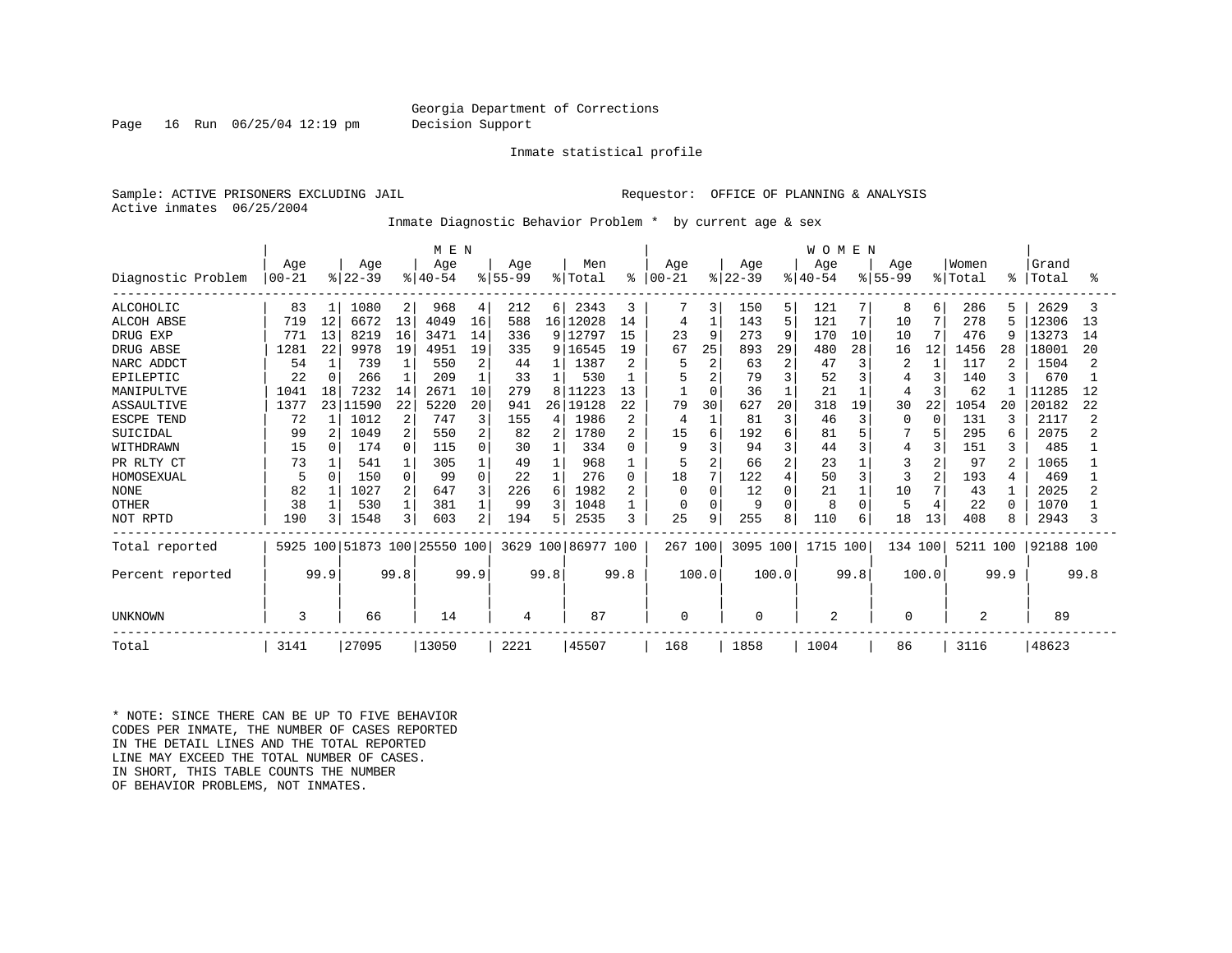Page 17 Run 06/25/04 12:19 pm Decision Support

Inmate statistical profile

Sample: ACTIVE PRISONERS EXCLUDING JAIL **Requestor:** OFFICE OF PLANNING & ANALYSIS Active inmates 06/25/2004

Physical Profile (General Condition) by current age & sex

|                                                                                  | Age                                      | Age                                                                         | M E N<br>Age                                 | Age                                  | Men                                         | Age                                                                     | Age                                                                 | <b>WOMEN</b><br>Aqe<br>Aqe                              | Women                                                | Grand                                                                |
|----------------------------------------------------------------------------------|------------------------------------------|-----------------------------------------------------------------------------|----------------------------------------------|--------------------------------------|---------------------------------------------|-------------------------------------------------------------------------|---------------------------------------------------------------------|---------------------------------------------------------|------------------------------------------------------|----------------------------------------------------------------------|
| Physical Profile                                                                 | $00 - 21$                                | $ 22-39 $                                                                   | $8 40-54$                                    | $8155 - 99$                          | % Total<br>$\approx$                        | $ 00-21 $                                                               | $ 22-39 $                                                           | $8 40-54$<br>$8155 - 99$                                | % Total                                              | $\approx$<br> Total                                                  |
| NO LIMITATION<br>DEFECT NO MAJOR LIMT<br>DEFECT MAJOR LIMIT<br>VERY MAJOR DEFECT | 2840<br>5<br>155<br>27<br>$\overline{0}$ | 94 21530<br>81<br>3289<br>$12 \overline{ }$<br>1565<br>61<br>35<br>$\Omega$ | 7320<br>57<br>27<br>3434<br>15<br>1912<br>85 | 480<br>742<br>34<br>810<br>37<br>147 | 22 32170<br>73<br>7620<br>4314<br>10<br>268 | 76<br>114<br>24<br>36<br>$\Omega$<br>0<br>$\mathbf 0$<br>0 <sup>1</sup> | 1193<br>67<br>518<br>29<br>58<br>$\overline{3}$<br>$\mathbf 0$<br>4 | 431<br>44<br>464<br>47<br>46<br>82<br>8<br>24<br>4<br>0 | 1747<br>9<br>1064<br>55<br>29<br>164<br>5<br>13<br>6 | 33917<br>58<br>72<br>36<br>8684<br>18<br>4478<br>281<br>$\mathbf{0}$ |
| Total reported                                                                   | 3023                                     |                                                                             | 100 26419 100 12751 100                      |                                      | 2179 100 44372 100                          | 150 100                                                                 | 1773 100                                                            | 981<br>100                                              | 84 100<br>2988                                       | 100<br>47360 100                                                     |
| Percent reported                                                                 | 96.2                                     | 97.5                                                                        | 97.7                                         | 98.1                                 | 97.5                                        | 89.3                                                                    | 95.4                                                                | 97.7                                                    | 97.7                                                 | 95.9<br>97.4                                                         |
| NOT REPORTED                                                                     | 118                                      | 676                                                                         | 299                                          | 42                                   | 1135                                        | 18                                                                      | 85                                                                  | 23                                                      | 2<br>128                                             | 1263                                                                 |
| Total                                                                            | 3141                                     | 27095                                                                       | 13050                                        | 2221                                 | 45507                                       | 168                                                                     | 1858                                                                | 86<br>1004                                              | 3116                                                 | 48623                                                                |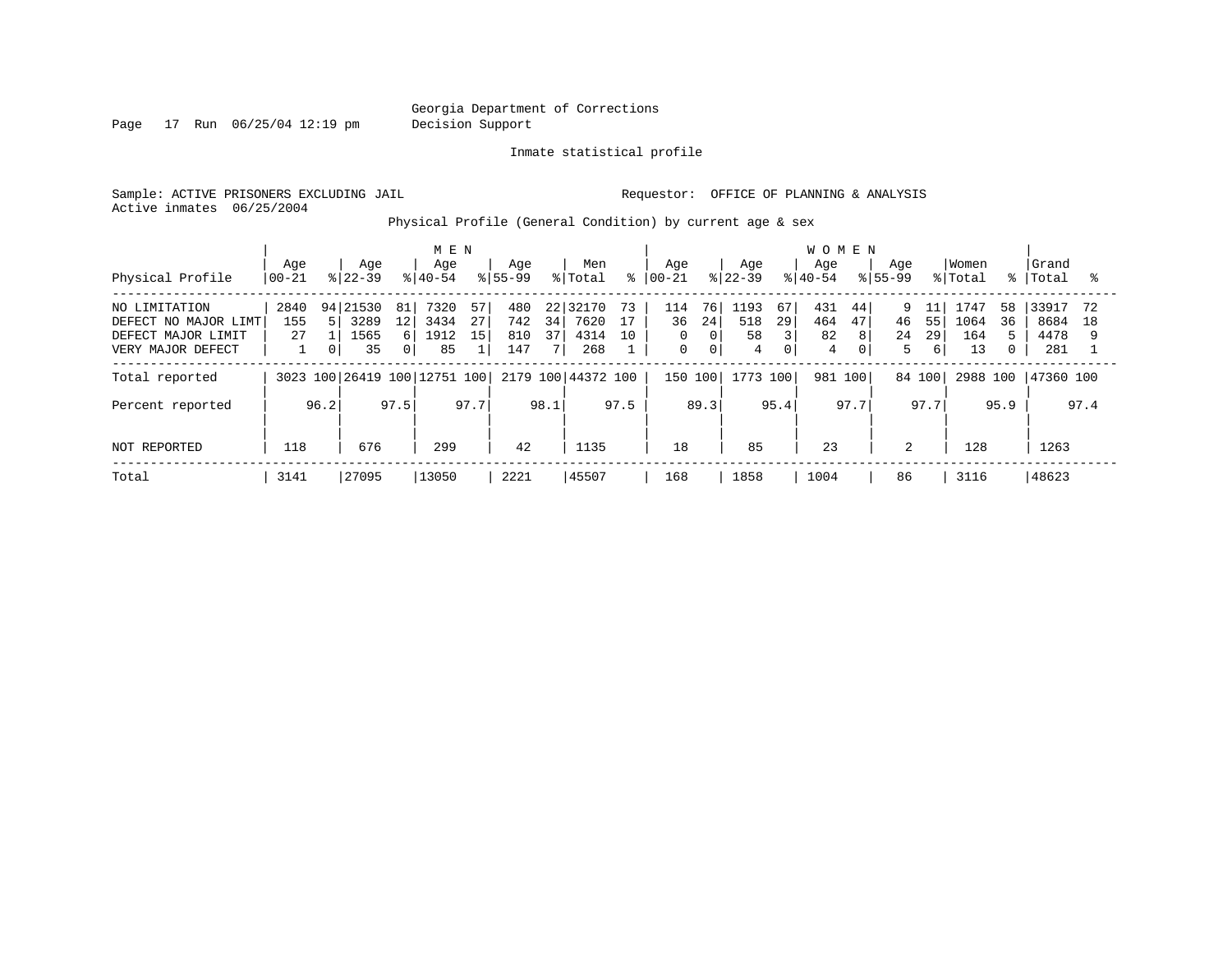Page 18 Run 06/25/04 12:19 pm Decision Support

#### Inmate statistical profile

Sample: ACTIVE PRISONERS EXCLUDING JAIL **Requestor:** OFFICE OF PLANNING & ANALYSIS Active inmates 06/25/2004

Security Status by current age & sex

|                  |                |       |                  |       | M E N                        |       |                 |       |                    |       |                   |       |                  |             | WOMEN            |       |                    |       |                  |       |                |       |
|------------------|----------------|-------|------------------|-------|------------------------------|-------|-----------------|-------|--------------------|-------|-------------------|-------|------------------|-------------|------------------|-------|--------------------|-------|------------------|-------|----------------|-------|
| Security         | Age<br>  00-21 |       | Age<br>$ 22-39 $ |       | Age<br>$ 40-54$              |       | Age<br>$ 55-99$ |       | Men<br>% Total     | ႜ     | Age<br>$ 00 - 21$ |       | Age<br>$ 22-39 $ |             | Age<br>$ 40-54 $ |       | Age<br>$8155 - 99$ |       | Women<br>% Total | °≈    | Grand<br>Total | °     |
| DIAG INCOM       | 0              | 0     |                  |       | 0                            |       | 0               | 0     | 0                  |       | 0                 |       | 0                | 0           | 0                |       |                    |       | 0                |       | $\Omega$       | 0     |
| WRK RELEAS       |                |       |                  |       | $\mathbf 0$                  | 0     |                 | 0     | $\mathbf 0$        |       | 0                 | 0     |                  | $\mathbf 0$ | 0                |       | $\Omega$           |       | $\Omega$         |       | $\Omega$       |       |
| TRUSTY           | 28             |       | 1107             |       | 757                          | 6     | 75              |       | 1967               | 4     | $\overline{2}$    |       | 46               |             | 55               |       | 4                  |       | 107              |       | 2074           |       |
| MINIMUM          | 820            | 26    | 8833             | 33    | 4931                         | 38    | 817             | 37    | 15401              | 34    | 66                | 39    | .119             | 60          | 664              | 66    | 60                 | 70    | 1909             | 61    | 7310           | 36    |
| MEDIUM           | 1389           | 44    | 10824            | 40    | 5155                         | 40    | 1021            | 46    | 18389              | 40    | 68                | 40    | 509              | 27          | 219              | 22    | 20                 | 23    | 816              | 26    | 19205          | 39    |
| CLOSE            | 568            | 18    | 4241             | 16    | 1356                         | 10    | 215             | 10    | 6380               | 14    | 23                | 14    | 133              |             | 35               |       | 2                  |       | 193              |       | 6573           | 14    |
| MAXIMUM          | 20             |       | 472              |       | 155                          |       | 21              |       | 668                |       | 0                 |       |                  | $\Omega$    | 2                |       |                    |       | 5                |       | 673            |       |
| DIAGNOSTIC       | 316            | 10    | 1618             | 61    | 696                          | 5     | 72              | 3     | 2702               | 6     | 9                 | 5     | 48               | 3           | 29               | 3     | $\Omega$           |       | 86               |       | 2788           | 6     |
| Total reported   |                |       |                  |       | 3141 100 27095 100 13050 100 |       |                 |       | 2221 100 45507 100 |       | 168 100           |       | 1858 100         |             | 1004 100         |       | 86 100             |       | 3116 100         |       | 48623 100      |       |
| Percent reported |                | 100.0 |                  | 100.0 |                              | 100.0 |                 | 100.0 |                    | 100.0 |                   | 100.0 |                  | 100.0       |                  | 100.0 |                    | 100.0 |                  | 100.0 |                | 100.0 |
| NOT RPTD         | $\Omega$       |       | 0                |       | 0                            |       | 0               |       | $\mathbf{0}$       |       | 0                 |       | 0                |             |                  |       | $\mathbf 0$        |       |                  |       |                |       |
| Total            | 3141           |       | 27095            |       | 13050                        |       | 2221            |       | 45507              |       | 168               |       | 1858             |             | 1004             |       | 86                 |       | 3116             |       | 48623          |       |

\* NOTE: BEGINNING IN JULY 1987, THE FACILITIES DIVISION NO LONGER CODED INMATES AS BEING WORK RELEASE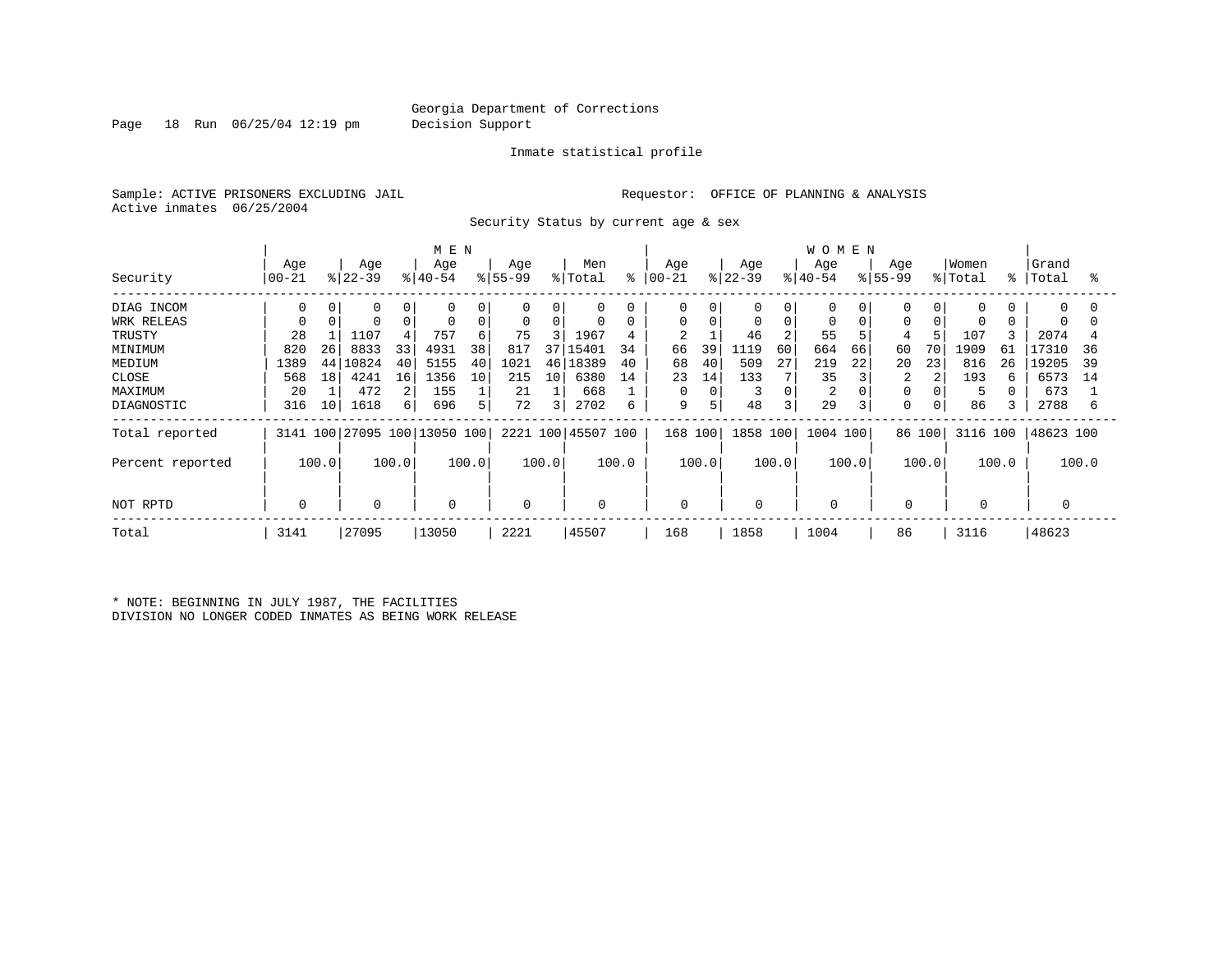Page 19 Run 06/25/04 12:19 pm Decision Support

#### Inmate statistical profile

Sample: ACTIVE PRISONERS EXCLUDING JAIL **Requestor:** OFFICE OF PLANNING & ANALYSIS Active inmates 06/25/2004

Number Of Sentences by current age & sex

|                             |      |       |                  |       | M E N                        |       |                  |       |                    |       |                      |       |                  |                | <b>WOMEN</b>       |       |                    |        |                  |       |                    |       |
|-----------------------------|------|-------|------------------|-------|------------------------------|-------|------------------|-------|--------------------|-------|----------------------|-------|------------------|----------------|--------------------|-------|--------------------|--------|------------------|-------|--------------------|-------|
| Number Of Sentences   00-21 | Age  |       | Age<br>$ 22-39 $ |       | Age<br>୫∣40-54               |       | Age<br>$8 55-99$ |       | Men<br>% Total     |       | Age<br>$8   00 - 21$ |       | Age<br>$ 22-39 $ |                | Age<br>$8140 - 54$ |       | Age<br>$8155 - 99$ |        | Women<br>% Total |       | Grand<br>%   Total | ႜ     |
| ONE                         | 1368 | 44    | 8718             | 32    | 4276                         | 33    | 876              |       | 39 15238           | 33    | 78                   | 46    | 753              | 41             | 426                | 42    | 37                 | 43     | 1294             | 42    | 16532              | - 34  |
| TWO                         | 801  | 26    | 6463             | 24    | 3167                         | 24    | 535              |       | 24 10966           | 24    | 45                   | 27    | 484              | 26             | 253                | 25    | 20                 | 23     | 802              | 26    | 11768              | -24   |
| THREE                       | 439  | 14    | 4330             | 16    | 2033                         | 16    | 306              | 14    | 7108               | 16    | 26                   | 15    | 247              | 13             | 129                | 13    | 18                 | 21     | 420              | 13    | 7528               | 15    |
| <b>FOUR</b>                 | 238  | 8     | 2707             | 10    | 1247                         | 10    | 179              | 8     | 4371               | 10    | 8                    |       | 159              | 9 <sup>1</sup> | 79                 | 8     | 4                  | 5      | 250              | 8     | 4621               | 10    |
| <b>FIVE</b>                 | 126  |       | 1753             | 6     | 765                          | 6     | 112              | 5     | 2756               | 6     | 5                    |       | 90               |                | 47                 |       | 2                  |        | 144              |       | 2900               | 6     |
| MORE THAN FIVE              | 169  |       | 3122             | 12    | 1562                         | 12    | 213              | 10    | 5066               | 11    | 6                    |       | 125              |                | 70                 |       | 5                  | 6      | 206              |       | 5272 11            |       |
| Total reported              |      |       |                  |       | 3141 100 27093 100 13050 100 |       |                  |       | 2221 100 45505 100 |       | 168 100              |       | 1858 100         |                | 1004 100           |       |                    | 86 100 | 3116 100         |       | 48621 100          |       |
| Percent reported            |      | 100.0 |                  | 100.0 |                              | 100.0 |                  | 100.0 |                    | 100.0 |                      | 100.0 |                  | 100.0          |                    | 100.0 |                    | 100.0  |                  | 100.0 |                    | 100.0 |
| NOT REPORTED                | 0    |       | 2                |       | $\mathbf 0$                  |       | $\Omega$         |       | 2                  |       | $\mathbf 0$          |       | 0                |                | $\Omega$           |       | 0                  |        |                  |       | 2                  |       |
| Total                       | 3141 |       | 27095            |       | 13050                        |       | 2221             |       | 45507              |       | 168                  |       | 1858             |                | 1004               |       | 86                 |        | 3116             |       | 48623              |       |
|                             |      |       |                  |       |                              |       |                  |       |                    |       |                      |       |                  |                |                    |       |                    |        |                  |       |                    |       |
| AVG NUM SENTENCES           | 2.27 |       | 2.93             |       | 2.96                         |       | 2.67             |       | 2.88               |       | 2.08                 |       | 2.44             |                | 2.42               |       | 2.20               |        | 2.41             |       | 2.85               |       |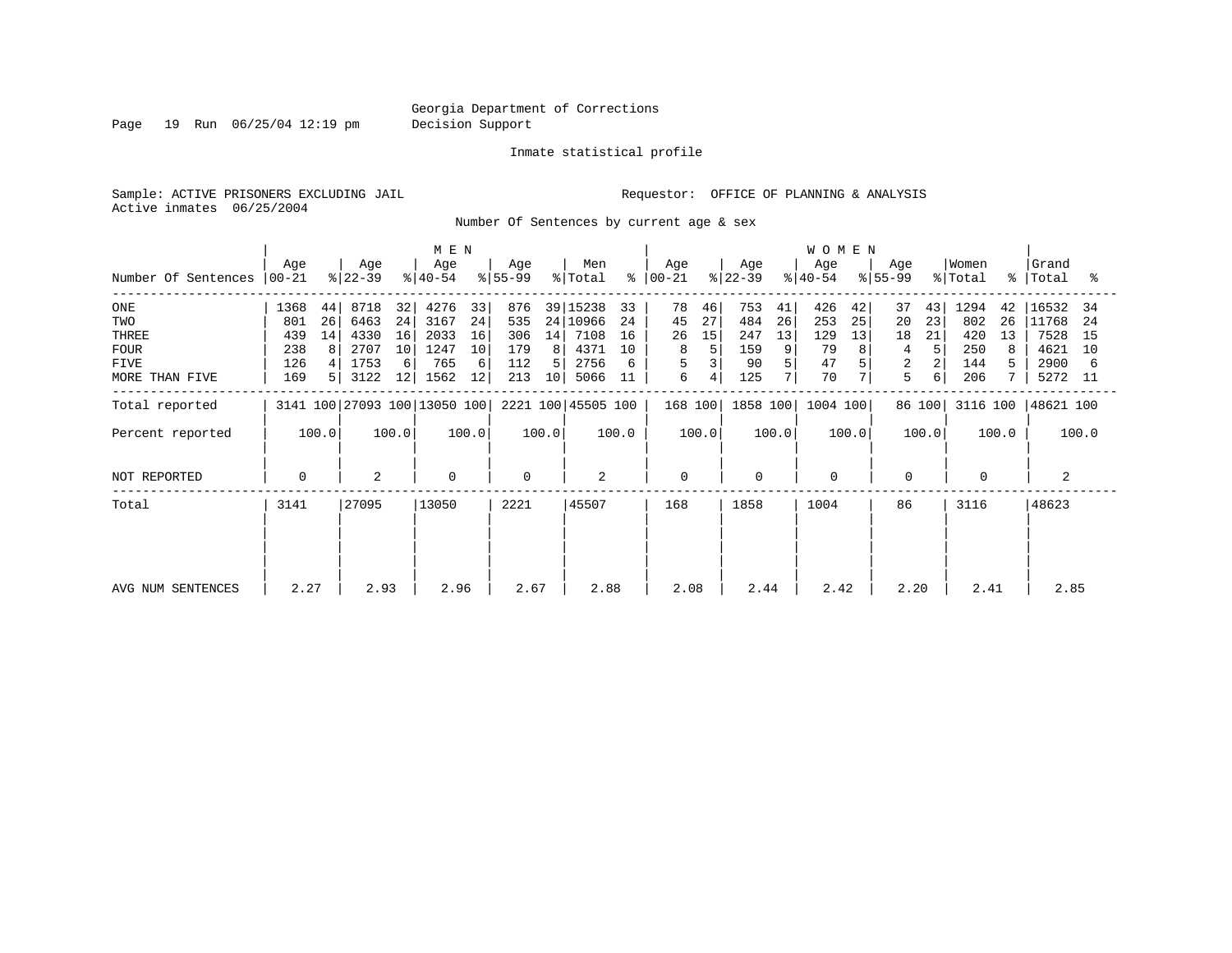Page 20 Run 06/25/04 12:19 pm Decision Support

Inmate statistical profile

Sample: ACTIVE PRISONERS EXCLUDING JAIL **Requestor:** OFFICE OF PLANNING & ANALYSIS Active inmates 06/25/2004

Number Of Disciplinaries by current age & sex

|                  |                  |       |                  |       |                              | M E N |                  |       |                    |       |                    |       |                  |       | WOMEN            |       |                  |        |                  |       |                      |       |
|------------------|------------------|-------|------------------|-------|------------------------------|-------|------------------|-------|--------------------|-------|--------------------|-------|------------------|-------|------------------|-------|------------------|--------|------------------|-------|----------------------|-------|
| Disciplinaries   | Age<br>$ 00-21 $ |       | Age<br>$ 22-39 $ |       | Age<br>$ 40-54 $             |       | Age<br>$ 55-99 $ |       | Men<br>% Total     | ႜ     | Age<br>$ 00 - 21 $ |       | Age<br>$ 22-39 $ |       | Age<br>$ 40-54 $ |       | Age<br>$ 55-99 $ |        | Women<br>% Total |       | Grand<br>%   Total   | ႜ     |
| ZERO             | 1152             | 37    | 8830             | 33    | 5484                         | 42    | 990              |       | 45 16456           | 36    | 72                 | 43    | 910              | 49    | 592              | 59    | 55               | 64     | 1629             | 52    | 18085                | 37    |
| ONE              | 408              | 13    | 3578             | 13    | 1871                         | 14    | 400              | 18    | 6257               | 14    | 29                 | 17    | 246              | 13    | 134              | 13    | 11               | 13     | 420              | 13    | 6677                 | 14    |
| TWO              | 286              | 9     | 2197             | 8     | 1112                         | 9     | 200              |       | 3795               | 8     | 14                 | 8     | 160              | 9     | 71               |       |                  | 8      | 252              | 8     | 4047                 | 8     |
| THREE            | 209              |       | 1567             | 6     | 735                          | 6     | 129              | 6     | 2640               |       | 11                 |       | 107              | 6     | 48               |       | 2                |        | 168              |       | 2808                 |       |
| <b>FOUR</b>      | 130              |       | 1242             |       | 537                          | 4     | 88               | 4     | 1997               |       | 5                  |       | 66               |       | 28               |       | $\overline{2}$   |        | 101              |       | 2098                 |       |
| <b>FIVE</b>      | 113              |       | 975              |       | 418                          | 3     | 62               |       | 1568               |       | 6                  |       | 60               |       | 18               |       |                  |        | 85               |       | 1653                 |       |
| MORE THAN FIVE   | 843              | 27    | 8703             | 32    | 2892                         | 22    | 352              | 16    | 12790              | 28    | 31                 | 18    | 309              | 17    | 113              | 11    | 8                | 9      | 461              | 15    | 13251                | 27    |
| Total reported   |                  |       |                  |       | 3141 100 27092 100 13049 100 |       |                  |       | 2221 100 45503 100 |       | 168 100            |       | 1858 100         |       | 1004 100         |       |                  | 86 100 |                  |       | 3116 100   48619 100 |       |
| Percent reported |                  | 100.0 |                  | 100.0 |                              | 100.0 |                  | 100.0 |                    | 100.0 |                    | 100.0 |                  | 100.0 |                  | 100.0 |                  | 100.0  |                  | 100.0 |                      | 100.0 |
| NOT REPORTED     | $\mathbf 0$      |       | 3                |       | $\mathbf{1}$                 |       | $\Omega$         |       | 4                  |       | $\mathbf 0$        |       | 0                |       | $\mathbf 0$      |       | $\mathbf 0$      |        | $\mathbf 0$      |       | $\overline{4}$       |       |
| Total            | 3141             |       | 27095            |       | 13050                        |       | 2221             |       | 45507              |       | 168                |       | 1858             |       | 1004             |       | 86               |        | 3116             |       | 48623                |       |
|                  |                  |       |                  |       |                              |       |                  |       |                    |       |                    |       |                  |       |                  |       |                  |        |                  |       |                      |       |
| AVG NUM DISCIP   | 4.81             |       | 6.95             |       | 5.02                         |       | 3.62             |       | 6.09               |       | 3.08               |       | 3.42             |       | 2.56             |       | 2.13             |        | 3.09             |       | 5.89                 |       |
|                  |                  |       |                  |       |                              |       |                  |       |                    |       |                    |       |                  |       |                  |       |                  |        |                  |       |                      |       |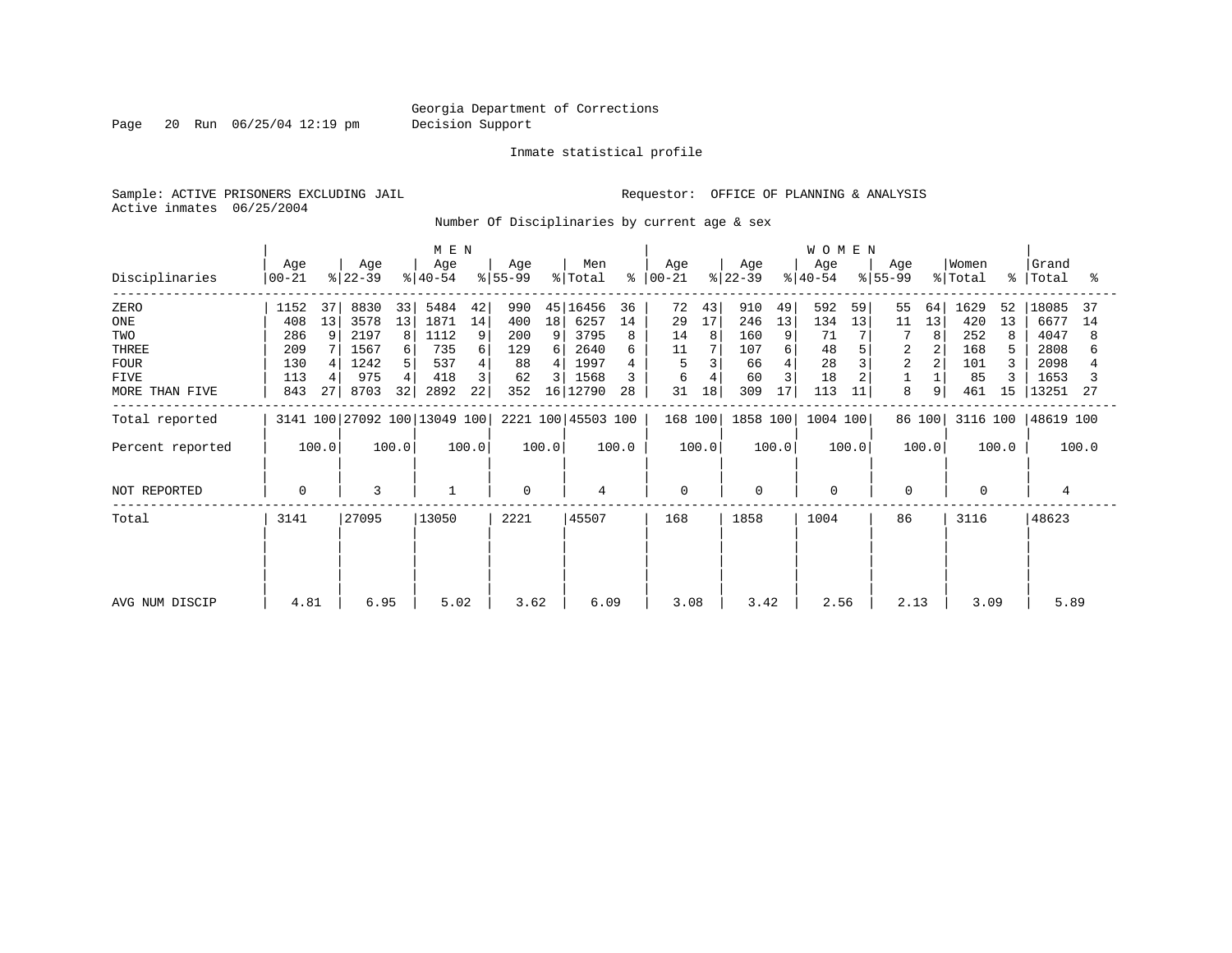Page 21 Run 06/25/04 12:19 pm Decision Support

Inmate statistical profile

Active inmates 06/25/2004

Sample: ACTIVE PRISONERS EXCLUDING JAIL **Requestor:** OFFICE OF PLANNING & ANALYSIS

Number Of Escapes by current age & sex

|                  |                  |                 | M E N                        |                  |                    |                         |                  | <b>WOMEN</b>     |                  |                  |                         |
|------------------|------------------|-----------------|------------------------------|------------------|--------------------|-------------------------|------------------|------------------|------------------|------------------|-------------------------|
| Escapes          | Age<br>$00 - 21$ | Age<br>$ 22-39$ | Age<br>$ 40-54 $             | Age<br>$ 55-99 $ | Men<br>% Total     | Age<br>$8   00 - 21$    | Age<br>$ 22-39 $ | Age<br>$8 40-54$ | Age<br>$ 55-99 $ | Women<br>% Total | Grand<br>%   Total<br>° |
| ZERO             | 3135 100 26957   |                 | 99 12915<br>99               | 2184             | 98 45191<br>99     | 168 100                 | 1856 100         | 1002<br>100      | 86 100           | 3112 100         | 48303<br>99             |
| ONE              | 6                | 136<br>0        | 118                          | 28               | 288                | 0<br>0                  | 2<br>0           | 2                | $\Omega$<br>0    | $\Omega$<br>4    | 292                     |
| TWO              |                  | 2               | 14<br>0                      | 0<br>6           | 22<br>0            | 0                       | 0<br>$\Omega$    | 0                |                  | 0                | 22                      |
| THREE            | 0                |                 |                              | 0                | 5                  | 0                       |                  |                  |                  | 0                |                         |
| <b>FOUR</b>      | $\Omega$         | $\Omega$        | $\Omega$                     | 0                |                    | 0                       | $\Omega$         |                  |                  | 0                |                         |
| FIVE             | $\Omega$         | $\Omega$        | $\Omega$                     | 0<br>$\mathbf 0$ | $\mathbf 0$<br>0   | 0<br>0                  | 0                | $\Omega$         |                  | 0                | 0                       |
| MORE THAN FIVE   | 0                | $\mathbf 0$     | $\Omega$<br>$\mathbf 0$      | 0<br>$\Omega$    | 0<br>0             | $\mathbf 0$<br>$\Omega$ | U<br>$\Omega$    | $\Omega$         |                  | $\mathbf 0$      | $\Omega$                |
| Total reported   |                  |                 | 3141 100 27095 100 13050 100 |                  | 2221 100 45507 100 | 168 100                 | 1858 100         | $1004$ 100       | 86 100           |                  | 3116 100   48623 100    |
| Percent reported | 100.0            | 100.0           | 100.0                        | 100.0            | 100.0              | 100.0                   | 100.0            | 100.0            | 100.0            | 100.0            | 100.0                   |
| NOT REPORTED     | $\Omega$         | 0               | $\Omega$                     | $\Omega$         | $\Omega$           | $\Omega$                | $\Omega$         | $\mathbf 0$      | $\Omega$         | $\Omega$         | $\Omega$                |
| Total            | 3141             | 27095           | 13050                        | 2221             | 45507              | 168                     | 1858             | 1004             | 86               | 3116             | 48623                   |
|                  |                  |                 |                              |                  |                    |                         |                  |                  |                  |                  |                         |
| AVG NUM ESCAPES  | .00              | .01             | .01                          | .02              | .01                | .00                     | .00              | .00              | .00              | .00              | .01                     |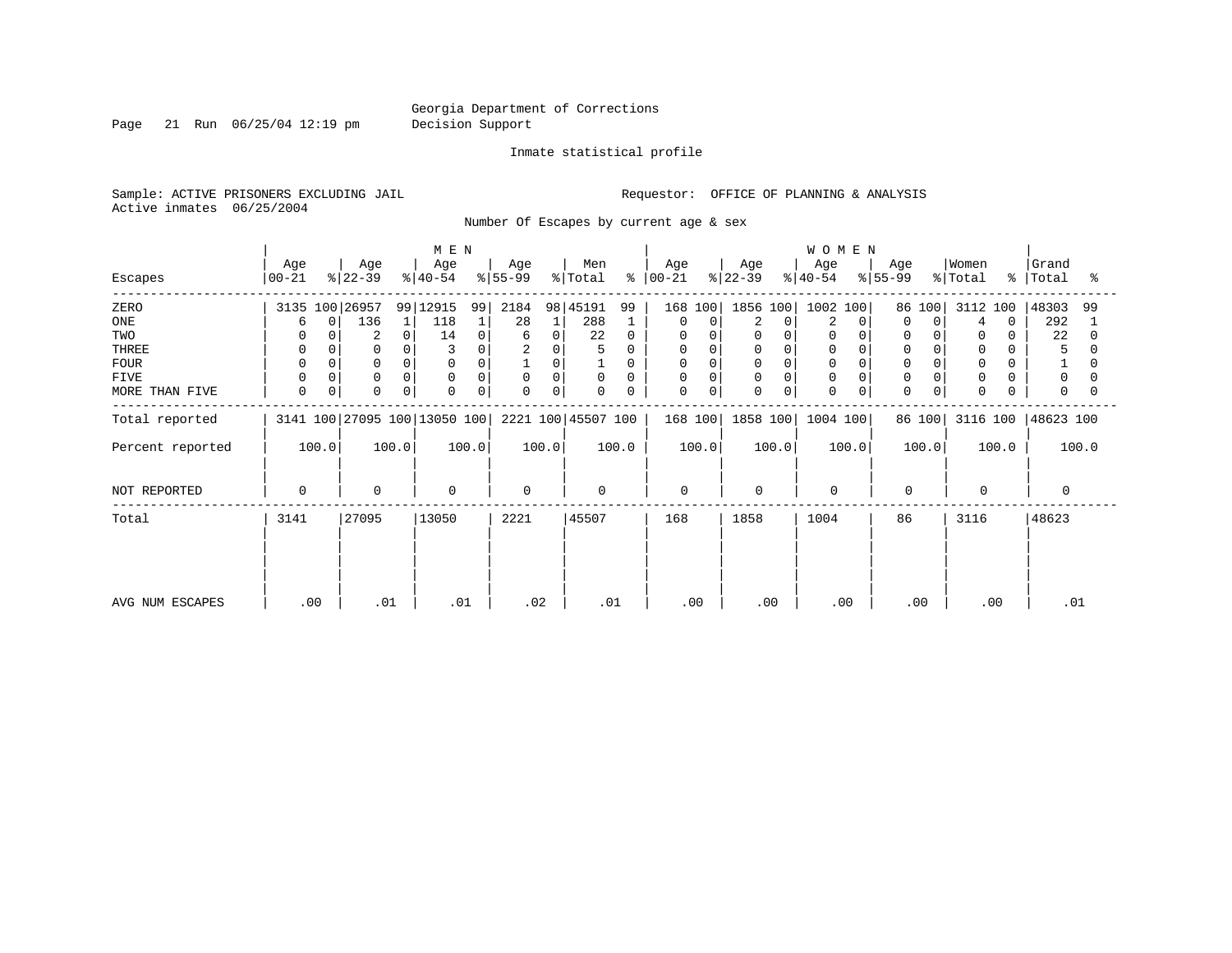Page 22 Run 06/25/04 12:19 pm Decision Support

Inmate statistical profile

Active inmates 06/25/2004

Sample: ACTIVE PRISONERS EXCLUDING JAIL **Requestor:** OFFICE OF PLANNING & ANALYSIS

Number Of Prior Georgia Incarcerations \* by current age & sex

| M E N                        |             |       |                  |       |                              |       |                  |                |                            |       |                      |       |                  | W O M E N |                  |       |                  |        |                  |       |                    |       |
|------------------------------|-------------|-------|------------------|-------|------------------------------|-------|------------------|----------------|----------------------------|-------|----------------------|-------|------------------|-----------|------------------|-------|------------------|--------|------------------|-------|--------------------|-------|
| Prior Incarcerations   00-21 | Age         |       | Age<br>$ 22-39 $ |       | Age<br>$ 40-54 $             |       | Age<br>$ 55-99 $ |                | Men<br>$\frac{1}{2}$ Total |       | Age<br>$8   00 - 21$ |       | Age<br>$ 22-39 $ |           | Age<br>$ 40-54 $ |       | Age<br>$ 55-99 $ |        | Women<br>% Total |       | Grand<br>%   Total | ႜ     |
| ZERO                         | 2940        |       | 94 16376         | 60    | 5290                         | 41    | 1214             |                | 55 25820                   | 57    | 160                  | 95    | 1304             | 70        | 543              | 54    | 65               | 76     | 2072             | 66    | 27892              | 57    |
| ONE                          | 193         | 6     | 5227             | 19    | 2341                         | 18    | 405              | 18             | 8166                       | 18    |                      | 4     | 281              | 15        | 172              | 17    | 11               | 13     | 471              | 15    | 8637               | 18    |
| TWO                          | 8           |       | 2725             | 10    | 1646                         | 13    | 233              | 10             | 4612                       | 10    |                      |       | 145              | 8         | 109              | 11    | 3                | 3      | 258              | 8     | 4870               | 10    |
| THREE                        | 0           |       | 1469             | 5     | 1276                         | 10    | 158              |                | 2903                       | 6     | 0                    |       | 65               |           | 61               | 6     | $\overline{2}$   | 2      | 128              |       | 3031               | 6     |
| <b>FOUR</b>                  | 0           |       | 745              | 3     | 950                          |       | 94               | 4              | 1789                       |       | 0                    |       | 34               |           | 50               |       |                  |        | 85               |       | 1874               |       |
| <b>FIVE</b>                  | 0           |       | 329              |       | 645                          | 5     | 50               | 2 <sub>1</sub> | 1024                       |       | 0                    |       | 16               |           | 26               |       | 0                | 0      | 42               |       | 1066               |       |
| MORE THAN FIVE               | 0           | 0     | 224              |       | 902                          | 7     | 67               | 3              | 1193                       | 3     | 0                    | 0     | 13               |           | 43               | 4     | 4                |        | 60               | 2     | 1253               | 3     |
| Total reported               |             |       |                  |       | 3141 100 27095 100 13050 100 |       |                  |                | 2221 100 45507 100         |       | 168 100              |       | 1858 100         |           | 1004 100         |       |                  | 86 100 | 3116 100         |       | 48623 100          |       |
| Percent reported             |             | 100.0 |                  | 100.0 |                              | 100.0 |                  | 100.0          |                            | 100.0 |                      | 100.0 |                  | 100.0     |                  | 100.0 |                  | 100.0  |                  | 100.0 |                    | 100.0 |
| NOT REPORTED                 | $\mathbf 0$ |       | 0                |       | $\mathbf 0$                  |       | $\Omega$         |                | 0                          |       | $\mathbf 0$          |       | $\mathbf 0$      |           | $\mathbf 0$      |       | $\mathbf 0$      |        | $\Omega$         |       | 0                  |       |
| Total                        | 3141        |       | 27095            |       | 13050                        |       | 2221             |                | 45507                      |       | 168                  |       | 1858             |           | 1004             |       | 86               |        | 3116             |       | 48623              |       |
|                              |             |       |                  |       |                              |       |                  |                |                            |       |                      |       |                  |           |                  |       |                  |        |                  |       |                    |       |
|                              |             |       |                  |       |                              |       |                  |                |                            |       |                      |       |                  |           |                  |       |                  |        |                  |       |                    |       |
| AVG # INCARCERATIONS         | .07         |       | .78              |       | 1.74                         |       | 1.11             |                | 1.02                       |       | .05                  |       | .57              |           | 1.21             |       | .70              |        |                  | .75   | 1.01               |       |

\* This data counts a parole revocation on an existing sentenCE AS A prior incarceration. Also, this data counts, for any cohort of inmates, the total number of Georgia incarcerations the inmate has had during his entire criminal career. For example, if an inmate was admitted to prison first in FY72, and then re-admitted in FY79 and FY85, he had two prior incarcerations before the FY85 admission. This inmate's records show two prior incarcerations in all three of his records since he has had two prior incarcerations in his criminal career. If the cohort of FY72 admissions is selected for analysis, two prior incarcerations will be listed for this inmate even though in FY72, he had no prior incarcerations.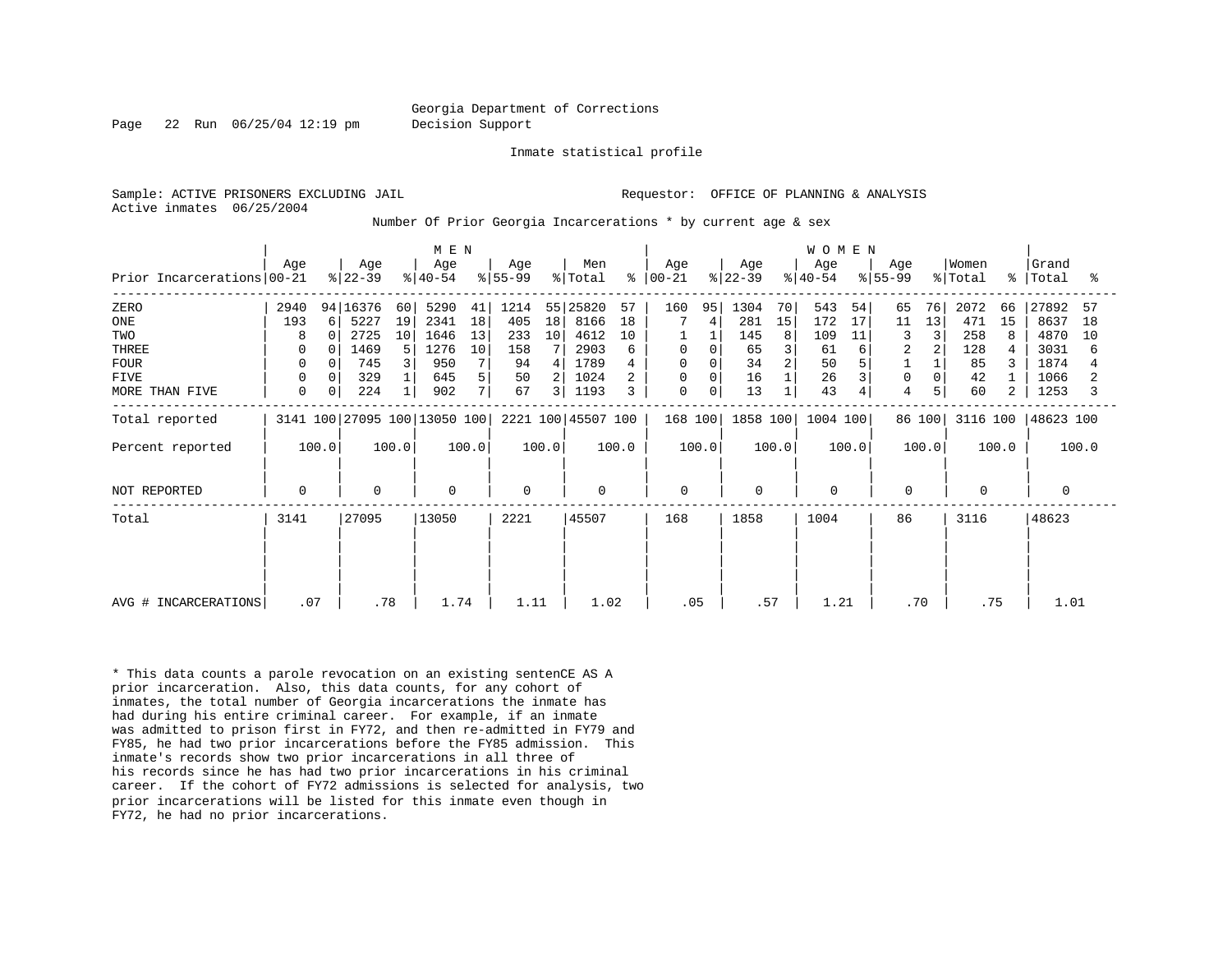Page 23 Run 06/25/04 12:19 pm Decision Support

Inmate statistical profile

Sample: ACTIVE PRISONERS EXCLUDING JAIL **Requestor:** OFFICE OF PLANNING & ANALYSIS Active inmates 06/25/2004

Number Of Transfers by current age & sex

|                   | M E N          |       |                  |       |                              |       |                  |       |                    |       |                      |             |                  | <b>WOMEN</b> |                  |                |                  |                |                  |       |                    |       |
|-------------------|----------------|-------|------------------|-------|------------------------------|-------|------------------|-------|--------------------|-------|----------------------|-------------|------------------|--------------|------------------|----------------|------------------|----------------|------------------|-------|--------------------|-------|
| Transfers         | Age<br>  00-21 |       | Age<br>$ 22-39 $ |       | Age<br>$ 40-54 $             |       | Age<br>$ 55-99 $ |       | Men<br>% Total     |       | Age<br>$8   00 - 21$ |             | Age<br>$ 22-39 $ |              | Age<br>$ 40-54 $ |                | Age<br>$ 55-99 $ |                | Women<br>% Total |       | Grand<br>%   Total | ႜ     |
| ZERO              | 720            | 23    | 2467             | 9     | 1088                         | 8     | 113              | 51    | 4388               | 10    | 32                   | 19          | 307              | 17           | 190              | 19             | 10               | 12             | 539              | 17    | 4927               | 10    |
| ONE               | 1564           | 501   | 10618            | 39    | 4856                         | 37    | 826              | 37    | 17864              | 39    | 119                  | 71          | 1069             | 58           | 526              | 52             | 41               | 48             | 1755             | 56    | 19619              | 40    |
| TWO               | 566            | 18    | 5779             | 21    | 2413                         | 18    | 421              | 19    | 9179               | 20    | 14                   | 8           | 303              | 16           | 151              | 15             | 16               | 19             | 484              | 16    | 9663               | 20    |
| THREE             | 183            | 6     | 3357             | 12    | 1446                         | 11    | 249              | 11    | 5235               | 12    |                      |             | 93               | 5            | 67               |                | 9                | 10             | 171              |       | 5406               | 11    |
| <b>FOUR</b>       | 61             |       | 1835             |       | 952                          |       | 179              | 8     | 3027               |       | $\Omega$             | $\Omega$    | 41               |              | 23               |                |                  |                | 67               |       | 3094               | 6     |
| FIVE              | 26             |       | 1109             | 4     | 650                          | 5     | 109              | 5     | 1894               |       |                      |             | 24               |              | 22               | 2              | 5                |                | 52               |       | 1946               |       |
| MORE THAN FIVE    | 21             |       | 1930             |       | 1645                         | 13    | 324              | 15    | 3920               | 9     | $\mathbf 0$          | $\mathbf 0$ | 21               |              | 25               | $\overline{a}$ | $\overline{2}$   | $\overline{2}$ | 48               | 2     | 3968               | 8     |
| Total reported    |                |       |                  |       | 3141 100 27095 100 13050 100 |       |                  |       | 2221 100 45507 100 |       | 168 100              |             | 1858 100         |              | 1004 100         |                |                  | 86 100         | 3116 100         |       | 48623 100          |       |
| Percent reported  |                | 100.0 |                  | 100.0 |                              | 100.0 |                  | 100.0 |                    | 100.0 |                      | 100.0       |                  | 100.0        |                  | 100.0          |                  | 100.0          |                  | 100.0 |                    | 100.0 |
| NOT REPORTED      | 0              |       | $\mathbf 0$      |       | 0                            |       | $\mathbf 0$      |       | 0                  |       | $\mathbf 0$          |             | 0                |              | 0                |                | $\mathbf 0$      |                | 0                |       | 0                  |       |
| Total             | 3141           |       | 27095            |       | 13050                        |       | 2221             |       | 45507              |       | 168                  |             | 1858             |              | 1004             |                | 86               |                | 3116             |       | 48623              |       |
|                   |                |       |                  |       |                              |       |                  |       |                    |       |                      |             |                  |              |                  |                |                  |                |                  |       |                    |       |
|                   |                |       |                  |       |                              |       |                  |       |                    |       |                      |             |                  |              |                  |                |                  |                |                  |       |                    |       |
| AVG NUM TRANSFERS | 1.21           |       | 2.25             |       | 2.72                         |       | 2.95             |       | 2.34               |       | .94                  |             | 1.28             |              | 1.42             |                | 1.76             |                | 1.32             |       | 2.28               |       |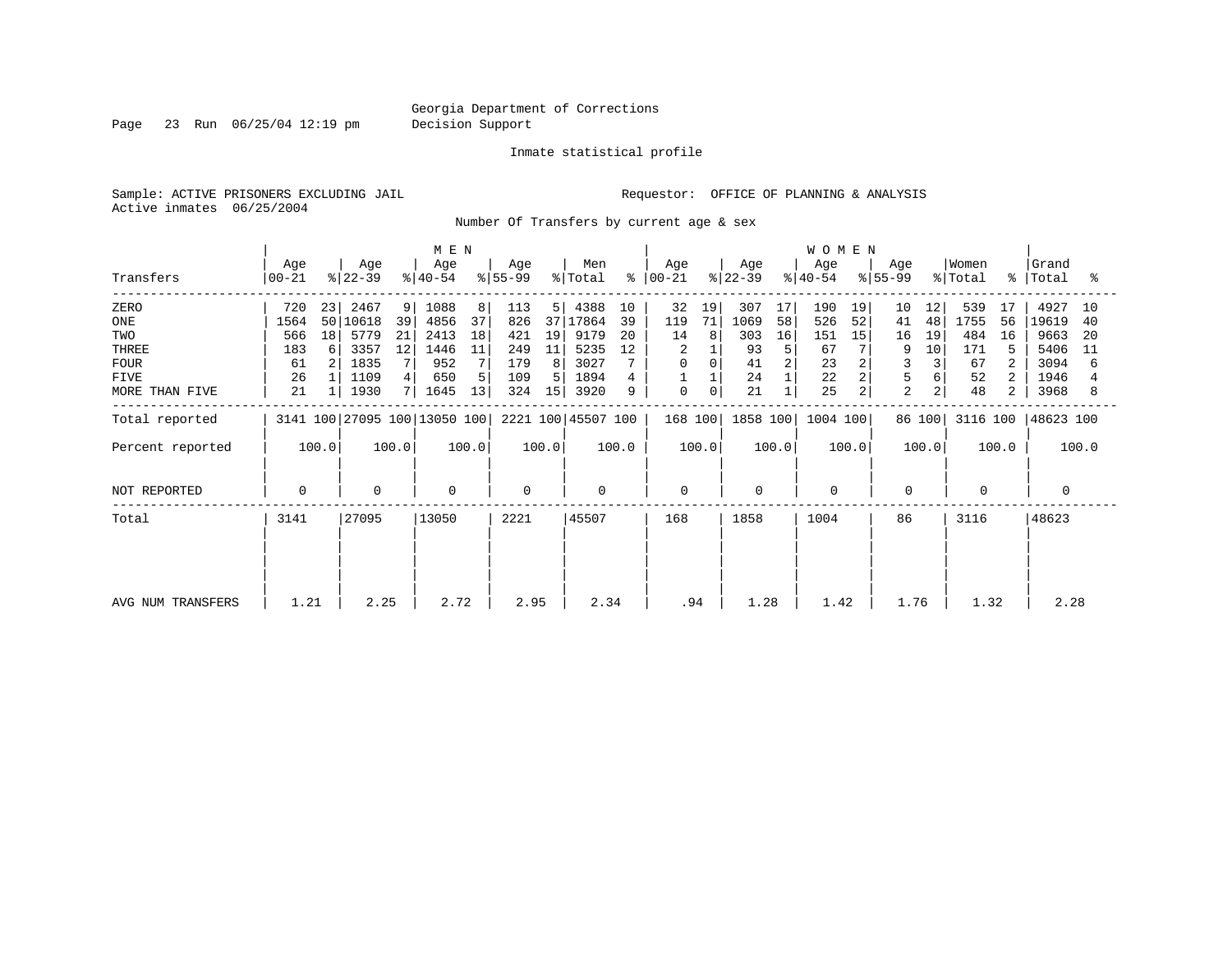Page 24 Run 06/25/04 12:19 pm Decision Support

#### Inmate statistical profile

Sample: ACTIVE PRISONERS EXCLUDING JAIL **Requestor:** OFFICE OF PLANNING & ANALYSIS Active inmates 06/25/2004

County Of Conviction by current age & sex

|                            |                |                |           |                | M E N     |              |                |                |         |                |                |                |                |              | <b>WOMEN</b>   |                |                |                |                |                |       |          |
|----------------------------|----------------|----------------|-----------|----------------|-----------|--------------|----------------|----------------|---------|----------------|----------------|----------------|----------------|--------------|----------------|----------------|----------------|----------------|----------------|----------------|-------|----------|
|                            | Age            |                | Age       |                | Age       |              | Age            |                | Men     |                | Age            |                | Age            |              | Age            |                | Aqe            |                | Women          |                | Grand |          |
| County Of Conviction 00-21 |                |                | $8 22-39$ |                | $8 40-54$ |              | $8 55-99$      |                | % Total | ႜ              | $00 - 21$      |                | $ 22-39$       |              | $8 40-54$      |                | $8 55-99$      |                | % Total        | နွ             | Total | ႜ        |
| Appling                    | 2              | 0              | 53        | $\overline{0}$ | 22        | 0            | 10             | 0              | 87      | 0              | 0              | 0              | 6              | 0            | 1              | 0              | 0              | 0              | 7              | 0              | 94    | $\Omega$ |
| Atkinson                   | $\overline{2}$ | 0              | 20        | 0              | 13        | $\mathbf 0$  | 3              | 0              | 38      | $\Omega$       | 0              | $\mathbf 0$    | $\mathbf{1}$   | $\mathbf 0$  | $1\,$          | 0              | $\Omega$       | $\mathbf 0$    | $\overline{2}$ | $\Omega$       | 40    | $\Omega$ |
| Bacon                      | 4              | 0              | 34        | 0              | 20        | $\mathbf 0$  | $\mathbf 0$    | $\Omega$       | 58      | $\Omega$       | $\Omega$       | $\mathbf 0$    | 0              | $\Omega$     | $\mathbf{1}$   | $\Omega$       | $\Omega$       | $\Omega$       | $\mathbf{1}$   | $\Omega$       | 59    | $\Omega$ |
| Baker                      | $\overline{2}$ | 0              | 11        | 0              | 6         | $\mathbf 0$  |                | $\Omega$       | 20      | $\Omega$       | $\Omega$       | $\mathbf 0$    | $\overline{2}$ | $\Omega$     | $\mathbf 0$    | $\Omega$       | $\Omega$       | $\cap$         | $\overline{2}$ | $\Omega$       | 22    |          |
| Baldwin                    | 34             | $\mathbf{1}$   | 215       | $\mathbf{1}$   | 97        | $\mathbf{1}$ | 9              | $\Omega$       | 355     | $\mathbf{1}$   | $\overline{c}$ | $\mathbf{1}$   | 21             | $\mathbf{1}$ | 6              | -1             | $\Omega$       | $\Omega$       | 29             | $\mathbf{1}$   | 384   |          |
| Banks                      | 7              | 0              | 43        | 0              | 21        | $\mathbf 0$  | 7              | $\Omega$       | 78      | $\Omega$       | 0              | $\Omega$       | 4              | $\Omega$     | 3              | $\Omega$       | $\Omega$       | $\Omega$       | 7              | $\Omega$       | 85    | $\Omega$ |
| Barrow                     | 12             | 0              | 101       | 0              | 70        | $\mathbf{1}$ | 17             | $\mathbf 1$    | 200     | $\Omega$       | 0              | $\mathbf 0$    | 7              | $\Omega$     | $\overline{4}$ | $\Omega$       | $\mathbf{1}$   | $\mathbf{1}$   | 12             | $\Omega$       | 212   |          |
| Bartow                     | 23             | $\mathbf{1}$   | 248       | $\mathbf{1}$   | 137       | $1\,$        | 34             | $\overline{c}$ | 442     | 1              | $\mathbf{1}$   | $\mathbf{1}$   | 34             | $\mathbf{2}$ | 9              | $\mathbf{1}$   | $\Omega$       | $\Omega$       | 44             | $\mathbf{1}$   | 486   |          |
| Ben Hill                   | 12             | $\mathbf 0$    | 121       | 0              | 64        | $\mathbf 0$  | 11             | 0              | 208     | $\Omega$       | 3              | $\overline{2}$ | 11             | $\mathbf{1}$ | 4              | $\Omega$       | $\Omega$       | $\Omega$       | 18             | 1              | 226   | U        |
| Berrien                    | 6              | 0              | 58        | 0              | 26        | $\mathbf 0$  | 5              | $\mathbf 0$    | 95      | 0              | $\mathbf{1}$   | $\mathbf{1}$   | 7              | $\Omega$     | $\mathbf{1}$   | O              | $\Omega$       | O              | 9              | 0              | 104   |          |
| Bibb                       | 61             | $\overline{a}$ | 520       | 2              | 313       | 2            | 54             | $\overline{2}$ | 948     | $\overline{2}$ | 3              | 2              | 25             | 1            | 18             | $\overline{a}$ | 3              | 3              | 49             | $\overline{a}$ | 997   |          |
| Bleckley                   | 5              | 0              | 81        | $\Omega$       | 29        | $\Omega$     | 3              | $\Omega$       | 118     | $\Omega$       | $\Omega$       | $\Omega$       | 2              | $\Omega$     | $\overline{2}$ | $\Omega$       | 1              | $\mathbf{1}$   | 5              | $\Omega$       | 123   |          |
| Brantley                   | 3              | 0              | 21        | $\overline{0}$ | 11        | $\Omega$     | 7              | 0              | 42      | $\Omega$       | 1              | $\mathbf{1}$   | $\mathbf{1}$   | $\Omega$     | $\mathbf{1}$   | $\Omega$       | $\mathbf{1}$   | $\mathbf{1}$   | $\overline{4}$ | $\Omega$       | 46    |          |
| Brooks                     | 3              | 0              | 55        | 0              | 18        | $\Omega$     | 6              | $\Omega$       | 82      | $\Omega$       | 0              | $\mathbf 0$    | $\overline{1}$ | $\Omega$     | $\mathbf 0$    | $\Omega$       | $\Omega$       | $\Omega$       | $\mathbf{1}$   | $\Omega$       | 83    |          |
| Bryan                      | 6              | 0              | 38        | 0              | 32        | $\mathbf 0$  | 6              | $\Omega$       | 82      | $\Omega$       | 0              | $\mathbf 0$    | $\mathbf{1}$   | $\Omega$     | $\mathbf{1}$   | 0              | 1              | $\mathbf{1}$   | 3              | $\Omega$       | 85    |          |
| Bulloch                    | 37             | 1              | 240       | $\mathbf{1}$   | 86        | $1\,$        | 17             | $\mathbf{1}$   | 380     |                | 1              | $\mathbf{1}$   | 22             | $\mathbf{1}$ | 12             |                | 3              | 3              | 38             | $\mathbf{1}$   | 418   |          |
| Burke                      | 20             | $\mathbf 1$    | 112       | 0              | 54        | $\Omega$     | 7              | $\Omega$       | 193     | $\Omega$       | $\Omega$       | $\Omega$       | 2              | $\Omega$     | $\overline{4}$ | $\Omega$       | $\overline{2}$ | 2              | 8              | $\Omega$       | 201   |          |
| <b>Butts</b>               | 10             | $\mathbf 0$    | 71        | $\mathbf{0}$   | 36        | $\mathbf 0$  | 7              | $\Omega$       | 124     | 0              | 1              | $\mathbf{1}$   | 6              | $\Omega$     | 3              | U              | $\Omega$       | $\Omega$       | 10             | $\Omega$       | 134   |          |
| Calhoun                    | 4              | 0              | 21        | 0              | 10        | $\mathbf 0$  | $\mathbf{1}$   | 0              | 36      | $\mathbf 0$    | 0              | $\mathbf 0$    | 2              | $\Omega$     | $\mathbf{1}$   | $\Omega$       | $\Omega$       | $\mathbf 0$    | 3              | $\mathbf 0$    | 39    |          |
| Camden                     | 5              | 0              | 71        | 0              | 33        | 0            | $\overline{a}$ | $\mathbf 0$    | 111     | $\Omega$       | 0              | $\mathbf 0$    | 3              | $\Omega$     | $\mathbf{1}$   | $\Omega$       | 1              | $\mathbf{1}$   | 5              | $\Omega$       | 116   | U        |
| Candler                    | 9              | 0              | 49        | 0              | 17        | $\mathbf 0$  | 0              | 0              | 75      | 0              | 0              | $\mathbf 0$    | $\overline{2}$ | $\Omega$     | $\mathbf{1}$   | $\Omega$       | $\Omega$       | $\mathbf 0$    | 3              | 0              | 78    |          |
| Carroll                    | 31             | $\mathbf 1$    | 283       | $\mathbf 1$    | 133       | $\mathbf{1}$ | 38             | $\overline{2}$ | 485     | 1              | $\mathbf{1}$   | $\mathbf{1}$   | 27             | $\mathbf{1}$ | 10             | $\mathbf{1}$   | $\mathbf{1}$   | $\mathbf{1}$   | 39             | $\mathbf 1$    | 524   |          |
| Catoosa                    | 15             | $\Omega$       | 140       | $\mathbf{1}$   | 63        | $\Omega$     | 20             | $\mathbf{1}$   | 238     | $\mathbf{1}$   | $\mathbf{1}$   | $\mathbf{1}$   | 18             | $\mathbf{1}$ | 8              | $\mathbf{1}$   | $\Omega$       | $\Omega$       | 27             | $\mathbf{1}$   | 265   |          |
| Charlton                   | 4              | 0              | 39        | 0              | 22        | $\mathbf 0$  | 2              | $\Omega$       | 67      | $\Omega$       | 0              | $\mathbf 0$    | 2              | $\Omega$     | $\overline{2}$ | $\Omega$       | $\Omega$       | 0              | 4              | $\Omega$       | 71    |          |
| Chatham                    | 221            | 7              | 1415      | 5              | 591       | 5            | 78             | $\overline{4}$ | 2305    | 5              | 9              | 5              | 91             | 5            | 51             | 5              | $\overline{c}$ | $\overline{a}$ | 153            | 5              | 2458  |          |
| Chattahoochee              | 2              | 0              | 20        | 0              | 5         | $\mathbf 0$  | $\mathbf 0$    | $\mathbf 0$    | 27      | $\Omega$       | $\Omega$       | $\mathbf 0$    | 0              | $\Omega$     | $\Omega$       | $\Omega$       | $\Omega$       | $\mathbf 0$    | $\mathbf 0$    | $\Omega$       | 27    |          |
| Chattooga                  | 7              | 0              | 118       | 0              | 71        | $\mathbf{1}$ | 12             | $\mathbf{1}$   | 208     | $\Omega$       | 2              | $\mathbf{1}$   | 9              | $\Omega$     | 9              | 1              | 1              | $\mathbf{1}$   | 21             | 1              | 229   |          |
| Cherokee                   | 24             | 1              | 288       | $\mathbf 1$    | 187       | $\mathbf 1$  | 35             | $\overline{c}$ | 534     | 1              | 4              | $\overline{2}$ | 41             | 2            | 13             | $\mathbf{1}$   | 1              | $\mathbf{1}$   | 59             | 2              | 593   |          |
| Clarke                     | 20             | $\mathbf 1$    | 331       | $\mathbf 1$    | 138       | $\mathbf{1}$ | 20             | $\mathbf{1}$   | 509     | 1              | $\mathbf{1}$   | $\mathbf{1}$   | 20             | $\mathbf{1}$ | 10             | $\mathbf{1}$   | $\mathbf{1}$   | $\mathbf{1}$   | 32             | $\mathbf 1$    | 541   |          |
| Clay                       | 1              | 0              | 16        | 0              | 5         | $\mathbf 0$  | $\mathbf{1}$   | $\mathbf 0$    | 23      | 0              | 0              | $\mathbf 0$    | 3              | $\mathbf 0$  | $\mathbf 0$    | $\Omega$       | $\mathbf 0$    | 0              | 3              | $\Omega$       | 26    |          |
| Clayton                    | 173            | 6              | 1048      | 4              | 453       | 3            | 61             | 3              | 1735    | 4              | 10             | 6              | 92             | 5            | 32             | 3              | $\overline{2}$ | $\overline{a}$ | 136            | 4              | 1871  |          |
| Clinch                     | $\Omega$       | $\Omega$       | 34        | $\Omega$       | 13        | $\Omega$     | $\mathbf{1}$   | $\Omega$       | 48      | $\Omega$       | $\mathbf 0$    | $\Omega$       | 2              | $\Omega$     | $\Omega$       | $\Omega$       | $\Omega$       | $\Omega$       | 2              | $\Omega$       | 50    |          |
| Cobb                       | 175            | 6              | 1328      | 5              | 677       | 5            | 97             | $\overline{4}$ | 2277    | 5              | 6              | $\overline{4}$ | 120            | 6            | 73             | 7              | 4              | 5              | 203            |                | 2480  |          |
| Coffee                     | 13             | $\Omega$       | 160       | $\mathbf{1}$   | 69        | $\mathbf{1}$ | 9              | $\Omega$       | 251     | $\mathbf{1}$   | $\Omega$       | $\Omega$       | 16             | $\mathbf{1}$ | 5              | $\Omega$       | $\mathbf{1}$   | $\mathbf{1}$   | 22             | $\mathbf 1$    | 273   |          |
| Colquit                    | 26             | $\mathbf 1$    | 151       | $\mathbf{1}$   | 79        | $\mathbf{1}$ | 22             | $\mathbf{1}$   | 278     | 1              | 0              | $\mathbf 0$    | 8              | $\Omega$     | $\overline{4}$ | $\Omega$       | $\mathbf{1}$   | $\mathbf{1}$   | 13             | $\Omega$       | 291   |          |
| Columbia                   | 21             | 1              | 145       | 1              | 69        | $\mathbf{1}$ | 11             | $\mathbf 0$    | 246     | 1              | 3              | 2              | 11             | $\mathbf 1$  | 13             | 1              | $\Omega$       | $\mathbf 0$    | 27             | 1              | 273   |          |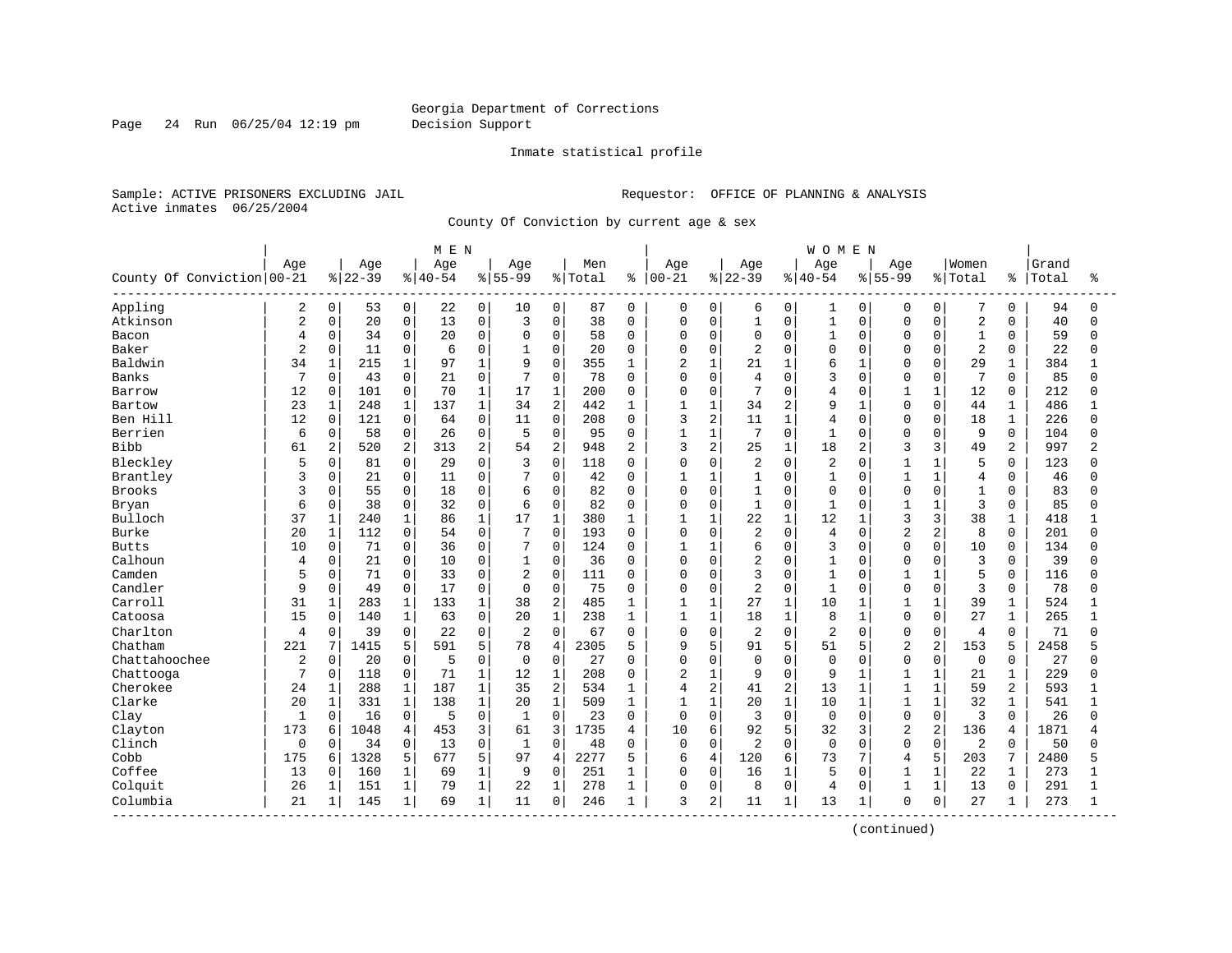### Georgia Department of Corrections<br>Decision Support

Page 25 Run  $06/25/04$  12:19 pm

#### Inmate statistical profile

Sample: ACTIVE PRISONERS EXCLUDING JAIL Requestor: OFFICE OF PLANNING & ANALYSIS Active inmates 06/25/2004

County Of Conviction by current age & sex (continued)

|                            |             |                |          |                | M E N          |                |                |                |         |                |                |                |              |              | <b>WOMEN</b>   |              |                |                |                |              |       |                |
|----------------------------|-------------|----------------|----------|----------------|----------------|----------------|----------------|----------------|---------|----------------|----------------|----------------|--------------|--------------|----------------|--------------|----------------|----------------|----------------|--------------|-------|----------------|
|                            | Age         |                | Age      |                | Age            |                | Age            |                | Men     |                | Age            |                | Age          |              | Age            |              | Age            |                | Women          |              | Grand |                |
| County Of Conviction 00-21 |             |                | $ 22-39$ |                | $8140 - 54$    |                | $8155 - 99$    |                | % Total | ៖              | $ 00 - 21$     |                | $8 22-39$    |              | $8 40-54$      |              | $8155 - 99$    |                | % Total        | % ေ          | Total | ႜ              |
| Cook                       | 8           | 0              | 80       | 0              | 48             | 0              | 6              | 0              | 142     | $\mathbf{0}$   | 1              | 1              | 3            | $\mathbf 0$  | 3              | 0            | $\Omega$       | 0              | 7              | 0            | 149   | 0              |
| Coweta                     | 26          | $\mathbf 1$    | 292      | $\mathbf 1$    | 121            | $1\,$          | 22             | $\mathbf 1$    | 461     | 1              | 2              | $\mathbf{1}$   | 12           | $\mathbf{1}$ | 5              | $\Omega$     | $\Omega$       | $\Omega$       | 19             | 1            | 480   |                |
| Crawford                   | 0           | 0              | 14       | 0              | 5              | 0              | $\mathbf{1}$   | $\mathbf 0$    | 20      | $\Omega$       | 1              | $\mathbf{1}$   | 1            | $\Omega$     | 0              | $\Omega$     | $\Omega$       | $\Omega$       | $\overline{2}$ | $\Omega$     | 22    | 0              |
| Crisp                      | 28          | $\mathbf 1$    | 167      | $\mathbf 1$    | 74             | $\mathbf{1}$   | 7              | $\Omega$       | 276     | $\mathbf{1}$   | 1              | $\mathbf{1}$   | 13           | 1            | 5              | $\Omega$     |                | $\mathbf{1}$   | 20             |              | 296   |                |
| Dade                       | 4           | 0              | 70       | 0              | 49             | $\mathbf 0$    | 9              | $\Omega$       | 132     | $\Omega$       | 0              | $\mathbf 0$    | 3            | $\Omega$     | $\mathbf{1}$   | 0            | $\Omega$       | $\mathbf 0$    | $\overline{4}$ | $\Omega$     | 136   | U              |
| Dawson                     | 6           | 0              | 40       | 0              | 30             | $\mathbf 0$    | 7              | $\Omega$       | 83      | $\Omega$       | $\Omega$       | $\mathbf 0$    | 2            | $\Omega$     | $\mathbf{1}$   | O            | $\Omega$       | $\Omega$       | 3              | $\Omega$     | 86    | 0              |
| Decatur                    | 21          | 1              | 200      | $\mathbf{1}$   | 71             | $\mathbf{1}$   | 10             | $\Omega$       | 302     | 1              | $\overline{c}$ | $\mathbf{1}$   | 16           | 1            | 5              | 0            | $\Omega$       | $\Omega$       | 23             |              | 325   |                |
| DeKalb                     | 263         | 8              | 1867     | 7              | 801            | 6              | 112            | 5              | 3043    | 7              | 14             | 8              | 94           | 5            | 37             | 4            | 6              | 7              | 151            | 5            | 3194  |                |
| Dodge                      | 2           | $\Omega$       | 122      | 0              | 57             | $\mathbf 0$    | 3              | $\Omega$       | 184     | $\Omega$       | 0              | $\Omega$       | 13           | $\mathbf{1}$ | 6              | 1            | $\Omega$       | $\Omega$       | 19             | $\mathbf{1}$ | 203   | U              |
| Dooly                      | 6           | 0              | 81       | 0              | 37             | $\mathbf 0$    | 4              | $\mathbf 0$    | 128     | 0              | 0              | $\Omega$       | 2            | $\Omega$     | $\mathbf{1}$   | $\Omega$     | $\Omega$       | $\Omega$       | 3              | $\mathbf 0$  | 131   | 0              |
| Dougherty                  | 32          | $\mathbf 1$    | 575      | 2              | 241            | $\overline{2}$ | 41             | $\overline{2}$ | 889     | $\overline{c}$ | 0              | $\mathbf 0$    | 18           | $\mathbf{1}$ | 29             | 3            | $\overline{c}$ | $\overline{2}$ | 49             | 2            | 938   | 2              |
| Douglas                    | 51          | 2              | 508      | $\overline{2}$ | 224            | 2              | 41             | $\overline{2}$ | 824     | $\overline{c}$ | 3              | 2              | 48           | 3            | 32             | 3            | 1              | $\mathbf{1}$   | 84             | 3            | 908   | 2              |
| Early                      | 5           | $\Omega$       | 41       | $\Omega$       | 16             | $\mathbf 0$    | 3              | $\Omega$       | 65      | $\Omega$       | $\Omega$       | $\Omega$       | $\mathbf{1}$ | $\Omega$     | $\mathbf 0$    | $\Omega$     | $\Omega$       | $\Omega$       | $\mathbf{1}$   | $\Omega$     | 66    | U              |
| Echols                     | $\Omega$    | 0              | 7        | 0              | $\overline{2}$ | $\mathbf 0$    | 1              | $\mathbf 0$    | 10      | $\Omega$       | $\Omega$       | $\mathbf 0$    | $\mathbf 0$  | $\Omega$     | 0              | 0            | $\Omega$       | $\Omega$       | $\mathbf 0$    | $\Omega$     | 10    | $\Omega$       |
| Effingham                  | 12          | 0              | 98       | 0              | 35             | $\mathbf 0$    | 7              | 0              | 152     | $\Omega$       | $\Omega$       | $\mathbf 0$    | 2            | $\Omega$     | 5              | 0            |                | 1              | 8              | $\Omega$     | 160   | <sup>0</sup>   |
| Elbert                     | 6           | $\Omega$       | 93       | 0              | 55             | $\mathbf 0$    | 9              | $\mathbf 0$    | 163     | $\Omega$       | $\Omega$       | $\Omega$       | 6            | $\Omega$     | 5              | U            | $\Omega$       | $\Omega$       | 11             | $\Omega$     | 174   | U              |
| Emanuel                    | 23          | $\mathbf{1}$   | 116      | 0              | 31             | $\Omega$       | 9              | $\Omega$       | 179     | $\Omega$       | $\Omega$       | $\Omega$       | 7            | $\Omega$     | $\overline{2}$ | U            | $\Omega$       | $\cap$         | 9              | $\mathbf 0$  | 188   | ∩              |
| Evans                      | 5           | $\mathbf 0$    | 47       | 0              | 14             | $\mathbf 0$    | $\overline{2}$ | $\mathbf 0$    | 68      | $\Omega$       | 0              | $\Omega$       | $\mathbf{1}$ | $\Omega$     | $\mathbf{1}$   | $\Omega$     | $\Omega$       | $\Omega$       | $\overline{2}$ | $\Omega$     | 70    | U              |
| Fannin                     | 3           | 0              | 63       | $\mathsf{O}$   | 38             | $\mathbf 0$    | 10             | $\mathbf 0$    | 114     | $\mathbf 0$    | 0              | 0              | 3            | $\Omega$     | $\overline{c}$ | $\Omega$     | $\mathbf 0$    | $\Omega$       | 5              | 0            | 119   | U              |
| Fayette                    | 20          | 1              | 158      | $\mathbf{1}$   | 79             | $\mathbf{1}$   | 20             | $\mathbf{1}$   | 277     | 1              | 2              | $\mathbf{1}$   | 8            | $\Omega$     | 9              | $\mathbf{1}$ | $\mathbf{1}$   | $\mathbf{1}$   | 20             | $\mathbf 1$  | 297   |                |
| Floyd                      | 30          | $\mathbf 1$    | 483      | $\overline{a}$ | 226            | $\overline{a}$ | 41             | $\overline{2}$ | 780     | 2              | $\overline{2}$ | $\mathbf{1}$   | 56           | 3            | 38             | 4            | $\overline{2}$ | $\overline{2}$ | 98             | 3            | 878   | $\overline{a}$ |
| Forsyth                    |             | 0              | 104      | 0              | 67             | 1              | 20             | $\mathbf{1}$   | 198     | $\mathbf 0$    | $\mathbf{1}$   | $\mathbf{1}$   | 12           | 1            | 5              | O            | $\mathbf{1}$   | $\mathbf{1}$   | 19             | $\mathbf{1}$ | 217   | $\Omega$       |
| Franklin                   | 9           | 0              | 66       | 0              | 41             | 0              | 9              | $\mathbf 0$    | 125     | 0              | 0              | $\mathbf 0$    | 5            | $\Omega$     | 5              | $\Omega$     | $\mathbf{1}$   | $\mathbf{1}$   | 11             | 0            | 136   | U              |
| Fulton                     | 254         | 8              | 2521     | 9              | 1282           | 10             | 224            | 10             | 4281    | 9              | 10             | 6              | 93           | 5            | 60             | 6            | 7              | 8              | 170            | 5            | 4451  | q              |
| Gilmer                     | 4           | 0              | 75       | $\Omega$       | 44             | $\mathbf 0$    | 18             | 1              | 141     | $\Omega$       | $\mathbf{1}$   | $\mathbf{1}$   | 8            | $\cap$       | 3              | <sup>0</sup> | $\Omega$       | $\Omega$       | 12             | $\Omega$     | 153   | ∩              |
| Glascock                   | $\mathbf 0$ | 0              | 3        | 0              | 1              | $\mathbf 0$    | 1              | $\mathbf 0$    | 5       | $\Omega$       | 0              | $\mathbf 0$    | $\mathbf{1}$ | $\Omega$     | $\mathbf 0$    | $\Omega$     | $\Omega$       | $\Omega$       | 1              | 0            | 6     | U              |
| Glynn                      | 22          | $\mathbf{1}$   | 274      | $\mathbf{1}$   | 155            | $1\,$          | 26             | $\mathbf 1$    | 477     | 1              | 0              | $\mathsf 0$    | 12           | $\mathbf{1}$ | 5              | $\Omega$     | $\mathbf{1}$   | $\mathbf{1}$   | 18             | $\mathbf{1}$ | 495   |                |
| Gordon                     | 11          | $\mathbf 0$    | 149      | $\mathbf{1}$   | 81             | $1\,$          | 20             | $\mathbf{1}$   | 261     | $\mathbf{1}$   | $\overline{c}$ | $1\,$          | 14           | $\mathbf{1}$ | 11             | 1            | $\Omega$       | $\mathbf 0$    | 27             | 1            | 288   |                |
| Grady                      | 22          | 1              | 154      | $\mathbf{1}$   | 62             | $\mathbf 0$    | 10             | $\Omega$       | 248     | 1              | $\overline{2}$ | $\mathbf{1}$   | 14           | $\mathbf{1}$ | $\overline{2}$ | O            | $\mathbf{1}$   | $\mathbf{1}$   | 19             | 1            | 267   | $\mathbf{1}$   |
| Greene                     | 6           | $\mathbf 0$    | 89       | 0              | 24             | 0              | 3              | $\mathbf 0$    | 122     | 0              | 0              | $\mathbf 0$    | $\mathbf{1}$ | $\Omega$     | 3              | $\Omega$     |                | $\overline{1}$ | 5              | $\Omega$     | 127   | 0              |
| Gwinnett                   | 109         | 3              | 805      | 3              | 330            | 3              | 66             | 3              | 1310    | 3              | 9              | 5              | 59           | 3            | 33             | 3            | 6              | 7              | 107            | 3            | 1417  |                |
| Habersham                  | 7           | $\Omega$       | 62       | $\Omega$       | 39             | $\Omega$       | 4              | $\Omega$       | 112     | $\Omega$       | $\Omega$       | $\Omega$       | 4            | $\Omega$     | 3              | $\Omega$     | $\Omega$       | $\Omega$       | 7              | $\Omega$     | 119   | U              |
| Hall                       | 51          | $\overline{2}$ | 348      | $\mathbf{1}$   | 251            | $\overline{2}$ | 45             | $\overline{2}$ | 695     | $\overline{2}$ | 4              | $\overline{2}$ | 27           | $\mathbf{1}$ | 24             | 2            | $\overline{c}$ | $\overline{2}$ | 57             | 2            | 752   | $\overline{2}$ |
| Hancock                    | 3           | 0              | 17       | 0              | 13             | $\mathbf 0$    |                | 0              | 34      | $\Omega$       | 0              | $\mathbf 0$    | 1            | $\Omega$     | $\mathbf 1$    | 0            | $\Omega$       | $\Omega$       | $\overline{2}$ | 0            | 36    | <sup>0</sup>   |
| Haralson                   | 3           | 0              | 49       | 0              | 30             | $\mathbf 0$    | 4              | $\mathbf 0$    | 86      | $\Omega$       | 0              | $\mathbf 0$    | $\mathbf{1}$ | 0            | $\overline{2}$ | 0            | 0              | 0              | 3              | 0            | 89    | <sup>0</sup>   |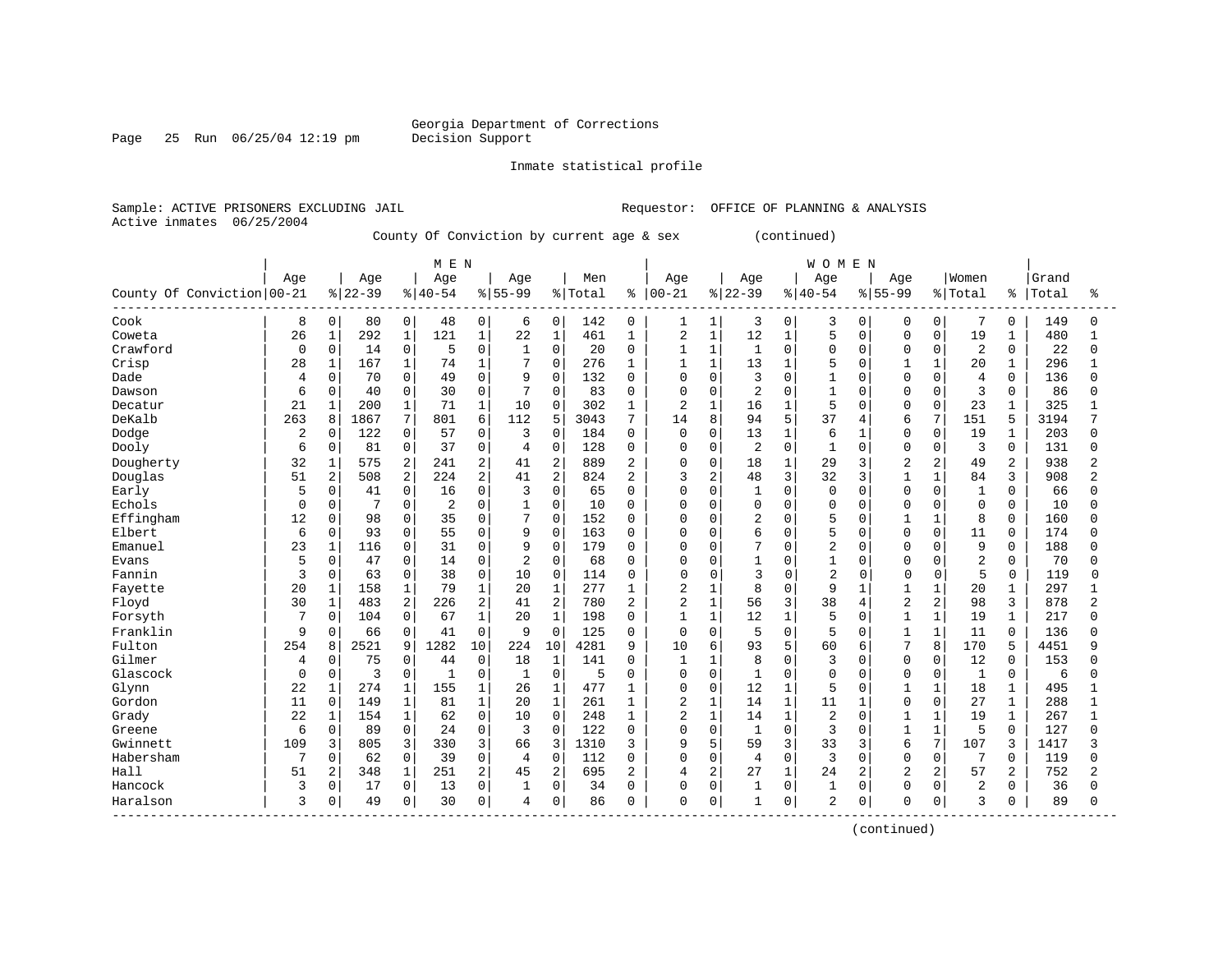Page 26 Run 06/25/04 12:19 pm Decision Support

Inmate statistical profile

Active inmates 06/25/2004

Sample: ACTIVE PRISONERS EXCLUDING JAIL **Requestor:** OFFICE OF PLANNING & ANALYSIS

County Of Conviction by current age & sex (continued)

|                                          |                |              |           |                | M E N    |              |                |              |         |              |                |                |                |              | <b>WOMEN</b>   |              |                |                |                         |             |       |          |
|------------------------------------------|----------------|--------------|-----------|----------------|----------|--------------|----------------|--------------|---------|--------------|----------------|----------------|----------------|--------------|----------------|--------------|----------------|----------------|-------------------------|-------------|-------|----------|
|                                          | Age            |              | Age       |                | Age      |              | Age            |              | Men     |              | Age            |                | Age            |              | Age            |              | Age            |                | Women                   |             | Grand |          |
| County Of Conviction 00-21               |                |              | $8 22-39$ |                | $ 40-54$ |              | $8155 - 99$    |              | % Total | ႜ            | $ 00 - 21$     |                | $8 22-39$      |              | $8140 - 54$    |              | $8155 - 99$    |                | % Total                 | နွ          | Total | ႜ        |
| Harris                                   | 8              | 0            | 54        | $\overline{0}$ | 29       | 0            | 1              | 0            | 92      | 0            | 0              | 0              | 5              | 0            | 1              | 0            | 0              | 0              | 6                       | 0           | 98    | $\Omega$ |
| Hart                                     | 7              | 0            | 69        | 0              | 26       | $\mathbf 0$  | 5              | $\mathbf 0$  | 107     | $\mathbf{0}$ | 0              | $\mathbf 0$    | 9              | $\mathbf 0$  | $\mathbf{1}$   | $\Omega$     | $\Omega$       | 0              | 10                      | $\Omega$    | 117   | U        |
| Heard                                    | 3              | 0            | 23        | 0              | 10       | $\mathbf 0$  | 7              | 0            | 43      | $\Omega$     |                | $\mathbf{1}$   | 0              | $\mathbf 0$  | $\mathbf 0$    | 0            | $\Omega$       | 0              | 1                       | 0           | 44    |          |
| Henry                                    | 21             | $\mathbf 1$  | 224       | $\mathbf{1}$   | 106      | $\mathbf{1}$ | 16             | $\mathbf{1}$ | 367     | 1            | 4              | $\overline{2}$ | 18             | $\mathbf{1}$ | 8              | $\mathbf{1}$ | $\Omega$       | $\Omega$       | 30                      | $\mathbf 1$ | 397   |          |
| Houston                                  | 41             | $\mathbf{1}$ | 291       | $\mathbf{1}$   | 161      | $\mathbf{1}$ | 11             | 0            | 504     | 1            | 3              | $\overline{a}$ | 21             | $\mathbf{1}$ | 13             | 1            | $\mathbf{1}$   | $\mathbf{1}$   | 38                      | $\mathbf 1$ | 542   | 1        |
| Irwin                                    | 2              | 0            | 45        | 0              | 27       | 0            | 6              | 0            | 80      | 0            |                | $\mathbf{1}$   | 1              | $\mathbf 0$  | $\mathsf 0$    | $\Omega$     | $\Omega$       | $\Omega$       | 2                       | $\mathbf 0$ | 82    | U        |
| Jackson                                  | 8              | $\mathbf 0$  | 107       | 0              | 70       | $\mathbf{1}$ | 17             | $\mathbf{1}$ | 202     | $\Omega$     | $\mathbf{1}$   | $\mathbf{1}$   | 10             | $\mathbf{1}$ | $\overline{4}$ | $\Omega$     | $\overline{c}$ | $\overline{2}$ | 17                      | 1           | 219   |          |
| Jasper                                   | 6              | 0            | 38        | 0              | 13       | $\Omega$     | $\overline{c}$ | $\Omega$     | 59      | $\Omega$     | $\Omega$       | $\Omega$       | $\Omega$       | $\Omega$     | 4              | $\Omega$     | $\Omega$       | O              | 4                       | $\Omega$    | 63    |          |
| Jeff Davis                               | $\overline{2}$ | 0            | 30        | 0              | 19       | $\mathbf 0$  | 5              | 0            | 56      | $\Omega$     | $\Omega$       | $\mathbf 0$    | 0              | $\Omega$     | 3              | $\Omega$     | $\Omega$       | $\Omega$       | 3                       | $\Omega$    | 59    |          |
| Jefferson                                | 10             | 0            | 62        | 0              | 24       | $\mathbf 0$  | 6              | 0            | 102     | $\Omega$     | $\Omega$       | $\mathbf 0$    |                | 0            | $\mathbf{1}$   | $\Omega$     | $\Omega$       | $\Omega$       | $\overline{2}$          | 0           | 104   |          |
| Jenkins                                  | 5              | 0            | 59        | 0              | 21       | $\mathbf 0$  | 5              | 0            | 90      | $\Omega$     | 0              | $\mathbf 0$    | 3              | $\Omega$     | 3              | 0            | $\Omega$       | 0              | 6                       | $\Omega$    | 96    |          |
| Johnson                                  |                | 0            | 26        | 0              | 12       | $\mathbf 0$  | $\overline{2}$ | 0            | 41      | $\Omega$     | $\Omega$       | $\mathbf 0$    | $\mathbf{1}$   | $\Omega$     | $\Omega$       | 0            | $\Omega$       | 0              | $\mathbf{1}$            | $\mathbf 0$ | 42    |          |
| Jones                                    | 7              | 0            | 76        | 0              | 23       | $\Omega$     | 5              | $\mathbf 0$  | 111     | $\Omega$     | $\mathbf{1}$   | $\mathbf{1}$   | 10             | $\mathbf{1}$ | $\mathbf{1}$   | $\Omega$     | $\Omega$       | $\Omega$       | 12                      | $\Omega$    | 123   |          |
| Lamar                                    | 2              | 0            | 48        | 0              | 32       | $\mathbf 0$  | 7              | $\Omega$     | 89      | $\Omega$     | 0              | $\mathbf 0$    | 2              | $\Omega$     | 4              | $\Omega$     | <sup>0</sup>   | O              | 6                       | $\Omega$    | 95    |          |
| Lanier                                   | 5              | 0            | 23        | 0              | 11       | $\Omega$     | 4              | $\Omega$     | 43      | $\Omega$     | 1              | $\mathbf{1}$   | $\Omega$       | $\Omega$     | 3              | 0            | $\Omega$       | 0              | $\overline{4}$          | $\Omega$    | 47    |          |
| Laurens                                  | 8              | 0            | 160       | 1              | 65       | $\mathbf 0$  | 6              | 0            | 239     |              | 0              | $\mathbf 0$    | 13             | $\mathbf{1}$ | 5              | $\Omega$     | $\Omega$       | 0              | 18                      | 1           | 257   |          |
| Lee                                      | 4              | 0            | 33        | 0              | 18       | $\mathbf 0$  | 3              | $\Omega$     | 58      | $\Omega$     | 0              | $\Omega$       | $\overline{2}$ | $\Omega$     | $\mathbf{1}$   | $\Omega$     | $\Omega$       | $\Omega$       | 3                       | $\Omega$    | 61    |          |
| Liberty                                  | 11             | 0            | 176       | $\mathbf{1}$   | 53       | $\mathbf 0$  | 12             | 1            | 252     | 1            | $\mathbf{1}$   | $\mathbf{1}$   | 6              | $\Omega$     | 6              | 1            | $\Omega$       | $\Omega$       | 13                      | $\Omega$    | 265   |          |
| Lincoln                                  | 4              | 0            | 19        | 0              | 12       | $\mathbf 0$  | $\mathbf{1}$   | 0            | 36      | $\Omega$     | 1              | $\mathbf{1}$   | 0              | $\Omega$     | $\mathbf{1}$   | $\Omega$     | <sup>0</sup>   | O              | $\overline{\mathbf{c}}$ | $\Omega$    | 38    |          |
| Long                                     | 7              | $\Omega$     | 46        | $\Omega$       | 17       | $\Omega$     | 3              | $\Omega$     | 73      | $\Omega$     | $\mathbf{1}$   | $\mathbf{1}$   | 3              | $\Omega$     | $\Omega$       | $\Omega$     | $\Omega$       | $\Omega$       | 4                       | $\Omega$    | 77    |          |
| Lowndes                                  | 34             | $\mathbf{1}$ | 328       | $\mathbf 1$    | 180      | $\mathbf{1}$ | 19             | $\mathbf{1}$ | 561     |              | 1              | $\mathbf{1}$   | 20             | $\mathbf{1}$ | 21             | 2            | 1              | $\mathbf{1}$   | 43                      | 1           | 604   |          |
| Lumpkin                                  | $\overline{2}$ | 0            | 41        | 0              | 24       | $\mathbf 0$  | 12             | $\mathbf{1}$ | 79      | 0            | 0              | $\mathbf 0$    | 4              | $\Omega$     | $\mathbf{1}$   | 0            | $\Omega$       | $\Omega$       | 5                       | $\Omega$    | 84    |          |
| Macon                                    |                | 0            | 44        | 0              | 23       | $\mathbf 0$  | 4              | 0            | 73      | $\Omega$     | $\Omega$       | $\mathbf 0$    | 0              | $\Omega$     | $\mathbf 0$    | $\Omega$     | $\Omega$       | $\Omega$       | $\Omega$                | $\Omega$    | 73    |          |
| Madison                                  | 9              | O            | 66        | 0              | 30       | $\mathbf 0$  | 10             | $\Omega$     | 115     | $\Omega$     | $\Omega$       | 0              | 7              | $\Omega$     | 3              | O            | $\Omega$       | $\Omega$       | 10                      | $\Omega$    | 125   |          |
| Marion                                   | $\mathbf{1}$   | 0            | 20        | 0              | 10       | $\Omega$     | $\overline{4}$ | $\Omega$     | 35      | $\Omega$     | $\Omega$       | $\Omega$       | $\mathbf{1}$   | $\Omega$     | $\mathbf{1}$   | $\Omega$     | $\mathbf{1}$   | $\mathbf{1}$   | 3                       | $\Omega$    | 38    |          |
| McDuffie                                 | 12             | $\mathbf 0$  | 124       | 0              | 51       | $\mathbf 0$  | 13             | $\mathbf{1}$ | 200     | $\Omega$     | 1              | $\mathbf{1}$   | 5              | O            | $\overline{2}$ | $\Omega$     | $\Omega$       | $\Omega$       | 8                       | $\Omega$    | 208   |          |
| McIntosh                                 | $\overline{2}$ | 0            | 35        | 0              | 32       | $\mathbf 0$  | 3              | $\Omega$     | 72      | $\Omega$     | 0              | $\mathbf 0$    | 0              | $\Omega$     | $\Omega$       | $\Omega$     | $\Omega$       | $\Omega$       | $\Omega$                | $\Omega$    | 72    |          |
| Meriwether                               | 13             | $\mathbf 0$  | 118       | 0              | 60       | $\mathbf 0$  | 15             | $\mathbf{1}$ | 206     | $\Omega$     | $\overline{2}$ | $\mathbf{1}$   | 10             | $\mathbf{1}$ | 7              | $\mathbf{1}$ | $\mathbf{1}$   | $\mathbf{1}$   | 20                      | $\mathbf 1$ | 226   |          |
| Miller                                   | 2              | 0            | 16        | 0              | 10       | $\mathbf 0$  | $\mathbf{1}$   | 0            | 29      | $\Omega$     | 0              | $\mathbf 0$    | 2              | $\Omega$     | $\mathbf 0$    | $\Omega$     | $\Omega$       | $\Omega$       | 2                       | $\Omega$    | 31    |          |
| Mitchell                                 | 10             | 0            | 133       | 0              | 60       | $\mathbf 0$  | 7              | 0            | 210     | $\Omega$     | 1              | $\mathbf{1}$   | 8              | $\Omega$     | 7              |              | $\Omega$       | $\Omega$       | 16                      | 1           | 226   |          |
| Monroe                                   | 9              | 0            | 64        | 0              | 46       | $\mathbf 0$  | 7              | $\Omega$     | 126     | $\Omega$     | $\Omega$       | $\mathbf 0$    | 4              | $\Omega$     | 5              | $\Omega$     | 0              | U              | 9                       | $\Omega$    | 135   |          |
| Montgomery                               | 3              | 0            | 29        | 0              | 12       | $\Omega$     | 5              | 0            | 49      | $\Omega$     | $\Omega$       | $\mathbf 0$    | 0              | $\Omega$     | $\overline{2}$ | $\Omega$     | $\Omega$       | O              | $\overline{2}$          | $\Omega$    | 51    |          |
| Morgan                                   |                | 0            | 64        | 0              | 23       | $\mathbf 0$  | 5              | $\mathbf 0$  | 99      | $\Omega$     | $\Omega$       | $\mathbf 0$    | 6              | $\Omega$     | 3              | $\Omega$     | $\Omega$       | $\Omega$       | 9                       | $\Omega$    | 108   |          |
| Murray                                   | 8              | 0            | 102       | 0              | 41       | $\mathbf 0$  | 16             | $\mathbf{1}$ | 167     | $\Omega$     |                | $\mathbf{1}$   | 12             |              | 3              | 0            | 0              | 0              | 16                      |             | 183   |          |
| Muscogee<br>---------------------------- | 138            | 4            | 875       | 3              | 488      | 4            | 58             | 3            | 1559    | 3            | 5              | 3              | 53             | 3            | 23             | 2            | 1              | $\mathbf 1$    | 82                      | 3           | 1641  | 3        |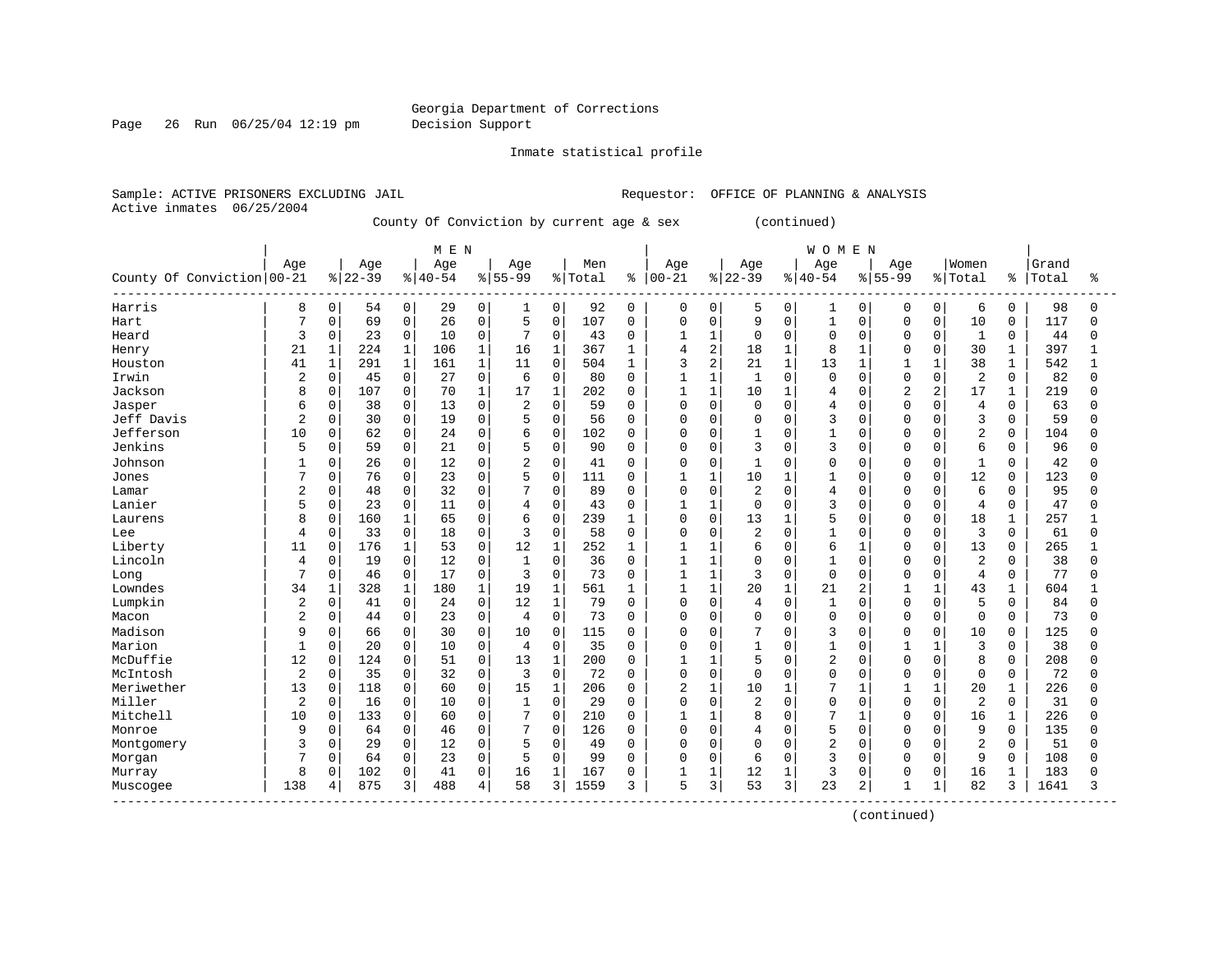Page 27 Run 06/25/04 12:19 pm Decision Support

Inmate statistical profile

Active inmates 06/25/2004

Sample: ACTIVE PRISONERS EXCLUDING JAIL **Requestor:** OFFICE OF PLANNING & ANALYSIS

County Of Conviction by current age & sex (continued)

|                            |                |              |                |                | M E N          |              |                |                |         |              |                |              |                |              | <b>WOMEN</b>   |                |                |                |                |          |       |              |
|----------------------------|----------------|--------------|----------------|----------------|----------------|--------------|----------------|----------------|---------|--------------|----------------|--------------|----------------|--------------|----------------|----------------|----------------|----------------|----------------|----------|-------|--------------|
|                            | Age            |              | Age            |                | Age            |              | Age            |                | Men     |              | Age            |              | Age            |              | Age            |                | Age            |                | Women          |          | Grand |              |
| County Of Conviction 00-21 |                |              | $8 22-39$      |                | $8 40-54$      |              | $8155 - 99$    |                | % Total | ႜ            | $ 00 - 21$     |              | $ 22-39$       |              | $8140 - 54$    |                | $8155 - 99$    |                | % Total        | ႜၟ       | Total | ÷            |
| Newton                     | 15             | 0            | 248            | $\mathbf{1}$   | 122            | 1            | 20             | 1              | 405     | 1            | $\mathbf 0$    | 0            | 14             | $\mathbf{1}$ | 8              | 1              | 3              | 3              | 25             | 1        | 430   |              |
| Oconee                     | $\overline{2}$ | 0            | 44             | $\mathbf 0$    | 12             | $\mathbf 0$  | 3              | $\Omega$       | 61      | $\Omega$     | $\mathbf 0$    | $\Omega$     | $\mathbf{1}$   | 0            | $\mathbf{1}$   | $\Omega$       | $\Omega$       | $\Omega$       | 2              | $\Omega$ | 63    | $\Omega$     |
| Oglethorpe                 | 3              | 0            | 43             | 0              | 14             | $\mathbf 0$  | 3              | $\mathbf 0$    | 63      | $\mathbf 0$  | 0              | 0            | $\overline{4}$ | $\Omega$     | $\overline{2}$ | $\Omega$       | $\Omega$       | $\Omega$       | 6              | $\Omega$ | 69    | 0            |
| Paulding                   | 15             | 0            | 107            | $\mathbf 0$    | 69             | $\mathbf{1}$ | 8              | $\mathbf 0$    | 199     | $\Omega$     | 0              | $\mathbf 0$  | 10             | $\mathbf{1}$ | 6              | $\mathbf{1}$   | 1              | 1              | 17             | 1        | 216   | $\Omega$     |
| Peach                      | $\overline{2}$ | 0            | 58             | $\mathbf 0$    | 32             | 0            | $\overline{2}$ | $\Omega$       | 94      | $\mathbf 0$  | 0              | 0            | 1              | $\Omega$     | $\mathbf{1}$   | $\Omega$       | $\cap$         | $\Omega$       | $\overline{2}$ | $\Omega$ | 96    | <sup>0</sup> |
| Pickens                    | 4              | 0            | 53             | 0              | 31             | 0            | 6              | $\Omega$       | 94      | $\mathbf 0$  | $\mathbf 0$    | $\Omega$     | 1              | $\Omega$     | $\overline{c}$ | $\Omega$       | $\cap$         | $\Omega$       | 3              | $\Omega$ | 97    | <sup>0</sup> |
| Pierce                     | 2              | 0            | 30             | $\mathbf 0$    | 16             | $\Omega$     |                | $\Omega$       | 53      | 0            | $\Omega$       | $\Omega$     | $\Omega$       | $\Omega$     | $\Omega$       | $\Omega$       | $\cap$         | $\Omega$       | $\mathbf 0$    | $\Omega$ | 53    | <sup>0</sup> |
| Pike                       | 4              | $\Omega$     | 19             | $\mathbf 0$    | 16             | $\Omega$     | 6              | $\Omega$       | 45      | $\Omega$     | $\mathbf{1}$   | $\mathbf{1}$ | $\Omega$       | $\Omega$     | 3              | $\cap$         | $\cap$         | $\Omega$       | $\overline{4}$ | $\Omega$ | 49    | U            |
| Polk                       | 8              | $\Omega$     | 99             | $\mathbf 0$    | 45             | $\Omega$     | 10             | $\Omega$       | 162     | $\Omega$     | $\Omega$       | $\Omega$     | 9              | $\Omega$     | $\mathbf{1}$   | $\Omega$       | $\Omega$       | $\Omega$       | 10             | $\Omega$ | 172   | $\Omega$     |
| Pulaski                    | 8              | 0            | 64             | $\mathsf 0$    | 26             | $\mathbf 0$  | $\overline{4}$ | $\mathbf 0$    | 102     | $\mathbf 0$  | 0              | $\Omega$     | 8              | $\Omega$     | 5              | $\Omega$       | $\Omega$       | $\Omega$       | 13             | $\Omega$ | 115   | $\Omega$     |
| Putnam                     | 5              | 0            | 76             | 0              | 35             | 0            | 8              | $\mathbf 0$    | 124     | 0            | 0              | $\Omega$     | 7              | 0            | $\mathbf{1}$   | $\Omega$       | $\Omega$       | 0              | 8              | $\Omega$ | 132   | $\Omega$     |
| Ouitman                    |                | 0            | 8              | 0              |                | 0            | $\Omega$       | $\mathbf 0$    | 9       | $\Omega$     |                | $\mathbf 1$  | $\Omega$       | 0            | $\Omega$       | $\Omega$       |                | $\Omega$       | $\mathbf 1$    | $\Omega$ | 10    | $\Omega$     |
| Rabun                      | 3              | 0            | 33             | $\mathbf 0$    | 14             | $\Omega$     | $\overline{2}$ | $\Omega$       | 52      | $\Omega$     | $\Omega$       | $\Omega$     | $\Omega$       | $\Omega$     | $\Omega$       | $\Omega$       | $\Omega$       | $\Omega$       | $\Omega$       | $\Omega$ | 52    | <sup>0</sup> |
| Randolph                   | 9              | $\Omega$     | 34             | 0              | 15             | $\Omega$     | 4              | $\Omega$       | 62      | $\Omega$     | $\Omega$       | $\Omega$     | $\mathbf{1}$   | $\Omega$     | $\overline{c}$ | $\Omega$       | $\mathbf{1}$   | $\mathbf{1}$   | $\overline{4}$ | $\Omega$ | 66    | <sup>0</sup> |
| Richmond                   | 141            | 4            | 1158           | $\overline{4}$ | 488            | 4            | 78             | $\overline{4}$ | 1865    | 4            | 7              | 4            | 83             | 4            | 44             | 4              | $\overline{c}$ | $\overline{2}$ | 136            | 4        | 2001  |              |
| Rockdale                   | 31             | $\mathbf{1}$ | 179            | $\mathbf{1}$   | 98             | $\mathbf{1}$ | 13             | $\mathbf{1}$   | 321     | 1            | 3              | 2            | 19             | $\mathbf{1}$ | 7              | $\mathbf{1}$   | $\mathbf{1}$   |                | 30             | 1        | 351   |              |
| Schley                     | $\sqrt{2}$     | $\Omega$     | 18             | $\mathbf 0$    | $\overline{4}$ | $\Omega$     | 1              | $\Omega$       | 25      | $\Omega$     | $\Omega$       | $\Omega$     | $\Omega$       | $\Omega$     | $\Omega$       | $\Omega$       | $\Omega$       | $\Omega$       | $\mathbf 0$    | $\Omega$ | 25    | 0            |
| Screven                    | 11             | $\Omega$     | 90             | $\mathbf 0$    | 35             | $\Omega$     | 4              | $\Omega$       | 140     | $\Omega$     | $\mathbf{1}$   | -1           | 8              | $\Omega$     | $\overline{c}$ | $\Omega$       | $\Omega$       | $\Omega$       | 11             | $\Omega$ | 151   | U            |
| Seminole                   | 5              | 0            | 48             | $\mathbf 0$    | 22             | 0            | 6              | $\mathbf 0$    | 81      | $\mathbf 0$  | 0              | 0            | 3              | $\mathbf 0$  | 3              | $\mathbf 0$    | $\Omega$       | $\mathbf 0$    | 6              | 0        | 87    | 0            |
| Spalding                   | 56             | 2            | 398            | $\mathbf{1}$   | 184            | 1            | 31             | $\mathbf 1$    | 669     | $\mathbf{1}$ | 3              | 2            | 35             | 2            | 16             | $\overline{2}$ |                | $\mathbf{1}$   | 55             | 2        | 724   | $\mathbf{1}$ |
| Stephens                   | 9              | 0            | 78             | 0              | 43             | $\Omega$     | 12             | $\mathbf{1}$   | 142     | $\Omega$     | $\Omega$       | $\Omega$     | 3              | $\Omega$     | $\overline{2}$ | $\Omega$       | $\Omega$       | $\Omega$       | 5              | $\Omega$ | 147   | 0            |
| Stewart                    | 4              | 0            | 22             | 0              | 8              | $\mathbf 0$  | $\overline{2}$ | $\mathbf 0$    | 36      | 0            | 1              |              | 3              | $\Omega$     | $\overline{c}$ | 0              | O              | $\Omega$       | 6              | 0        | 42    | 0            |
| Sumter                     | 18             | $\mathbf{1}$ | 120            | $\mathbf 0$    | 58             | 0            | 7              | $\mathbf 0$    | 203     | 0            | $\overline{2}$ | $\mathbf{1}$ | 8              | $\mathbf 0$  | $\overline{c}$ | $\Omega$       | $\cap$         | $\Omega$       | 12             | $\Omega$ | 215   | $\cap$       |
| Talbot                     | 2              | $\Omega$     | 26             | $\mathbf 0$    | 9              | $\Omega$     | 1              | $\Omega$       | 38      | $\Omega$     | $\Omega$       | $\Omega$     | $\Omega$       | $\Omega$     | 3              | $\Omega$       | $\cap$         | $\cap$         | 3              | $\Omega$ | 41    | O            |
| Taliaferro                 | $\mathbf{1}$   | $\Omega$     | $\overline{2}$ | $\mathbf 0$    | $\overline{4}$ | $\Omega$     | $\mathbf{1}$   | $\Omega$       | 8       | $\Omega$     | O              | $\Omega$     | $\Omega$       | $\Omega$     | $\mathbf{1}$   | $\cap$         | $\Omega$       | $\Omega$       | $\mathbf{1}$   | $\Omega$ | 9     | $\cap$       |
| Tattnall                   |                | 0            | 76             | $\mathbf 0$    | 30             | $\Omega$     | 7              | $\mathbf 0$    | 120     | 0            | 0              | $\Omega$     | $\overline{2}$ | $\Omega$     | 7              | 1              | $\cap$         | $\Omega$       | 9              | $\Omega$ | 129   | $\Omega$     |
| Taylor                     |                | 0            | 49             | 0              | 21             | $\Omega$     | $\overline{2}$ | $\Omega$       | 79      | $\Omega$     | 0              | $\Omega$     | 3              | $\Omega$     | $\Omega$       | $\Omega$       | $\Omega$       | $\Omega$       | $\overline{3}$ | $\Omega$ | 82    | <sup>0</sup> |
| Telfair                    | 8              | 0            | 79             | $\mathbf 0$    | 36             | $\Omega$     | 5              | $\Omega$       | 128     | 0            | 0              | $\Omega$     | 6              | 0            | 5              | $\Omega$       | $\Omega$       | $\Omega$       | 11             | $\Omega$ | 139   | $\Omega$     |
| Terrell                    | 5              | 0            | 46             | $\mathbf 0$    | 19             | 0            | 4              | $\Omega$       | 74      | 0            | $\mathbf 0$    | $\mathbf 0$  | $\overline{2}$ | $\Omega$     | $\Omega$       | $\Omega$       | $\Omega$       | $\Omega$       | 2              | $\Omega$ | 76    | U            |
| Thomas                     | 26             | $\mathbf{1}$ | 166            | $\mathbf{1}$   | 98             | $\mathbf{1}$ | 12             | $\mathbf{1}$   | 302     | 1            | $\mathbf 0$    | 0            | 16             | $\mathbf{1}$ | 8              |                | $\Omega$       | $\Omega$       | 24             | 1        | 326   |              |
| Tift                       | 14             | $\mathbf 0$  | 187            | $\mathbf{1}$   | 106            | 1            | 17             | $\mathbf 1$    | 324     | 1            | 2              | $\mathbf{1}$ | 10             | $\mathbf{1}$ | 7              | 1              | $\mathbf{1}$   |                | 20             | 1        | 344   |              |
| Toombs                     | 37             | $\mathbf{1}$ | 180            | $\mathbf{1}$   | 58             | $\Omega$     | 7              | $\Omega$       | 282     | $\mathbf{1}$ | $\mathbf{1}$   | $\mathbf{1}$ | 20             | $\mathbf{1}$ | 7              | $\mathbf{1}$   | $\Omega$       | $\Omega$       | 28             | 1        | 310   | 1            |
| Towns                      | $\Omega$       | 0            | 9              | $\mathbf 0$    |                | $\mathbf 0$  | 4              | $\mathbf 0$    | 20      | $\Omega$     | $\mathbf 0$    | $\Omega$     | $\overline{2}$ | $\Omega$     | $\mathbf{1}$   | $\Omega$       | $\Omega$       | $\Omega$       | 3              | $\Omega$ | 23    | $\Omega$     |
| Treutlen                   | 3              | 0            | 15             | 0              | 16             | 0            | 1              | $\mathbf{0}$   | 35      | 0            | 0              | 0            | 1              | 0            | $\mathbf{1}$   | 0              | 0              | $\Omega$       | $\overline{2}$ | $\Omega$ | 37    | <sup>0</sup> |
| Troup                      | 50             | 2            | 388            | $\mathbf{1}$   | 176            | 1            | 25             | 1              | 639     | 1            | $\mathbf{1}$   | $\mathbf{1}$ | 18             | $\mathbf{1}$ | 7              | 1              | $\overline{2}$ | 2              | 28             |          | 667   | $\mathbf{1}$ |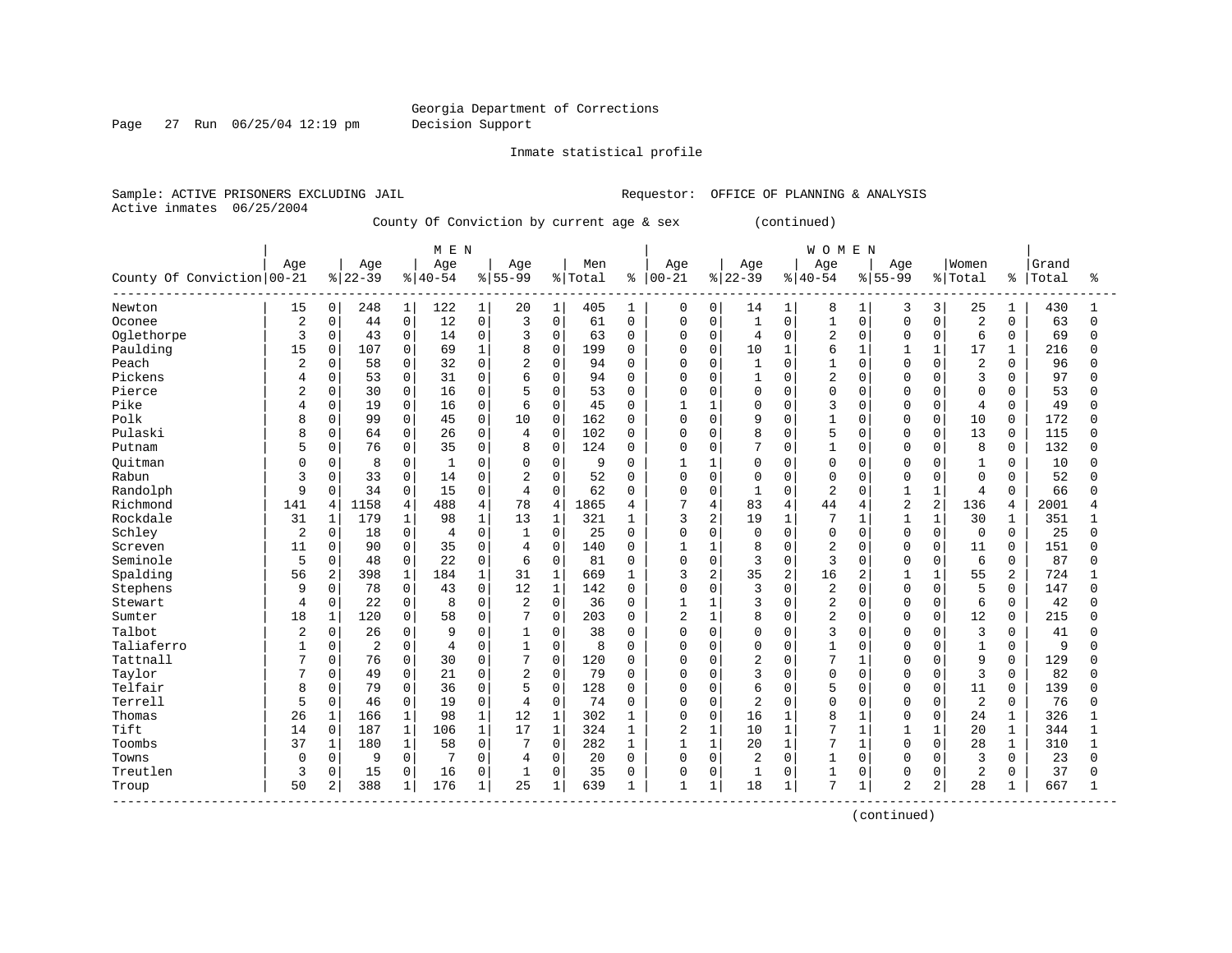Inmate statistical profile

Page 28 Run 06/25/04 12:19 pm Decision Support

Sample: ACTIVE PRISONERS EXCLUDING JAIL **Requestor:** OFFICE OF PLANNING & ANALYSIS Active inmates 06/25/2004

County Of Conviction by current age & sex (continued)

|                            |                |          |           |                | M E N                        |                |                |                |                    |              |                |          |                |          | WOMEN          |          |          |                |                |                |           |       |
|----------------------------|----------------|----------|-----------|----------------|------------------------------|----------------|----------------|----------------|--------------------|--------------|----------------|----------|----------------|----------|----------------|----------|----------|----------------|----------------|----------------|-----------|-------|
|                            | Age            |          | Age       |                | Age                          |                | Age            |                | Men                |              | Age            |          | Age            |          | Age            |          | Age      |                | Women          |                | Grand     |       |
| County Of Conviction 00-21 |                |          | $ 22-39 $ |                | $ 40-54 $                    |                | $8 55-99$      |                | % Total            | နွ           | $ 00 - 21$     |          | $ 22-39 $      |          | $ 40-54$       |          | $ 55-99$ |                | %   Total      | $\approx$      | Total     | ႜ     |
| Turner                     | 6              | 0        | 37        | $\overline{0}$ | 24                           | 0              | 6              | 0              | 73                 | $\Omega$     | 0              | $\Omega$ |                | 0        | 2              | $\Omega$ | $\Omega$ | $\Omega$       | 3              | 0              | 76        | O     |
| Twiggs                     | 3              | 0        | 22        | 0              | 17                           | 0              | 3              | $\mathbf 0$    | 45                 | $\Omega$     | $\Omega$       | O        |                | $\Omega$ | $\Omega$       | $\Omega$ | O        |                |                | U              | 46        | O     |
| Union                      | 0              | 0        | 27        | 0              | 16                           | $\mathbf 0$    | 6              | $\Omega$       | 49                 | $\Omega$     |                |          |                | $\Omega$ | $\Omega$       | $\Omega$ |          |                | $\overline{c}$ | 0              | 51        | O     |
| Upson                      | 13             | 0        | 106       | $\Omega$       | 49                           | $\Omega$       | 13             |                | 181                | <sup>0</sup> | O              |          | 6              |          |                | O        |          |                | 9              | 0              | 190       |       |
| Walker                     | 5              | $\Omega$ | 200       | 1              | 89                           |                | 26             |                | 320                |              |                |          | 19             |          |                |          |          |                | 28             |                | 348       |       |
| Walton                     | 16             |          | 173       | $\mathbf{1}$   | 97                           |                | 14             |                | 300                |              |                | $\Omega$ | 12             |          |                |          | 2        | $\overline{2}$ | 19             |                | 319       |       |
| Ware                       | 19             |          | 230       | $\mathbf{1}$   | 122                          |                | 17             | $\mathbf{1}$   | 388                |              | $\overline{2}$ |          | 20             |          |                |          |          | $\Omega$       | 29             |                | 417       |       |
| Warren                     | $\Omega$       | 0        | 22        | $\Omega$       | 15                           | $\Omega$       | 3              | 0              | 40                 | O            | O              | $\Omega$ | $\overline{2}$ | 0        |                | $\Omega$ |          |                | 3              | 0              | 43        |       |
| Washington                 | 18             |          | 72        | 0              | 33                           | $\Omega$       | $\overline{c}$ | 0              | 125                | n            |                | U        |                |          | 3              | O        |          |                | 8              | 0              | 133       | U     |
| Wayne                      | 9              | 0        | 82        | 0              | 42                           | 0              |                | 0              | 137                |              |                |          |                |          |                |          |          |                | 14             | 0              | 151       |       |
| Webster                    |                | O        | 8         | 0              |                              | $\Omega$       |                | 0              | 12                 |              | U              | O        |                | U        | $\Omega$       | O        |          |                |                | U              | 13        |       |
| Wheeler                    |                | U        | 19        | 0              | 15                           | $\Omega$       |                | 0              | 40                 |              | U              |          |                |          | $\Omega$       |          |          |                | 2              |                | 42        |       |
| White                      | 5              | 0        | 43        | $\Omega$       | 21                           | $\Omega$       | 3              | $\mathbf 0$    | 72                 | O            | 0              | $\Omega$ | 3              | $\Omega$ | $\overline{c}$ |          |          | $\Omega$       | 5              | $\Omega$       | 77        | O     |
| Whitfield                  | 37             |          | 396       | 1              | 234                          | $\overline{a}$ | 43             | $\overline{2}$ | 710                | 2            | 5              | 3        | 48             | 3        | 20             |          |          |                | 74             | $\overline{a}$ | 784       | 2     |
| Wilcox                     | $\overline{2}$ | 0        | 39        | 0              | 17                           | $\Omega$       | 6              | $\Omega$       | 64                 |              |                |          | 2              | 0        | $\Omega$       | O        |          |                | 3              | U              | 67        |       |
| Wilkes                     |                | 0        | 40        | 0              | 24                           | $\mathbf 0$    | 6              | 0              | 75                 |              |                |          | 3              | 0        | $\overline{c}$ |          |          |                | 6              |                | 81        |       |
| Wilkinson                  | 5              | 0        | 34        | 0              | 13                           | $\Omega$       | 3              | $\mathbf 0$    | 55                 |              | 0              | $\Omega$ | 5              | 0        |                | 0        |          |                | 6              | U              | 61        |       |
| Worth                      | 5              | 0        | 90        | 0              | 48                           | 0              | 8              | 0              | 151                |              | 0              | 0        | 7              | 0        | $\overline{2}$ | $\Omega$ | $\Omega$ | $\mathbf 0$    | 9              |                | 160       |       |
| Total reported             |                |          |           |                | 3141 100 27095 100 13050 100 |                |                |                | 2221 100 45507 100 |              | 168 100        |          | 1858 100       |          | 1004 100       |          | 86 100   |                | 3116 100       |                | 48623 100 |       |
| Percent reported           |                | 100.0    |           | 100.0          |                              | 100.0          | 100.0          |                |                    | 100.0        |                | 100.0    | 100.0          |          | 100.0          |          |          | 100.0          |                | 100.0          |           | 100.0 |
| Not reported               | 0              |          | $\Omega$  |                | $\Omega$                     |                | $\Omega$       |                | 0                  |              | 0              |          | $\Omega$       |          | 0              |          | $\Omega$ |                | $\Omega$       |                | $\Omega$  |       |
| Total                      | 3141           |          | 27095     |                | 13050                        |                | 2221           |                | 45507              |              | 168            |          | 1858           |          | 1004           |          | 86       |                | 3116           |                | 48623     |       |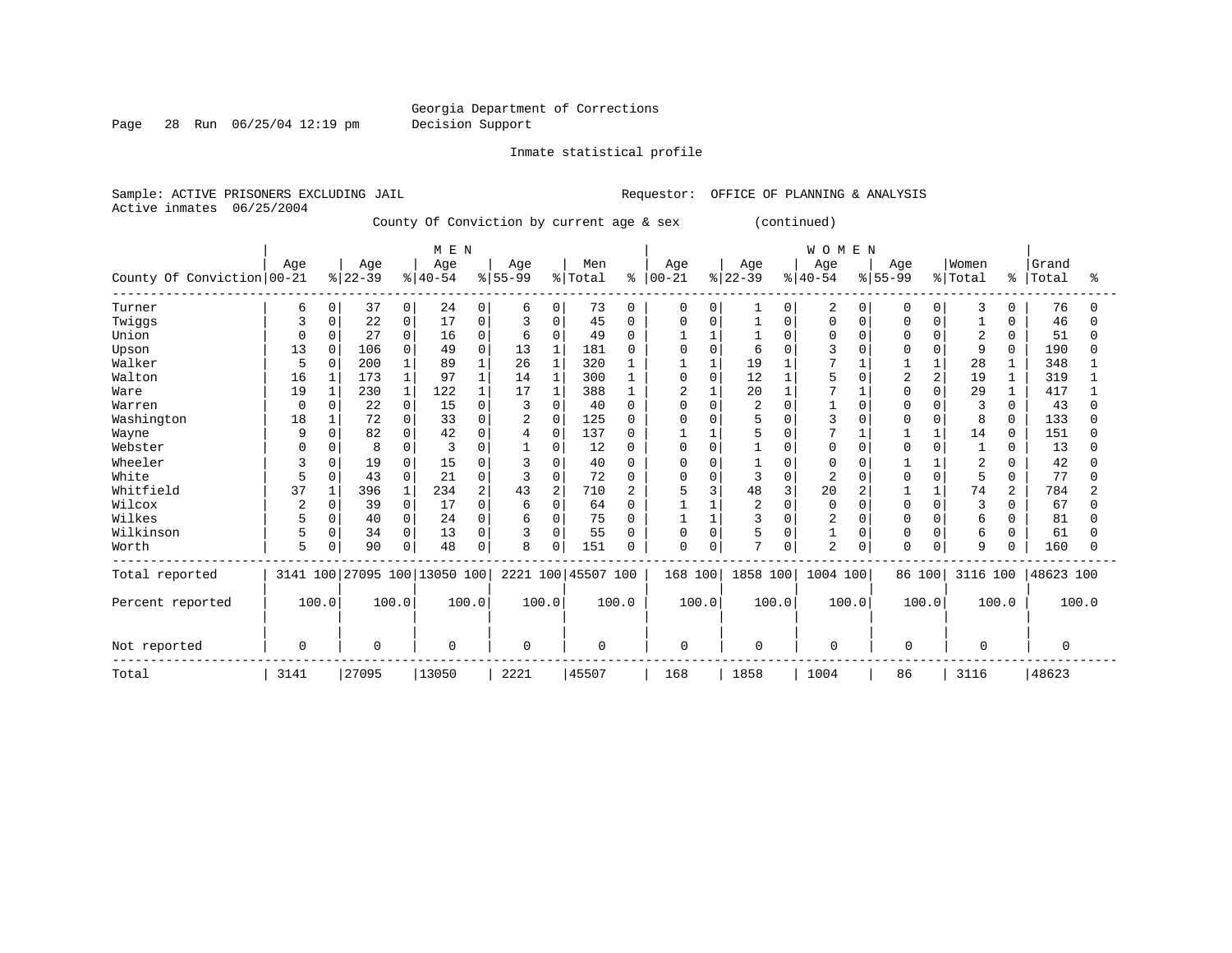Page 29 Run 06/25/04 12:19 pm Decision Support

#### Inmate statistical profile

Sample: ACTIVE PRISONERS EXCLUDING JAIL **Requestor:** OFFICE OF PLANNING & ANALYSIS Active inmates 06/25/2004

Circ Of Conviction by current age & sex

|                    |           |                |           |                | M E N     |                |             |                |         |                |                |                |          |                | <b>WOMEN</b> |                |                |                |         |                |       |                |
|--------------------|-----------|----------------|-----------|----------------|-----------|----------------|-------------|----------------|---------|----------------|----------------|----------------|----------|----------------|--------------|----------------|----------------|----------------|---------|----------------|-------|----------------|
|                    | Age       |                | Age       |                | Age       |                | Age         |                | Men     |                | Age            |                | Age      |                | Age          |                | Aqe            |                | Women   |                | Grand |                |
| Circ Of Conviction | $00 - 21$ |                | $8 22-39$ |                | $8 40-54$ |                | $8155 - 99$ |                | % Total | ి              | $ 00 - 21$     |                | $ 22-39$ |                | $8 40-54$    |                | $8 55-99$      |                | % Total | °              | Total | ႜ              |
| Alapaha            | 21        | 1              | 215       | $\mathbf{1}$   | 111       | 1              | 19          | 1              | 366     | 1              | 3              | 2              | 13       | 1              | 8            | 1              | 0              | 0              | 24      | 1              | 390   |                |
| Alcovy             | 31        | $\mathbf{1}$   | 421       | 2              | 219       | $\overline{c}$ | 34          | $\overline{2}$ | 705     | $\overline{a}$ | $\Omega$       | $\mathbf 0$    | 26       | $\mathbf{1}$   | 13           | $\mathbf{1}$   | 5              | 6              | 44      | $\mathbf{1}$   | 749   | $\overline{a}$ |
| Atlanta            | 254       | 8              | 2521      | 9              | 1282      | 10             | 224         | 10             | 4281    | 9              | 10             | 6              | 93       | 5              | 60           | 6              | 7              | 8              | 170     | 5              | 4451  | q              |
| Atlantic           | 38        | 1              | 418       | 2              | 178       | $\mathbf{1}$   | 33          | $\mathbf 1$    | 667     |                | 2              | $\mathbf{1}$   | 13       | $\mathbf{1}$   | 15           | 1              | $\mathbf{1}$   | $\mathbf{1}$   | 31      |                | 698   |                |
| Augusta            | 182       | 6              | 1415      | 5              | 611       | 5              | 96          | $\overline{4}$ | 2304    | 5              | 10             | 6              | 96       | 5              | 61           | 6              | 4              | 5              | 171     | 5              | 2475  |                |
| Blue Ridge         | 24        | 1              | 288       | $\mathbf 1$    | 187       | $\mathbf 1$    | 35          | $\overline{a}$ | 534     | 1              | 4              | 2              | 41       | $\overline{a}$ | 13           | $\mathbf{1}$   | $\mathbf{1}$   | $\mathbf{1}$   | 59      | 2              | 593   |                |
| Brunswick          | 40        | $\mathbf{1}$   | 510       | $\overline{2}$ | 271       | 2              | 47          | $\overline{2}$ | 868     | $\overline{2}$ | $\mathbf{1}$   | $\mathbf{1}$   | 26       | $\mathbf{1}$   | 17           | 2              | 3              | 3              | 47      | $\overline{a}$ | 915   | 2              |
| Chattahoochee      | 158       | 5              | 1044      | 4              | 562       | $\overline{4}$ | 66          | $\overline{3}$ | 1830    | $\overline{4}$ | 5              | $\overline{3}$ | 62       | 3              | 28           | 3              | $\overline{2}$ | 2              | 97      | ζ              | 1927  |                |
| Cherokee           | 34        | 1              | 397       | $\mathbf 1$    | 218       | 2              | 54          | $\overline{2}$ | 703     | $\overline{2}$ | 3              | $\overline{c}$ | 48       | 3              | 20           | 2              | $\Omega$       | O              | 71      | 2              | 774   |                |
| Clayton            | 173       | 6              | 1048      | 4              | 453       | 3              | 61          | 3              | 1735    | 4              | 10             | 6              | 92       | 5              | 32           | 3              | $\overline{2}$ | $\overline{a}$ | 136     | 4              | 1871  |                |
| Cobb               | 175       | 6              | 1328      | 5              | 677       | 5              | 97          | $\overline{4}$ | 2277    | 5              | 6              | 4              | 120      | 6              | 73           | 7              | 4              | 5              | 203     | 7              | 2480  |                |
| Conasauga          | 45        | 1              | 498       | $\overline{a}$ | 275       | 2              | 59          | 3              | 877     | $\overline{a}$ | 6              | $\overline{4}$ | 60       | 3              | 23           | $\overline{2}$ | 1              | $\mathbf{1}$   | 90      | 3              | 967   |                |
| Cordele            | 48        | 2              | 408       | $\overline{2}$ | 192       | $\mathbf{1}$   | 28          | $\mathbf{1}$   | 676     |                | 5              | 3              | 28       | $\overline{2}$ | 10           | $\mathbf{1}$   | $\mathbf{1}$   | $\mathbf{1}$   | 44      | $\mathbf{1}$   | 720   |                |
| Coweta             | 123       | 4              | 1104      | $\overline{4}$ | 500       | $\overline{4}$ | 107         | 5              | 1834    | $\overline{4}$ | 7              | $\overline{4}$ | 67       | $\overline{4}$ | 29           | 3              | 4              | 5              | 107     | 3              | 1941  |                |
| Dougherty          | 32        | $\mathbf 1$    | 575       | 2              | 241       | $\overline{2}$ | 41          | $\overline{a}$ | 889     | $\overline{2}$ | 0              | $\mathbf 0$    | 18       | $\mathbf{1}$   | 29           | 3              | $\overline{a}$ | $\overline{2}$ | 49      | $\overline{a}$ | 938   |                |
| Dublin             | 15        | $\Omega$       | 223       | $\mathbf{1}$   | 110       | $\mathbf{1}$   | 12          | $\mathbf{1}$   | 360     |                | 0              | $\overline{0}$ | 16       | $\mathbf{1}$   | 6            | 1              | $\Omega$       | $\Omega$       | 22      | $\mathbf{1}$   | 382   |                |
| Eastern            | 221       |                | 1415      | 5              | 591       | 5              | 78          | $\overline{4}$ | 2305    | 5              | 9              | 5              | 91       | 5              | 51           | 5              | $\overline{2}$ | $\overline{a}$ | 153     | 5              | 2458  |                |
| Flint              | 21        | $\mathbf{1}$   | 224       | $\mathbf{1}$   | 106       | $\mathbf{1}$   | 16          | $\mathbf{1}$   | 367     | 1              | 4              | 2              | 18       | $\mathbf{1}$   | 8            | -1             | $\mathbf 0$    | $\Omega$       | 30      | 1              | 397   |                |
| Griffin            | 93        | 3              | 681       | 3              | 328       | 3              | 70          | 3              | 1172    | 3              | 6              | $\overline{4}$ | 49       | 3              | 31           | 3              | $\overline{c}$ | 2              | 88      | 3              | 1260  |                |
| Gwinnett           | 109       | 3              | 805       | 3              | 330       | 3              | 66          | 3              | 1310    | 3              | 9              | 5              | 59       | 3              | 33           | 3              | 6              | 7              | 107     | 3              | 1417  | ς              |
| Houston            | 41        | 1              | 291       | $\mathbf 1$    | 161       | $\mathbf{1}$   | 11          | $\mathbf 0$    | 504     |                | 3              | $\overline{c}$ | 21       | $\mathbf{1}$   | 13           |                | 1              | $\mathbf{1}$   | 38      | 1              | 542   |                |
| Lookout Mountain   | 31        | $\mathbf 1$    | 528       | 2              | 272       | $\overline{2}$ | 67          | 3              | 898     | $\overline{2}$ | 4              | $\overline{2}$ | 49       | 3              | 25           | 2              | $\overline{2}$ | $\overline{2}$ | 80      | 3              | 978   |                |
| Macon              | 63        | 2              | 592       | $\overline{2}$ | 350       | 3              | 57          | 3              | 1062    | $\overline{a}$ | 4              | $\overline{a}$ | 27       | $\mathbf{1}$   | 19           | $\mathbf{2}$   | 3              | $\overline{3}$ | 53      | 2              | 1115  | 2              |
| Middle             | 97        | 3              | 479       | $\overline{2}$ | 163       | $\mathbf{1}$   | 24          | $\mathbf{1}$   | 763     | $\overline{2}$ | 1              | $\mathbf{1}$   | 35       | $\overline{2}$ | 14           | $\mathbf{1}$   | $\Omega$       | $\Omega$       | 50      | $\overline{2}$ | 813   |                |
| Mountain           | 19        | 1              | 173       | $\mathbf 1$    | 96        | $1\,$          | 18          | $\mathbf 1$    | 306     | 1              | 0              | $\mathbf 0$    | 7        | $\mathbf 0$    | 5            | $\Omega$       | $\Omega$       | $\Omega$       | 12      | $\Omega$       | 318   |                |
| Northeastern       | 57        | 2              | 388       | $\mathbf{1}$   | 281       | 2              | 52          | $\overline{2}$ | 778     | $\overline{2}$ | 4              | $\overline{2}$ | 29       | $\overline{a}$ | 25           | 2              | $\overline{2}$ | 2              | 60      | $\overline{2}$ | 838   | $\overline{a}$ |
| Northern           | 34        | 1              | 337       | $\mathbf 1$    | 166       | $\mathbf{1}$   | 36          | $\overline{2}$ | 573     |                | 0              | $\mathbf 0$    | 31       | $\overline{2}$ | 16           | 2              | $\mathbf{1}$   | $\mathbf{1}$   | 48      | 2              | 621   |                |
| Ocmulgee           | 73        | 2              | 609       | 2              | 241       | 2              | 36          | $\overline{2}$ | 959     | 2              | 3              | $\overline{2}$ | 51       | 3              | 20           | 2              | 1              | $\mathbf{1}$   | 75      |                | 1034  |                |
| Oconee             | 29        | $\mathbf 1$    | 394       | $\mathbf 1$    | 175       | $\mathbf 1$    | 23          | $\mathbf{1}$   | 621     | 1              | 0              | $\mathbf 0$    | 30       | $\overline{a}$ | 20           | $\overline{2}$ | $\overline{a}$ | $\overline{a}$ | 52      | 2              | 673   |                |
| Ogeechee           | 65        | $\overline{a}$ | 487       | 2              | 177       | $\mathbf 1$    | 33          | $\mathbf{1}$   | 762     | $\overline{2}$ | 2              | $\mathbf{1}$   | 35       | $\overline{a}$ | 22           | 2              | $\overline{4}$ | 5              | 63      | $\overline{2}$ | 825   | 2              |
| Pataula            | 27        | $\mathbf{1}$   | 209       | $\mathbf{1}$   | 88        | $\mathbf{1}$   | 19          | $\mathbf{1}$   | 343     | $\mathbf{1}$   | $\mathbf{1}$   | $\mathbf{1}$   | 12       | $\mathbf{1}$   | 5            | $\Omega$       | $\mathbf{1}$   | $\mathbf{1}$   | 19      | $\mathbf{1}$   | 362   | $\mathbf{1}$   |
| Piedmont           | 27        | $\mathbf{1}$   | 251       | $\mathbf 1$    | 161       | $\mathbf 1$    | 41          | $\overline{2}$ | 480     | $\mathbf{1}$   | $\mathbf{1}$   | $\mathbf{1}$   | 21       | 1              | 11           | $\mathbf{1}$   | 3              | 3              | 36      | $\mathbf{1}$   | 516   |                |
| Rome               | 30        | $\mathbf 1$    | 483       | 2              | 226       | $\overline{2}$ | 41          | $\overline{2}$ | 780     | $\overline{2}$ | $\overline{a}$ | $\mathbf{1}$   | 56       | 3              | 38           | 4              | $\overline{a}$ | 2              | 98      | 3              | 878   | 2              |
| South Georgia      | 59        | 2              | 519       | 2              | 209       | 2              | 29          | $\mathbf{1}$   | 816     | $\overline{2}$ | 5              | 3              | 42       | $\overline{a}$ | 15           | $\mathbf{1}$   | $\mathbf{1}$   | $\mathbf{1}$   | 63      | $\overline{2}$ | 879   | 2              |
| Southern           | 89        | 3              | 707       | 3              | 377       | 3              | 60          | 3              | 1233    | 3              | $\mathbf{1}$   | $\mathbf{1}$   | 45       | $\overline{a}$ | 33           | 3              | $\overline{2}$ | $\overline{a}$ | 81      | 3              | 1314  |                |
| Southwestern       | 30        | 1              | 245       | $\mathbf{1}$   | 114       | $\mathbf{1}$   | 18          | $\mathbf{1}$   | 407     | 1              | 3              | 2              | 14       | $\mathbf{1}$   | 5            | 0              | $\Omega$       | 0              | 22      | 1              | 429   |                |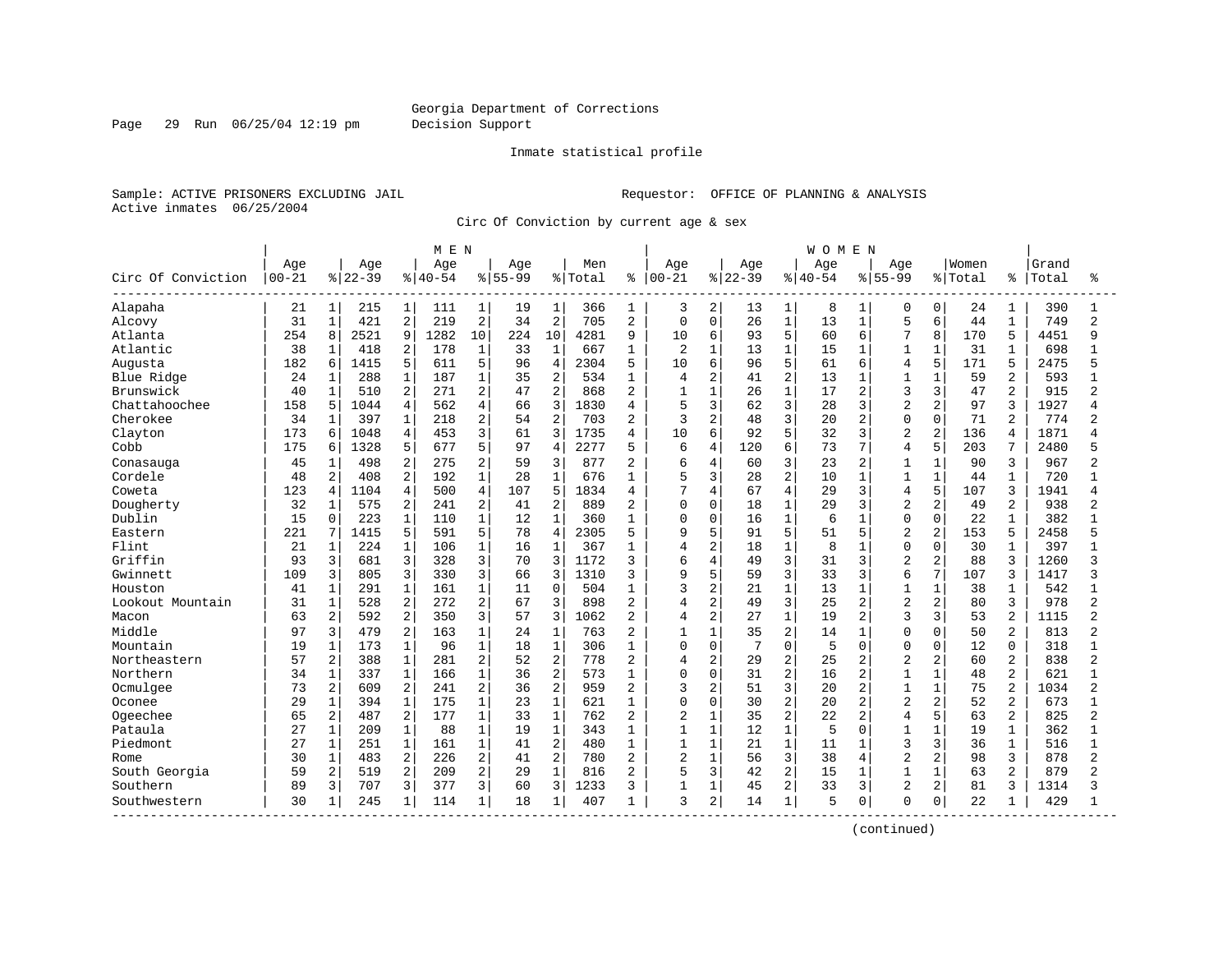### Georgia Department of Corrections<br>Decision Support

Page 30 Run  $06/25/04$  12:19 pm

#### Inmate statistical profile

Sample: ACTIVE PRISONERS EXCLUDING JAIL Requestor: OFFICE OF PLANNING & ANALYSIS Active inmates 06/25/2004

Circ Of Conviction by current age & sex (continued)

|                    |           |                |           |                | M E N                   |   |           |                |                    |       |             |          |           |                | WOMEN       |          |                     |          |          |                |           |       |
|--------------------|-----------|----------------|-----------|----------------|-------------------------|---|-----------|----------------|--------------------|-------|-------------|----------|-----------|----------------|-------------|----------|---------------------|----------|----------|----------------|-----------|-------|
|                    | Age       |                | Age       |                | Age                     |   | Age       |                | Men                |       | Age         |          | Age       |                | Age         |          | Age                 |          | Women    |                | Grand     |       |
| Circ Of Conviction | $00 - 21$ |                | $ 22-39 $ |                | $8 40-54$               |   | $8 55-99$ |                | % Total            | ి     | $00 - 21$   |          | $ 22-39 $ |                | $8 40-54$   |          | $\frac{1}{6}$ 55-99 |          | % Total  | $\approx$      | Total     |       |
| Stone Mountain     | 263       | 8              | 1867      | 7              | 801                     | 6 | 112       | 5              | 3043               |       | 14          | 8        | 94        | 5 <sup>1</sup> | 37          | 4        | 6                   | 7        | 151      | 5              | 3194      |       |
| Tallapoosa         | 11        | $\Omega$       | 148       |                | 75                      |   | 14        | $\mathbf{1}$   | 248                |       | $\Omega$    | $\Omega$ | 10        |                | 3           | $\Omega$ |                     | $\Omega$ | 13       | $\Omega$       | 261       |       |
| Tifton             | 27        |                | 359       |                | 205                     | 2 | 37        | $\overline{2}$ | 628                |       |             |          | 19        |                | 11          |          |                     |          | 34       |                | 662       |       |
| Toombs             | 22        |                | 210       |                | 107                     |   | 25        |                | 364                |       |             |          | 11        |                |             |          |                     |          | 21       |                | 385       |       |
| Waycross           | 45        |                | 514       | 2.             | 260                     |   | 40        | $\overline{2}$ | 859                |       |             |          | 39        | $\overline{a}$ | 16          |          |                     |          | 60       | $\overline{2}$ | 919       |       |
| Western            | 22        |                | 375       |                | 150                     |   | 23        |                | 570                |       |             |          | 21        |                | 11          |          |                     |          | 34       |                | 604       |       |
| Rockdale           | 31        |                | 179       |                | 98                      |   | 13        |                | 321                |       |             |          | 19        |                |             |          |                     |          | 30       |                | 351       |       |
| Douglas            | 51        | $\overline{2}$ | 508       | $\overline{2}$ | 224                     |   | 41        | $\overline{2}$ | 824                |       |             |          | 48        |                | 32          |          |                     |          | 84       |                | 908       |       |
| Appalachian        | 11        | $\Omega$       | 191       |                | 113                     |   | 34        | $\overline{a}$ | 349                |       |             |          | 12        |                |             |          |                     | $\Omega$ | 20       |                | 369       |       |
| Enotah             | 7         | $\Omega$       | 120       |                | 68                      |   | 25        |                | 220                |       |             |          | 10        |                | 4           |          |                     |          | 15       | 0              | 235       |       |
| Bell-Forsyth       | 7         | $\Omega$       | 104       |                | 67                      |   | 20        |                | 198                |       |             |          | 12        |                | 5           |          |                     |          | 19       |                | 217       |       |
| Towaliga           | 21        |                | 183       |                | 114                     |   | 21        | $\mathbf{1}$   | 339                |       |             |          | 12        |                | 12          |          |                     |          | 25       |                | 364       |       |
| Paulding           | 15        |                | 107       | 0              | 69                      |   | 8         | 0              | 199                |       | $\mathbf 0$ | $\Omega$ | 10        |                | 6           |          |                     |          | 17       |                | 216       |       |
| Total reported     | 3141      |                |           |                | 100 27095 100 13050 100 |   |           |                | 2221 100 45507 100 |       | 168 100     |          | 1858 100  |                | 1004 100    |          | 86 100              |          | 3116 100 |                | 48623 100 |       |
| Percent reported   | 100.0     |                | 100.0     |                | 100.0                   |   |           | 100.0          |                    | 100.0 |             | 100.0    | 100.0     |                | 100.0       |          | 100.0               |          |          | 100.0          |           | 100.0 |
|                    |           |                |           |                |                         |   |           |                |                    |       |             |          |           |                |             |          |                     |          |          |                |           |       |
| Not reported       | 0         |                | $\Omega$  |                | 0                       |   | $\Omega$  |                | $\mathbf 0$        |       | $\mathbf 0$ |          | $\Omega$  |                | $\mathbf 0$ |          | $\mathbf 0$         |          | $\Omega$ |                | $\Omega$  |       |
| Total              | 3141      |                | 27095     |                | 13050                   |   | 2221      |                | 45507              |       | 168         |          | 1858      |                | 1004        |          | 86                  |          | 3116     |                | 48623     |       |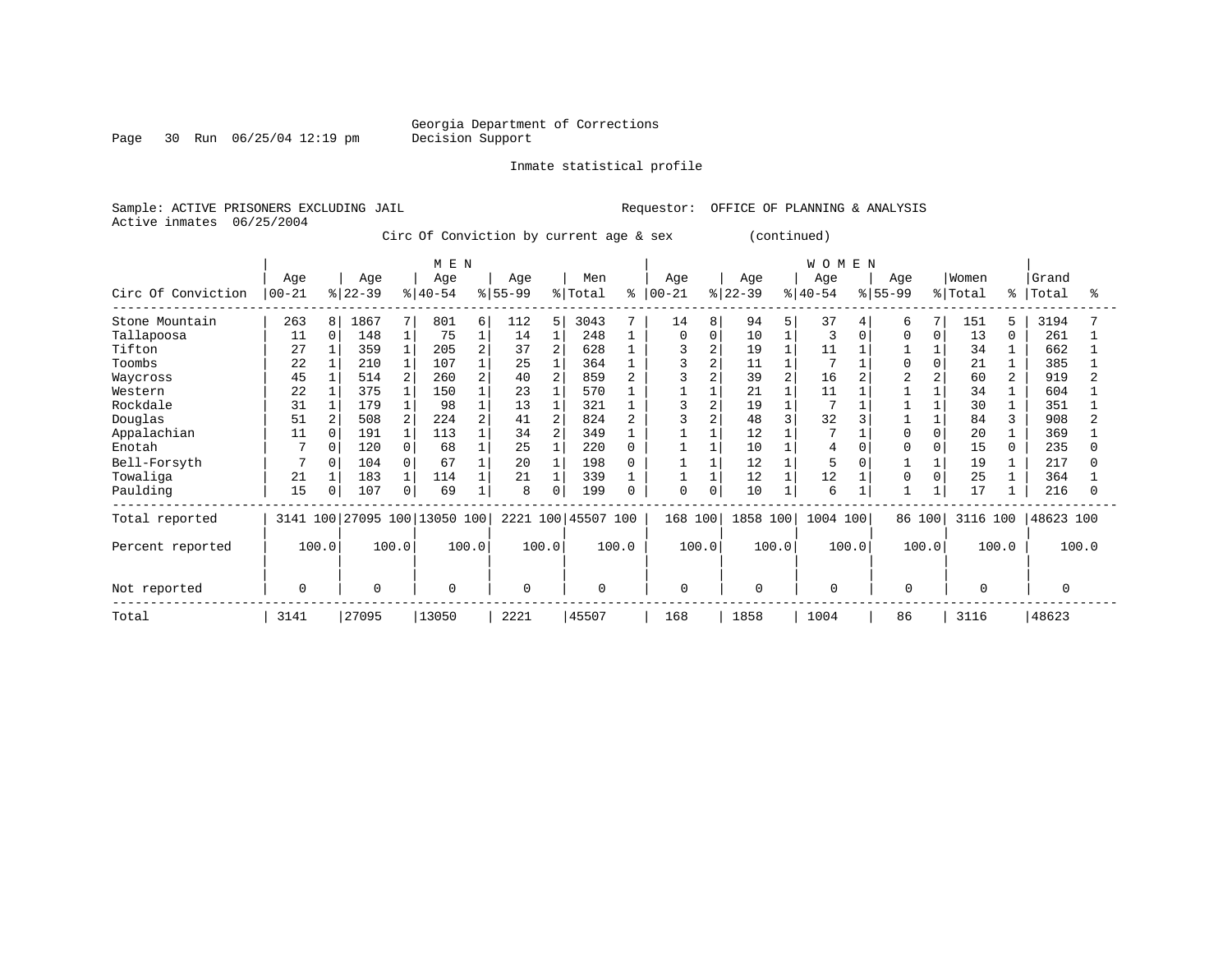Page 31 Run 06/25/04 12:19 pm Decision Support

#### Inmate statistical profile

Sample: ACTIVE PRISONERS EXCLUDING JAIL **Requestor:** OFFICE OF PLANNING & ANALYSIS Active inmates 06/25/2004

Home County by current age & sex

|               |                  |              |                 |                | MEN             |              |                  |                |                |              |                   |              |                 |                | <b>WOMEN</b>    |                |                  |                |                    |                |                |              |
|---------------|------------------|--------------|-----------------|----------------|-----------------|--------------|------------------|----------------|----------------|--------------|-------------------|--------------|-----------------|----------------|-----------------|----------------|------------------|----------------|--------------------|----------------|----------------|--------------|
| Home County   | Age<br>$00 - 21$ |              | Age<br>$ 22-39$ |                | Age<br>$ 40-54$ |              | Age<br>$8 55-99$ |                | Men<br>% Total | ႜ            | Age<br>$ 00 - 21$ |              | Age<br>$ 22-39$ |                | Age<br>$ 40-54$ |                | Age<br>$8 55-99$ |                | Women<br>%   Total | ៖              | Grand<br>Total | °≈           |
| Appling       | 3                | 0            | 57              | 0              | 25              | 0            | 8                | 0              | 93             | 0            | 0                 | 0            | 4               | $\mathbf 0$    | 1               | $\mathbf 0$    | 0                | $\overline{0}$ | 5                  | $\mathbf 0$    | 98             | $\Omega$     |
| Atkinson      | $\mathbf{1}$     | $\mathbf 0$  | 22              | 0              | 13              | $\mathsf{O}$ | $\overline{4}$   | 0              | 40             | $\Omega$     | $\Omega$          | $\mathsf 0$  | $\mathbf{1}$    | $\mathbf 0$    | 0               | $\mathbf 0$    | $\mathbf 0$      | $\Omega$       | $\mathbf{1}$       | $\mathbf 0$    | 41             | $\Omega$     |
| Bacon         | 3                | 0            | 32              | 0              | 20              | 0            | 1                | 0              | 56             | 0            | $\Omega$          | $\mathbf 0$  | $\mathbf{1}$    | $\Omega$       | $\overline{2}$  | $\Omega$       | $\mathbf 0$      | $\Omega$       | 3                  | $\Omega$       | 59             | $\Omega$     |
| Baker         | $\mathbf{1}$     | 0            | 9               | 0              | 3               | $\Omega$     | $\overline{2}$   | $\Omega$       | 15             | $\Omega$     | $\Omega$          | $\mathbf 0$  | $\overline{2}$  | $\Omega$       | $\Omega$        | $\Omega$       | $\Omega$         | $\Omega$       | $\overline{c}$     | $\Omega$       | 17             |              |
| Baldwin       | 32               | $\mathbf{1}$ | 176             | 1              | 83              | $\mathbf{1}$ | 6                | $\Omega$       | 297            | 1            | $\mathbf{1}$      | $\mathbf{1}$ | 15              | $\mathbf{1}$   | $\overline{2}$  | $\Omega$       | $\mathbf{1}$     | $\mathbf{1}$   | 19                 | $\mathbf 1$    | 316            |              |
| Banks         | 3                | $\Omega$     | 30              | 0              | 15              | $\mathsf{O}$ | 5                | 0              | 53             | $\Omega$     | 0                 | $\mathbf 0$  | 3               | $\Omega$       | $\mathbf{1}$    | $\Omega$       | $\mathbf 0$      | $\Omega$       | $\overline{4}$     | $\Omega$       | 57             | n            |
| Barrow        | 10               | 0            | 102             | 0              | 75              | $\mathbf{1}$ | 17               | 1              | 204            | 1            | 0                 | 0            | 8               | $\mathbf 0$    | 6               |                | $\mathbf 0$      | 0              | 14                 | $\Omega$       | 218            | 1            |
| Bartow        | 22               | $\mathbf{1}$ | 231             | $\mathbf 1$    | 119             | $\mathbf{1}$ | 36               | $\overline{2}$ | 408            | $\mathbf 1$  | $\mathbf{1}$      | $\mathbf{1}$ | 42              | 2              | 16              | 2              | $\Omega$         | 0              | 59                 | $\overline{2}$ | 467            | $\mathbf{1}$ |
| Ben Hill      | 11               | 0            | 95              | 0              | 48              | 0            | 7                | 0              | 161            | 0            | 4                 | 3            | 11              | $\mathbf{1}$   | 6               |                | $\Omega$         | 0              | 21                 | 1              | 182            |              |
| Berrien       | 5                | 0            | 40              | 0              | 22              | 0            | 6                | 0              | 73             | 0            | 1                 | $\mathbf{1}$ | $\overline{4}$  | $\mathbf 0$    | 0               | $\Omega$       | $\mathbf 0$      | 0              | 5                  | $\mathbf 0$    | 78             |              |
| <b>Bibb</b>   | 72               | 3            | 577             | $\overline{a}$ | 331             | 3            | 52               | 3              | 1032           | 3            | 5                 | 3            | 29              | 2              | 17              | $\overline{a}$ | $\mathbf{1}$     | $\mathbf{1}$   | 52                 | 2              | 1084           |              |
| Bleckley      | 5                | $\mathbf 0$  | 77              | 0              | 20              | 0            | $\overline{2}$   | 0              | 104            | $\Omega$     | $\Omega$          | $\mathbf 0$  | $\overline{2}$  | $\overline{0}$ | 2               | $\Omega$       | $\mathbf{1}$     | $\mathbf{1}$   | 5                  | $\Omega$       | 109            |              |
| Brantley      | 3                | $\mathbf 0$  | 19              | 0              | 10              | $\mathsf{O}$ | 3                | 0              | 35             | 0            | 1                 | $\mathbf{1}$ | 0               | $\Omega$       | $\mathbf{1}$    | $\mathbf 0$    | $\Omega$         | $\Omega$       | $\overline{2}$     | $\mathbf 0$    | 37             |              |
| <b>Brooks</b> | 6                | 0            | 51              | 0              | 20              | 0            | 5                | 0              | 82             | $\Omega$     | 0                 | $\mathbf 0$  | 2               | $\Omega$       | 1               | $\Omega$       | $\Omega$         | 0              | 3                  | $\Omega$       | 85             |              |
| Bryan         | 2                | 0            | 30              | 0              | 20              | 0            | 5                | $\mathbf 0$    | 57             | 0            | 0                 | $\mathbf 0$  | $\overline{2}$  | $\Omega$       | 4               | $\Omega$       | $\Omega$         | O              | 6                  | 0              | 63             |              |
| Bulloch       | 26               | 1            | 175             | 1              | 77              | $\mathbf 1$  | 12               | 1              | 290            | 1            |                   | $\mathbf{1}$ | 15              | $\mathbf{1}$   | 9               | $\mathbf{1}$   | $\overline{2}$   | 2              | 27                 | $\mathbf{1}$   | 317            |              |
| Burke         | 14               | $\mathbf{1}$ | 101             | $\Omega$       | 50              | $\Omega$     | 9                | $\Omega$       | 174            | $\Omega$     | $\Omega$          | $\Omega$     | 4               | $\Omega$       | 4               | $\Omega$       | $\mathbf{1}$     | $\mathbf{1}$   | 9                  | $\Omega$       | 183            |              |
| <b>Butts</b>  | 8                | $\Omega$     | 68              | 0              | 33              | $\Omega$     | 7                | 0              | 116            | $\Omega$     | 1                 | $\mathbf{1}$ | 4               | $\Omega$       | 2               | $\Omega$       | $\mathbf{1}$     | $\mathbf{1}$   | 8                  | $\Omega$       | 124            |              |
| Calhoun       | 4                | $\mathbf 0$  | 23              | 0              |                 | $\Omega$     | $\mathbf 1$      | 0              | 35             | $\Omega$     | $\Omega$          | $\mathbf 0$  | $\mathbf{1}$    | $\Omega$       | $\overline{1}$  | $\Omega$       | $\Omega$         | $\Omega$       | $\overline{c}$     | $\Omega$       | 37             |              |
| Camden        | 4                | $\mathbf 0$  | 52              | $\mathbf 0$    | 29              | $\Omega$     | 3                | 0              | 88             | $\Omega$     | $\Omega$          | $\mathbf 0$  | 4               | $\Omega$       | $\mathbf{1}$    | $\Omega$       | $\Omega$         | $\Omega$       | 5                  | $\Omega$       | 93             | Λ            |
| Candler       | 8                | $\mathbf 0$  | 52              | 0              | 14              | 0            | $\Omega$         | $\overline{0}$ | 74             | 0            | $\Omega$          | $\mathbf 0$  | 3               | $\Omega$       | $\mathbf{1}$    | $\Omega$       | $\Omega$         | $\Omega$       | $\overline{4}$     | $\Omega$       | 78             |              |
| Carroll       | 24               | $\mathbf{1}$ | 250             | 1              | 120             | $\mathbf{1}$ | 35               | $\overline{c}$ | 429            | 1            | $\overline{2}$    | $\mathbf{1}$ | 25              | $\mathbf{1}$   | 12              | $\mathbf{1}$   | 1                | $\mathbf{1}$   | 40                 | $\mathbf 1$    | 469            |              |
| Catoosa       | 10               | $\mathbf 0$  | 85              | 0              | 40              | 0            | 13               | $\mathbf{1}$   | 148            | 0            | $\mathbf{1}$      | $\mathbf{1}$ | 10              | $\mathbf{1}$   | 2               | $\Omega$       | $\mathbf{1}$     | $\mathbf{1}$   | 14                 | 0              | 162            |              |
| Charlton      | 2                | 0            | 27              | $\Omega$       | 13              | 0            | $\mathbf{1}$     | $\Omega$       | 43             | $\Omega$     | $\Omega$          | $\mathbf 0$  | $\mathbf{1}$    | $\Omega$       | 2               | $\Omega$       | $\mathbf 0$      | $\Omega$       | 3                  | $\Omega$       | 46             |              |
| Chatham       | 204              | 7            | 1309            | 5              | 520             | 5            | 80               | $\overline{4}$ | 2113           | 5            | 9                 | 6            | 77              | $\overline{4}$ | 46              | 5              | $\overline{2}$   | $\overline{a}$ | 134                | 5              | 2247           |              |
| Chattahoochee | $\overline{2}$   | $\mathbf 0$  | 13              | 0              | 5               | 0            | $\mathbf 0$      | $\Omega$       | 20             | $\Omega$     | $\Omega$          | $\mathbf 0$  | $\mathbf 0$     | $\Omega$       | $\Omega$        | $\Omega$       | $\Omega$         | $\Omega$       | $\mathbf 0$        | $\Omega$       | 20             |              |
| Chattooga     | 6                | 0            | 108             | 0              | 55              | 0            | 12               | 1              | 181            | 0            | 1                 | $\mathbf{1}$ | 8               | $\mathbf 0$    | 9               |                | $\mathbf{1}$     | $\mathbf{1}$   | 19                 | 1              | 200            |              |
| Cherokee      | 17               | $\mathbf 1$  | 200             | 1              | 128             | $\mathbf{1}$ | 26               | $\mathbf{1}$   | 371            | 1            | $\overline{a}$    | $\mathbf{1}$ | 27              | $\overline{c}$ | 13              | $\mathbf{1}$   | $\Omega$         | $\Omega$       | 42                 | $\mathbf{1}$   | 413            |              |
| Clarke        | 19               | $\mathbf{1}$ | 329             | 1              | 140             | $\mathbf{1}$ | 16               | $1\,$          | 504            | 1            | 0                 | $\mathbf 0$  | 21              | $\mathbf{1}$   | 10              | -1             | $\overline{2}$   | $\overline{2}$ | 33                 | $\mathbf{1}$   | 537            |              |
| Clay          | 0                | $\mathbf 0$  | 16              | 0              | 2               | 0            | $\mathbf{1}$     | 0              | 19             | 0            | $\Omega$          | $\mathsf 0$  | $\mathbf{1}$    | $\mathbf 0$    | $\mathbf 0$     | $\mathbf 0$    | $\mathbf 0$      | $\Omega$       | $\mathbf{1}$       | $\mathbf 0$    | 20             |              |
| Clayton       | 116              | 4            | 701             | 3              | 303             | 3            | 36               | 2              | 1156           | 3            | 7                 | 5            | 53              | 3              | 24              | 3              | $\overline{2}$   | 2              | 86                 | 3              | 1242           |              |
| Clinch        | 0                | 0            | 34              | 0              | 10              | 0            | $\mathbf{1}$     | 0              | 45             | 0            | 0                 | $\mathbf 0$  | $\overline{2}$  | $\Omega$       | $\mathbf{1}$    | $\Omega$       | $\mathbf 0$      | $\Omega$       | 3                  | $\Omega$       | 48             | Λ            |
| Cobb          | 134              | 5            | 938             | 4              | 496             | 4            | 65               | 3              | 1633           | 4            | 5                 | 3            | 96              | 6              | 44              | 5              | $\overline{2}$   | $\overline{a}$ | 147                | 5              | 1780           |              |
| Coffee        | 11               | $\Omega$     | 139             | $\mathbf{1}$   | 63              | $\mathbf{1}$ | 7                | $\Omega$       | 220            | 1            | 0                 | $\mathbf 0$  | 18              | $\mathbf{1}$   | 6               | $\mathbf{1}$   | $\mathbf{1}$     | $\mathbf{1}$   | 25                 | $\mathbf{1}$   | 245            |              |
| Colquit       | 18               | $\mathbf{1}$ | 151             | 1              | 70              | $\mathbf{1}$ | 13               | 1              | 252            | $\mathbf{1}$ | 0                 | $\mathbf 0$  | 7               | $\Omega$       | 2               | $\Omega$       | $\Omega$         | $\Omega$       | 9                  | $\Omega$       | 261            |              |
| Columbia      | 15               | $\mathbf 1$  | 108             | 0              | 46              | 0            | 9                | 0              | 178            | $\Omega$     | 1                 | 1            | 6               | $\mathbf 0$    | 12              | 1              | $\Omega$         | 0              | 19                 | 1              | 197            | $\Omega$     |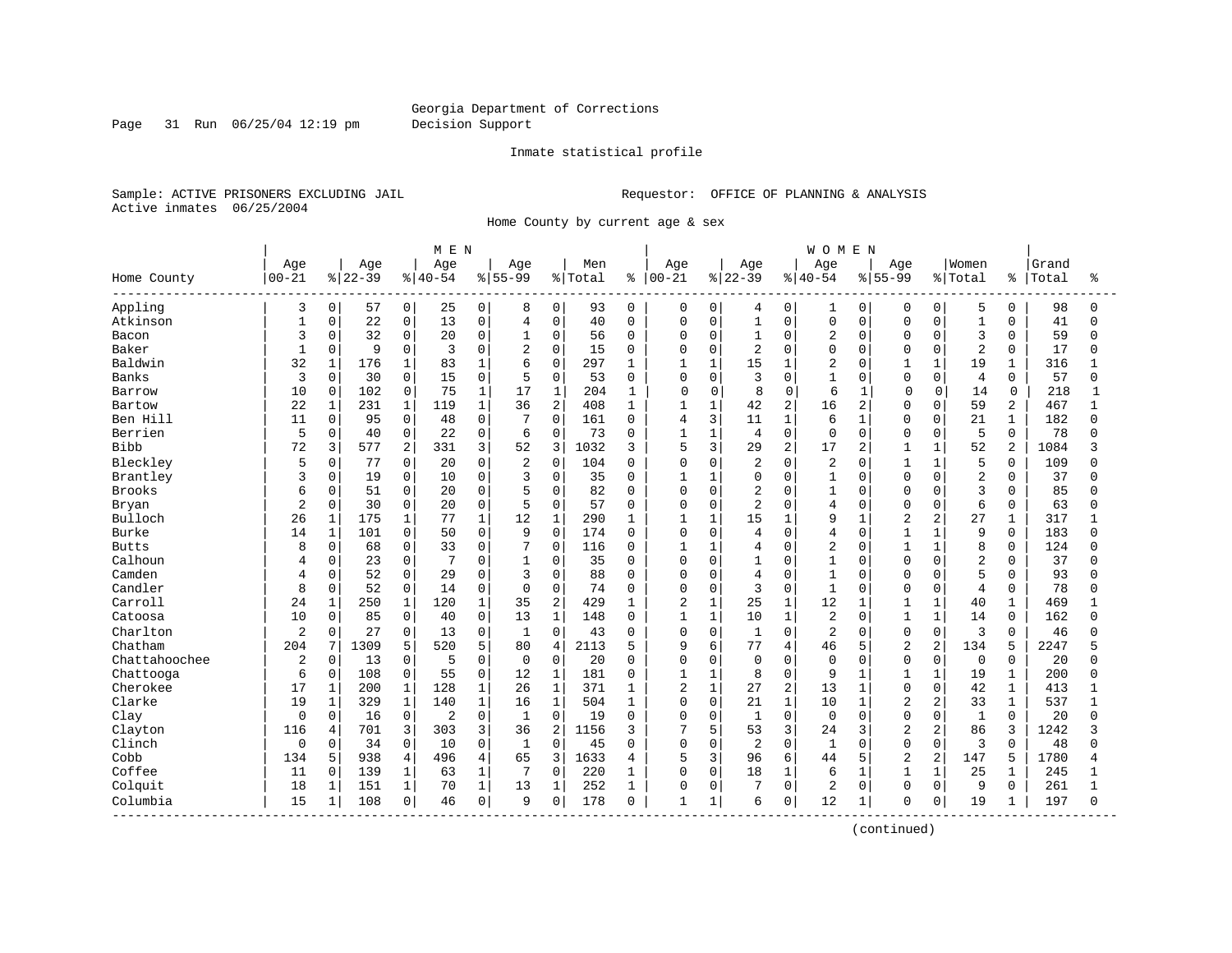#### Georgia Department of Corrections Page 32 Run 06/25/04 12:19 pm Decision Support

#### Inmate statistical profile

Sample: ACTIVE PRISONERS EXCLUDING JAIL **Requestor:** OFFICE OF PLANNING & ANALYSIS Active inmates 06/25/2004

Home County by current age & sex (continued)

|             |                |              |                |              | MEN       |                |                |                |         |              |              |                |                |              | <b>WOMEN</b>   |                |                |                |                |              |       |          |
|-------------|----------------|--------------|----------------|--------------|-----------|----------------|----------------|----------------|---------|--------------|--------------|----------------|----------------|--------------|----------------|----------------|----------------|----------------|----------------|--------------|-------|----------|
|             | Age            |              | Age            |              | Age       |                | Age            |                | Men     |              | Age          |                | Age            |              | Age            |                | Age            |                | Women          |              | Grand |          |
| Home County | $00 - 21$      |              | $ 22-39$       |              | $8 40-54$ |                | $8 55-99$      |                | % Total | ి            | $00 - 21$    |                | $ 22-39$       |              | $8140 - 54$    |                | $8155 - 99$    |                | % Total        | နွ           | Total | ႜ        |
| Cook        | 6              | $\mathbf 0$  | 56             | 0            | 33        | 0              | 6              | 0              | 101     | $\mathbf 0$  | 1            | 1              | 5              | 0            | 2              | $\mathbf 0$    | 0              | 0              | 8              | 0            | 109   | $\Omega$ |
| Coweta      | 28             | 1            | 253            | $\mathbf 1$  | 98        | $\mathbf{1}$   | 14             | $\mathbf 1$    | 393     | $\mathbf{1}$ | 3            | $\sqrt{2}$     | 10             | $\mathbf{1}$ | 6              | $\mathbf{1}$   | 1              | $\mathbf 1$    | 20             | $\mathbf 1$  | 413   |          |
| Crawford    | $\mathbf{1}$   | $\mathbf 0$  | 11             | 0            | 10        | 0              | $\Omega$       | $\mathbf 0$    | 22      | $\Omega$     | 0            | $\mathbf 0$    | 0              | $\mathbf 0$  | $\mathbf 0$    | $\Omega$       | $\mathbf 0$    | 0              | $\mathbf 0$    | $\Omega$     | 22    |          |
| Crisp       | 21             | $\mathbf{1}$ | 137            | $\mathbf{1}$ | 59        | $\mathbf{1}$   | 7              | $\Omega$       | 224     | 1            | 1            | $\mathbf{1}$   | 9              | $\mathbf{1}$ | 3              | $\Omega$       | $\Omega$       | $\Omega$       | 13             | $\Omega$     | 237   |          |
| Dade        | -1             | 0            | 35             | $\mathbf 0$  | 19        | 0              | 7              | $\mathbf 0$    | 62      | 0            | 0            | $\mathbf 0$    | 3              | $\Omega$     | $\mathbf{1}$   | O              | 0              | O              | $\overline{4}$ | $\Omega$     | 66    | ∩        |
| Dawson      | $\overline{2}$ | $\Omega$     | 42             | $\mathsf 0$  | 29        | 0              | 4              | $\mathbf 0$    | 77      | 0            | 0            | $\mathbf 0$    | 3              | $\Omega$     | 3              | C              | $\Omega$       | $\Omega$       | 6              | $\mathbf 0$  | 83    |          |
| Decatur     | 17             | $\mathbf{1}$ | 184            | $\mathbf 1$  | 48        | 0              | 7              | $\mathbf{0}$   | 256     | 1            | $\mathbf{1}$ | $\mathbf{1}$   | 13             | $\mathbf{1}$ | 4              | $\Omega$       | $\Omega$       | $\Omega$       | 18             | $\mathbf{1}$ | 274   |          |
| DeKalb      | 176            | 6            | 1499           | 6            | 598       | 5              | 95             | 5              | 2368    | 6            | 10           | 7              | 86             | 5            | 34             | 4              | $\mathsf{R}$   | 10             | 138            | 5            | 2506  |          |
| Dodge       | -1             | $\Omega$     | 105            | 0            | 51        | $\Omega$       | 1              | $\mathbf 0$    | 158     | $\Omega$     | 0            | $\mathbf 0$    | 11             | $\mathbf{1}$ | 6              | -1             | $\Omega$       | $\Omega$       | 17             | 1            | 175   |          |
| Dooly       | 5              | $\mathbf 0$  | 61             | 0            | 20        | 0              | $\mathbf{1}$   | $\mathbf 0$    | 87      | 0            | 0            | $\mathbf 0$    | 3              | $\mathbf 0$  | $\mathbf{1}$   | $\Omega$       | $\Omega$       | 0              | $\overline{4}$ | $\mathbf 0$  | 91    |          |
| Dougherty   | 39             | $\mathbf{1}$ | 554            | 2            | 232       | 2              | 37             | $\overline{2}$ | 862     | 2            | 0            | $\mathbf 0$    | 23             | $\mathbf{1}$ | 22             | 2              | 4              | 5              | 49             | 2            | 911   |          |
| Douglas     | 39             | $\mathbf 1$  | 253            | $\mathbf 1$  | 137       | $\mathbf{1}$   | 25             | $\mathbf{1}$   | 454     | 1            | 2            | $\mathbf{1}$   | 20             | $\mathbf{1}$ | 17             | 2              | $\Omega$       | $\Omega$       | 39             | $\mathbf{1}$ | 493   |          |
| Early       | 3              | 0            | 34             | $\mathbf 0$  | 16        | 0              | 2              | $\mathbf 0$    | 55      | 0            | 0            | $\mathbf 0$    | 2              | $\mathbf 0$  | $\mathbf{1}$   | $\Omega$       | $\mathbf 0$    | $\Omega$       | 3              | $\Omega$     | 58    | ∩        |
| Echols      | $\Omega$       | 0            | 3              | 0            | 1         | 0              | 1              | $\mathbf 0$    | 5       | 0            | 0            | $\mathbf 0$    | 0              | $\Omega$     | $\mathbf 0$    | $\Omega$       | $\Omega$       | 0              | $\mathbf 0$    | $\Omega$     | 5     | U        |
| Effingham   | 10             | 0            | 75             | 0            | 30        | $\Omega$       | $\overline{4}$ | $\mathbf 0$    | 119     | $\Omega$     | 0            | $\mathbf 0$    | 3              | $\Omega$     | 5              |                | $\overline{2}$ | 2              | 10             | $\Omega$     | 129   |          |
| Elbert      | 5              | $\Omega$     | 83             | 0            | 49        | $\Omega$       | 9              | $\Omega$       | 146     | $\Omega$     | O            | $\mathbf 0$    | 6              | $\Omega$     | 4              | $\sqrt{ }$     | $\Omega$       | $\Omega$       | 10             | $\Omega$     | 156   |          |
| Emanuel     | 16             | 1            | 106            | $\Omega$     | 25        | $\Omega$       | 8              | $\Omega$       | 155     | 0            | 0            | $\Omega$       | 9              | $\mathbf{1}$ | $\overline{a}$ | $\Omega$       | $\Omega$       | $\Omega$       | 11             | $\Omega$     | 166   |          |
| Evans       | 9              | $\mathbf 0$  | 45             | 0            | 11        | 0              | $\overline{2}$ | $\mathbf 0$    | 67      | 0            |              | $\mathbf{1}$   | $\overline{2}$ | $\mathbf 0$  | $\overline{2}$ | $\Omega$       | $\Omega$       | $\Omega$       | 5              | $\mathbf 0$  | 72    |          |
| Fannin      | 3              | $\mathbf 0$  | 55             | $\mathbf 0$  | 26        | 0              | 11             | $1\,$          | 95      | $\Omega$     | 0            | $\mathbf 0$    | $\mathbf{1}$   | $\Omega$     | 4              | $\Omega$       | $\Omega$       | $\Omega$       | 5              | 0            | 100   |          |
| Fayette     | 11             | 0            | 70             | $\mathbf 0$  | 42        | 0              | 15             | $1\,$          | 138     | $\Omega$     | $\Omega$     | $\mathbf 0$    | 7              | $\Omega$     | $\mathbf{1}$   | $\Omega$       | $\Omega$       | $\Omega$       | 8              | $\Omega$     | 146   |          |
| Floyd       | 28             | 1            | 429            | 2            | 195       | $\overline{2}$ | 31             | $\overline{2}$ | 683     | 2            | 3            | $\overline{c}$ | 50             | 3            | 32             | 3              | $\overline{c}$ | $\overline{2}$ | 87             | 3            | 770   |          |
| Forsyth     | 3              | $\mathbf 0$  | 80             | $\mathbf 0$  | 53        | 0              | 8              | $\mathbf 0$    | 144     | $\Omega$     | 0            | $\mathbf 0$    | 8              | 0            | 4              | C              | $\mathbf{1}$   | $\mathbf{1}$   | 13             | $\Omega$     | 157   |          |
| Franklin    | $\overline{7}$ | 0            | 53             | $\mathbf 0$  | 31        | 0              | 9              | $\mathbf 0$    | 100     | 0            | $\mathbf 0$  | $\mathbf 0$    | 11             | $\mathbf{1}$ | $\mathbf{1}$   | $\Omega$       | $\Omega$       | 0              | 12             | $\Omega$     | 112   |          |
| Fulton      | 362            | 13           | 3370           | 14           | 1648      | 14             | 269            | 14             | 5649    | 14           | 12           | 8              | 154            | 9            | 99             | 11             | 10             | 12             | 275            | 10           | 5924  | 14       |
| Gilmer      | 3              | $\Omega$     | 57             | 0            | 36        | $\Omega$       | 1.5            | $\mathbf{1}$   | 111     | $\Omega$     | 1            | $\mathbf{1}$   | 9              | $\mathbf{1}$ | $\mathbf{1}$   | $\Omega$       | $\Omega$       | $\Omega$       | 11             | $\Omega$     | 122   | $\cap$   |
| Glascock    | $\Omega$       | $\mathbf 0$  | $\overline{2}$ | 0            | 3         | 0              | $\mathbf 0$    | $\mathbf 0$    | 5       | 0            | 0            | $\mathbf 0$    | 0              | $\mathbf 0$  | $\mathbf 0$    | 0              | $\Omega$       | $\Omega$       | $\overline{0}$ | 0            | 5     | O        |
| Glynn       | 16             | 1            | 229            | $\mathbf 1$  | 128       | $\mathbf{1}$   | 17             | $\mathbf 1$    | 390     | 1            | 0            | $\mathbf 0$    | 10             | $\mathbf{1}$ | 5              | $\mathbf{1}$   | $\Omega$       | 0              | 15             | $\mathbf 1$  | 405   |          |
| Gordon      | 8              | $\mathbf 0$  | 151            | $\mathbf{1}$ | 70        | $\mathbf{1}$   | 13             | $\mathbf{1}$   | 242     | $\mathbf{1}$ | 2            | $\mathbf{1}$   | 13             | $\mathbf 1$  | 12             | $\mathbf{1}$   | $\mathbf 0$    | 0              | 27             | $\mathbf 1$  | 269   |          |
| Grady       | 13             | $\mathbf 0$  | 130            | $\mathbf{1}$ | 56        | 0              | 7              | $\mathbf 0$    | 206     | 1            | 1            | $\mathbf{1}$   | 12             | 1            | 2              | $\Omega$       | 1              | 1              | 16             | 1            | 222   |          |
| Greene      | 4              | $\Omega$     | 73             | $\mathbf 0$  | 17        | 0              | 4              | $\mathbf 0$    | 98      | 0            | $\mathbf 0$  | $\mathbf 0$    | 3              | $\Omega$     | 3              | $\Omega$       | 1              | 1              | 7              | $\Omega$     | 105   |          |
| Gwinnett    | 100            | 4            | 620            | 3            | 285       | 2              | 51             | 3              | 1056    | 3            | 10           | 7              | 55             | 3            | 23             | 3              | 3              | 4              | 91             | 3            | 1147  |          |
| Habersham   | 6              | $\Omega$     | 66             | $\mathbf 0$  | 41        | 0              | $\overline{2}$ | $\mathbf 0$    | 115     | $\Omega$     | $\mathbf 0$  | $\mathbf 0$    | $\mathbf{1}$   | $\Omega$     | $\overline{2}$ | $\cap$         | $\Omega$       | $\Omega$       | 3              | $\Omega$     | 118   |          |
| Hall        | 39             | $\mathbf 1$  | 302            | $\mathbf 1$  | 219       | $\overline{2}$ | 44             | $\overline{2}$ | 604     | 1            | 5            | 3              | 24             | $\mathbf{1}$ | 22             | $\overline{a}$ | $\overline{2}$ | 2              | 53             | 2            | 657   |          |
| Hancock     | 3              | 0            | 36             | $\mathsf 0$  | 19        | 0              | 3              | $\mathbf 0$    | 61      | $\Omega$     | 0            | $\mathbf 0$    | 2              | $\mathbf 0$  | $\mathbf{1}$   | 0              | $\Omega$       | 0              | 3              | $\Omega$     | 64    |          |
| Haralson    | $\overline{a}$ | 0            | 56             | 0            | 32        | 0              | 8              | $\mathbf 0$    | 98      | $\Omega$     | 0            | $\mathbf 0$    | 5              | 0            | $\overline{2}$ | 0              | $\Omega$       | 0              | 7              | <sup>0</sup> | 105   | $\Omega$ |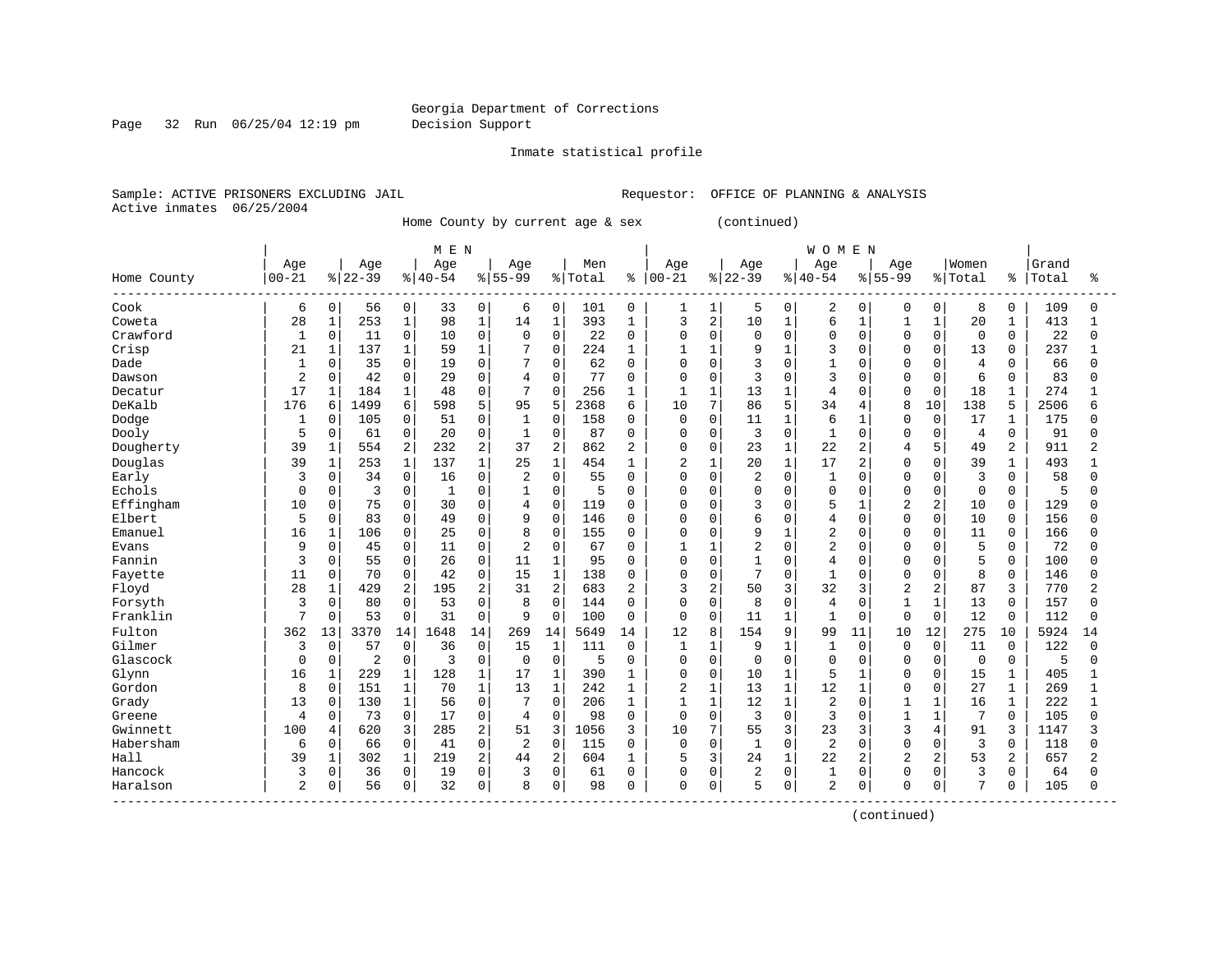#### Georgia Department of Corrections Page 33 Run 06/25/04 12:19 pm Decision Support

#### Inmate statistical profile

Sample: ACTIVE PRISONERS EXCLUDING JAIL **Requestor:** OFFICE OF PLANNING & ANALYSIS Active inmates 06/25/2004

Home County by current age & sex (continued)

| Age<br>Age<br>Women<br>Age<br>Age<br>Men<br>Age<br>Age<br>Age<br>Grand<br>Age<br>$00 - 21$<br>$ 22-39$<br>$8 40-54$<br>$ 00 - 21$<br>$ 22-39$<br>$8 40-54$<br>$8155 - 99$<br>$8 55-99$<br>% Total<br>% Total<br>Total<br>Home County<br>ႜ<br>နွ<br>80<br>Harris<br>0<br>0<br>0<br>0<br>75<br>$\mathbf 0$<br>0<br>5<br>43<br>26<br>2<br>0<br>1<br>0<br>$\mathbf 0$<br>0<br>0<br>4<br>1<br>4<br>0<br>$\mathbf 0$<br>53<br>0<br>$\mathsf 0$<br>$\mathbf 0$<br>3<br>7<br>98<br>7<br>27<br>0<br>$\overline{4}$<br>91<br>$\mathbf 0$<br>0<br>$\overline{4}$<br>$\mathbf 0$<br>$\mathbf 0$<br>$\Omega$<br>$\Omega$<br>Hart<br>0<br>$\mathsf 0$<br>0<br>25<br>0<br>12<br>0<br>9<br>$\Omega$<br>$\Omega$<br>$\mathbf 0$<br>0<br>0<br>$\mathbf 0$<br>47<br>Heard<br>1<br>47<br>0<br>0<br>0<br>0<br>3<br>20<br>$\mathbf{1}$<br>213<br>$\mathbf 1$<br>$\mathbf{1}$<br>18<br>$\mathbf{1}$<br>5<br>17<br>$\mathbf{1}$<br>109<br>360<br>2<br>$\Omega$<br>$\Omega$<br>36<br>$\mathbf{1}$<br>396<br>1<br>14<br>Henry<br>33<br>276<br>17<br>$\mathbf{1}$<br>3<br>21<br>$\mathbf{1}$<br>10<br>35<br>$\mathbf{1}$<br>1<br>145<br>$\mathbf{1}$<br>471<br>506<br>1<br>4<br>$\mathbf{1}$<br>$\Omega$<br>$\Omega$<br>1<br>Houston<br>Irwin<br>3<br>$\mathbf 0$<br>0<br>0<br>$\mathbf 0$<br>$\overline{2}$<br>$\mathbf 0$<br>$\overline{2}$<br>78<br>45<br>24<br>0<br>$\overline{4}$<br>76<br>$\Omega$<br>0<br>$\Omega$<br>$\Omega$<br>0<br>$\Omega$<br>O<br>5<br>0<br>100<br>24<br>1<br>9<br>$\mathbf{1}$<br>13<br>Jackson<br>0<br>52<br>0<br>181<br>$\Omega$<br>$\mathbf 0$<br>3<br>$\mathbf{1}$<br>$\mathbf{1}$<br>$\mathbf 0$<br>194<br>$\Omega$<br>$\Omega$<br>$\Omega$<br>2<br>$\overline{2}$<br>Jasper<br>$\Omega$<br>3<br>$\mathbf 0$<br>$\Omega$<br>$\Omega$<br>$\overline{4}$<br>$\Omega$<br>39<br>13<br>$\Omega$<br>62<br>0<br>$\Omega$<br>0<br>$\Omega$<br>66<br>$\Omega$<br>$\overline{2}$<br>0<br>0<br>6<br>Jeff Davis<br>$\Omega$<br>40<br>18<br>$\Omega$<br>5<br>$\mathbf 0$<br>$\Omega$<br>4<br>$\Omega$<br>$\Omega$<br>70<br>1<br>$\Omega$<br>0<br>$\Omega$<br>$\Omega$<br>64<br>Jefferson<br>0<br>$\mathbf 0$<br>0<br>2<br>3<br>10<br>0<br>63<br>19<br>$\overline{4}$<br>96<br>$\mathbf 0$<br>$\mathbf 0$<br>1<br>$\mathbf 0$<br>0<br>99<br>0<br>0<br>$\Omega$<br>0<br>Jenkins<br>2<br>$\overline{2}$<br>$\mathbf 0$<br>0<br>$\overline{2}$<br>0<br>$\mathbf 0$<br>6<br>55<br>21<br>0<br>84<br>$\Omega$<br>$\Omega$<br>$\mathbf 0$<br>$\Omega$<br>0<br>$\overline{4}$<br>$\mathbf 0$<br>88<br>$\Omega$<br>$\overline{c}$<br>$\mathbf 0$<br>26<br>0<br>9<br>$\Omega$<br>$\mathbf{1}$<br>0<br>$\mathbf 0$<br>$\overline{2}$<br>0<br>38<br>Johnson<br>36<br>$\Omega$<br>0<br>$\Omega$<br>$\Omega$<br>0<br>O<br>$\Omega$<br>C<br>31<br>0<br>$\overline{2}$<br>0<br>5<br>5<br>0<br>16<br>0<br>55<br>0<br>$\mathbf 0$<br>$\Omega$<br>0<br>$\mathbf 0$<br>$\mathbf 0$<br>$\mathbf 0$<br>60<br>Jones<br>6<br>0<br>0<br>39<br>0<br>0<br>$\overline{c}$<br>6<br>5<br>0<br>24<br>0<br>6<br>74<br>$\Omega$<br>$\mathbf 0$<br>$\Omega$<br>4<br>$\Omega$<br>80<br>0<br>$\Omega$<br>O<br>0<br>Lamar<br>0<br>Lanier<br>$\overline{c}$<br>0<br>22<br>0<br>0<br>$\overline{2}$<br>32<br>3<br>5<br>37<br>$\Omega$<br>$\mathbf{1}$<br>$\mathbf{1}$<br>1<br>$\Omega$<br>$\Omega$<br>$\Omega$<br>$\Omega$<br>$\Omega$<br>6<br>$\overline{7}$<br>5<br>15<br>141<br>1<br>$\mathbf{1}$<br>$\Omega$<br>223<br>$\Omega$<br>$\mathbf 0$<br>10<br>238<br>11<br>$\Omega$<br>64<br>$\mathbf{1}$<br>-1<br><sup>0</sup><br>0<br>1<br>Laurens<br>1<br>$\Omega$<br>3<br>5<br>0<br>23<br>20<br>$\Omega$<br>3<br>0<br>47<br>$\mathbf{1}$<br>$\Omega$<br>$\Omega$<br>$\Omega$<br>52<br>Lee<br>1<br>$\Omega$<br>$\mathbf{1}$<br>1<br>$\Omega$<br>$\Omega$<br>155<br>$\mathbf 1$<br>$\mathsf{O}$<br>10<br>$\mathbf 1$<br>$\mathbf{1}$<br>$\overline{2}$<br>$\overline{a}$<br>233<br>Liberty<br>18<br>$\mathbf 1$<br>39<br>222<br>$\overline{4}$<br>$\Omega$<br>4<br>$\Omega$<br>11<br>$\mathbf 0$<br>1<br>1<br>$\mathsf{O}$<br>20<br>0<br>$\mathbf{1}$<br>0<br>$\Omega$<br>$\overline{2}$<br>37<br>Lincoln<br>10<br>0<br>35<br>$\Omega$<br>1<br>$\mathbf{1}$<br>$\mathbf{1}$<br>$\Omega$<br>$\Omega$<br>$\Omega$<br>0<br>$\mathbf 0$<br>4<br>$\overline{2}$<br>0<br>23<br>0<br>12<br>$\mathbf 0$<br>0<br>37<br>0<br>$\mathbf 0$<br>$\mathbf 0$<br>$\Omega$<br>$\Omega$<br>$\overline{4}$<br>41<br>0<br>$\Omega$<br>$\overline{4}$<br>0<br>$\Omega$<br>Long<br>$\Omega$<br>19<br>Lowndes<br>31<br>261<br>1<br>147<br>23<br>1<br>462<br>$\mathbf 0$<br>$\mathbf{1}$<br>19<br>$\overline{c}$<br>2<br>502<br>1<br>1<br>0<br>2<br>40<br>1<br>$\mathbf{1}$<br>Lumpkin<br>0<br>5<br>0<br>0<br>27<br>8<br>79<br>$\mathbf 0$<br>3<br>$\mathbf 0$<br>$\mathbf{1}$<br>$\Omega$<br>83<br>39<br>0<br>0<br>0<br>0<br>0<br>4<br>$\Omega$<br>0<br>$\mathbf 0$<br>0<br>20<br>71<br>$\Omega$<br>$\mathbf 0$<br>$\Omega$<br>$\mathbf 0$<br>$\mathbf{1}$<br>$\Omega$<br>$\Omega$<br>$\mathbf{1}$<br>$\Omega$<br>72<br>Macon<br>43<br>0<br>4<br>$\Omega$<br>$\Omega$<br>4<br>Madison<br>0<br>8<br>$\Omega$<br>3<br>12<br>126<br>8<br>$\Omega$<br>68<br>30<br>$\Omega$<br>114<br>0<br>0<br>9<br>$\mathbf{1}$<br><sup>0</sup><br>0<br>$\Omega$<br>$\Omega$<br>$\Omega$<br>Marion<br>23<br>$\Omega$<br>$\overline{2}$<br>$\Omega$<br>$\mathbf{1}$<br>$\mathbf{1}$<br>$\Omega$<br>11<br>$\Omega$<br>37<br>$\Omega$<br>$\Omega$<br>$\mathbf{1}$<br>$\Omega$<br>$\Omega$<br>$\Omega$<br>38<br>$\Omega$<br>$\Omega$<br>$\Omega$<br>$\Omega$<br>5<br>McDuffie<br>12<br>85<br>0<br>$\mathbf{1}$<br>5<br>$\mathbf 0$<br>42<br>0<br>11<br>150<br>$\mathbf 0$<br>$\Omega$<br>0<br>$\Omega$<br>$\Omega$<br>0<br>155<br>0<br>$\Omega$<br>0<br>$\overline{a}$<br>$\mathbf{1}$<br>0<br>$\mathbf 0$<br>28<br>0<br>$\mathsf{O}$<br>52<br>$\mathsf 0$<br>$\Omega$<br>$\Omega$<br>0<br>$\mathbf 0$<br>52<br>McIntosh<br>21<br>$\Omega$<br>0<br>$\mathbf 0$<br>$\Omega$<br>$\Omega$<br>$\mathbf 0$<br>13<br>115<br>0<br>12<br>$\mathbf{1}$<br>1<br>7<br>19<br>212<br>Meriwether<br>0<br>53<br>0<br>193<br>$\Omega$<br>$\mathbf{1}$<br>10<br>$\mathbf{1}$<br>$\mathbf{1}$<br>1<br>1<br>1<br>Miller<br>$\overline{2}$<br>0<br>19<br>0<br>$\Omega$<br>1<br>0<br>29<br>$\mathbf{1}$<br>$\mathbf{1}$<br>$\Omega$<br>$\Omega$<br>$\mathbf{1}$<br>30<br>7<br>$\Omega$<br>0<br>$\Omega$<br>$\Omega$<br>$\Omega$<br>$\Omega$<br>Mitchell<br>8<br>0<br>119<br>0<br>50<br>7<br>0<br>$\Omega$<br>$\mathbf 0$<br>8<br>6<br>14<br>198<br>0<br>184<br>$\Omega$<br>$\Omega$<br>0<br>0<br>$\Omega$<br>5<br>0<br>61<br>0<br>27<br>0<br>$\mathbf{1}$<br>$\mathbf 0$<br>3<br>9<br>105<br>0<br>96<br>0<br>$\Omega$<br>0<br>U<br>0<br>Monroe<br>4<br>4<br>3<br>$\Omega$<br>26<br>0<br>$\overline{2}$<br>0<br>$\mathbf 0$<br>$\mathbf{1}$<br>$\overline{4}$<br>42<br>8<br>0<br>38<br>$\Omega$<br>$\Omega$<br>$\Omega$<br>$\Omega$<br>$\Omega$<br>Montgomery<br>$\Omega$<br>$\Omega$<br>0<br>22<br>0<br>3<br>0<br>72<br>6<br>3<br>9<br>6<br>0<br>41<br>$\Omega$<br>$\mathbf 0$<br>$\Omega$<br>$\Omega$<br>$\mathbf 0$<br>$\Omega$<br>81<br>$\Omega$<br>$\Omega$<br>Morgan |   |          |    |   | MEN |   |    |   |     |  |             |   |              | <b>WOMEN</b> |             |   |   |    |             |     |   |
|-----------------------------------------------------------------------------------------------------------------------------------------------------------------------------------------------------------------------------------------------------------------------------------------------------------------------------------------------------------------------------------------------------------------------------------------------------------------------------------------------------------------------------------------------------------------------------------------------------------------------------------------------------------------------------------------------------------------------------------------------------------------------------------------------------------------------------------------------------------------------------------------------------------------------------------------------------------------------------------------------------------------------------------------------------------------------------------------------------------------------------------------------------------------------------------------------------------------------------------------------------------------------------------------------------------------------------------------------------------------------------------------------------------------------------------------------------------------------------------------------------------------------------------------------------------------------------------------------------------------------------------------------------------------------------------------------------------------------------------------------------------------------------------------------------------------------------------------------------------------------------------------------------------------------------------------------------------------------------------------------------------------------------------------------------------------------------------------------------------------------------------------------------------------------------------------------------------------------------------------------------------------------------------------------------------------------------------------------------------------------------------------------------------------------------------------------------------------------------------------------------------------------------------------------------------------------------------------------------------------------------------------------------------------------------------------------------------------------------------------------------------------------------------------------------------------------------------------------------------------------------------------------------------------------------------------------------------------------------------------------------------------------------------------------------------------------------------------------------------------------------------------------------------------------------------------------------------------------------------------------------------------------------------------------------------------------------------------------------------------------------------------------------------------------------------------------------------------------------------------------------------------------------------------------------------------------------------------------------------------------------------------------------------------------------------------------------------------------------------------------------------------------------------------------------------------------------------------------------------------------------------------------------------------------------------------------------------------------------------------------------------------------------------------------------------------------------------------------------------------------------------------------------------------------------------------------------------------------------------------------------------------------------------------------------------------------------------------------------------------------------------------------------------------------------------------------------------------------------------------------------------------------------------------------------------------------------------------------------------------------------------------------------------------------------------------------------------------------------------------------------------------------------------------------------------------------------------------------------------------------------------------------------------------------------------------------------------------------------------------------------------------------------------------------------------------------------------------------------------------------------------------------------------------------------------------------------------------------------------------------------------------------------------------------------------------------------------------------------------------------------------------------------------------------------------------------------------------------------------------------------------------------------------------------------------------------------------------------------------------------------------------------------------------------------------------------------------------------------------------------------------------------------------------------------------------------------------------------------------------------------------------------------------------------------------------------------------------------------------------------------------------------------------------------------------------------------------------------------------------------------------------------------------------------------------------------------------------------------------------------------------------------------------------------------------------------------------------------------------------------------------------------------------------------------------------------------------------------------------------------------------------------------------------------------------------------------------------------------------------------------------------------------------------------------------------------------------------------------------------------------------------------------------------------------------------------------------------------------------------------------------------------------------------------------------------------------------------------------------------------------------------------------------------------------------|---|----------|----|---|-----|---|----|---|-----|--|-------------|---|--------------|--------------|-------------|---|---|----|-------------|-----|---|
|                                                                                                                                                                                                                                                                                                                                                                                                                                                                                                                                                                                                                                                                                                                                                                                                                                                                                                                                                                                                                                                                                                                                                                                                                                                                                                                                                                                                                                                                                                                                                                                                                                                                                                                                                                                                                                                                                                                                                                                                                                                                                                                                                                                                                                                                                                                                                                                                                                                                                                                                                                                                                                                                                                                                                                                                                                                                                                                                                                                                                                                                                                                                                                                                                                                                                                                                                                                                                                                                                                                                                                                                                                                                                                                                                                                                                                                                                                                                                                                                                                                                                                                                                                                                                                                                                                                                                                                                                                                                                                                                                                                                                                                                                                                                                                                                                                                                                                                                                                                                                                                                                                                                                                                                                                                                                                                                                                                                                                                                                                                                                                                                                                                                                                                                                                                                                                                                                                                                                                                                                                                                                                                                                                                                                                                                                                                                                                                                                                                                                                                                                                                                                                                                                                                                                                                                                                                                                                                                                                                                                                                           |   |          |    |   |     |   |    |   |     |  |             |   |              |              |             |   |   |    |             |     |   |
|                                                                                                                                                                                                                                                                                                                                                                                                                                                                                                                                                                                                                                                                                                                                                                                                                                                                                                                                                                                                                                                                                                                                                                                                                                                                                                                                                                                                                                                                                                                                                                                                                                                                                                                                                                                                                                                                                                                                                                                                                                                                                                                                                                                                                                                                                                                                                                                                                                                                                                                                                                                                                                                                                                                                                                                                                                                                                                                                                                                                                                                                                                                                                                                                                                                                                                                                                                                                                                                                                                                                                                                                                                                                                                                                                                                                                                                                                                                                                                                                                                                                                                                                                                                                                                                                                                                                                                                                                                                                                                                                                                                                                                                                                                                                                                                                                                                                                                                                                                                                                                                                                                                                                                                                                                                                                                                                                                                                                                                                                                                                                                                                                                                                                                                                                                                                                                                                                                                                                                                                                                                                                                                                                                                                                                                                                                                                                                                                                                                                                                                                                                                                                                                                                                                                                                                                                                                                                                                                                                                                                                                           |   |          |    |   |     |   |    |   |     |  |             |   |              |              |             |   |   |    |             |     | ႜ |
|                                                                                                                                                                                                                                                                                                                                                                                                                                                                                                                                                                                                                                                                                                                                                                                                                                                                                                                                                                                                                                                                                                                                                                                                                                                                                                                                                                                                                                                                                                                                                                                                                                                                                                                                                                                                                                                                                                                                                                                                                                                                                                                                                                                                                                                                                                                                                                                                                                                                                                                                                                                                                                                                                                                                                                                                                                                                                                                                                                                                                                                                                                                                                                                                                                                                                                                                                                                                                                                                                                                                                                                                                                                                                                                                                                                                                                                                                                                                                                                                                                                                                                                                                                                                                                                                                                                                                                                                                                                                                                                                                                                                                                                                                                                                                                                                                                                                                                                                                                                                                                                                                                                                                                                                                                                                                                                                                                                                                                                                                                                                                                                                                                                                                                                                                                                                                                                                                                                                                                                                                                                                                                                                                                                                                                                                                                                                                                                                                                                                                                                                                                                                                                                                                                                                                                                                                                                                                                                                                                                                                                                           |   |          |    |   |     |   |    |   |     |  |             |   |              |              |             |   |   |    |             |     | n |
|                                                                                                                                                                                                                                                                                                                                                                                                                                                                                                                                                                                                                                                                                                                                                                                                                                                                                                                                                                                                                                                                                                                                                                                                                                                                                                                                                                                                                                                                                                                                                                                                                                                                                                                                                                                                                                                                                                                                                                                                                                                                                                                                                                                                                                                                                                                                                                                                                                                                                                                                                                                                                                                                                                                                                                                                                                                                                                                                                                                                                                                                                                                                                                                                                                                                                                                                                                                                                                                                                                                                                                                                                                                                                                                                                                                                                                                                                                                                                                                                                                                                                                                                                                                                                                                                                                                                                                                                                                                                                                                                                                                                                                                                                                                                                                                                                                                                                                                                                                                                                                                                                                                                                                                                                                                                                                                                                                                                                                                                                                                                                                                                                                                                                                                                                                                                                                                                                                                                                                                                                                                                                                                                                                                                                                                                                                                                                                                                                                                                                                                                                                                                                                                                                                                                                                                                                                                                                                                                                                                                                                                           |   |          |    |   |     |   |    |   |     |  |             |   |              |              |             |   |   |    |             |     |   |
|                                                                                                                                                                                                                                                                                                                                                                                                                                                                                                                                                                                                                                                                                                                                                                                                                                                                                                                                                                                                                                                                                                                                                                                                                                                                                                                                                                                                                                                                                                                                                                                                                                                                                                                                                                                                                                                                                                                                                                                                                                                                                                                                                                                                                                                                                                                                                                                                                                                                                                                                                                                                                                                                                                                                                                                                                                                                                                                                                                                                                                                                                                                                                                                                                                                                                                                                                                                                                                                                                                                                                                                                                                                                                                                                                                                                                                                                                                                                                                                                                                                                                                                                                                                                                                                                                                                                                                                                                                                                                                                                                                                                                                                                                                                                                                                                                                                                                                                                                                                                                                                                                                                                                                                                                                                                                                                                                                                                                                                                                                                                                                                                                                                                                                                                                                                                                                                                                                                                                                                                                                                                                                                                                                                                                                                                                                                                                                                                                                                                                                                                                                                                                                                                                                                                                                                                                                                                                                                                                                                                                                                           |   |          |    |   |     |   |    |   |     |  |             |   |              |              |             |   |   |    |             |     |   |
|                                                                                                                                                                                                                                                                                                                                                                                                                                                                                                                                                                                                                                                                                                                                                                                                                                                                                                                                                                                                                                                                                                                                                                                                                                                                                                                                                                                                                                                                                                                                                                                                                                                                                                                                                                                                                                                                                                                                                                                                                                                                                                                                                                                                                                                                                                                                                                                                                                                                                                                                                                                                                                                                                                                                                                                                                                                                                                                                                                                                                                                                                                                                                                                                                                                                                                                                                                                                                                                                                                                                                                                                                                                                                                                                                                                                                                                                                                                                                                                                                                                                                                                                                                                                                                                                                                                                                                                                                                                                                                                                                                                                                                                                                                                                                                                                                                                                                                                                                                                                                                                                                                                                                                                                                                                                                                                                                                                                                                                                                                                                                                                                                                                                                                                                                                                                                                                                                                                                                                                                                                                                                                                                                                                                                                                                                                                                                                                                                                                                                                                                                                                                                                                                                                                                                                                                                                                                                                                                                                                                                                                           |   |          |    |   |     |   |    |   |     |  |             |   |              |              |             |   |   |    |             |     |   |
|                                                                                                                                                                                                                                                                                                                                                                                                                                                                                                                                                                                                                                                                                                                                                                                                                                                                                                                                                                                                                                                                                                                                                                                                                                                                                                                                                                                                                                                                                                                                                                                                                                                                                                                                                                                                                                                                                                                                                                                                                                                                                                                                                                                                                                                                                                                                                                                                                                                                                                                                                                                                                                                                                                                                                                                                                                                                                                                                                                                                                                                                                                                                                                                                                                                                                                                                                                                                                                                                                                                                                                                                                                                                                                                                                                                                                                                                                                                                                                                                                                                                                                                                                                                                                                                                                                                                                                                                                                                                                                                                                                                                                                                                                                                                                                                                                                                                                                                                                                                                                                                                                                                                                                                                                                                                                                                                                                                                                                                                                                                                                                                                                                                                                                                                                                                                                                                                                                                                                                                                                                                                                                                                                                                                                                                                                                                                                                                                                                                                                                                                                                                                                                                                                                                                                                                                                                                                                                                                                                                                                                                           |   |          |    |   |     |   |    |   |     |  |             |   |              |              |             |   |   |    |             |     |   |
|                                                                                                                                                                                                                                                                                                                                                                                                                                                                                                                                                                                                                                                                                                                                                                                                                                                                                                                                                                                                                                                                                                                                                                                                                                                                                                                                                                                                                                                                                                                                                                                                                                                                                                                                                                                                                                                                                                                                                                                                                                                                                                                                                                                                                                                                                                                                                                                                                                                                                                                                                                                                                                                                                                                                                                                                                                                                                                                                                                                                                                                                                                                                                                                                                                                                                                                                                                                                                                                                                                                                                                                                                                                                                                                                                                                                                                                                                                                                                                                                                                                                                                                                                                                                                                                                                                                                                                                                                                                                                                                                                                                                                                                                                                                                                                                                                                                                                                                                                                                                                                                                                                                                                                                                                                                                                                                                                                                                                                                                                                                                                                                                                                                                                                                                                                                                                                                                                                                                                                                                                                                                                                                                                                                                                                                                                                                                                                                                                                                                                                                                                                                                                                                                                                                                                                                                                                                                                                                                                                                                                                                           |   |          |    |   |     |   |    |   |     |  |             |   |              |              |             |   |   |    |             |     |   |
|                                                                                                                                                                                                                                                                                                                                                                                                                                                                                                                                                                                                                                                                                                                                                                                                                                                                                                                                                                                                                                                                                                                                                                                                                                                                                                                                                                                                                                                                                                                                                                                                                                                                                                                                                                                                                                                                                                                                                                                                                                                                                                                                                                                                                                                                                                                                                                                                                                                                                                                                                                                                                                                                                                                                                                                                                                                                                                                                                                                                                                                                                                                                                                                                                                                                                                                                                                                                                                                                                                                                                                                                                                                                                                                                                                                                                                                                                                                                                                                                                                                                                                                                                                                                                                                                                                                                                                                                                                                                                                                                                                                                                                                                                                                                                                                                                                                                                                                                                                                                                                                                                                                                                                                                                                                                                                                                                                                                                                                                                                                                                                                                                                                                                                                                                                                                                                                                                                                                                                                                                                                                                                                                                                                                                                                                                                                                                                                                                                                                                                                                                                                                                                                                                                                                                                                                                                                                                                                                                                                                                                                           |   |          |    |   |     |   |    |   |     |  |             |   |              |              |             |   |   |    |             |     |   |
|                                                                                                                                                                                                                                                                                                                                                                                                                                                                                                                                                                                                                                                                                                                                                                                                                                                                                                                                                                                                                                                                                                                                                                                                                                                                                                                                                                                                                                                                                                                                                                                                                                                                                                                                                                                                                                                                                                                                                                                                                                                                                                                                                                                                                                                                                                                                                                                                                                                                                                                                                                                                                                                                                                                                                                                                                                                                                                                                                                                                                                                                                                                                                                                                                                                                                                                                                                                                                                                                                                                                                                                                                                                                                                                                                                                                                                                                                                                                                                                                                                                                                                                                                                                                                                                                                                                                                                                                                                                                                                                                                                                                                                                                                                                                                                                                                                                                                                                                                                                                                                                                                                                                                                                                                                                                                                                                                                                                                                                                                                                                                                                                                                                                                                                                                                                                                                                                                                                                                                                                                                                                                                                                                                                                                                                                                                                                                                                                                                                                                                                                                                                                                                                                                                                                                                                                                                                                                                                                                                                                                                                           |   |          |    |   |     |   |    |   |     |  |             |   |              |              |             |   |   |    |             |     |   |
|                                                                                                                                                                                                                                                                                                                                                                                                                                                                                                                                                                                                                                                                                                                                                                                                                                                                                                                                                                                                                                                                                                                                                                                                                                                                                                                                                                                                                                                                                                                                                                                                                                                                                                                                                                                                                                                                                                                                                                                                                                                                                                                                                                                                                                                                                                                                                                                                                                                                                                                                                                                                                                                                                                                                                                                                                                                                                                                                                                                                                                                                                                                                                                                                                                                                                                                                                                                                                                                                                                                                                                                                                                                                                                                                                                                                                                                                                                                                                                                                                                                                                                                                                                                                                                                                                                                                                                                                                                                                                                                                                                                                                                                                                                                                                                                                                                                                                                                                                                                                                                                                                                                                                                                                                                                                                                                                                                                                                                                                                                                                                                                                                                                                                                                                                                                                                                                                                                                                                                                                                                                                                                                                                                                                                                                                                                                                                                                                                                                                                                                                                                                                                                                                                                                                                                                                                                                                                                                                                                                                                                                           |   |          |    |   |     |   |    |   |     |  |             |   |              |              |             |   |   |    |             |     |   |
|                                                                                                                                                                                                                                                                                                                                                                                                                                                                                                                                                                                                                                                                                                                                                                                                                                                                                                                                                                                                                                                                                                                                                                                                                                                                                                                                                                                                                                                                                                                                                                                                                                                                                                                                                                                                                                                                                                                                                                                                                                                                                                                                                                                                                                                                                                                                                                                                                                                                                                                                                                                                                                                                                                                                                                                                                                                                                                                                                                                                                                                                                                                                                                                                                                                                                                                                                                                                                                                                                                                                                                                                                                                                                                                                                                                                                                                                                                                                                                                                                                                                                                                                                                                                                                                                                                                                                                                                                                                                                                                                                                                                                                                                                                                                                                                                                                                                                                                                                                                                                                                                                                                                                                                                                                                                                                                                                                                                                                                                                                                                                                                                                                                                                                                                                                                                                                                                                                                                                                                                                                                                                                                                                                                                                                                                                                                                                                                                                                                                                                                                                                                                                                                                                                                                                                                                                                                                                                                                                                                                                                                           |   |          |    |   |     |   |    |   |     |  |             |   |              |              |             |   |   |    |             |     |   |
|                                                                                                                                                                                                                                                                                                                                                                                                                                                                                                                                                                                                                                                                                                                                                                                                                                                                                                                                                                                                                                                                                                                                                                                                                                                                                                                                                                                                                                                                                                                                                                                                                                                                                                                                                                                                                                                                                                                                                                                                                                                                                                                                                                                                                                                                                                                                                                                                                                                                                                                                                                                                                                                                                                                                                                                                                                                                                                                                                                                                                                                                                                                                                                                                                                                                                                                                                                                                                                                                                                                                                                                                                                                                                                                                                                                                                                                                                                                                                                                                                                                                                                                                                                                                                                                                                                                                                                                                                                                                                                                                                                                                                                                                                                                                                                                                                                                                                                                                                                                                                                                                                                                                                                                                                                                                                                                                                                                                                                                                                                                                                                                                                                                                                                                                                                                                                                                                                                                                                                                                                                                                                                                                                                                                                                                                                                                                                                                                                                                                                                                                                                                                                                                                                                                                                                                                                                                                                                                                                                                                                                                           |   |          |    |   |     |   |    |   |     |  |             |   |              |              |             |   |   |    |             |     |   |
|                                                                                                                                                                                                                                                                                                                                                                                                                                                                                                                                                                                                                                                                                                                                                                                                                                                                                                                                                                                                                                                                                                                                                                                                                                                                                                                                                                                                                                                                                                                                                                                                                                                                                                                                                                                                                                                                                                                                                                                                                                                                                                                                                                                                                                                                                                                                                                                                                                                                                                                                                                                                                                                                                                                                                                                                                                                                                                                                                                                                                                                                                                                                                                                                                                                                                                                                                                                                                                                                                                                                                                                                                                                                                                                                                                                                                                                                                                                                                                                                                                                                                                                                                                                                                                                                                                                                                                                                                                                                                                                                                                                                                                                                                                                                                                                                                                                                                                                                                                                                                                                                                                                                                                                                                                                                                                                                                                                                                                                                                                                                                                                                                                                                                                                                                                                                                                                                                                                                                                                                                                                                                                                                                                                                                                                                                                                                                                                                                                                                                                                                                                                                                                                                                                                                                                                                                                                                                                                                                                                                                                                           |   |          |    |   |     |   |    |   |     |  |             |   |              |              |             |   |   |    |             |     |   |
|                                                                                                                                                                                                                                                                                                                                                                                                                                                                                                                                                                                                                                                                                                                                                                                                                                                                                                                                                                                                                                                                                                                                                                                                                                                                                                                                                                                                                                                                                                                                                                                                                                                                                                                                                                                                                                                                                                                                                                                                                                                                                                                                                                                                                                                                                                                                                                                                                                                                                                                                                                                                                                                                                                                                                                                                                                                                                                                                                                                                                                                                                                                                                                                                                                                                                                                                                                                                                                                                                                                                                                                                                                                                                                                                                                                                                                                                                                                                                                                                                                                                                                                                                                                                                                                                                                                                                                                                                                                                                                                                                                                                                                                                                                                                                                                                                                                                                                                                                                                                                                                                                                                                                                                                                                                                                                                                                                                                                                                                                                                                                                                                                                                                                                                                                                                                                                                                                                                                                                                                                                                                                                                                                                                                                                                                                                                                                                                                                                                                                                                                                                                                                                                                                                                                                                                                                                                                                                                                                                                                                                                           |   |          |    |   |     |   |    |   |     |  |             |   |              |              |             |   |   |    |             |     |   |
|                                                                                                                                                                                                                                                                                                                                                                                                                                                                                                                                                                                                                                                                                                                                                                                                                                                                                                                                                                                                                                                                                                                                                                                                                                                                                                                                                                                                                                                                                                                                                                                                                                                                                                                                                                                                                                                                                                                                                                                                                                                                                                                                                                                                                                                                                                                                                                                                                                                                                                                                                                                                                                                                                                                                                                                                                                                                                                                                                                                                                                                                                                                                                                                                                                                                                                                                                                                                                                                                                                                                                                                                                                                                                                                                                                                                                                                                                                                                                                                                                                                                                                                                                                                                                                                                                                                                                                                                                                                                                                                                                                                                                                                                                                                                                                                                                                                                                                                                                                                                                                                                                                                                                                                                                                                                                                                                                                                                                                                                                                                                                                                                                                                                                                                                                                                                                                                                                                                                                                                                                                                                                                                                                                                                                                                                                                                                                                                                                                                                                                                                                                                                                                                                                                                                                                                                                                                                                                                                                                                                                                                           |   |          |    |   |     |   |    |   |     |  |             |   |              |              |             |   |   |    |             |     |   |
|                                                                                                                                                                                                                                                                                                                                                                                                                                                                                                                                                                                                                                                                                                                                                                                                                                                                                                                                                                                                                                                                                                                                                                                                                                                                                                                                                                                                                                                                                                                                                                                                                                                                                                                                                                                                                                                                                                                                                                                                                                                                                                                                                                                                                                                                                                                                                                                                                                                                                                                                                                                                                                                                                                                                                                                                                                                                                                                                                                                                                                                                                                                                                                                                                                                                                                                                                                                                                                                                                                                                                                                                                                                                                                                                                                                                                                                                                                                                                                                                                                                                                                                                                                                                                                                                                                                                                                                                                                                                                                                                                                                                                                                                                                                                                                                                                                                                                                                                                                                                                                                                                                                                                                                                                                                                                                                                                                                                                                                                                                                                                                                                                                                                                                                                                                                                                                                                                                                                                                                                                                                                                                                                                                                                                                                                                                                                                                                                                                                                                                                                                                                                                                                                                                                                                                                                                                                                                                                                                                                                                                                           |   |          |    |   |     |   |    |   |     |  |             |   |              |              |             |   |   |    |             |     |   |
|                                                                                                                                                                                                                                                                                                                                                                                                                                                                                                                                                                                                                                                                                                                                                                                                                                                                                                                                                                                                                                                                                                                                                                                                                                                                                                                                                                                                                                                                                                                                                                                                                                                                                                                                                                                                                                                                                                                                                                                                                                                                                                                                                                                                                                                                                                                                                                                                                                                                                                                                                                                                                                                                                                                                                                                                                                                                                                                                                                                                                                                                                                                                                                                                                                                                                                                                                                                                                                                                                                                                                                                                                                                                                                                                                                                                                                                                                                                                                                                                                                                                                                                                                                                                                                                                                                                                                                                                                                                                                                                                                                                                                                                                                                                                                                                                                                                                                                                                                                                                                                                                                                                                                                                                                                                                                                                                                                                                                                                                                                                                                                                                                                                                                                                                                                                                                                                                                                                                                                                                                                                                                                                                                                                                                                                                                                                                                                                                                                                                                                                                                                                                                                                                                                                                                                                                                                                                                                                                                                                                                                                           |   |          |    |   |     |   |    |   |     |  |             |   |              |              |             |   |   |    |             |     |   |
|                                                                                                                                                                                                                                                                                                                                                                                                                                                                                                                                                                                                                                                                                                                                                                                                                                                                                                                                                                                                                                                                                                                                                                                                                                                                                                                                                                                                                                                                                                                                                                                                                                                                                                                                                                                                                                                                                                                                                                                                                                                                                                                                                                                                                                                                                                                                                                                                                                                                                                                                                                                                                                                                                                                                                                                                                                                                                                                                                                                                                                                                                                                                                                                                                                                                                                                                                                                                                                                                                                                                                                                                                                                                                                                                                                                                                                                                                                                                                                                                                                                                                                                                                                                                                                                                                                                                                                                                                                                                                                                                                                                                                                                                                                                                                                                                                                                                                                                                                                                                                                                                                                                                                                                                                                                                                                                                                                                                                                                                                                                                                                                                                                                                                                                                                                                                                                                                                                                                                                                                                                                                                                                                                                                                                                                                                                                                                                                                                                                                                                                                                                                                                                                                                                                                                                                                                                                                                                                                                                                                                                                           |   |          |    |   |     |   |    |   |     |  |             |   |              |              |             |   |   |    |             |     |   |
|                                                                                                                                                                                                                                                                                                                                                                                                                                                                                                                                                                                                                                                                                                                                                                                                                                                                                                                                                                                                                                                                                                                                                                                                                                                                                                                                                                                                                                                                                                                                                                                                                                                                                                                                                                                                                                                                                                                                                                                                                                                                                                                                                                                                                                                                                                                                                                                                                                                                                                                                                                                                                                                                                                                                                                                                                                                                                                                                                                                                                                                                                                                                                                                                                                                                                                                                                                                                                                                                                                                                                                                                                                                                                                                                                                                                                                                                                                                                                                                                                                                                                                                                                                                                                                                                                                                                                                                                                                                                                                                                                                                                                                                                                                                                                                                                                                                                                                                                                                                                                                                                                                                                                                                                                                                                                                                                                                                                                                                                                                                                                                                                                                                                                                                                                                                                                                                                                                                                                                                                                                                                                                                                                                                                                                                                                                                                                                                                                                                                                                                                                                                                                                                                                                                                                                                                                                                                                                                                                                                                                                                           |   |          |    |   |     |   |    |   |     |  |             |   |              |              |             |   |   |    |             |     |   |
|                                                                                                                                                                                                                                                                                                                                                                                                                                                                                                                                                                                                                                                                                                                                                                                                                                                                                                                                                                                                                                                                                                                                                                                                                                                                                                                                                                                                                                                                                                                                                                                                                                                                                                                                                                                                                                                                                                                                                                                                                                                                                                                                                                                                                                                                                                                                                                                                                                                                                                                                                                                                                                                                                                                                                                                                                                                                                                                                                                                                                                                                                                                                                                                                                                                                                                                                                                                                                                                                                                                                                                                                                                                                                                                                                                                                                                                                                                                                                                                                                                                                                                                                                                                                                                                                                                                                                                                                                                                                                                                                                                                                                                                                                                                                                                                                                                                                                                                                                                                                                                                                                                                                                                                                                                                                                                                                                                                                                                                                                                                                                                                                                                                                                                                                                                                                                                                                                                                                                                                                                                                                                                                                                                                                                                                                                                                                                                                                                                                                                                                                                                                                                                                                                                                                                                                                                                                                                                                                                                                                                                                           |   |          |    |   |     |   |    |   |     |  |             |   |              |              |             |   |   |    |             |     |   |
|                                                                                                                                                                                                                                                                                                                                                                                                                                                                                                                                                                                                                                                                                                                                                                                                                                                                                                                                                                                                                                                                                                                                                                                                                                                                                                                                                                                                                                                                                                                                                                                                                                                                                                                                                                                                                                                                                                                                                                                                                                                                                                                                                                                                                                                                                                                                                                                                                                                                                                                                                                                                                                                                                                                                                                                                                                                                                                                                                                                                                                                                                                                                                                                                                                                                                                                                                                                                                                                                                                                                                                                                                                                                                                                                                                                                                                                                                                                                                                                                                                                                                                                                                                                                                                                                                                                                                                                                                                                                                                                                                                                                                                                                                                                                                                                                                                                                                                                                                                                                                                                                                                                                                                                                                                                                                                                                                                                                                                                                                                                                                                                                                                                                                                                                                                                                                                                                                                                                                                                                                                                                                                                                                                                                                                                                                                                                                                                                                                                                                                                                                                                                                                                                                                                                                                                                                                                                                                                                                                                                                                                           |   |          |    |   |     |   |    |   |     |  |             |   |              |              |             |   |   |    |             |     |   |
|                                                                                                                                                                                                                                                                                                                                                                                                                                                                                                                                                                                                                                                                                                                                                                                                                                                                                                                                                                                                                                                                                                                                                                                                                                                                                                                                                                                                                                                                                                                                                                                                                                                                                                                                                                                                                                                                                                                                                                                                                                                                                                                                                                                                                                                                                                                                                                                                                                                                                                                                                                                                                                                                                                                                                                                                                                                                                                                                                                                                                                                                                                                                                                                                                                                                                                                                                                                                                                                                                                                                                                                                                                                                                                                                                                                                                                                                                                                                                                                                                                                                                                                                                                                                                                                                                                                                                                                                                                                                                                                                                                                                                                                                                                                                                                                                                                                                                                                                                                                                                                                                                                                                                                                                                                                                                                                                                                                                                                                                                                                                                                                                                                                                                                                                                                                                                                                                                                                                                                                                                                                                                                                                                                                                                                                                                                                                                                                                                                                                                                                                                                                                                                                                                                                                                                                                                                                                                                                                                                                                                                                           |   |          |    |   |     |   |    |   |     |  |             |   |              |              |             |   |   |    |             |     |   |
|                                                                                                                                                                                                                                                                                                                                                                                                                                                                                                                                                                                                                                                                                                                                                                                                                                                                                                                                                                                                                                                                                                                                                                                                                                                                                                                                                                                                                                                                                                                                                                                                                                                                                                                                                                                                                                                                                                                                                                                                                                                                                                                                                                                                                                                                                                                                                                                                                                                                                                                                                                                                                                                                                                                                                                                                                                                                                                                                                                                                                                                                                                                                                                                                                                                                                                                                                                                                                                                                                                                                                                                                                                                                                                                                                                                                                                                                                                                                                                                                                                                                                                                                                                                                                                                                                                                                                                                                                                                                                                                                                                                                                                                                                                                                                                                                                                                                                                                                                                                                                                                                                                                                                                                                                                                                                                                                                                                                                                                                                                                                                                                                                                                                                                                                                                                                                                                                                                                                                                                                                                                                                                                                                                                                                                                                                                                                                                                                                                                                                                                                                                                                                                                                                                                                                                                                                                                                                                                                                                                                                                                           |   |          |    |   |     |   |    |   |     |  |             |   |              |              |             |   |   |    |             |     |   |
|                                                                                                                                                                                                                                                                                                                                                                                                                                                                                                                                                                                                                                                                                                                                                                                                                                                                                                                                                                                                                                                                                                                                                                                                                                                                                                                                                                                                                                                                                                                                                                                                                                                                                                                                                                                                                                                                                                                                                                                                                                                                                                                                                                                                                                                                                                                                                                                                                                                                                                                                                                                                                                                                                                                                                                                                                                                                                                                                                                                                                                                                                                                                                                                                                                                                                                                                                                                                                                                                                                                                                                                                                                                                                                                                                                                                                                                                                                                                                                                                                                                                                                                                                                                                                                                                                                                                                                                                                                                                                                                                                                                                                                                                                                                                                                                                                                                                                                                                                                                                                                                                                                                                                                                                                                                                                                                                                                                                                                                                                                                                                                                                                                                                                                                                                                                                                                                                                                                                                                                                                                                                                                                                                                                                                                                                                                                                                                                                                                                                                                                                                                                                                                                                                                                                                                                                                                                                                                                                                                                                                                                           |   |          |    |   |     |   |    |   |     |  |             |   |              |              |             |   |   |    |             |     |   |
|                                                                                                                                                                                                                                                                                                                                                                                                                                                                                                                                                                                                                                                                                                                                                                                                                                                                                                                                                                                                                                                                                                                                                                                                                                                                                                                                                                                                                                                                                                                                                                                                                                                                                                                                                                                                                                                                                                                                                                                                                                                                                                                                                                                                                                                                                                                                                                                                                                                                                                                                                                                                                                                                                                                                                                                                                                                                                                                                                                                                                                                                                                                                                                                                                                                                                                                                                                                                                                                                                                                                                                                                                                                                                                                                                                                                                                                                                                                                                                                                                                                                                                                                                                                                                                                                                                                                                                                                                                                                                                                                                                                                                                                                                                                                                                                                                                                                                                                                                                                                                                                                                                                                                                                                                                                                                                                                                                                                                                                                                                                                                                                                                                                                                                                                                                                                                                                                                                                                                                                                                                                                                                                                                                                                                                                                                                                                                                                                                                                                                                                                                                                                                                                                                                                                                                                                                                                                                                                                                                                                                                                           |   |          |    |   |     |   |    |   |     |  |             |   |              |              |             |   |   |    |             |     |   |
|                                                                                                                                                                                                                                                                                                                                                                                                                                                                                                                                                                                                                                                                                                                                                                                                                                                                                                                                                                                                                                                                                                                                                                                                                                                                                                                                                                                                                                                                                                                                                                                                                                                                                                                                                                                                                                                                                                                                                                                                                                                                                                                                                                                                                                                                                                                                                                                                                                                                                                                                                                                                                                                                                                                                                                                                                                                                                                                                                                                                                                                                                                                                                                                                                                                                                                                                                                                                                                                                                                                                                                                                                                                                                                                                                                                                                                                                                                                                                                                                                                                                                                                                                                                                                                                                                                                                                                                                                                                                                                                                                                                                                                                                                                                                                                                                                                                                                                                                                                                                                                                                                                                                                                                                                                                                                                                                                                                                                                                                                                                                                                                                                                                                                                                                                                                                                                                                                                                                                                                                                                                                                                                                                                                                                                                                                                                                                                                                                                                                                                                                                                                                                                                                                                                                                                                                                                                                                                                                                                                                                                                           |   |          |    |   |     |   |    |   |     |  |             |   |              |              |             |   |   |    |             |     |   |
|                                                                                                                                                                                                                                                                                                                                                                                                                                                                                                                                                                                                                                                                                                                                                                                                                                                                                                                                                                                                                                                                                                                                                                                                                                                                                                                                                                                                                                                                                                                                                                                                                                                                                                                                                                                                                                                                                                                                                                                                                                                                                                                                                                                                                                                                                                                                                                                                                                                                                                                                                                                                                                                                                                                                                                                                                                                                                                                                                                                                                                                                                                                                                                                                                                                                                                                                                                                                                                                                                                                                                                                                                                                                                                                                                                                                                                                                                                                                                                                                                                                                                                                                                                                                                                                                                                                                                                                                                                                                                                                                                                                                                                                                                                                                                                                                                                                                                                                                                                                                                                                                                                                                                                                                                                                                                                                                                                                                                                                                                                                                                                                                                                                                                                                                                                                                                                                                                                                                                                                                                                                                                                                                                                                                                                                                                                                                                                                                                                                                                                                                                                                                                                                                                                                                                                                                                                                                                                                                                                                                                                                           |   |          |    |   |     |   |    |   |     |  |             |   |              |              |             |   |   |    |             |     |   |
|                                                                                                                                                                                                                                                                                                                                                                                                                                                                                                                                                                                                                                                                                                                                                                                                                                                                                                                                                                                                                                                                                                                                                                                                                                                                                                                                                                                                                                                                                                                                                                                                                                                                                                                                                                                                                                                                                                                                                                                                                                                                                                                                                                                                                                                                                                                                                                                                                                                                                                                                                                                                                                                                                                                                                                                                                                                                                                                                                                                                                                                                                                                                                                                                                                                                                                                                                                                                                                                                                                                                                                                                                                                                                                                                                                                                                                                                                                                                                                                                                                                                                                                                                                                                                                                                                                                                                                                                                                                                                                                                                                                                                                                                                                                                                                                                                                                                                                                                                                                                                                                                                                                                                                                                                                                                                                                                                                                                                                                                                                                                                                                                                                                                                                                                                                                                                                                                                                                                                                                                                                                                                                                                                                                                                                                                                                                                                                                                                                                                                                                                                                                                                                                                                                                                                                                                                                                                                                                                                                                                                                                           |   |          |    |   |     |   |    |   |     |  |             |   |              |              |             |   |   |    |             |     |   |
|                                                                                                                                                                                                                                                                                                                                                                                                                                                                                                                                                                                                                                                                                                                                                                                                                                                                                                                                                                                                                                                                                                                                                                                                                                                                                                                                                                                                                                                                                                                                                                                                                                                                                                                                                                                                                                                                                                                                                                                                                                                                                                                                                                                                                                                                                                                                                                                                                                                                                                                                                                                                                                                                                                                                                                                                                                                                                                                                                                                                                                                                                                                                                                                                                                                                                                                                                                                                                                                                                                                                                                                                                                                                                                                                                                                                                                                                                                                                                                                                                                                                                                                                                                                                                                                                                                                                                                                                                                                                                                                                                                                                                                                                                                                                                                                                                                                                                                                                                                                                                                                                                                                                                                                                                                                                                                                                                                                                                                                                                                                                                                                                                                                                                                                                                                                                                                                                                                                                                                                                                                                                                                                                                                                                                                                                                                                                                                                                                                                                                                                                                                                                                                                                                                                                                                                                                                                                                                                                                                                                                                                           |   |          |    |   |     |   |    |   |     |  |             |   |              |              |             |   |   |    |             |     |   |
|                                                                                                                                                                                                                                                                                                                                                                                                                                                                                                                                                                                                                                                                                                                                                                                                                                                                                                                                                                                                                                                                                                                                                                                                                                                                                                                                                                                                                                                                                                                                                                                                                                                                                                                                                                                                                                                                                                                                                                                                                                                                                                                                                                                                                                                                                                                                                                                                                                                                                                                                                                                                                                                                                                                                                                                                                                                                                                                                                                                                                                                                                                                                                                                                                                                                                                                                                                                                                                                                                                                                                                                                                                                                                                                                                                                                                                                                                                                                                                                                                                                                                                                                                                                                                                                                                                                                                                                                                                                                                                                                                                                                                                                                                                                                                                                                                                                                                                                                                                                                                                                                                                                                                                                                                                                                                                                                                                                                                                                                                                                                                                                                                                                                                                                                                                                                                                                                                                                                                                                                                                                                                                                                                                                                                                                                                                                                                                                                                                                                                                                                                                                                                                                                                                                                                                                                                                                                                                                                                                                                                                                           |   |          |    |   |     |   |    |   |     |  |             |   |              |              |             |   |   |    |             |     |   |
|                                                                                                                                                                                                                                                                                                                                                                                                                                                                                                                                                                                                                                                                                                                                                                                                                                                                                                                                                                                                                                                                                                                                                                                                                                                                                                                                                                                                                                                                                                                                                                                                                                                                                                                                                                                                                                                                                                                                                                                                                                                                                                                                                                                                                                                                                                                                                                                                                                                                                                                                                                                                                                                                                                                                                                                                                                                                                                                                                                                                                                                                                                                                                                                                                                                                                                                                                                                                                                                                                                                                                                                                                                                                                                                                                                                                                                                                                                                                                                                                                                                                                                                                                                                                                                                                                                                                                                                                                                                                                                                                                                                                                                                                                                                                                                                                                                                                                                                                                                                                                                                                                                                                                                                                                                                                                                                                                                                                                                                                                                                                                                                                                                                                                                                                                                                                                                                                                                                                                                                                                                                                                                                                                                                                                                                                                                                                                                                                                                                                                                                                                                                                                                                                                                                                                                                                                                                                                                                                                                                                                                                           |   |          |    |   |     |   |    |   |     |  |             |   |              |              |             |   |   |    |             |     |   |
|                                                                                                                                                                                                                                                                                                                                                                                                                                                                                                                                                                                                                                                                                                                                                                                                                                                                                                                                                                                                                                                                                                                                                                                                                                                                                                                                                                                                                                                                                                                                                                                                                                                                                                                                                                                                                                                                                                                                                                                                                                                                                                                                                                                                                                                                                                                                                                                                                                                                                                                                                                                                                                                                                                                                                                                                                                                                                                                                                                                                                                                                                                                                                                                                                                                                                                                                                                                                                                                                                                                                                                                                                                                                                                                                                                                                                                                                                                                                                                                                                                                                                                                                                                                                                                                                                                                                                                                                                                                                                                                                                                                                                                                                                                                                                                                                                                                                                                                                                                                                                                                                                                                                                                                                                                                                                                                                                                                                                                                                                                                                                                                                                                                                                                                                                                                                                                                                                                                                                                                                                                                                                                                                                                                                                                                                                                                                                                                                                                                                                                                                                                                                                                                                                                                                                                                                                                                                                                                                                                                                                                                           |   |          |    |   |     |   |    |   |     |  |             |   |              |              |             |   |   |    |             |     |   |
|                                                                                                                                                                                                                                                                                                                                                                                                                                                                                                                                                                                                                                                                                                                                                                                                                                                                                                                                                                                                                                                                                                                                                                                                                                                                                                                                                                                                                                                                                                                                                                                                                                                                                                                                                                                                                                                                                                                                                                                                                                                                                                                                                                                                                                                                                                                                                                                                                                                                                                                                                                                                                                                                                                                                                                                                                                                                                                                                                                                                                                                                                                                                                                                                                                                                                                                                                                                                                                                                                                                                                                                                                                                                                                                                                                                                                                                                                                                                                                                                                                                                                                                                                                                                                                                                                                                                                                                                                                                                                                                                                                                                                                                                                                                                                                                                                                                                                                                                                                                                                                                                                                                                                                                                                                                                                                                                                                                                                                                                                                                                                                                                                                                                                                                                                                                                                                                                                                                                                                                                                                                                                                                                                                                                                                                                                                                                                                                                                                                                                                                                                                                                                                                                                                                                                                                                                                                                                                                                                                                                                                                           |   |          |    |   |     |   |    |   |     |  |             |   |              |              |             |   |   |    |             |     |   |
|                                                                                                                                                                                                                                                                                                                                                                                                                                                                                                                                                                                                                                                                                                                                                                                                                                                                                                                                                                                                                                                                                                                                                                                                                                                                                                                                                                                                                                                                                                                                                                                                                                                                                                                                                                                                                                                                                                                                                                                                                                                                                                                                                                                                                                                                                                                                                                                                                                                                                                                                                                                                                                                                                                                                                                                                                                                                                                                                                                                                                                                                                                                                                                                                                                                                                                                                                                                                                                                                                                                                                                                                                                                                                                                                                                                                                                                                                                                                                                                                                                                                                                                                                                                                                                                                                                                                                                                                                                                                                                                                                                                                                                                                                                                                                                                                                                                                                                                                                                                                                                                                                                                                                                                                                                                                                                                                                                                                                                                                                                                                                                                                                                                                                                                                                                                                                                                                                                                                                                                                                                                                                                                                                                                                                                                                                                                                                                                                                                                                                                                                                                                                                                                                                                                                                                                                                                                                                                                                                                                                                                                           |   |          |    |   |     |   |    |   |     |  |             |   |              |              |             |   |   |    |             |     |   |
| $\Omega$<br>0<br>Murray                                                                                                                                                                                                                                                                                                                                                                                                                                                                                                                                                                                                                                                                                                                                                                                                                                                                                                                                                                                                                                                                                                                                                                                                                                                                                                                                                                                                                                                                                                                                                                                                                                                                                                                                                                                                                                                                                                                                                                                                                                                                                                                                                                                                                                                                                                                                                                                                                                                                                                                                                                                                                                                                                                                                                                                                                                                                                                                                                                                                                                                                                                                                                                                                                                                                                                                                                                                                                                                                                                                                                                                                                                                                                                                                                                                                                                                                                                                                                                                                                                                                                                                                                                                                                                                                                                                                                                                                                                                                                                                                                                                                                                                                                                                                                                                                                                                                                                                                                                                                                                                                                                                                                                                                                                                                                                                                                                                                                                                                                                                                                                                                                                                                                                                                                                                                                                                                                                                                                                                                                                                                                                                                                                                                                                                                                                                                                                                                                                                                                                                                                                                                                                                                                                                                                                                                                                                                                                                                                                                                                                   | 7 | $\Omega$ | 85 | 0 | 47  | 0 | 14 | 1 | 153 |  | $\mathbf 0$ | 9 | $\mathbf{1}$ | 2            | $\mathbf 0$ | 0 | 0 | 11 | $\mathbf 0$ | 164 |   |
| 74<br>3<br>3<br>3<br>22<br>106<br>740<br>3<br>392<br>3<br>56<br>1294<br>2<br>47<br>2<br>$\overline{c}$<br>2<br>1368<br>4<br>3<br>Muscogee                                                                                                                                                                                                                                                                                                                                                                                                                                                                                                                                                                                                                                                                                                                                                                                                                                                                                                                                                                                                                                                                                                                                                                                                                                                                                                                                                                                                                                                                                                                                                                                                                                                                                                                                                                                                                                                                                                                                                                                                                                                                                                                                                                                                                                                                                                                                                                                                                                                                                                                                                                                                                                                                                                                                                                                                                                                                                                                                                                                                                                                                                                                                                                                                                                                                                                                                                                                                                                                                                                                                                                                                                                                                                                                                                                                                                                                                                                                                                                                                                                                                                                                                                                                                                                                                                                                                                                                                                                                                                                                                                                                                                                                                                                                                                                                                                                                                                                                                                                                                                                                                                                                                                                                                                                                                                                                                                                                                                                                                                                                                                                                                                                                                                                                                                                                                                                                                                                                                                                                                                                                                                                                                                                                                                                                                                                                                                                                                                                                                                                                                                                                                                                                                                                                                                                                                                                                                                                                 |   |          |    |   |     |   |    |   |     |  |             |   |              |              |             |   |   |    |             |     | 3 |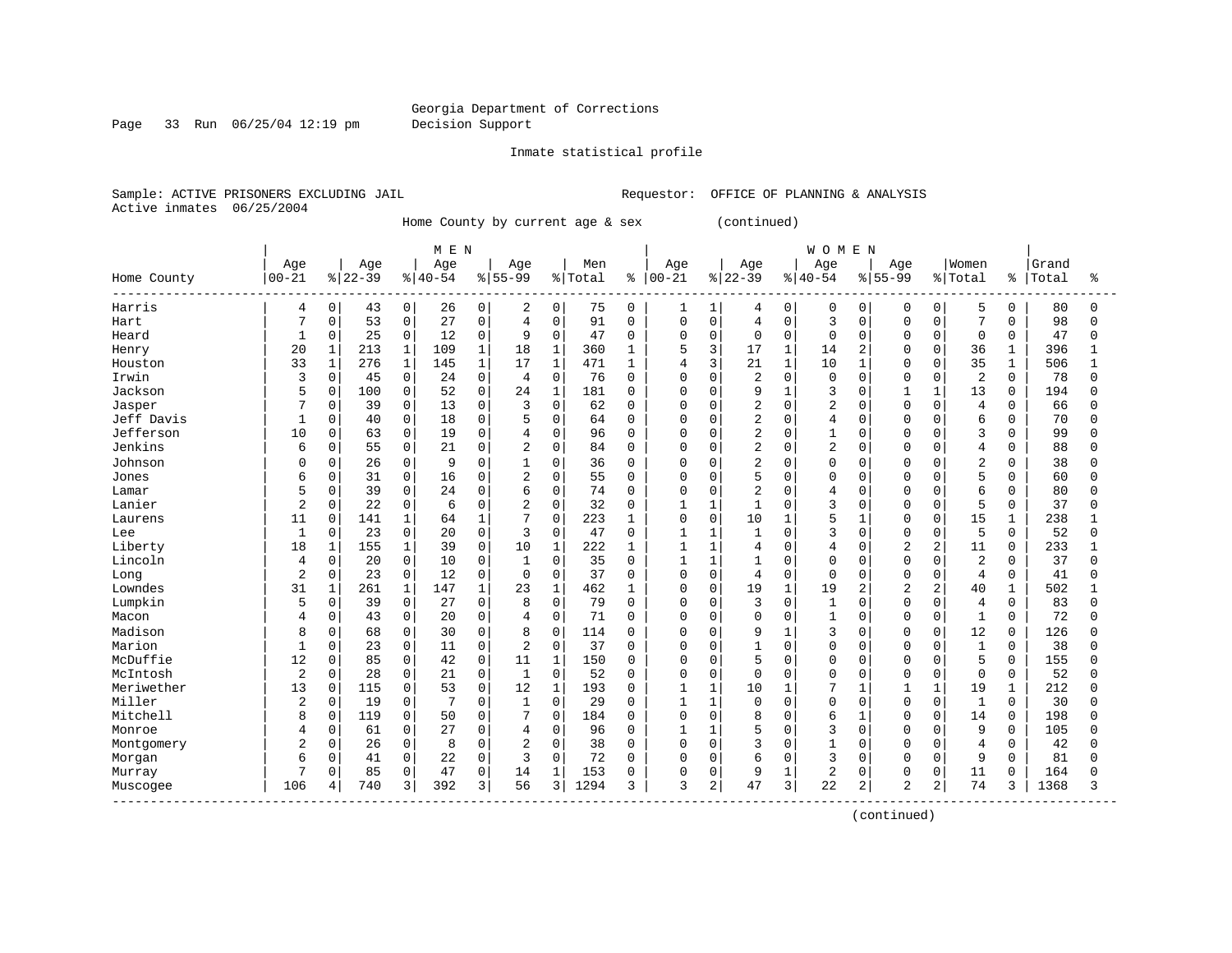Page 34 Run 06/25/04 12:19 pm Decision Support

Inmate statistical profile

Active inmates 06/25/2004

Sample: ACTIVE PRISONERS EXCLUDING JAIL **Requestor:** OFFICE OF PLANNING & ANALYSIS

Home County by current age & sex (continued)

|             |             |              |          |              | M E N          |              |                |                     |         |              |                |              |                |              | <b>WOMEN</b>   |              |                |                |                         |              |       |          |
|-------------|-------------|--------------|----------|--------------|----------------|--------------|----------------|---------------------|---------|--------------|----------------|--------------|----------------|--------------|----------------|--------------|----------------|----------------|-------------------------|--------------|-------|----------|
|             | Age         |              | Age      |              | Age            |              | Age            |                     | Men     |              | Age            |              | Age            |              | Age            |              | Age            |                | Women                   |              | Grand |          |
| Home County | $00 - 21$   |              | $ 22-39$ |              | $8 40-54$      |              | $8 55-99$      |                     | % Total | ႜ            | $ 00 - 21$     |              | $ 22-39 $      |              | $ 40-54$       |              | $8155 - 99$    |                | % Total                 | န္           | Total | ిక       |
| Newton      | 19          | $\mathbf{1}$ | 228      | $\mathbf{1}$ | 102            | $\mathbf{1}$ | 17             | $\mathbf{1}$        | 366     | 1            | 1              | 1            | 12             | 1            | 9              | 1            | 4              | 5              | 26                      | 1            | 392   |          |
| Oconee      | 0           | $\mathbf 0$  | 25       | 0            | 8              | 0            | $\overline{4}$ | $\mathsf 0$         | 37      | $\mathbf 0$  | 0              | $\mathbf 0$  | 2              | $\mathbf 0$  | $\mathbf{1}$   | $\mathbf 0$  | 0              | $\mathbf 0$    | 3                       | $\Omega$     | 40    | $\Omega$ |
| Oglethorpe  | 3           | $\mathbf 0$  | 44       | 0            | 8              | 0            | 2              | $\mathbf 0$         | 57      | 0            | $\mathbf 1$    | $1\,$        | 3              | $\mathbf 0$  | $\overline{2}$ | $\mathbf 0$  | 0              | $\Omega$       | 6                       | 0            | 63    | $\Omega$ |
| Paulding    | 13          | $\Omega$     | 115      | $\mathbf 0$  | 68             | $\mathbf{1}$ | 9              | $\Omega$            | 205     | $\mathbf{1}$ | $\mathbf{1}$   | $\mathbf{1}$ | 10             | $\mathbf{1}$ | 10             | $\mathbf{1}$ | $\overline{a}$ | $\overline{2}$ | 23                      | $\mathbf{1}$ | 228   |          |
| Peach       | 7           | 0            | 68       | $\mathbf 0$  | 28             | 0            | $\overline{a}$ | $\mathbf 0$         | 105     | 0            | 0              | $\mathbf 0$  | 7              | $\mathbf 0$  | 0              | $\Omega$     | 0              | $\Omega$       | 7                       | $\Omega$     | 112   | $\Omega$ |
| Pickens     | 3           | 0            | 49       | 0            | 29             | $\Omega$     | 6              | $\mathbf 0$         | 87      | 0            | 0              | $\mathbf 0$  |                | $\mathbf 0$  | $\overline{4}$ | $\Omega$     | 0              | $\Omega$       | 5                       | 0            | 92    |          |
| Pierce      | 3           | 0            | 29       | 0            | 15             | 0            | 2              | $\mathbf{0}$        | 49      | $\Omega$     | $\Omega$       | $\mathbf 0$  | 2              | $\mathbf 0$  | 2              | $\Omega$     | O              | $\Omega$       | $\overline{4}$          | 0            | 53    |          |
| Pike        | ζ           | $\Omega$     | 21       | $\mathbf 0$  | 23             | $\Omega$     | 3              | $\Omega$            | 50      | $\Omega$     | $\Omega$       | $\Omega$     | $\overline{2}$ | $\Omega$     | $\overline{2}$ | $\Omega$     | O              | $\Omega$       | $\overline{4}$          | $\Omega$     | 54    |          |
| Polk        | 9           | 0            | 119      | 0            | 58             | $\mathbf 1$  | 12             | $\mathbf{1}$        | 198     | $\Omega$     | $\Omega$       | $\Omega$     | 13             | $\mathbf{1}$ | 3              | $\Omega$     | 0              | $\Omega$       | 16                      | $\mathbf{1}$ | 214   |          |
| Pulaski     |             | 0            | 58       | $\mathbf 0$  | 25             | $\mathsf{O}$ | 2              | $\mathbf 0$         | 92      | 0            | 0              | $\mathbf 0$  | 4              | $\mathbf 0$  | 5              | $\mathbf{1}$ | 0              | $\Omega$       | 9                       | 0            | 101   |          |
| Putnam      | 4           | 0            | 54       | 0            | 35             | 0            | 6              | 0                   | 99      | $\Omega$     | $\Omega$       | $\mathbf 0$  | 5              | $\mathbf 0$  | $\mathbf{1}$   | $\Omega$     | 0              | $\mathbf 0$    | 6                       | 0            | 105   |          |
| Ouitman     |             | $\Omega$     | 5        | 0            | $\mathbf{1}$   | $\Omega$     | $\Omega$       | 0                   | 7       | $\Omega$     | 0              | $\mathbf 0$  |                | $\mathbf 0$  | 0              | 0            | 0              | $\Omega$       | $\mathbf{1}$            | $\Omega$     | 8     |          |
| Rabun       | 3           | 0            | 29       | $\mathbf 0$  | 11             | 0            | 2              | $\mathbf 0$         | 45      | 0            | 0              | $\mathbf 0$  | $\mathbf 0$    | $\mathbf 0$  | $\Omega$       | $\mathbf 0$  | $\mathbf 0$    | $\Omega$       | $\mathbf 0$             | $\Omega$     | 45    |          |
| Randolph    | 9           | 0            | 36       | 0            | 13             | 0            | 2              | $\mathbf 0$         | 60      | $\mathbf 0$  | $\Omega$       | $\mathbf 0$  | $\mathbf 0$    | $\mathbf 0$  | $\overline{a}$ | $\Omega$     | $\mathbf{1}$   | -1             | 3                       | $\Omega$     | 63    |          |
| Richmond    | 136         | 5            | 1105     | 5            | 444            | 4            | 64             | 3                   | 1749    | 4            | 9              | 6            | 74             | 4            | 38             | 4            | 3              | 4              | 124                     | 4            | 1873  |          |
| Rockdale    | 16          | 1            | 134      | $\mathbf{1}$ | 73             | $\mathbf{1}$ | 14             | $1\,$               | 237     | 1            | $\Omega$       | $\Omega$     | 18             | $\mathbf{1}$ | 2              | $\Omega$     | O              | $\Omega$       | 20                      | 1            | 257   |          |
| Schley      | $\mathbf 0$ | $\Omega$     | 12       | $\mathbf 0$  | $\overline{2}$ | $\Omega$     | $\Omega$       | $\Omega$            | 14      | $\Omega$     | $\Omega$       | $\Omega$     | $\Omega$       | $\Omega$     | $\Omega$       | $\Omega$     | 0              | $\Omega$       | $\Omega$                | $\Omega$     | 14    | U        |
| Screven     | 10          | 0            | 68       | $\mathbf 0$  | 23             | 0            | 6              | $\mathbf 0$         | 107     | 0            | 0              | $\mathbf 0$  | 8              | $\mathbf 0$  | 3              | $\Omega$     | 0              | $\mathbf 0$    | 11                      | 0            | 118   |          |
| Seminole    | 4           | 0            | 38       | $\mathbf 0$  | 15             | $\mathsf{O}$ | 5              | $\mathsf{O}\xspace$ | 62      | $\Omega$     | 0              | $\mathsf 0$  | 4              | $\mathbf 0$  | 2              | $\Omega$     | 0              | $\mathbf 0$    | 6                       | 0            | 68    |          |
| Spalding    | 46          | 2            | 347      | $\mathbf{1}$ | 161            | 1            | 27             | $1\,$               | 581     | $\mathbf{1}$ | $\overline{2}$ | $\mathbf{1}$ | 33             | 2            | 10             | $\mathbf{1}$ | $\mathbf{1}$   | $\mathbf{1}$   | 46                      | 2            | 627   |          |
| Stephens    |             | 0            | 84       | 0            | 42             | 0            | 11             | $\mathbf{1}$        | 144     | 0            | $\Omega$       | $\mathbf 0$  | 6              | $\mathbf 0$  | 1              | $\Omega$     | 0              | $\Omega$       | 7                       | 0            | 151   | $\Omega$ |
| Stewart     | 4           | 0            | 21       | 0            | 9              | $\Omega$     | 2              | 0                   | 36      | 0            |                | $\mathbf{1}$ | 2              | $\mathbf 0$  | 0              | 0            | 0              | $\Omega$       | 3                       | $\Omega$     | 39    |          |
| Sumter      | 18          | 1            | 119      | 0            | 57             | 0            | 8              | $\mathbf 0$         | 202     | 0            | 1              | $\mathbf{1}$ | 8              | $\mathbf 0$  | 2              | $\Omega$     | 0              | $\Omega$       | 11                      | 0            | 213   |          |
| Talbot      | 3           | 0            | 34       | 0            | 12             | $\Omega$     | $\mathbf{1}$   | $\mathbf 0$         | 50      | $\Omega$     | $\Omega$       | $\mathbf 0$  | 1              | $\Omega$     | 3              | $\Omega$     | 0              | $\Omega$       | 4                       | $\Omega$     | 54    |          |
| Taliaferro  | $\Omega$    | $\Omega$     | 3        | $\Omega$     | $\overline{2}$ | $\Omega$     | $\mathbf{1}$   | $\Omega$            | 6       | $\Omega$     | $\Omega$       | $\Omega$     | 0              | $\Omega$     | $\mathbf{1}$   | $\Omega$     | 0              | $\Omega$       | $\mathbf{1}$            | $\Omega$     | 7     |          |
| Tattnall    |             | 0            | 69       | $\mathbf 0$  | 23             | $\Omega$     | 3              | $\mathbf 0$         | 102     | 0            | 0              | $\mathbf 0$  | 3              | $\mathbf 0$  | 7              | $\mathbf{1}$ | 0              | $\mathbf 0$    | 10                      | 0            | 112   |          |
| Taylor      | 3           | 0            | 48       | 0            | 15             | $\mathsf{O}$ | 2              | $\mathsf 0$         | 68      | $\Omega$     | 0              | $\mathbf 0$  | 2              | $\mathbf 0$  | 3              | $\mathbf 0$  | 0              | $\Omega$       | 5                       | 0            | 73    |          |
| Telfair     | 4           | 0            | 81       | 0            | 31             | 0            | 6              | 0                   | 122     | 0            | $\Omega$       | $\mathbf 0$  | 6              | $\Omega$     | 3              | $\Omega$     | O              | $\Omega$       | 9                       | $\Omega$     | 131   |          |
| Terrell     | 4           | 0            | 45       | 0            | 13             | $\Omega$     | 1              | $\mathbf 0$         | 63      | $\Omega$     | 0              | 0            | 1              | $\Omega$     | $\Omega$       | $\Omega$     | U              | $\Omega$       | $\mathbf{1}$            | $\Omega$     | 64    | U        |
| Thomas      | 25          | $\mathbf{1}$ | 158      | $\mathbf 1$  | 88             | 1            | 12             | $1\,$               | 283     | 1            | $\mathbf{1}$   | 1            | 14             | $\mathbf{1}$ | 8              |              | 0              | $\Omega$       | 23                      | 1            | 306   |          |
| Tift        | 14          | 1            | 160      | $\mathbf{1}$ | 93             | $\mathbf 1$  | 22             | $1\,$               | 289     | 1            | $\mathbf{1}$   | $\mathbf{1}$ | 6              | $\mathbf 0$  | 4              | $\Omega$     | 1              | $\mathbf{1}$   | 12                      | 0            | 301   |          |
| Toombs      | 37          | $\mathbf{1}$ | 152      | $\mathbf{1}$ | 51             | $\Omega$     | 7              | $\mathbf 0$         | 247     | 1            | $\mathbf{1}$   | $\mathbf{1}$ | 15             | $\mathbf{1}$ | 7              | $\mathbf{1}$ | O              | $\Omega$       | 23                      | $\mathbf{1}$ | 270   |          |
| Towns       | $\Omega$    | 0            | 5        | 0            |                | 0            | 3              | 0                   | 15      | $\mathbf 0$  | $\mathbf 0$    | $\mathbf 0$  | $\Omega$       | $\mathbf 0$  | 2              | $\Omega$     | 0              | $\Omega$       | 2                       | $\Omega$     | 17    | $\cap$   |
| Treutlen    | 3           | 0            | 22       | 0            | 12             | 0            | $\mathbf 0$    | $\mathbf 0$         | 37      | $\Omega$     | 0              | $\mathbf 0$  |                | $\mathbf 0$  | 1              | $\mathbf 0$  | 0              | $\Omega$       | $\overline{\mathbf{c}}$ | 0            | 39    |          |
| Troup       | 48          | 2            | 330      | 1            | 145            | $\mathbf{1}$ | 17             | $\mathbf{1}$        | 540     | 1            | $\Omega$       | $\mathbf 0$  | 18             | $\mathbf{1}$ | 7              | $\mathbf{1}$ | $\overline{a}$ | 2              | 27                      | $\mathbf{1}$ | 567   |          |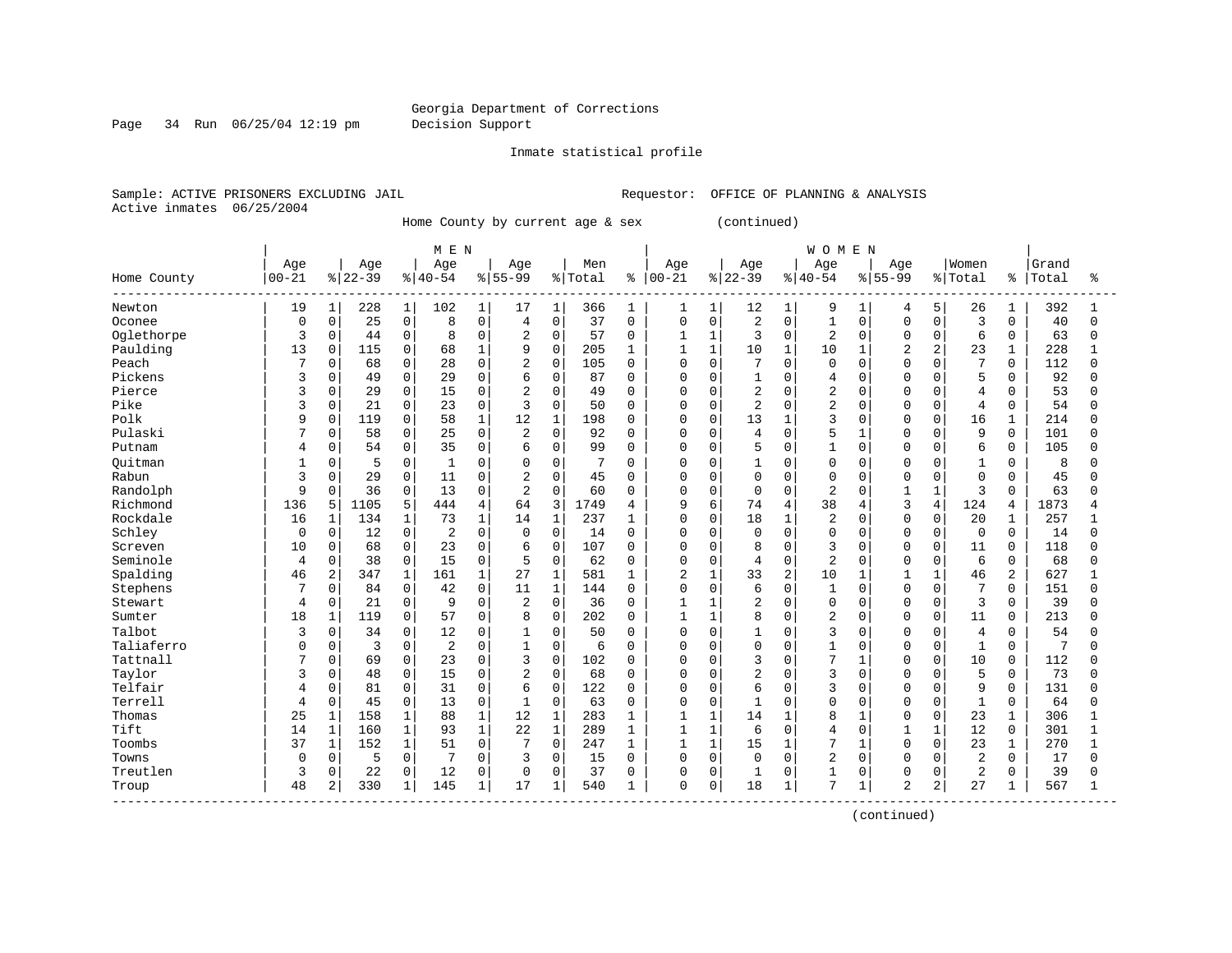Page 35 Run 06/25/04 12:19 pm Decision Support

Inmate statistical profile

Active inmates 06/25/2004

Sample: ACTIVE PRISONERS EXCLUDING JAIL **Requestor:** OFFICE OF PLANNING & ANALYSIS

Home County by current age & sex (continued)

|                  |                  |          |                  |                | M E N                        |          |                  |                |                    |              |                  |          |                 |          | WOMEN           |          |                  |              |                  |               |                |      |
|------------------|------------------|----------|------------------|----------------|------------------------------|----------|------------------|----------------|--------------------|--------------|------------------|----------|-----------------|----------|-----------------|----------|------------------|--------------|------------------|---------------|----------------|------|
| Home County      | Age<br>$00 - 21$ |          | Age<br>$ 22-39 $ |                | Age<br>$8 40-54$             |          | Age<br>$8 55-99$ |                | Men<br>% Total     | ႜ            | Age<br>$00 - 21$ |          | Age<br>$ 22-39$ |          | Age<br>$ 40-54$ |          | Age<br>$8 55-99$ |              | Women<br>% Total | $\frac{8}{6}$ | Grand<br>Total | ፠    |
| Turner           | 4                | 0        | 42               | $\overline{0}$ | 23                           | 0        | 2                | 0              | 71                 | $\Omega$     | 0                | 0        | 2               | 0        | 2               | $\Omega$ | 0                | $\Omega$     | 4                | $\Omega$      | 75             |      |
| Twiggs           |                  | O        | 20               | 0              | 18                           | 0        |                  | $\mathbf 0$    | 40                 | O            | U                | O        |                 | 0        |                 | O        |                  |              | 3                |               | 43             |      |
| Union            | $\Omega$         |          | 31               | 0              | 11                           | $\Omega$ | 5                | $\Omega$       | 47                 | O            | U                | O        |                 | U        | $\Omega$        |          | $\Omega$         | $\Omega$     |                  | $\Omega$      | 48             |      |
| Upson            | 14               |          | 101              | 0              | 48                           | $\Omega$ | 13               |                | 176                |              | 0                | $\Omega$ | 7               | 0        |                 |          |                  | 0            | 11               | 0             | 187            |      |
| Walker           | 8                | $\Omega$ | 158              | 1              | 75                           |          | 21               | $\mathbf{1}$   | 262                |              | U                | $\Omega$ | 21              |          | 10              |          | $\Omega$         | $\Omega$     | 31               |               | 293            |      |
| Walton           | 14               |          | 157              | 1              | 96                           |          | 14               |                | 281                |              |                  |          | 10              |          |                 |          |                  |              | 20               |               | 301            |      |
| Ware             | 13               | $\Omega$ | 180              | 1              | 104                          |          | 16               |                | 313                |              | 2                |          | 19              |          |                 |          |                  |              | 27               |               | 340            |      |
| Warren           |                  |          | 21               | 0              | 14                           | $\Omega$ | 5                | $\Omega$       | 41                 |              |                  |          |                 |          |                 |          |                  |              | 3                |               | 44             |      |
| Washington       | 18               |          | 77               | 0              | 40                           | 0        | 2                | 0              | 137                | <sup>0</sup> | 0                | n        | 5               |          | 3               |          |                  | <sup>0</sup> | 8                | 0             | 145            |      |
| Wayne            |                  | $\Omega$ | 80               | 0              | 40                           | $\Omega$ |                  | $\mathbf 0$    | 132                |              |                  |          | 5               | $\Omega$ | 6               |          |                  | $\mathbf{1}$ | 13               | $\Omega$      | 145            |      |
| Webster          | U                | 0        | 10               | 0              | 2                            | $\Omega$ |                  | 0              | 12                 |              | U                | O        |                 | $\Omega$ | <sup>0</sup>    |          | <sup>0</sup>     | $\Omega$     |                  | $\Omega$      | 13             |      |
| Wheeler          |                  | 0        | 11               | 0              |                              | $\Omega$ | 2                | $\Omega$       | 23                 |              | U                | O        | 2               |          |                 |          | n                |              | 3                |               | 26             |      |
| White            | 4                | 0        | 36               | 0              | 14                           | $\Omega$ |                  | $\mathbf 0$    | 55                 |              | 0                | $\Omega$ | 3               | $\Omega$ |                 |          |                  | $\cap$       | 4                | $\Omega$      | 59             |      |
| Whitfield        | 31               |          | 318              | $\mathbf{1}$   | 191                          |          | 41               | $\overline{c}$ | 581                |              | 3                | 2        | 43              | 2        | 12              |          |                  |              | 59               | 2             | 640            |      |
| Wilcox           |                  | $\Omega$ | 24               | 0              | 16                           | $\Omega$ |                  | $\mathbf 0$    | 48                 |              |                  |          | 3               |          | $\Omega$        |          |                  |              |                  | <sup>0</sup>  | 52             |      |
| Wilkes           |                  | 0        | 37               | $\Omega$       | 17                           | $\Omega$ |                  | $\Omega$       | 63                 |              |                  | O        | $\overline{2}$  |          |                 |          |                  |              | 3                |               | 66             |      |
| Wilkinson        | 4                | 0        | 39               | 0              | 16                           | 0        | 3                | $\mathbf 0$    | 62                 |              |                  |          | 5               | U        |                 |          | <sup>0</sup>     | O            | 7                | <sup>0</sup>  | 69             |      |
| Worth            | 3                | 0        | 69               | 0              | 41                           | 0        | $\overline{ }$   | 0              | 120                |              | 0                | $\Omega$ | 6               | $\Omega$ | 5               |          | $\Omega$         | 0            | 11               | 0             | 131            |      |
| Total reported   |                  |          |                  |                | 2768 100 24253 100 11497 100 |          |                  |                | 1954 100 40472 100 |              | 145 100          |          | 1721 100        |          | 918             | 100      | 82 100           |              | 2866 100         |               | 43338 100      |      |
| Percent reported | 88.1             |          |                  | 89.5           |                              | 88.1     |                  | 88.0           |                    | 88.9         |                  | 86.3     | 92.6            |          | 91.4            |          |                  | 95.3         |                  | 92.0          |                | 89.1 |
| Not reported     | 373              |          | 2842             |                | 1553                         |          | 267              |                | 5035               |              | 23               |          | 137             |          | 86              |          | 4                |              | 250              |               | 5285           |      |
| Total            | 3141             |          | 27095            |                | 13050                        |          | 2221             |                | 45507              |              | 168              |          | 1858            |          | 1004            |          | 86               |              | 3116             |               | 48623          |      |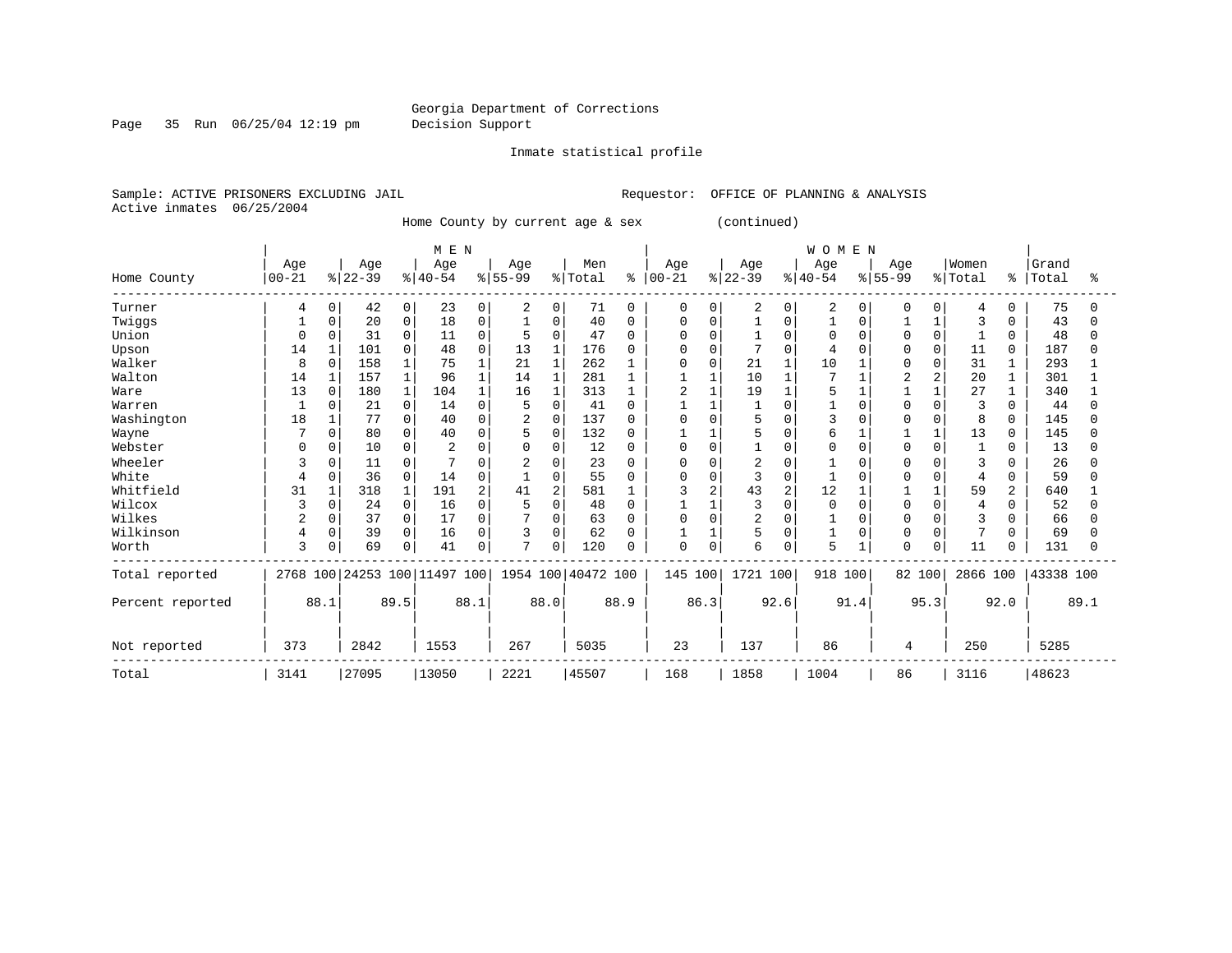Sample: ACTIVE PRISONERS EXCLUDING JAIL

Inmate statistical profile<br>Requestor: OFFICE OF PLANNING & ANALYSIS

Active inmates 06/25/2004

Prison Sentence In Years by current age & sex

| Age<br>Age<br>Age<br>Women<br>Age<br>Age<br>Age<br>Men<br>Age<br>Age<br>$00 - 21$<br>$ 22-39$<br>$ 40-54 $<br>$ 55-99$<br>% Total<br>$8   00 - 21$<br>$ 22-39$<br>$ 40-54 $<br>$8 55-99$<br>% Total<br>%   Total<br>Sentence In Years<br>$0 - 1$<br>52<br>$\overline{2}$<br>362<br>155<br>583<br>2<br>3<br>18<br>70<br>2<br>$1\vert$<br>1<br>14<br>$1\vert$<br>48<br>0<br>$\Omega$<br>4<br>$\overline{a}$<br>$1.1 - 2$<br>5<br>6<br>1260<br>$\,4$<br>37<br>8<br>8<br>99<br>10<br>$\overline{2}$<br>$\sqrt{2}$<br>8<br>189<br>550<br>2036<br>4<br>14<br>140<br>255<br>$2.1 - 3$<br>7<br>$\overline{4}$<br>6<br>11<br>2029<br>7<br>7<br>278<br>15<br>124<br>7<br>335<br>889<br>85<br>3338<br>18<br>11<br>12<br>426<br>14<br>$3.1 - 4$<br>11<br>1892<br>7<br>6<br>85<br>$\overline{4}$<br>3093<br>242<br>13<br>5<br>6<br>775<br>7<br>23<br>14<br>107<br>11<br>377<br>12<br>341<br>$4.1 - 5$<br>5<br>5<br>8<br>1413<br>5<br>608<br>68<br>3<br>2337<br>5<br>10<br>135<br>7<br>6<br>225<br>248<br>17<br>7<br>68<br>7<br>$5.1 - 6$<br>8<br>15<br>2778<br>10<br>9<br>236<br>13<br>12<br>462<br>1153<br>138<br>6<br>4531<br>10<br>27<br>16<br>122<br>9<br>393<br>13<br>$6.1 - 7$<br>114<br>983<br>4<br>402<br>3<br>53<br>2<br>1552<br>2<br>3<br>$\mathbf{1}$<br>3<br>4<br>3<br>54<br>42<br>4<br>1<br>101<br>4<br>3<br>$7.1 - 8$<br>1202<br>4<br>474<br>4<br>49<br>$\overline{2}$<br>1864<br>139<br>4<br>6<br>4<br>60<br>40<br>4<br>1<br>1<br>107<br>3<br>4<br>$8.1 - 9$<br>1122<br>$\overline{4}$<br>464<br>67<br>1759<br>6<br>80<br>4<br>29<br>106<br>3<br>4<br>3<br>4<br>4<br>3<br>$\mathbf{1}$<br>$\mathbf{1}$<br>116<br>4<br>$\overline{2}$<br>2<br>$\overline{a}$<br>$9.1 - 10$<br>$\mathbf{1}$<br>459<br>210<br>2<br>27<br>$\mathbf{1}$<br>738<br>2<br>$\mathbf{1}$<br>29<br>2<br>9<br>42<br>2<br>1<br>42<br>1<br>15<br>11<br>$\overline{4}$<br>5<br>$10.1 - 12$<br>19<br>4405<br>16<br>1489<br>11<br>252<br>11<br>15<br>25<br>198<br>10<br>591<br>6737<br>103<br>330<br>11<br>$12.1 - 15$<br>1293<br>5<br>539<br>$\overline{4}$<br>2028<br>8<br>112<br>4<br>4<br>84<br>3<br>2<br>61<br>3<br>31<br>3<br>103<br>3<br>4<br>9<br>$15.1 - 20$<br>178<br>8<br>1039<br>3579<br>7<br>53<br>$\overline{4}$<br>5<br>6<br>2158<br>8<br>204<br>8<br>4<br>70<br>4<br>5<br>134<br>4<br>5 <br>2609<br>10<br>1703<br>388<br>17<br>4<br>2<br>92<br>57<br>9<br>10<br>162<br>20.1-OVER<br>110<br>4<br>13<br>4810<br>6<br>5<br>11<br>2871<br>19<br>5<br>7 <sup>1</sup><br>100<br>LIFE<br>4<br>11<br>2418<br>632<br>28<br>6039<br>8<br>131<br>30<br>35<br>269<br>9<br>118<br>13<br>10<br>54<br>0<br>$\mathbf 0$<br><b>DEATH</b><br>0<br>0<br>50<br>$\mathbf 0$<br>9<br>$\Omega$<br>113<br>$\mathbf 0$<br>0<br>1<br>$\Omega$<br>$\Omega$<br>$\Omega$<br>$\Omega$<br>$\Omega$<br><sup>0</sup><br>1<br>0<br>202<br>$\mathbf{1}$<br>3<br>$\overline{c}$<br>$\mathbf 0$<br>130<br>$\mathbf{1}$<br>$\mathbf{1}$<br>365<br>$\mathbf 0$<br>0<br>$\mathbf 0$<br>$\mathbf 0$<br>5<br>LIFE W/O PAROLE<br>4<br>29<br>1<br>0<br>0<br>0<br>0<br>$\mathbf 0$<br>$\mathbf 0$<br>$\mathbf 0$<br>$\mathbf 0$<br>YOUTHFUL OFFENDERS<br>0<br>0<br>1<br>1<br>0<br>0<br>2<br>0<br>0<br>0<br>0<br>0<br>0<br>0<br>3141 100 27093 100 13049 100<br>2221 100 45504 100<br>168 100 1858 100<br>Total reported<br>1004 100<br>86 100<br>3116 100<br>100.0<br>100.0<br>100.0<br>Percent reported<br>100.0<br>100.0<br>100.0<br>100.0<br>100.0<br>100.0<br>100.0<br>3<br>$\mathbf 0$<br>2<br>0<br>$\mathbf 0$<br>0<br>$\mathbf 0$<br>0<br>NOT REPORTED<br>1<br>0<br>27095<br>3141<br>13050<br>2221<br>45507<br>168<br>1858<br>1004<br>86<br>3116<br>Total<br>AVG EXCLUDING<br>7.04<br>9.32<br>6.42<br>6.82<br>9.49<br>10.49<br>13.46<br>9.62<br>6.30<br>6.60<br>LIFE, DEATH, YO |  | M E N |  |  | WOMEN |  |                       |
|----------------------------------------------------------------------------------------------------------------------------------------------------------------------------------------------------------------------------------------------------------------------------------------------------------------------------------------------------------------------------------------------------------------------------------------------------------------------------------------------------------------------------------------------------------------------------------------------------------------------------------------------------------------------------------------------------------------------------------------------------------------------------------------------------------------------------------------------------------------------------------------------------------------------------------------------------------------------------------------------------------------------------------------------------------------------------------------------------------------------------------------------------------------------------------------------------------------------------------------------------------------------------------------------------------------------------------------------------------------------------------------------------------------------------------------------------------------------------------------------------------------------------------------------------------------------------------------------------------------------------------------------------------------------------------------------------------------------------------------------------------------------------------------------------------------------------------------------------------------------------------------------------------------------------------------------------------------------------------------------------------------------------------------------------------------------------------------------------------------------------------------------------------------------------------------------------------------------------------------------------------------------------------------------------------------------------------------------------------------------------------------------------------------------------------------------------------------------------------------------------------------------------------------------------------------------------------------------------------------------------------------------------------------------------------------------------------------------------------------------------------------------------------------------------------------------------------------------------------------------------------------------------------------------------------------------------------------------------------------------------------------------------------------------------------------------------------------------------------------------------------------------------------------------------------------------------------------------------------------------------------------------------------------------------------------------------------------------------------------------------------------------------------------------------------------------------------------------------------------------------------------------------------------------------------------------------------------------------------------------------------------------------------------------------------------------------------------------------|--|-------|--|--|-------|--|-----------------------|
|                                                                                                                                                                                                                                                                                                                                                                                                                                                                                                                                                                                                                                                                                                                                                                                                                                                                                                                                                                                                                                                                                                                                                                                                                                                                                                                                                                                                                                                                                                                                                                                                                                                                                                                                                                                                                                                                                                                                                                                                                                                                                                                                                                                                                                                                                                                                                                                                                                                                                                                                                                                                                                                                                                                                                                                                                                                                                                                                                                                                                                                                                                                                                                                                                                                                                                                                                                                                                                                                                                                                                                                                                                                                                                                            |  |       |  |  |       |  | Grand<br>ిక           |
|                                                                                                                                                                                                                                                                                                                                                                                                                                                                                                                                                                                                                                                                                                                                                                                                                                                                                                                                                                                                                                                                                                                                                                                                                                                                                                                                                                                                                                                                                                                                                                                                                                                                                                                                                                                                                                                                                                                                                                                                                                                                                                                                                                                                                                                                                                                                                                                                                                                                                                                                                                                                                                                                                                                                                                                                                                                                                                                                                                                                                                                                                                                                                                                                                                                                                                                                                                                                                                                                                                                                                                                                                                                                                                                            |  |       |  |  |       |  | 653<br>$\mathbf{1}$   |
|                                                                                                                                                                                                                                                                                                                                                                                                                                                                                                                                                                                                                                                                                                                                                                                                                                                                                                                                                                                                                                                                                                                                                                                                                                                                                                                                                                                                                                                                                                                                                                                                                                                                                                                                                                                                                                                                                                                                                                                                                                                                                                                                                                                                                                                                                                                                                                                                                                                                                                                                                                                                                                                                                                                                                                                                                                                                                                                                                                                                                                                                                                                                                                                                                                                                                                                                                                                                                                                                                                                                                                                                                                                                                                                            |  |       |  |  |       |  | 2291<br>5             |
|                                                                                                                                                                                                                                                                                                                                                                                                                                                                                                                                                                                                                                                                                                                                                                                                                                                                                                                                                                                                                                                                                                                                                                                                                                                                                                                                                                                                                                                                                                                                                                                                                                                                                                                                                                                                                                                                                                                                                                                                                                                                                                                                                                                                                                                                                                                                                                                                                                                                                                                                                                                                                                                                                                                                                                                                                                                                                                                                                                                                                                                                                                                                                                                                                                                                                                                                                                                                                                                                                                                                                                                                                                                                                                                            |  |       |  |  |       |  | 3764<br>8             |
|                                                                                                                                                                                                                                                                                                                                                                                                                                                                                                                                                                                                                                                                                                                                                                                                                                                                                                                                                                                                                                                                                                                                                                                                                                                                                                                                                                                                                                                                                                                                                                                                                                                                                                                                                                                                                                                                                                                                                                                                                                                                                                                                                                                                                                                                                                                                                                                                                                                                                                                                                                                                                                                                                                                                                                                                                                                                                                                                                                                                                                                                                                                                                                                                                                                                                                                                                                                                                                                                                                                                                                                                                                                                                                                            |  |       |  |  |       |  | 3470<br>7             |
|                                                                                                                                                                                                                                                                                                                                                                                                                                                                                                                                                                                                                                                                                                                                                                                                                                                                                                                                                                                                                                                                                                                                                                                                                                                                                                                                                                                                                                                                                                                                                                                                                                                                                                                                                                                                                                                                                                                                                                                                                                                                                                                                                                                                                                                                                                                                                                                                                                                                                                                                                                                                                                                                                                                                                                                                                                                                                                                                                                                                                                                                                                                                                                                                                                                                                                                                                                                                                                                                                                                                                                                                                                                                                                                            |  |       |  |  |       |  | 2562<br>5             |
|                                                                                                                                                                                                                                                                                                                                                                                                                                                                                                                                                                                                                                                                                                                                                                                                                                                                                                                                                                                                                                                                                                                                                                                                                                                                                                                                                                                                                                                                                                                                                                                                                                                                                                                                                                                                                                                                                                                                                                                                                                                                                                                                                                                                                                                                                                                                                                                                                                                                                                                                                                                                                                                                                                                                                                                                                                                                                                                                                                                                                                                                                                                                                                                                                                                                                                                                                                                                                                                                                                                                                                                                                                                                                                                            |  |       |  |  |       |  | 4924<br>10            |
|                                                                                                                                                                                                                                                                                                                                                                                                                                                                                                                                                                                                                                                                                                                                                                                                                                                                                                                                                                                                                                                                                                                                                                                                                                                                                                                                                                                                                                                                                                                                                                                                                                                                                                                                                                                                                                                                                                                                                                                                                                                                                                                                                                                                                                                                                                                                                                                                                                                                                                                                                                                                                                                                                                                                                                                                                                                                                                                                                                                                                                                                                                                                                                                                                                                                                                                                                                                                                                                                                                                                                                                                                                                                                                                            |  |       |  |  |       |  | 1653<br>3             |
|                                                                                                                                                                                                                                                                                                                                                                                                                                                                                                                                                                                                                                                                                                                                                                                                                                                                                                                                                                                                                                                                                                                                                                                                                                                                                                                                                                                                                                                                                                                                                                                                                                                                                                                                                                                                                                                                                                                                                                                                                                                                                                                                                                                                                                                                                                                                                                                                                                                                                                                                                                                                                                                                                                                                                                                                                                                                                                                                                                                                                                                                                                                                                                                                                                                                                                                                                                                                                                                                                                                                                                                                                                                                                                                            |  |       |  |  |       |  | 1971<br>4             |
|                                                                                                                                                                                                                                                                                                                                                                                                                                                                                                                                                                                                                                                                                                                                                                                                                                                                                                                                                                                                                                                                                                                                                                                                                                                                                                                                                                                                                                                                                                                                                                                                                                                                                                                                                                                                                                                                                                                                                                                                                                                                                                                                                                                                                                                                                                                                                                                                                                                                                                                                                                                                                                                                                                                                                                                                                                                                                                                                                                                                                                                                                                                                                                                                                                                                                                                                                                                                                                                                                                                                                                                                                                                                                                                            |  |       |  |  |       |  | 1875<br>4             |
|                                                                                                                                                                                                                                                                                                                                                                                                                                                                                                                                                                                                                                                                                                                                                                                                                                                                                                                                                                                                                                                                                                                                                                                                                                                                                                                                                                                                                                                                                                                                                                                                                                                                                                                                                                                                                                                                                                                                                                                                                                                                                                                                                                                                                                                                                                                                                                                                                                                                                                                                                                                                                                                                                                                                                                                                                                                                                                                                                                                                                                                                                                                                                                                                                                                                                                                                                                                                                                                                                                                                                                                                                                                                                                                            |  |       |  |  |       |  | 780<br>$\overline{2}$ |
|                                                                                                                                                                                                                                                                                                                                                                                                                                                                                                                                                                                                                                                                                                                                                                                                                                                                                                                                                                                                                                                                                                                                                                                                                                                                                                                                                                                                                                                                                                                                                                                                                                                                                                                                                                                                                                                                                                                                                                                                                                                                                                                                                                                                                                                                                                                                                                                                                                                                                                                                                                                                                                                                                                                                                                                                                                                                                                                                                                                                                                                                                                                                                                                                                                                                                                                                                                                                                                                                                                                                                                                                                                                                                                                            |  |       |  |  |       |  | 7067<br>15            |
|                                                                                                                                                                                                                                                                                                                                                                                                                                                                                                                                                                                                                                                                                                                                                                                                                                                                                                                                                                                                                                                                                                                                                                                                                                                                                                                                                                                                                                                                                                                                                                                                                                                                                                                                                                                                                                                                                                                                                                                                                                                                                                                                                                                                                                                                                                                                                                                                                                                                                                                                                                                                                                                                                                                                                                                                                                                                                                                                                                                                                                                                                                                                                                                                                                                                                                                                                                                                                                                                                                                                                                                                                                                                                                                            |  |       |  |  |       |  | 2131<br>4             |
|                                                                                                                                                                                                                                                                                                                                                                                                                                                                                                                                                                                                                                                                                                                                                                                                                                                                                                                                                                                                                                                                                                                                                                                                                                                                                                                                                                                                                                                                                                                                                                                                                                                                                                                                                                                                                                                                                                                                                                                                                                                                                                                                                                                                                                                                                                                                                                                                                                                                                                                                                                                                                                                                                                                                                                                                                                                                                                                                                                                                                                                                                                                                                                                                                                                                                                                                                                                                                                                                                                                                                                                                                                                                                                                            |  |       |  |  |       |  | 3713<br>8             |
|                                                                                                                                                                                                                                                                                                                                                                                                                                                                                                                                                                                                                                                                                                                                                                                                                                                                                                                                                                                                                                                                                                                                                                                                                                                                                                                                                                                                                                                                                                                                                                                                                                                                                                                                                                                                                                                                                                                                                                                                                                                                                                                                                                                                                                                                                                                                                                                                                                                                                                                                                                                                                                                                                                                                                                                                                                                                                                                                                                                                                                                                                                                                                                                                                                                                                                                                                                                                                                                                                                                                                                                                                                                                                                                            |  |       |  |  |       |  | 4972<br>10            |
|                                                                                                                                                                                                                                                                                                                                                                                                                                                                                                                                                                                                                                                                                                                                                                                                                                                                                                                                                                                                                                                                                                                                                                                                                                                                                                                                                                                                                                                                                                                                                                                                                                                                                                                                                                                                                                                                                                                                                                                                                                                                                                                                                                                                                                                                                                                                                                                                                                                                                                                                                                                                                                                                                                                                                                                                                                                                                                                                                                                                                                                                                                                                                                                                                                                                                                                                                                                                                                                                                                                                                                                                                                                                                                                            |  |       |  |  |       |  | 6308<br>13            |
|                                                                                                                                                                                                                                                                                                                                                                                                                                                                                                                                                                                                                                                                                                                                                                                                                                                                                                                                                                                                                                                                                                                                                                                                                                                                                                                                                                                                                                                                                                                                                                                                                                                                                                                                                                                                                                                                                                                                                                                                                                                                                                                                                                                                                                                                                                                                                                                                                                                                                                                                                                                                                                                                                                                                                                                                                                                                                                                                                                                                                                                                                                                                                                                                                                                                                                                                                                                                                                                                                                                                                                                                                                                                                                                            |  |       |  |  |       |  | 114<br>$\Omega$       |
|                                                                                                                                                                                                                                                                                                                                                                                                                                                                                                                                                                                                                                                                                                                                                                                                                                                                                                                                                                                                                                                                                                                                                                                                                                                                                                                                                                                                                                                                                                                                                                                                                                                                                                                                                                                                                                                                                                                                                                                                                                                                                                                                                                                                                                                                                                                                                                                                                                                                                                                                                                                                                                                                                                                                                                                                                                                                                                                                                                                                                                                                                                                                                                                                                                                                                                                                                                                                                                                                                                                                                                                                                                                                                                                            |  |       |  |  |       |  | 370<br>1              |
|                                                                                                                                                                                                                                                                                                                                                                                                                                                                                                                                                                                                                                                                                                                                                                                                                                                                                                                                                                                                                                                                                                                                                                                                                                                                                                                                                                                                                                                                                                                                                                                                                                                                                                                                                                                                                                                                                                                                                                                                                                                                                                                                                                                                                                                                                                                                                                                                                                                                                                                                                                                                                                                                                                                                                                                                                                                                                                                                                                                                                                                                                                                                                                                                                                                                                                                                                                                                                                                                                                                                                                                                                                                                                                                            |  |       |  |  |       |  | 2<br>$\Omega$         |
|                                                                                                                                                                                                                                                                                                                                                                                                                                                                                                                                                                                                                                                                                                                                                                                                                                                                                                                                                                                                                                                                                                                                                                                                                                                                                                                                                                                                                                                                                                                                                                                                                                                                                                                                                                                                                                                                                                                                                                                                                                                                                                                                                                                                                                                                                                                                                                                                                                                                                                                                                                                                                                                                                                                                                                                                                                                                                                                                                                                                                                                                                                                                                                                                                                                                                                                                                                                                                                                                                                                                                                                                                                                                                                                            |  |       |  |  |       |  | 48620 100             |
|                                                                                                                                                                                                                                                                                                                                                                                                                                                                                                                                                                                                                                                                                                                                                                                                                                                                                                                                                                                                                                                                                                                                                                                                                                                                                                                                                                                                                                                                                                                                                                                                                                                                                                                                                                                                                                                                                                                                                                                                                                                                                                                                                                                                                                                                                                                                                                                                                                                                                                                                                                                                                                                                                                                                                                                                                                                                                                                                                                                                                                                                                                                                                                                                                                                                                                                                                                                                                                                                                                                                                                                                                                                                                                                            |  |       |  |  |       |  | 100.0                 |
|                                                                                                                                                                                                                                                                                                                                                                                                                                                                                                                                                                                                                                                                                                                                                                                                                                                                                                                                                                                                                                                                                                                                                                                                                                                                                                                                                                                                                                                                                                                                                                                                                                                                                                                                                                                                                                                                                                                                                                                                                                                                                                                                                                                                                                                                                                                                                                                                                                                                                                                                                                                                                                                                                                                                                                                                                                                                                                                                                                                                                                                                                                                                                                                                                                                                                                                                                                                                                                                                                                                                                                                                                                                                                                                            |  |       |  |  |       |  | 3                     |
|                                                                                                                                                                                                                                                                                                                                                                                                                                                                                                                                                                                                                                                                                                                                                                                                                                                                                                                                                                                                                                                                                                                                                                                                                                                                                                                                                                                                                                                                                                                                                                                                                                                                                                                                                                                                                                                                                                                                                                                                                                                                                                                                                                                                                                                                                                                                                                                                                                                                                                                                                                                                                                                                                                                                                                                                                                                                                                                                                                                                                                                                                                                                                                                                                                                                                                                                                                                                                                                                                                                                                                                                                                                                                                                            |  |       |  |  |       |  | 48623                 |
|                                                                                                                                                                                                                                                                                                                                                                                                                                                                                                                                                                                                                                                                                                                                                                                                                                                                                                                                                                                                                                                                                                                                                                                                                                                                                                                                                                                                                                                                                                                                                                                                                                                                                                                                                                                                                                                                                                                                                                                                                                                                                                                                                                                                                                                                                                                                                                                                                                                                                                                                                                                                                                                                                                                                                                                                                                                                                                                                                                                                                                                                                                                                                                                                                                                                                                                                                                                                                                                                                                                                                                                                                                                                                                                            |  |       |  |  |       |  | 9.42                  |
| AVG INCLUDING<br>LIFE=21, YO=3 YRS<br>7.56<br>10.52<br>12.37<br>15.48<br>11.08<br>7.00<br>8.23<br>13.50<br>7.84<br>7.44                                                                                                                                                                                                                                                                                                                                                                                                                                                                                                                                                                                                                                                                                                                                                                                                                                                                                                                                                                                                                                                                                                                                                                                                                                                                                                                                                                                                                                                                                                                                                                                                                                                                                                                                                                                                                                                                                                                                                                                                                                                                                                                                                                                                                                                                                                                                                                                                                                                                                                                                                                                                                                                                                                                                                                                                                                                                                                                                                                                                                                                                                                                                                                                                                                                                                                                                                                                                                                                                                                                                                                                                    |  |       |  |  |       |  | 10.88                 |

Page 36 Run 06/25/04 12:19 pm Decision Support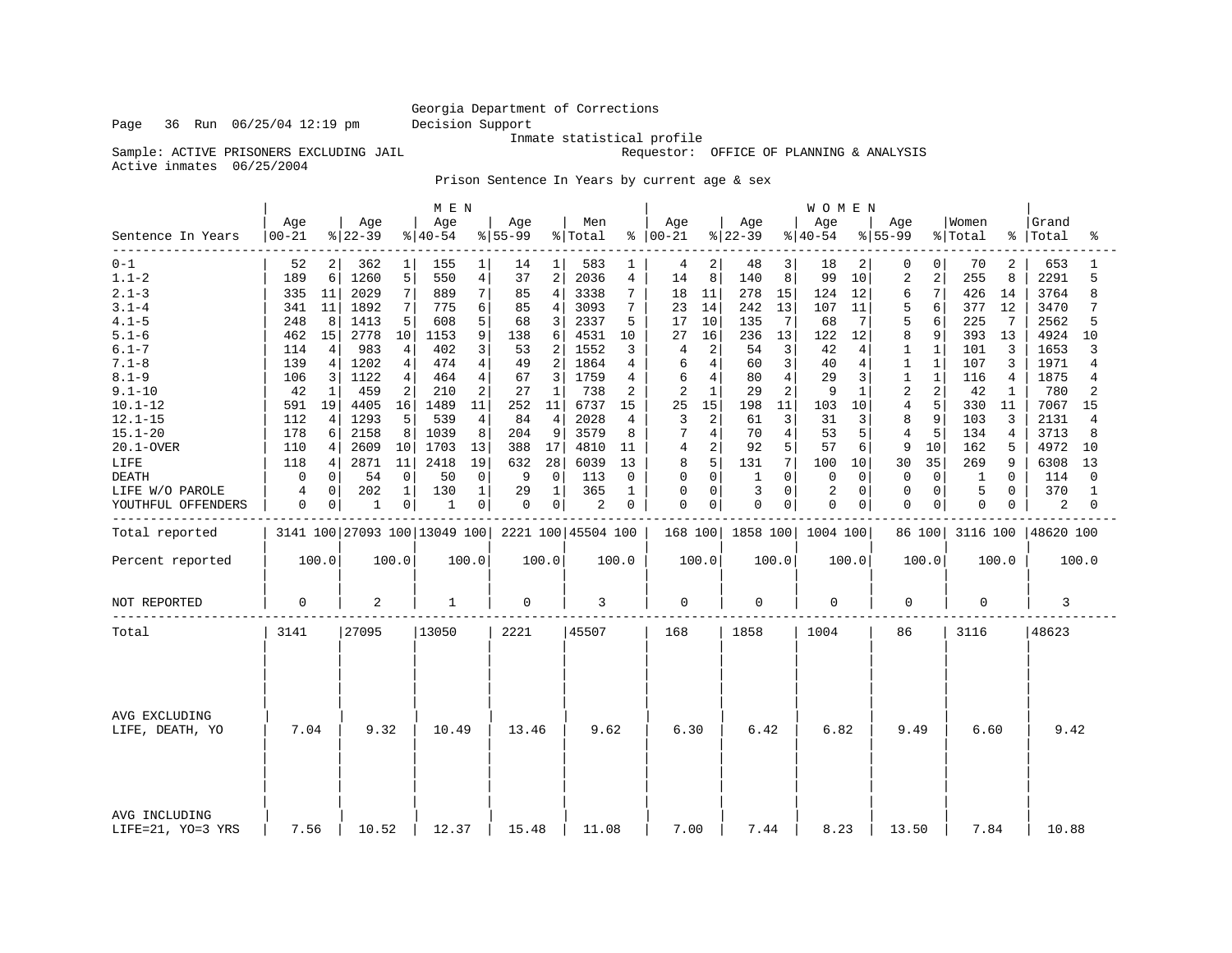Page 37 Run 06/25/04 12:19 pm Decision Support

#### Inmate statistical profile

Sample: ACTIVE PRISONERS EXCLUDING JAIL **Requestor:** OFFICE OF PLANNING & ANALYSIS Active inmates 06/25/2004

Probation To Follow Prison by current age & sex

| Prob After Prison                   | Age<br>$ 00-21$ | Age<br>$8122 - 39$               | MEN<br>Age<br>$8140 - 54$       | Age<br>$8155 - 99$ | Men<br>% Total                   | Aqe<br>$8   00 - 21$ | Age<br>$8 22-39$         | <b>WOMEN</b><br>Aqe<br>$8140 - 54$<br>$8155 - 99$ | Aqe                  | Women<br>% Total<br>$\approx$ 1 | Grand<br>Total             |
|-------------------------------------|-----------------|----------------------------------|---------------------------------|--------------------|----------------------------------|----------------------|--------------------------|---------------------------------------------------|----------------------|---------------------------------|----------------------------|
| PROBATION TO FOLLOW<br>NO PROBATION | 1634<br>1507    | 52 11529<br>43<br>48 15566<br>57 | 38 <sup>1</sup><br>5019<br>8031 | 758<br>62 1463     | 34 18940<br>42<br>66 26567<br>58 | 99<br>59<br>41<br>69 | 787<br>42 <br>1071<br>58 | 452<br>45<br>552<br>55                            | 30<br>35<br>56<br>65 | 1368<br>44<br>1748<br>56        | 20308<br>42<br>58<br>28315 |
| Total reported                      |                 |                                  | 3141 100 27095 100 13050 100    |                    | 2221 100 45507 100               | 168 100              | 1858 100                 | 1004 100                                          | 86 100               | 3116 100                        | 48623 100                  |
| Percent reported                    | 100.0           | 100.0                            | 100.0                           | 100.0              | 100.0                            | 100.0                | 100.0                    | 100.0                                             | 100.0                | 100.0                           | 100.0                      |
| NOT REPORTED                        | $\mathbf 0$     | $\mathbf 0$                      | $\mathbf 0$                     | $\Omega$           | $\mathbf 0$                      | $\mathbf 0$          | $\mathbf 0$              | $\mathbf 0$                                       | $\mathbf 0$          | $\mathbf 0$                     |                            |
| Total                               | 3141            | 27095                            | 13050                           | 2221               | 45507                            | 168                  | 1858                     | 1004                                              | 86                   | 3116                            | 48623                      |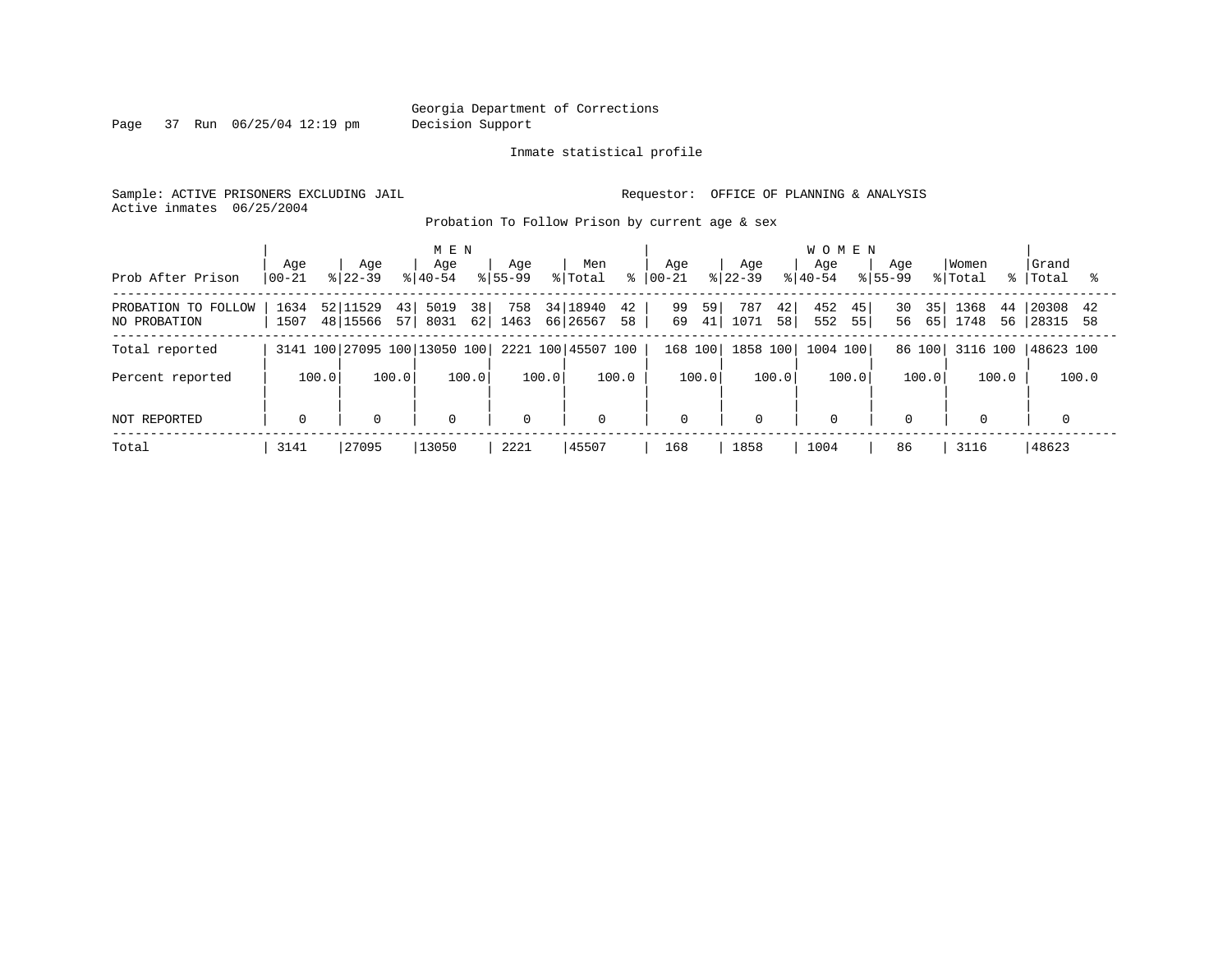Page 38 Run 06/25/04 12:19 pm Decision Support

#### Inmate statistical profile

Sample: ACTIVE PRISONERS EXCLUDING JAIL **Requestor:** OFFICE OF PLANNING & ANALYSIS Active inmates 06/25/2004

Admission Type by current age & sex

|                      |           |          |              |          | M E N                        |             |             |          |                    |               |              |          |              |                | <b>WOMEN</b> |          |           |              |          |          |           |       |
|----------------------|-----------|----------|--------------|----------|------------------------------|-------------|-------------|----------|--------------------|---------------|--------------|----------|--------------|----------------|--------------|----------|-----------|--------------|----------|----------|-----------|-------|
|                      | Age       |          | Age          |          | Age                          |             | Age         |          | Men                |               | Aqe          |          | Age          |                | Aqe          |          | Aqe       |              | Women    |          | Grand     |       |
| Admission Type       | $00 - 21$ |          | $ 22-39$     |          | $ 40-54$                     |             | $ 55-99$    |          | % Total            | $\frac{8}{6}$ | $00 - 21$    |          | $ 22-39 $    |                | $ 40-54$     |          | $8 55-99$ |              | % Total  | ႜ        | Total     | °≈    |
| COMMITTED FROM COURT | 2600      |          | 83 18463     | 68       | 8645                         | 66          | 1685        |          | 76 31393           | 69            | 138          | 82       | 1207         | 65             | 636          | 63       | 69        | 80           | 2050     | 66       | 33443     | 69    |
| RETURN APPEAL/BOND   |           | $\Omega$ | 8            | O        | 2                            | $\mathbf 0$ | 0           | 0        | 11                 | 0             | <sup>0</sup> | 0        | 2            | 0              | <sup>0</sup> | $\Omega$ | $\Omega$  | $\Omega$     | 2        | $\Omega$ | 13        | U     |
| PAROLE REV/NEW SENT  | 80        | 3        | 2971         | 11       | 1804                         | 14          | 225         | 10       | 5080               | 11            |              | 3        | 128          | 7              | 97           | 10       |           | 3            | 233      |          | 5313      | 11    |
| PAR REV/NO NEW SENT  | 28        | 1        | 942          |          | 506                          | 4           | 63          | 3        | 1539               | 3             |              | 1        | 68           | $\overline{4}$ | 47           | 5        |           | $\mathbf{1}$ | 118      | 4        | 1657      |       |
| PROB VIOL/TOTAL REV  | 0         |          | $\Omega$     |          |                              | $\Omega$    | 0           | $\Omega$ |                    | 0             |              | $\Omega$ |              | $\Omega$       | $\Omega$     | $\Omega$ | 0         | $\Omega$     | $\Omega$ | 0        |           |       |
| PROB VIOL/PARTIAL    | 184       | 6        | 1711         | 6        | 724                          | 6           | 65          | 3        | 2684               | 6             | 11           | 7        | 220          | 12             | 115          | 11       |           | 6            | 351      | 11       | 3035      |       |
| ADMIT FM OTHER CUST  |           | U        | 19           |          | 11                           | U           |             | O        | 38                 | 0             | 0            | $\Omega$ |              | $\Omega$       |              | $\Omega$ | ∩         | $\Omega$     | 2        | n        | 40        |       |
| SHOCK INCARCERATION  | $\Omega$  | 0        | $\Omega$     | U        | $\Omega$                     | $\Omega$    | 0           | $\Omega$ | U                  | 0             | $\Omega$     | $\Omega$ | <sup>0</sup> | $\cap$         | O            | $\Omega$ | O         | $\cap$       | 0        | $\Omega$ | $\Omega$  |       |
| PROB REV/REMAINDER   | 213       | 7        | 2516         | 9        | 1000                         | 8           | 105         | 5        | 3834               | 8             | 12           | 7        | 211          | 11             | 103          | 10       |           | 8            | 333      | 11       | 4167      |       |
| NEW SENT/PAR REV PND | 0         | $\Omega$ | 34           | $\Omega$ | 31                           | 0           | 4           | $\Omega$ | 69                 | 0             | $\Omega$     | $\Omega$ | $\Omega$     | $\Omega$       |              | $\Omega$ | 0         | $\Omega$     | 1        | $\Omega$ | 70        |       |
| LIFE W/O PAROLE      |           | $\Omega$ | 131          | O        | 79                           | 1           | 19          |          | 233                |               |              | $\Omega$ |              | $\Omega$       | 2            | $\Omega$ |           | $\Omega$     | 3        | $\Omega$ | 236       |       |
| PAROLE REV BOOT CAMP |           | 0        |              | ∩        | $\Omega$                     | $\Omega$    | 0           | O        | J                  | 0             |              | $\Omega$ |              | $\cap$         | 0            | $\Omega$ |           | $\cap$       | 0        | U        | -1        |       |
| PAR REV/RSN UNKNOWN  |           | n.       | 6            | U        | 47                           | $\cap$      | 30          | 1        | 83                 | 0             |              | $\Omega$ | O            | <sup>n</sup>   | O            | $\Omega$ |           | U            | O        | U        | 83        |       |
| PROBATION/PAROLE REV |           |          | $\Omega$     |          | $\Omega$                     |             | $\Omega$    | $\cap$   | O                  | 0             |              | $\Omega$ |              | <sup>n</sup>   | O            | $\Omega$ |           | O            | O        |          | $\Omega$  |       |
| PB PAROLE RESCINDED  | U         | U        |              |          |                              |             | n           | O        | 8                  | O             |              | $\Omega$ |              | U              | U            | 0        |           | O            | $\Omega$ | O        | 8         |       |
| PROB REVOC/SPEC COND | 15        | 0        | 73           |          | 39                           | $\Omega$    | 6           | $\Omega$ | 133                | 0             |              | $\Omega$ | 18           | 1              |              | 0        |           |              | 21       | 1        | 154       |       |
| PAR REV/REVOC CENTER |           | $\Omega$ | 179          |          | 144                          |             | 11          | Ω        | 337                |               |              | $\Omega$ |              | $\Omega$       |              | $\Omega$ |           | $\Omega$     | 2        | $\Omega$ | 339       |       |
| INFORMATION ONLY     |           | O        | $\Omega$     | n        | O                            |             | 0           | O        | O                  | 0             |              | $\Omega$ |              | $\Omega$       |              | $\Omega$ |           | O            | O        | O        | 0         |       |
| INCOMPLETE SENT PKG  |           | 0        | <sup>0</sup> | U        |                              |             | 0           | O        | O                  | 0             |              | $\Omega$ |              | $\Omega$       | N            | $\Omega$ |           | O            | O        | O        | O         |       |
| HANCOCK REVOC CENTER |           | 0        |              | U        | 0                            | $\Omega$    | 0           | O        | 1                  | 0             |              | O        |              | $\Omega$       |              | $\Omega$ |           | U            | O        | U        | -1        |       |
| WHITWORTH DETENTION  |           | $\Omega$ | 30           | 0        | 13                           | 0           |             | 0        | 49                 | 0             |              | O        | 0            | $\Omega$       |              | 0        |           | O            | 0        | O        | 49        |       |
| DCYS AT RISK         |           | 0        | 5            | $\Omega$ | $\Omega$                     | $\Omega$    | $\Omega$    | 0        | 12                 | 0             |              | $\Omega$ | 0            | $\Omega$       | Λ            | 0        |           | $\Omega$     | 0        | 0        | 12        |       |
| <b>OTHER</b>         | 0         | 0        | $\Omega$     | 0        | $\Omega$                     | $\Omega$    | 0           | $\Omega$ | 0                  | O             | $\Omega$     | $\Omega$ |              | $\mathbf 0$    | O            | $\Omega$ |           | $\Omega$     | $\Omega$ |          | $\Omega$  |       |
| Total reported       |           |          |              |          | 3141 100 27094 100 13050 100 |             |             |          | 2221 100 45506 100 |               | 168 100      |          | 1858 100     |                | 1004 100     |          |           | 86 100       | 3116 100 |          | 48622 100 |       |
| Percent reported     |           | 100.0    |              | 100.0    |                              | 100.0       |             | 100.0    |                    | 100.0         |              | 100.0    |              | 100.0          |              | 100.0    |           | 100.0        |          | 100.0    |           | 100.0 |
| <b>UNKNOWN</b>       | $\Omega$  |          | 1            |          | 0                            |             | $\mathbf 0$ |          |                    |               | 0            |          | 0            |                | 0            |          | 0         |              | 0        |          |           |       |
| Total                | 3141      |          | 27095        |          | 13050                        |             | 2221        |          | 45507              |               | 168          |          | 1858         |                | 1004         |          | 86        |              | 3116     |          | 48623     |       |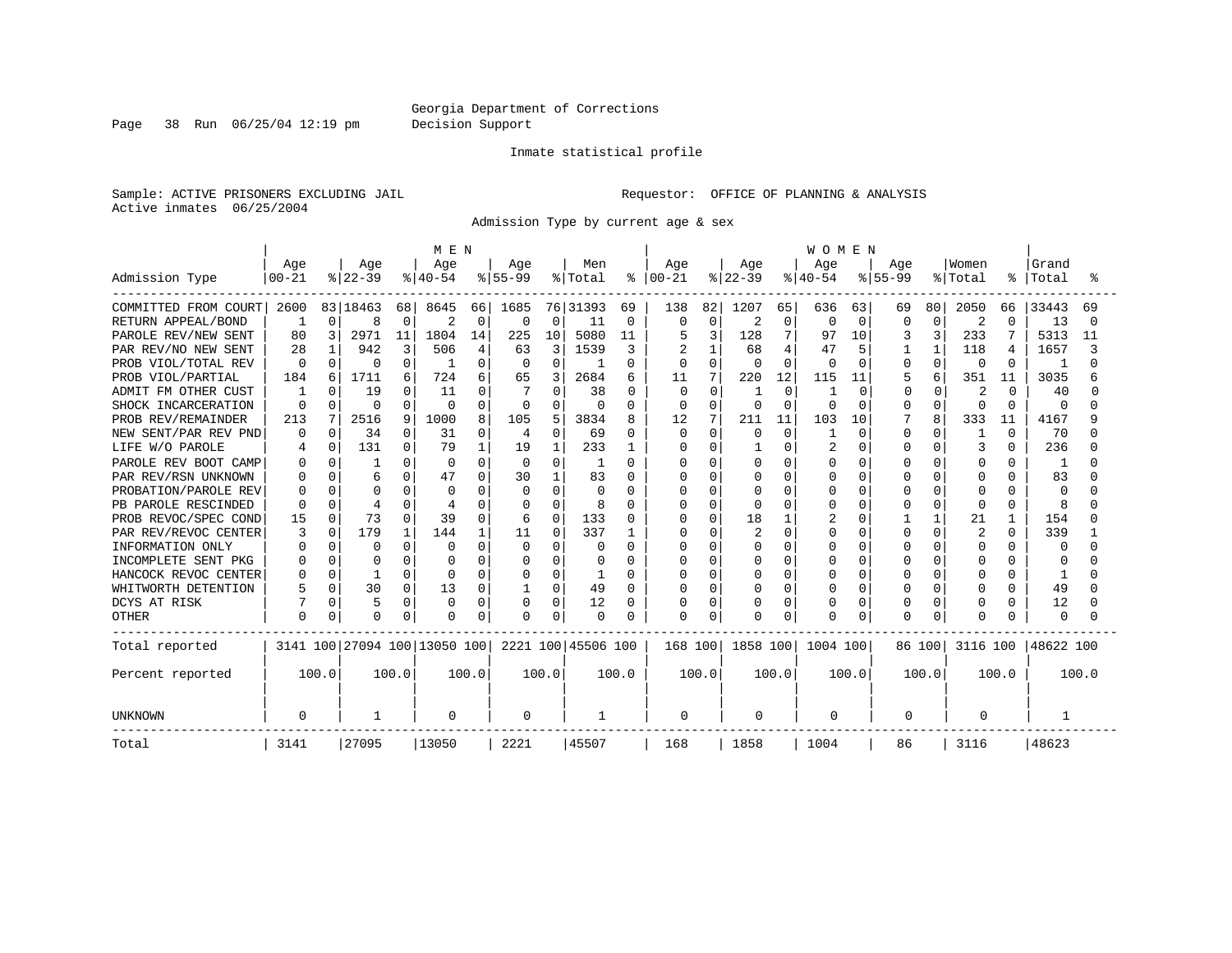Page 39 Run 06/25/04 12:19 pm Decision Support

#### Inmate statistical profile

Sample: ACTIVE PRISONERS EXCLUDING JAIL **Requestor:** OFFICE OF PLANNING & ANALYSIS Active inmates 06/25/2004

Release Type by current age & sex

| Release Type                         | Age<br>  00-21 | Aqe<br>$8122 - 39$ |          | M E N<br>Aqe<br>$8140 - 54$                  |                                  | Aqe<br>$ 55-99 $               |                       | Men<br>% Total     | ႜၟ | Aqe<br>$ 00-21 $ |                                    | Age<br>$ 22-39 $         |                       | <b>WOMEN</b><br>Aqe<br>$ 40-54 $ |                | Aqe<br>$8155 - 99$ |                       | Women<br>% Total     |          | Grand<br>%   Total |  |
|--------------------------------------|----------------|--------------------|----------|----------------------------------------------|----------------------------------|--------------------------------|-----------------------|--------------------|----|------------------|------------------------------------|--------------------------|-----------------------|----------------------------------|----------------|--------------------|-----------------------|----------------------|----------|--------------------|--|
| PAROLE<br>SENTENCE EXPIRED<br>Active | $\Omega$       | $\Omega$           | $\Omega$ | $\mathbf{0}$<br>3144 100 27117 100 13074 100 | 0 <sup>1</sup><br>$\overline{0}$ | $\mathbf{0}$<br>$\overline{0}$ | 0 I<br>0 <sup>1</sup> | 2229 100 45564 100 |    | U<br>0           | - 0  <br>$\overline{0}$<br>168 100 | 0<br>$\circ$<br>1861 100 | 0 I<br>0 <sup>1</sup> | $\Omega$<br>1004 100             | 0 <sup>1</sup> | $\Omega$<br>87 101 | 0 I<br>0 <sup>1</sup> | $\Omega$<br>3120 100 | $\Omega$ | 48684 100          |  |
| Total                                | 3141           | 27095              |          | 13050                                        |                                  | 2221                           |                       | 45507              |    | 168              |                                    | 1858                     |                       | 1004                             |                | 86                 |                       | 3116                 |          | 48623              |  |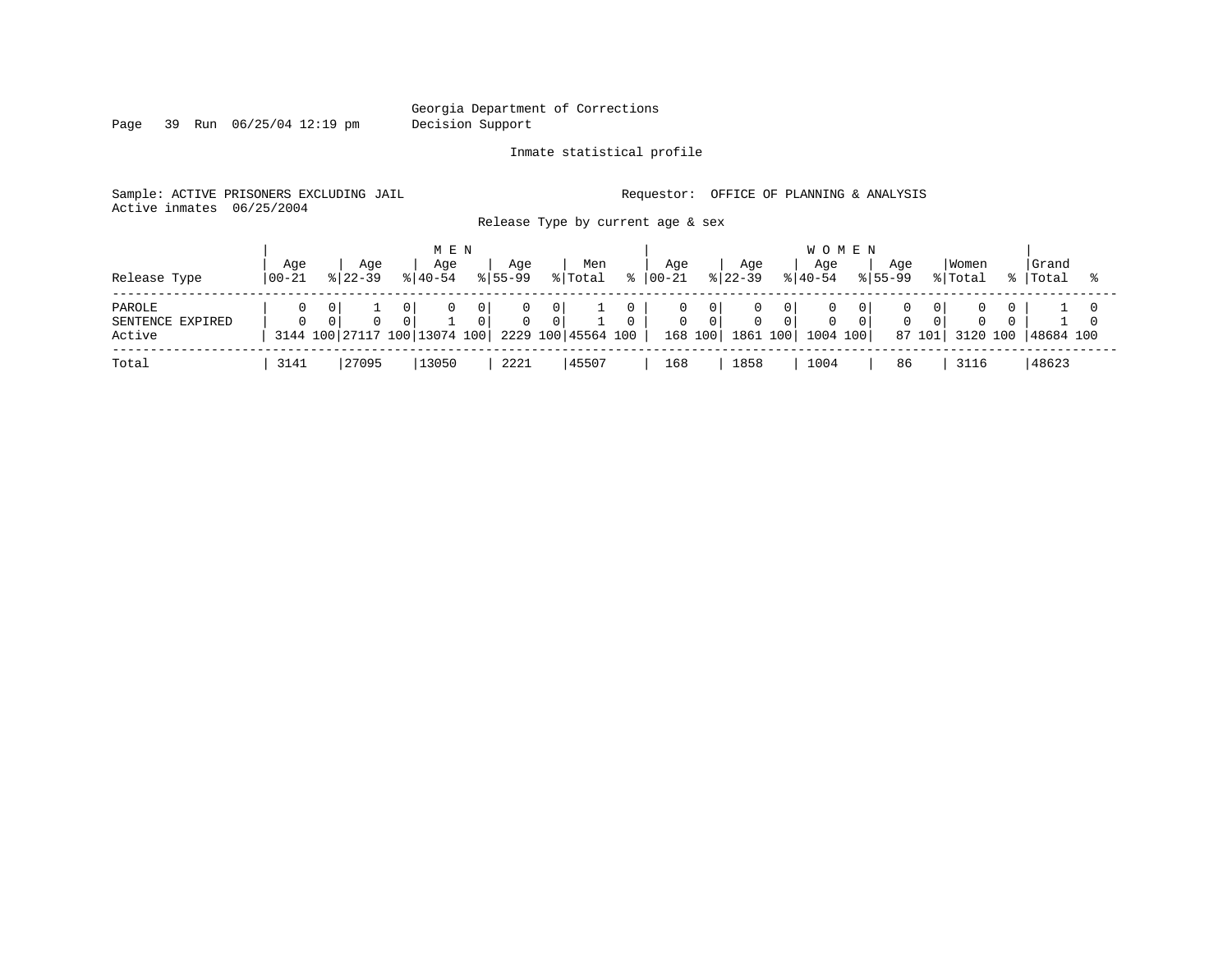Page 40 Run 06/25/04 12:19 pm Decision Support

#### Inmate statistical profile

Sample: ACTIVE PRISONERS EXCLUDING JAIL **Requestor:** OFFICE OF PLANNING & ANALYSIS Active inmates 06/25/2004

Inst By Group by current age & sex

|                     |          |    |           |                | M E N     |                                         |             |          |         |    |           |          |            |          | W O      | M E N |             |    |          |    |       |    |
|---------------------|----------|----|-----------|----------------|-----------|-----------------------------------------|-------------|----------|---------|----|-----------|----------|------------|----------|----------|-------|-------------|----|----------|----|-------|----|
|                     | Age      |    | Aqe       |                | Aqe       |                                         | Age         |          | Men     |    | Age       |          | Age        |          | Age      |       | Aqe         |    | Women    |    | Grand |    |
| Inst By Group       | $ 00-21$ |    | $8 22-39$ |                | $8 40-54$ |                                         | $8155 - 99$ |          | % Total |    | $00 - 21$ |          | $ 22-39 $  |          | $ 40-54$ |       | $8155 - 99$ |    | % Total  | %  | Total |    |
| Transitional center | 29       |    | 904       | 3              | 524       | $4^{\circ}$                             | 32          |          | 1489    |    |           | 4        | $\perp$ 37 |          | 78       |       |             | 5. | 225      |    | 1714  |    |
| State hospital      |          |    | 6         | 0              |           |                                         | 0           |          | 9       |    |           | $\Omega$ |            |          |          |       | 0           | 0  |          |    | 10    |    |
| County camp         | 367      | 12 | 3493      | 131            | 939       | $\mathbf{\mathbf{\mathsf{\mathsf{m}}}}$ | 34          | 2        | 4833    |    |           |          |            |          |          |       |             |    |          |    | 4834  | 10 |
| State prison        | 2104     | 67 | 18612     | 69             | 10085     | 77                                      | 1974        | 89       | 32775   | 72 | 162       | 96       | 718        | 92       | 926      | 92    | 82          | 95 | 2888     | 93 | 35663 |    |
| Private prison      | 341      |    | 2811      | 10'            | 1274      | 10                                      | 171         |          | 4597    | 10 |           |          |            | $\Omega$ |          | 0     | $\Omega$    | 0  |          |    | 4598  |    |
| Prison annex        | 109      |    | 622       | $\overline{2}$ | 225       | 2                                       | 10          | $\Omega$ | 966     | 2  |           |          | $\Omega$   |          | $\Omega$ |       | 0           | 0  | $\Omega$ |    | 966   |    |
| Inmate boot camp    | 191      | 6  | 647       | ا 2            | $\Omega$  | 0                                       | $\Omega$    | $\Omega$ | 838     | 2  | 0         | 0 I      | $\Omega$   |          |          |       | $\Omega$    | 0  | $\Omega$ |    | 838   |    |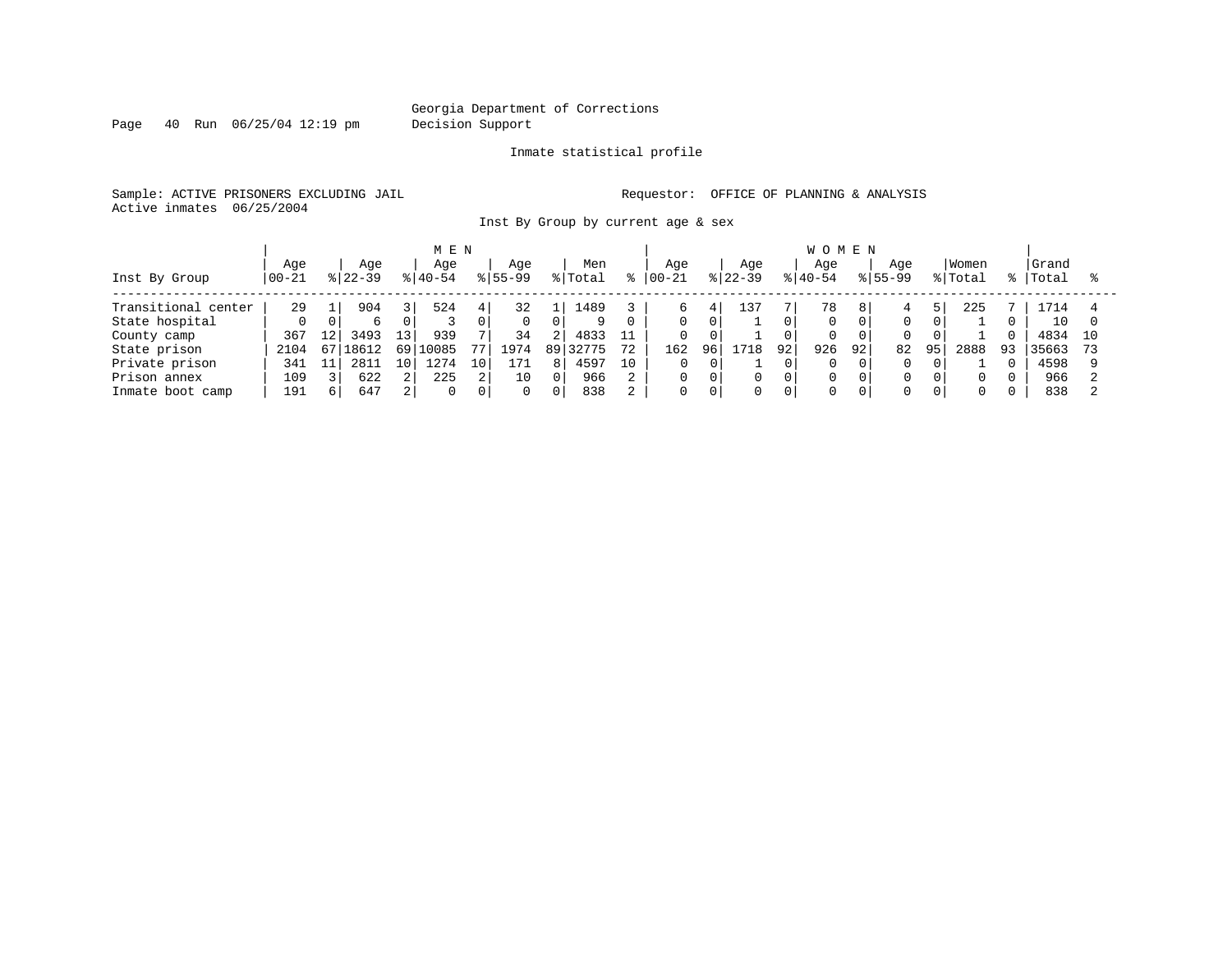#### Georgia Department of Corrections Page 41 Run 06/25/04 12:19 pm Decision Support

#### Inmate statistical profile

Sample: ACTIVE PRISONERS EXCLUDING JAIL **Requestor:** OFFICE OF PLANNING & ANALYSIS Active inmates 06/25/2004

Institution by current age & sex

|                      |                |              |           |              | M E N     |              |                |                |         |              |           |                |           |                | <b>WOMEN</b> |             |           |              |              |          |       |   |
|----------------------|----------------|--------------|-----------|--------------|-----------|--------------|----------------|----------------|---------|--------------|-----------|----------------|-----------|----------------|--------------|-------------|-----------|--------------|--------------|----------|-------|---|
|                      | Age            |              | Age       |              | Age       |              | Aqe            |                | Men     |              | Age       |                | Age       |                | Age          |             | Aqe       |              | Women        |          | Grand |   |
| Institution          | $00 - 21$      |              | $8 22-39$ |              | $8 40-54$ |              | $8155 - 99$    |                | % Total | %            | $00 - 21$ |                | $8 22-39$ |                | $ 40-54$     |             | $8 55-99$ |              | % Total      | ి        | Total |   |
| Albany Trans Ctr     | 0              | 0            | 87        | $\Omega$     | 56        | 0            | 5              | $\Omega$       | 148     | 0            | 0         | 0              | 0         | $\mathbf{0}$   | 0            | 0           | 0         | 0            | 0            | $\Omega$ | 148   |   |
| Atlanta Trans Ctr(M) | $\overline{2}$ | $\mathbf 0$  | 147       | $\mathbf{1}$ | 88        | $\mathbf{1}$ | 4              | 0              | 241     | $\mathbf{1}$ | $\Omega$  | $\mathbf 0$    | $\Omega$  | $\mathbf 0$    | $\Omega$     | $\mathbf 0$ | 0         | $\Omega$     | $\Omega$     | 0        | 241   |   |
| Macon Trans Ctr      | 3              | $\Omega$     | 88        | $\Omega$     | 53        | $\mathbf 0$  | 7              | $\Omega$       | 151     | $\Omega$     | 0         | $\mathbf 0$    | $\Omega$  | $\Omega$       | $\Omega$     | $\Omega$    | $\Omega$  | $\Omega$     | $\Omega$     | $\Omega$ | 151   | ∩ |
| Metro Trans Ctr (W)  | $\Omega$       | $\Omega$     | $\Omega$  | $\Omega$     | $\Omega$  | $\Omega$     | $\Omega$       | $\Omega$       | 0       | 0            |           | $\overline{4}$ | 136       | 7 <sup>1</sup> | 78           | 8           | 4         | 5            | 224          |          | 224   |   |
| Savannah Mens TC     |                | 0            | 121       | $\Omega$     | 67        | $\mathbf{1}$ | 4              | 0              | 196     | U            | ∩         | $\Omega$       | $\cap$    | $\Omega$       | $\Omega$     | $\cap$      | U         | $\cap$       | $\Omega$     | $\Omega$ | 196   |   |
| Savannah Womens TC   | n              | $\Omega$     | $\Omega$  | $\Omega$     | $\Omega$  | $\Omega$     | $\Omega$       | $\Omega$       | 0       | 0            |           | $\Omega$       |           | $\Omega$       | $\Omega$     | $\cap$      | O         | $\Omega$     | 1            | $\Omega$ | 1     |   |
| Augusta Trans Ctr    | 3              | 0            | 114       | $\Omega$     | 79        | $\mathbf{1}$ | 3              | $\Omega$       | 199     | $\Omega$     |           | $\Omega$       | $\Omega$  | $\Omega$       | O            | $\Omega$    | U         | $\Omega$     | $\Omega$     | $\Omega$ | 199   |   |
| Coastal Trans Ctr    |                | $\Omega$     | 132       | $\Omega$     | 58        | $\Omega$     | 4              | $\Omega$       | 201     | U            |           | $\Omega$       | U         | $\Omega$       | O            | $\Omega$    | U         | $\Omega$     | $\Omega$     | $\Omega$ | 201   |   |
| LaGrange Trans Ctr   |                | $\Omega$     | 88        | $\Omega$     | 51        | $\Omega$     | 3              | 0              | 149     | $\Omega$     |           | 0              | O         | $\Omega$       | <sup>0</sup> | $\Omega$    | O         | U            | 0            | $\Omega$ | 149   |   |
| Clayton Trans Ctr    | 3              | 0            | 127       | $\Omega$     | 72        | 1            | $\overline{2}$ | $\Omega$       | 204     | U            |           | $\Omega$       | O         | $\Omega$       | $\Omega$     | $\Omega$    | U         | $\cap$       | $\Omega$     | $\Omega$ | 204   |   |
| Central State Hosp   | $\Omega$       | $\Omega$     | 6         | $\Omega$     | 3         | $\Omega$     | $\Omega$       | $\Omega$       | 9       | U            |           | $\Omega$       | 1         | $\Omega$       | <sup>0</sup> | $\Omega$    | U         | $\cap$       | $\mathbf{1}$ | $\Omega$ | 10    |   |
| Bulloch County       |                | $\Omega$     | 107       | $\Omega$     | 22        | $\Omega$     | -1             | $\Omega$       | 137     | U            |           | $\Omega$       | 1         | $\Omega$       | $\Omega$     | $\Omega$    | O         | $\Omega$     | 1            | $\Omega$ | 138   |   |
| Carroll County       | 16             | 1            | 151       |              | 62        | $\Omega$     | $\mathbf{1}$   | $\Omega$       | 230     | 1            | O         | $\Omega$       | $\Omega$  | $\Omega$       | $\Omega$     | $\Omega$    | O         | $\Omega$     | $\Omega$     | $\Omega$ | 230   |   |
| Clarke County        |                | $\Omega$     | 70        | $\Omega$     | 26        | $\Omega$     | $\mathbf{1}$   | 0              | 104     | $\Omega$     |           | $\mathbf 0$    | O         | $\Omega$       | <sup>0</sup> | $\Omega$    | U         | $\Omega$     | $\Omega$     | $\Omega$ | 104   |   |
| Colquitt County      | 17             | $\mathbf{1}$ | 112       | $\Omega$     | 33        | $\Omega$     | 0              | $\Omega$       | 162     | $\Omega$     | U         | $\Omega$       | O         | $\Omega$       | $\Omega$     | $\Omega$    | O         | $\cap$       | $\Omega$     | $\Omega$ | 162   |   |
| Coweta County        | 9              | $\Omega$     | 141       |              | 36        | $\Omega$     | -1             | $\Omega$       | 187     | U            | U         | $\Omega$       |           | $\Omega$       | O            | $\Omega$    | U         |              | $\Omega$     | $\Omega$ | 187   |   |
| Decatur County       | 13             | $\Omega$     | 149       | 1            | 33        | 0            | $\overline{2}$ | $\Omega$       | 197     | U            | U         | $\Omega$       | U         | $\Omega$       | $\cap$       | $\cap$      | ∩         | ∩            | $\Omega$     | $\Omega$ | 197   |   |
| Effingham County     | 11             | $\Omega$     | 157       | 1            | 33        | $\Omega$     | $\overline{2}$ | $\Omega$       | 203     | 0            | U         | $\Omega$       | O         | $\Omega$       | $\Omega$     | $\Omega$    | U         | $\Omega$     | 0            | $\Omega$ | 203   |   |
| Floyd County         | 15             | 0            | 249       | 1            | 63        | 0            | $\mathbf{1}$   | 0              | 328     | 1            |           | $\mathbf{0}$   |           | $\mathbf 0$    | O            | $\Omega$    | O         | $\Omega$     | $\Omega$     | 0        | 328   |   |
| Gwinnett County      | 9              | $\Omega$     | 179       | 1            | 47        | $\Omega$     | $\Omega$       | 0              | 235     | 1            |           | $\Omega$       | U         | $\Omega$       | O            | $\Omega$    | U         | $\cap$       | $\Omega$     | $\Omega$ | 235   |   |
| Hall County          |                | $\Omega$     | 118       | $\Omega$     | 26        | 0            | 1              | O              | 154     | $\Omega$     | በ         | 0              | O         | $\Omega$       | O            | $\Omega$    | O         | O            | 0            | $\Omega$ | 154   |   |
| Harris County        | 9              | $\Omega$     | 77        | $\Omega$     | 12        | 0            | $\overline{2}$ | $\cap$         | 100     | 0            | n         | $\Omega$       | U         | $\Omega$       | $\Omega$     | $\cap$      | U         | U            | $\Omega$     | $\Omega$ | 100   |   |
| Jackson County       | 6              | $\Omega$     | 101       | $\Omega$     | 43        | $\Omega$     | 5              | $\Omega$       | 155     | 0            | U         | $\Omega$       | O         | $\Omega$       | $\Omega$     | $\Omega$    | U         | $\Omega$     | $\Omega$     | $\Omega$ | 155   |   |
| Jefferson County     | 14             | $\Omega$     | 131       | $\Omega$     | 39        | $\Omega$     | $\mathbf{1}$   | $\Omega$       | 185     | U            |           | $\Omega$       | O         | $\Omega$       | $\Omega$     | $\Omega$    | O         | $\Omega$     | <sup>0</sup> | $\Omega$ | 185   |   |
| Mitchell County      | 10             | $\mathbf 0$  | 91        | $\Omega$     | 17        | $\mathbf 0$  | $\Omega$       | $\Omega$       | 118     | $\Omega$     |           | $\mathbf 0$    | O         | $\overline{0}$ | O            | $\mathbf 0$ | U         | $\Omega$     | $\Omega$     | $\Omega$ | 118   |   |
| Muscogee County      | 41             | 1            | 355       | $\mathbf{1}$ | 86        | 1            | 3              | $\Omega$       | 485     | 1            | በ         | $\Omega$       | U         | $\Omega$       | O            | $\Omega$    | U         | $\cap$       | $\Omega$     | $\Omega$ | 485   |   |
| Richmond County      | 18             | $\mathbf{1}$ | 142       | 1            | 38        | 0            | 3              | $\Omega$       | 201     | 0            | O         | $\Omega$       | O         | $\Omega$       | O            | $\Omega$    | U         | U            | 0            | $\Omega$ | 201   |   |
| Screven County       | 17             | $\mathbf 1$  | 106       | $\Omega$     | 23        | $\Omega$     | 2              | $\Omega$       | 148     | U            |           | $\Omega$       | U         | $\Omega$       | U            | $\cap$      | U         |              | $\Omega$     | $\Omega$ | 148   |   |
| Spalding County      | 31             | 1            | 247       | 1            | 91        | $\mathbf{1}$ | 4              | $\Omega$       | 373     | $\mathbf{1}$ | U         | $\Omega$       | U         | $\Omega$       | $\Omega$     | $\cap$      | U         | $\Omega$     | $\Omega$     | $\Omega$ | 373   |   |
| Stewart County       |                | $\Omega$     | 59        | $\Omega$     | 11        | $\Omega$     | $\Omega$       | 0              | 77      | $\Omega$     |           | $\Omega$       | O         | $\Omega$       | $\Omega$     | $\Omega$    | U         | $\Omega$     | $\Omega$     | $\Omega$ | 77    |   |
| Sumter County        | 27             | 1            | 220       |              | 65        | $\Omega$     | $\mathbf{1}$   | 0              | 313     | 1            |           | 0              | O         | $\mathbf 0$    | O            | $\Omega$    | U         | $\Omega$     | $\Omega$     | 0        | 313   |   |
| Terrell County       | 7              | $\Omega$     | 96        | $\Omega$     | 29        | $\Omega$     | $\mathbf{1}$   | 0              | 133     | $\Omega$     | U         | $\Omega$       | O         | $\Omega$       | $\Omega$     | $\Omega$    | U         | <sup>0</sup> | $\Omega$     | $\Omega$ | 133   | ∩ |
| Thomas County        | 15             | $\Omega$     | 112       | $\Omega$     | 25        | $\Omega$     | $\mathbf{1}$   | $\Omega$       | 153     | $\Omega$     | $\Omega$  | $\Omega$       | O         | $\Omega$       | $\Omega$     | $\Omega$    | U         | O            | $\Omega$     | $\Omega$ | 153   |   |
| Troup County         | 24             | $\mathbf 1$  | 178       | 1            | 52        | $\Omega$     | $\mathbf{1}$   | $\Omega$       | 255     | 1            | O         | $\Omega$       | U         | $\Omega$       | $\Omega$     | $\Omega$    | O         | $\Omega$     | $\Omega$     | $\Omega$ | 255   |   |
| Clayton County       | 28             | $\mathbf{1}$ | 145       | 1            | 27        | $\Omega$     | $\mathbf 0$    | 0              | 200     | 0            | $\Omega$  | $\mathbf 0$    | 0         | $\circ$        | $\Omega$     | $\mathbf 0$ | 0         | $\Omega$     | 0            | $\Omega$ | 200   |   |
| Ware Prison          | 63             | 2            | 591       | 2            | 275       | 2            | 38             | $\overline{a}$ | 967     | 2            | 0         | 0              | O         | 0              | $\Omega$     | $\mathbf 0$ | O         | 0            | 0            | 0        | 967   |   |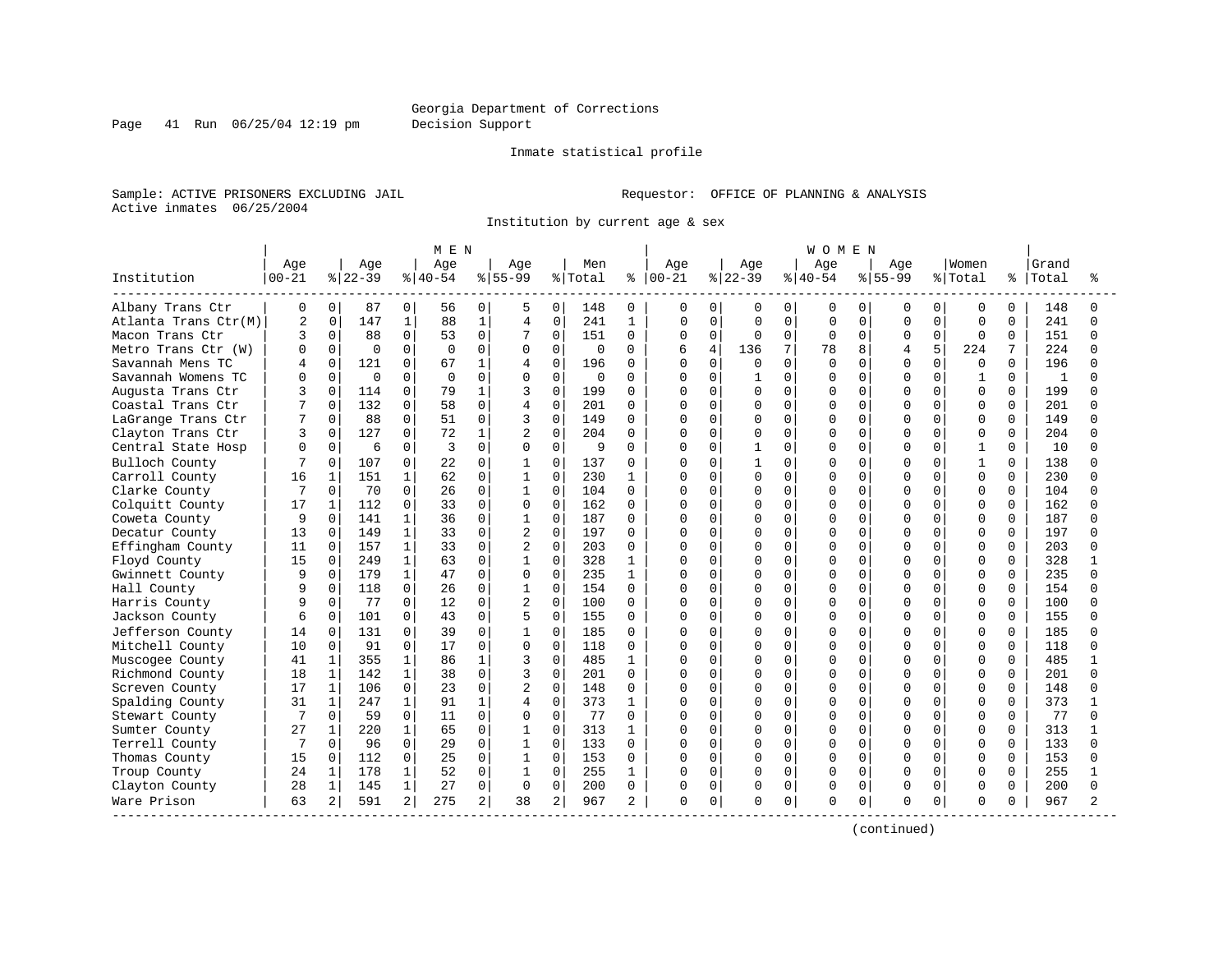### Georgia Department of Corrections<br>Decision Support

Page  $42$  Run  $06/25/04$  12:19 pm

#### Inmate statistical profile

Sample: ACTIVE PRISONERS EXCLUDING JAIL Requestor: OFFICE OF PLANNING & ANALYSIS Active inmates 06/25/2004

Institution by current age & sex (CONTINUED)

|                      |            |                |             |                | M E N     |                |           |                |         |                |          |          |          |          | <b>WOMEN</b> |          |              |              |             |          |           |                          |
|----------------------|------------|----------------|-------------|----------------|-----------|----------------|-----------|----------------|---------|----------------|----------|----------|----------|----------|--------------|----------|--------------|--------------|-------------|----------|-----------|--------------------------|
|                      | Age        |                | Age         |                | Age       |                | Age       |                | Men     |                | Age      |          | Age      |          | Age          |          | Age          |              | Women       |          | Grand     |                          |
| Institution          | $ 00 - 21$ |                | $8 22-39$   |                | $8 40-54$ |                | $8 55-99$ |                | % Total | ႜ              | $ 00-21$ |          | $ 22-39$ |          | $8140 - 54$  |          | $8155 - 99$  |              | % Total     |          | %   Total | °≈                       |
| Lowndes Prison       | 30         | 1              | 187         | $\mathbf{1}$   | 75        | 1              |           | 0              | 297     |                | 0        | 0        | 0        | 0        | 0            | 0        | <sup>0</sup> | 0            | $\Omega$    | $\Omega$ | 297       |                          |
| Dodge Prison         | 54         | 2              | 662         | 2              | 406       | 3              | 67        | 3              | 1189    | 3              | U        | $\Omega$ | $\Omega$ | $\Omega$ | $\Omega$     | $\Omega$ | $\Omega$     | 0            | $\Omega$    | $\Omega$ | 1189      | $\overline{\mathcal{L}}$ |
| Phillips Prison      | 27         | 1              | 427         | 2              | 286       | $\overline{c}$ | 66        | $\overline{3}$ | 806     | 2              | U        | $\Omega$ | O        | $\Omega$ | $\Omega$     | $\Omega$ | $\Omega$     | $\Omega$     | $\Omega$    | $\Omega$ | 806       | $\mathfrak{D}$           |
| Walker Prison        | 25         | 1              | 357         | $\mathbf{1}$   | 204       | $\overline{a}$ | 36        | $\overline{a}$ | 622     | $\mathbf{1}$   | U        | $\Omega$ | $\Omega$ | $\Omega$ | $\Omega$     | $\Omega$ | $\Omega$     | $\Omega$     | $\Omega$    | $\Omega$ | 622       |                          |
| Wayne Prison         | 10         | $\Omega$       | 97          | $\Omega$       | 75        | $\mathbf{1}$   |           | $\Omega$       | 189     | $\Omega$       |          | $\cap$   | $\Omega$ | $\Omega$ | $\Omega$     | 0        |              | <sup>0</sup> | $\mathbf 0$ | $\Omega$ | 189       | U                        |
| Arrendale Prison     | 358        | 11             | 582         | 2              | 239       | 2              | 17        | $\mathbf{1}$   | 1196    | 3              | U        | $\Omega$ | $\Omega$ | $\Omega$ | $\Omega$     | 0        | $\cap$       | $\Omega$     | $\Omega$    | $\Omega$ | 1196      | $\mathfrak{D}$           |
| Montgomery Prison    | 36         | $\mathbf{1}$   | 256         | $\mathbf{1}$   | 92        | $\mathbf{1}$   | 8         | $\Omega$       | 392     |                | U        | $\Omega$ | 0        | U        | $\Omega$     | O        |              | $\cap$       | $\Omega$    | $\Omega$ | 392       |                          |
| Lee Prison           | 43         | $\mathbf 1$    | 428         | $\overline{2}$ | 244       | $\overline{2}$ | 18        | 1              | 733     | 2              | ∩        | $\cap$   | O        | U        | $\Omega$     | U        | ∩            | U            | $\Omega$    | $\Omega$ | 733       |                          |
| Georgia State Prison | 22         | $\mathbf{1}$   | 756         | 3              | 326       | 2              | 53        | $\mathfrak{D}$ | 1157    | 3              | U        | $\Omega$ | $\Omega$ | U.       | $\Omega$     | $\Omega$ | $\Omega$     | U            | $\Omega$    | $\Omega$ | 1157      | $\mathfrak{D}$           |
| Mens Prison          | 5          | $\Omega$       | 132         | $\Omega$       | 235       | 2              | 301       | 14             | 673     |                | U        | $\Omega$ | $\Omega$ | $\Omega$ | $\Omega$     | $\Omega$ | $\Omega$     | $\Omega$     | $\Omega$    | $\Omega$ | 673       |                          |
| Jackson Prison-Diag  | 157        | 5              | 912         | 3              | 476       | $\overline{4}$ | 50        | $\overline{2}$ | 1595    | 4              | U        | $\Omega$ | O        | $\cap$   | $\Omega$     | $\Omega$ |              | $\Omega$     | $\Omega$    | $\Omega$ | 1595      |                          |
| Jackson Prison-Perm  | 1          | $\Omega$       | 129         | $\Omega$       | 99        | $\mathbf{1}$   | 10        | $\Omega$       | 239     | $\mathbf{1}$   | U        | $\Omega$ | $\Omega$ | $\Omega$ | $\Omega$     | $\Omega$ | $\Omega$     | $\Omega$     | $\Omega$    | $\Omega$ | 239       |                          |
| Coastal Prison       | 148        | 5              | 868         | 3              | 419       | 3              | 42        | $\overline{2}$ | 1477    | 3              | U        | $\Omega$ | $\Omega$ | $\Omega$ | $\Omega$     | 0        | $\cap$       | $\Omega$     | $\Omega$    | $\Omega$ | 1477      |                          |
| Scott Prison         | 54         | $\overline{2}$ | 739         | 3              | 408       | 3              | 59        | 3              | 1260    | 3              | U        | $\Omega$ | O        | 0        | $\Omega$     | 0        | $\Omega$     | U            | $\Omega$    | $\Omega$ | 1260      |                          |
| Rivers Prison        | 52         | 2              | 632         | $\overline{2}$ | 372       | 3              | 55        | $\overline{2}$ | 1111    | 2              | O        | $\Omega$ | $\Omega$ | U        | $\Omega$     | 0        | $\Omega$     | U            | $\Omega$    | $\Omega$ | 1111      |                          |
| Rutledge Prison      | 16         | 1              | 276         | $\mathbf{1}$   | 247       | $\overline{a}$ | 52        | $\overline{a}$ | 591     |                | U        | $\Omega$ | O        | U        | $\Omega$     | $\Omega$ | $\cap$       | $\cap$       | $\Omega$    | $\Omega$ | 591       |                          |
| Central Prison       | 14         | $\Omega$       | 381         | $\mathbf{1}$   | 344       | 3              | 67        | $\mathbf{3}$   | 806     |                | U        | $\Omega$ | U        | $\Omega$ | $\Omega$     | U        | $\cap$       | ∩            | $\Omega$    | $\Omega$ | 806       |                          |
| Augusta Med Prison   | 47         | $\mathbf{1}$   | 584         | $\overline{a}$ | 379       | 3              | 116       | 5              | 1126    | $\overline{a}$ | U        | $\Omega$ | $\Omega$ | $\cap$   | $\Omega$     | $\Omega$ | $\cap$       | $\Omega$     | $\Omega$    | $\Omega$ | 1126      |                          |
| Rogers Prison        | 158        | 5              | 844         | 3              | 293       | 2              | 15        | $\mathbf{1}$   | 1310    | 3              | O        | $\Omega$ | $\Omega$ | $\Omega$ | $\Omega$     | $\Omega$ |              | $\Omega$     | $\Omega$    | $\Omega$ | 1310      |                          |
| Burruss Prison       | 38         | $\mathbf{1}$   | 180         | $\mathbf{1}$   | 62        | $\mathbf 0$    | 9         | $\Omega$       | 289     | $\mathbf{1}$   | U        | $\Omega$ | 0        | $\Omega$ | $\Omega$     | $\Omega$ | $\Omega$     | $\Omega$     | $\Omega$    | $\Omega$ | 289       |                          |
| Bostick Prison       | 16         | $\mathbf{1}$   | 252         | $\mathbf{1}$   | 284       | $\overline{2}$ | 159       | 7              | 711     | 2              | U        | $\Omega$ | $\Omega$ | $\Omega$ | $\Omega$     | 0        | $\Omega$     | $\Omega$     | $\Omega$    | $\Omega$ | 711       | $\mathbf{1}$             |
| Valdosta Prison      | 24         | $\mathbf 1$    | 458         | $\overline{2}$ | 246       | 2              | 40        | $\overline{2}$ | 768     | 2              | U        | $\Omega$ | $\Omega$ | 0        | $\Omega$     | 0        | $\cap$       | $\Omega$     | $\Omega$    | $\Omega$ | 768       | $\overline{\mathcal{L}}$ |
| Hays Prison          | 42         | $\mathbf 1$    | 439         | $\overline{a}$ | 242       | 2              | 54        | $\overline{a}$ | 777     | 2              | U        | $\Omega$ | 0        | 0        | $\Omega$     | 0        |              | $\Omega$     | $\Omega$    | $\Omega$ | 777       |                          |
| Hancock Prison       | 48         | 2              | 705         | 3              | 362       | 3              | 62        | 3              | 1177    | ζ              | O        | $\Omega$ | $\Omega$ | U        | $\Omega$     | $\Omega$ | $\Omega$     | <sup>0</sup> | $\Omega$    | $\Omega$ | 1177      |                          |
| Telfair Prison       | 62         | 2              | 701         | 3              | 296       | 2              | 40        | $\overline{2}$ | 1099    |                | U        | $\Omega$ | O        | U        | $\Omega$     | U        | $\Omega$     | U            | $\Omega$    | $\Omega$ | 1099      | 2                        |
| Autry Prison         | 92         | 3              | 809         | 3              | 371       | 3              | 73        | 3              | 1345    | 3              | U        | $\Omega$ | O        | $\cap$   | $\Omega$     | 0        | n            | 0            | $\Omega$    | $\Omega$ | 1345      |                          |
| Johnson Prison       | 34         | $\mathbf{1}$   | 510         | 2              | 391       | 3              | 69        | 3              | 1004    |                | U        | $\Omega$ | $\Omega$ | $\Omega$ | $\Omega$     | 0        | $\Omega$     | $\Omega$     | $\Omega$    | $\Omega$ | 1004      |                          |
| Wilcox Prison        | 75         | 2              | 777         | 3              | 491       | $\overline{4}$ | 93        | 4              | 1436    |                | U        | $\Omega$ | O        | $\Omega$ | $\Omega$     | 0        |              | <sup>0</sup> | $\mathbf 0$ | $\Omega$ | 1436      |                          |
| Calhoun Prison       | 88         | 3              | 779         | 3              | 327       | 3              | 62        | 3              | 1256    | 3              | U        | $\Omega$ | O        | $\Omega$ | $\Omega$     | 0        | $\Omega$     | U            | $\Omega$    | $\Omega$ | 1256      |                          |
| Dooly Prison         | 70         | 2              | 696         | 3              | 412       | 3              | 73        | 3              | 1251    | 3              | U        | $\Omega$ | 0        | 0        | $\Omega$     | 0        |              | 0            | $\Omega$    | $\Omega$ | 1251      |                          |
| Macon Prison         | 32         | 1              | 855         | 3              | 382       | 3              | 84        | 4              | 1353    |                | O        | $\Omega$ | $\Omega$ | U        | $\Omega$     | U        | $\Omega$     | U            | $\Omega$    |          | 1353      |                          |
| Smith Prison         | 68         | 2              | 799         | 3              | 302       | 2              | 45        | $\overline{2}$ | 1214    |                | U        | $\Gamma$ | O        | U        | $\Omega$     | $\Omega$ | $\Omega$     | ∩            | $\Omega$    | $\Omega$ | 1214      |                          |
| Homerville Prison    |            | $\Omega$       | 106         | 0              | 88        | $\mathbf{1}$   | 3         | $\Omega$       | 199     | $\Omega$       | $\Omega$ | $\Omega$ | $\Omega$ | $\Omega$ | $\Omega$     | $\Omega$ | $\Omega$     | $\Omega$     | $\Omega$    | $\Omega$ | 199       |                          |
| Washingtn Women Pris | 0          | $\mathbf 0$    | $\mathbf 0$ | 0              | 1         | 0              | 0         | 0              | 1       | 0              | 75       | 45       | 616      | 33       | 332          | 33       | 32           | 37           | 1055        | 34       | 1056      |                          |
| Baldwin Prison       | 57         | 2              | 441         | $\overline{2}$ | 204       | 2              | 18        | 1              | 720     | 2              | 0        | 0        | O        | 0        | $\mathbf 0$  | 0        | $\Omega$     | 0            | ∩           | 0        | 720       |                          |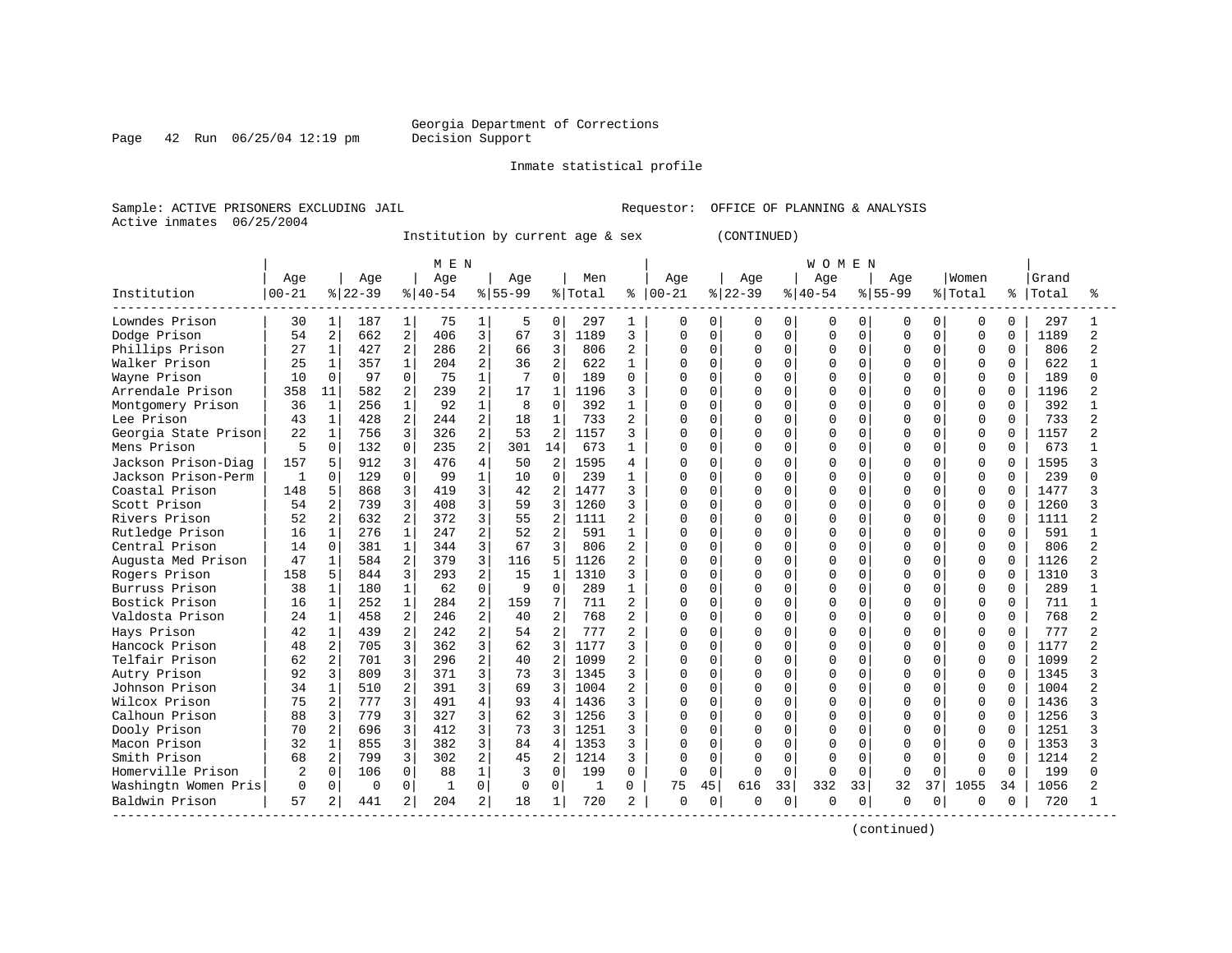### Georgia Department of Corrections<br>Decision Support

Page 43 Run  $06/25/04$  12:19 pm

Inmate statistical profile

Sample: ACTIVE PRISONERS EXCLUDING JAIL Requestor: OFFICE OF PLANNING & ANALYSIS Active inmates 06/25/2004

Institution by current age & sex (CONTINUED)

|                      |          |          |           |          | MEN                          |          |           |                |                    |              |           |          |           |          | <b>WOMEN</b> |        |           |          |              |              |           |       |
|----------------------|----------|----------|-----------|----------|------------------------------|----------|-----------|----------------|--------------------|--------------|-----------|----------|-----------|----------|--------------|--------|-----------|----------|--------------|--------------|-----------|-------|
|                      | Age      |          | Age       |          | Age                          |          | Age       |                | Men                |              | Age       |          | Age       |          | Age          |        | Age       |          | Women        |              | Grand     |       |
| Institution          | $ 00-21$ |          | $ 22-39 $ |          | $ 40-54 $                    |          | $8 55-99$ |                | % Total            | ႜ            | $ 00-21 $ |          | $ 22-39 $ |          | $ 40-54$     |        | $8 55-99$ |          | % Total      | °            | Total     | °     |
| Metro Womens Prison  | 0        |          | 2         |          | n                            | 0        | $\Omega$  |                | 2                  | 0            | 39        | 23       | 444       | 24       | 280          | 28     | 20        | 23       | 783          | 25           | 785       |       |
| Pulaski Womens Pris  | $\Omega$ |          |           | O        | ∩                            |          | $\Omega$  | 0              |                    | 0            | 48        | 29       | 658       | 35       | 314          | 31     | 30        | 35       | 1050         | 34           | 1051      |       |
| Pelham PreTrans Unit |          | $\Omega$ | 112       | $\Omega$ | 64                           | 0        | 6         | $\Omega$       | 189                | <sup>0</sup> | O         | $\Omega$ | N         | $\Omega$ | $\Omega$     | $\cap$ | U         | $\Omega$ | $\Omega$     | $\Omega$     | 189       |       |
| Milan Prison         | 29       |          | 150       |          | 66                           |          | 2         | O              | 247                |              |           |          |           |          |              |        |           |          |              | <sup>0</sup> | 247       |       |
| D Ray James Prison   | 139      |          | 939       |          | 431                          |          | 53        |                | 1562               |              |           |          |           | U        |              |        |           |          |              |              | 1562      |       |
| Coffee Corr Facility | 106      |          | 955       |          | 405                          | 3        | 55        | $\overline{a}$ | 1521               |              |           |          |           |          |              |        |           |          | <sup>0</sup> | U            | 1521      |       |
| Wheeler Corr Facilty | 96       |          | 917       |          | 438                          |          | 63        |                | 1514               |              |           | U        |           | O        | O            |        |           |          |              |              | 1515      |       |
| Ware Annex           | 24       |          | 122       |          | 54                           |          |           | O              | 203                |              | U         | $\cap$   |           | $\Omega$ | U            |        |           | U        | $\Omega$     | 0            | 203       |       |
| Phillips Annex       | 15       |          | 107       | U        | 46                           |          |           | 0              | 172                |              |           |          |           |          |              |        |           |          | <sup>0</sup> | 0            | 172       |       |
| Hays Annex           | 53       |          | 266       | 1        | 74                           |          |           | 0              | 396                |              | U         | n        |           | $\Omega$ | U            |        | U         | U        | n            | 0            | 396       |       |
| Hancock Annex        | 17       |          | 127       | U        | 51                           |          |           | 0              | 195                |              |           | n        |           | U        |              |        |           |          |              |              | 195       |       |
| Dodge IBC            | 13       |          | 48        | U        |                              |          |           | O              | 61                 | ∩            | O         |          |           | $\Omega$ |              |        |           |          |              | <sup>0</sup> | 61        |       |
| West GA IBC          | 28       |          | 79        | U        |                              |          |           | 0              | 107                |              |           |          |           | U        |              |        |           |          |              |              | 107       |       |
| Montgomery IBC       | 17       |          | 57        | O        | O                            | $\Omega$ | $\Omega$  | $\Omega$       | 74                 |              | U         |          |           | $\Omega$ | U            |        |           |          | $\Omega$     |              | 74        |       |
| Burruss IBC          | 38       |          | 105       | U        |                              | $\Omega$ | $\Omega$  | $\Omega$       | 143                | <sup>0</sup> | 0         | $\Omega$ |           | $\Omega$ | O            |        |           |          | $\Omega$     | <sup>0</sup> | 143       |       |
| Hays IBC             | 41       |          | 141       |          | O                            | $\Omega$ | $\Omega$  | $\Omega$       | 182                |              | 0         | $\Omega$ | O         | $\Omega$ | O            |        |           |          | <sup>0</sup> | 0            | 182       |       |
| Baldwin IBC          | 54       | 2        | 217       | 1        | O                            | 0        | $\Omega$  | 0              | 271                |              | O         |          |           | $\Omega$ | O            |        |           |          | $\Omega$     | <sup>n</sup> | 271       |       |
| Total reported       |          |          |           |          | 6282 100 54190 100 26100 100 |          |           |                | 4442 100 91014 100 |              | 336 100   |          | 3716 100  |          | 2008 100     |        | 172 100   |          | 6232 100     |              | 97246 100 |       |
| Percent reported     | 100.0    |          |           | 100.0    | 100.0                        |          |           | 100.0          |                    | 100.0        |           | 100.0    |           | 100.0    |              | 100.0  |           | 100.0    |              | 100.0        |           | 100.0 |
| Not Reported         | $\Omega$ |          | $\Omega$  |          | $\Omega$                     |          | $\Omega$  |                | $\Omega$           |              | $\Omega$  |          | $\Omega$  |          | $\Omega$     |        | $\Omega$  |          | $\Omega$     |              | $\Omega$  |       |
| Total                | 3141     |          | 27095     |          | 13050                        |          | 2221      |                | 45507              |              | 168       |          | 1858      |          | 1004         |        | 86        |          | 3116         |              | 48623     |       |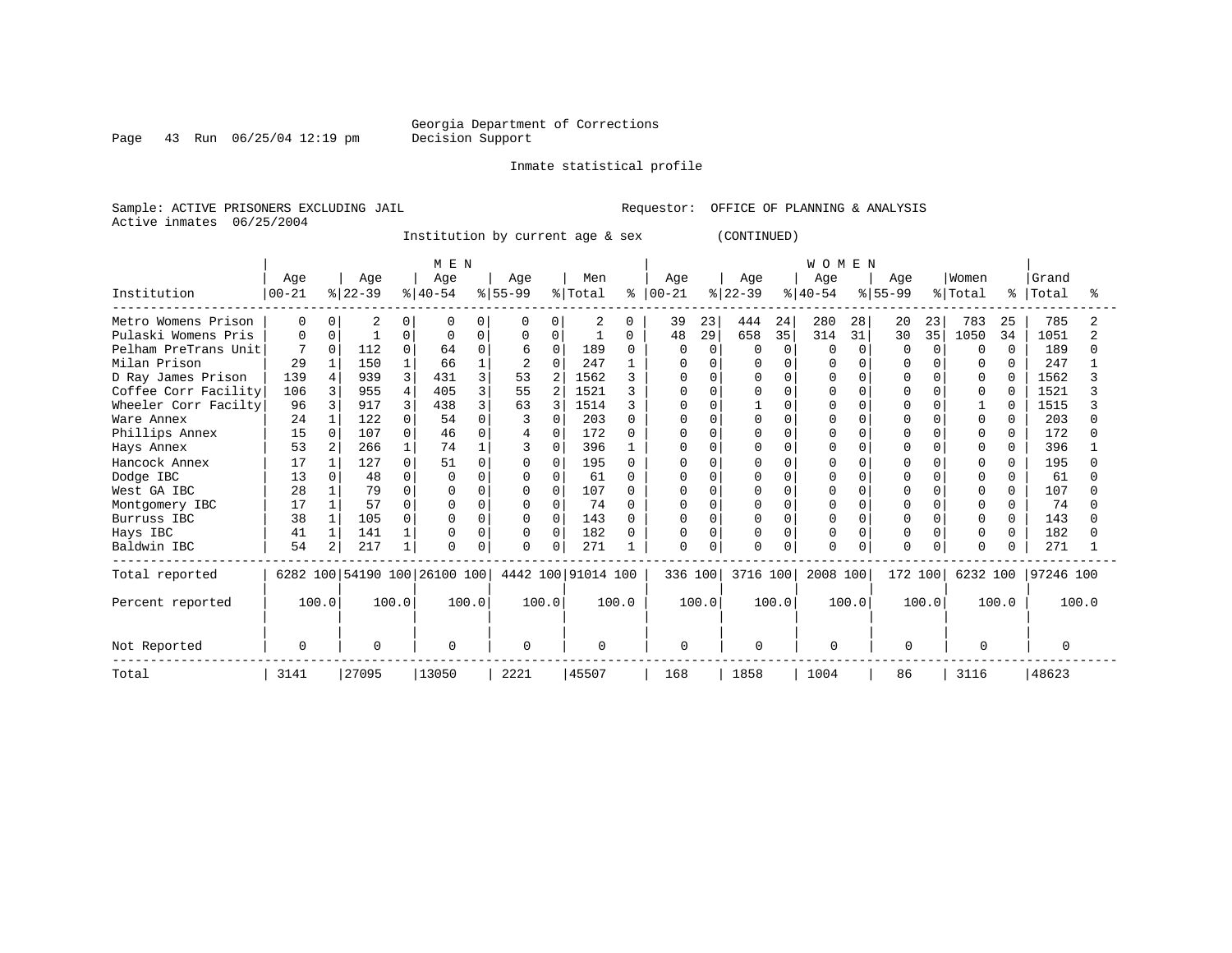Page 44 Run 06/25/04 12:19 pm Decision Support

#### Inmate statistical profile

Sample: ACTIVE PRISONERS EXCLUDING JAIL **Requestor:** OFFICE OF PLANNING & ANALYSIS Active inmates 06/25/2004

Misdemeanors And Felonies by current age & sex

| Crime Type                   | Aqe<br>  00-21 | Aqe<br>$8122 - 39$ | M E N<br>Aqe<br>$8140 - 54$                                            | Aqe<br>$8155 - 99$               | Men<br>% Total<br>⊱ | Age<br>$ 00-21$       | Age<br>$8 22-39$                  | <b>WOMEN</b><br>Aqe<br>$8140 - 54$ | Aqe<br>$8155 - 99$        | Women<br>% Total                 | Grand<br>%   Total |
|------------------------------|----------------|--------------------|------------------------------------------------------------------------|----------------------------------|---------------------|-----------------------|-----------------------------------|------------------------------------|---------------------------|----------------------------------|--------------------|
| <b>MISDEMEANOR</b><br>FELONY | $\Omega$       | 2<br>$\Omega$      | 2<br>$\overline{0}$<br>3140 100 27091 100 13048 100 2221 100 45500 100 | $\overline{0}$<br>0 <sup>1</sup> | 5<br>$\mathbf{0}$   | 0<br>- 0 I<br>168 100 | $\mathbf{0}$<br>- 0 I<br>1858 100 | $\Omega$<br>- O I<br>1004 100      | $\Omega$<br>0 I<br>86 100 | $\Omega$<br>$\Omega$<br>3116 100 | 5 0<br> 48616 100  |
| Total reported               |                |                    | 3141 100 27093 100 13050 100                                           |                                  | 2221 100 45505 100  | 168 100               | 1858 100                          | 1004 100                           | 86 100                    | 3116 100                         | 48621 100          |
| Percent reported             | 100.0          | 100.0              | 100.0                                                                  | 100.0                            | 100.0               | 100.0                 | 100.0                             | 100.0                              | 100.0                     | 100.0                            | 100.0              |
| NOT REPORTED                 | $\Omega$       | 2                  | $\mathbf 0$                                                            | $\mathbf 0$                      | 2                   | 0                     | 0                                 | $\mathbf 0$                        | $\mathbf 0$               | 0                                |                    |
| Total                        | 3141           | 27095              | 13050                                                                  | 2221                             | 45507               | 168                   | 1858                              | 1004                               | 86                        | 3116                             | 48623              |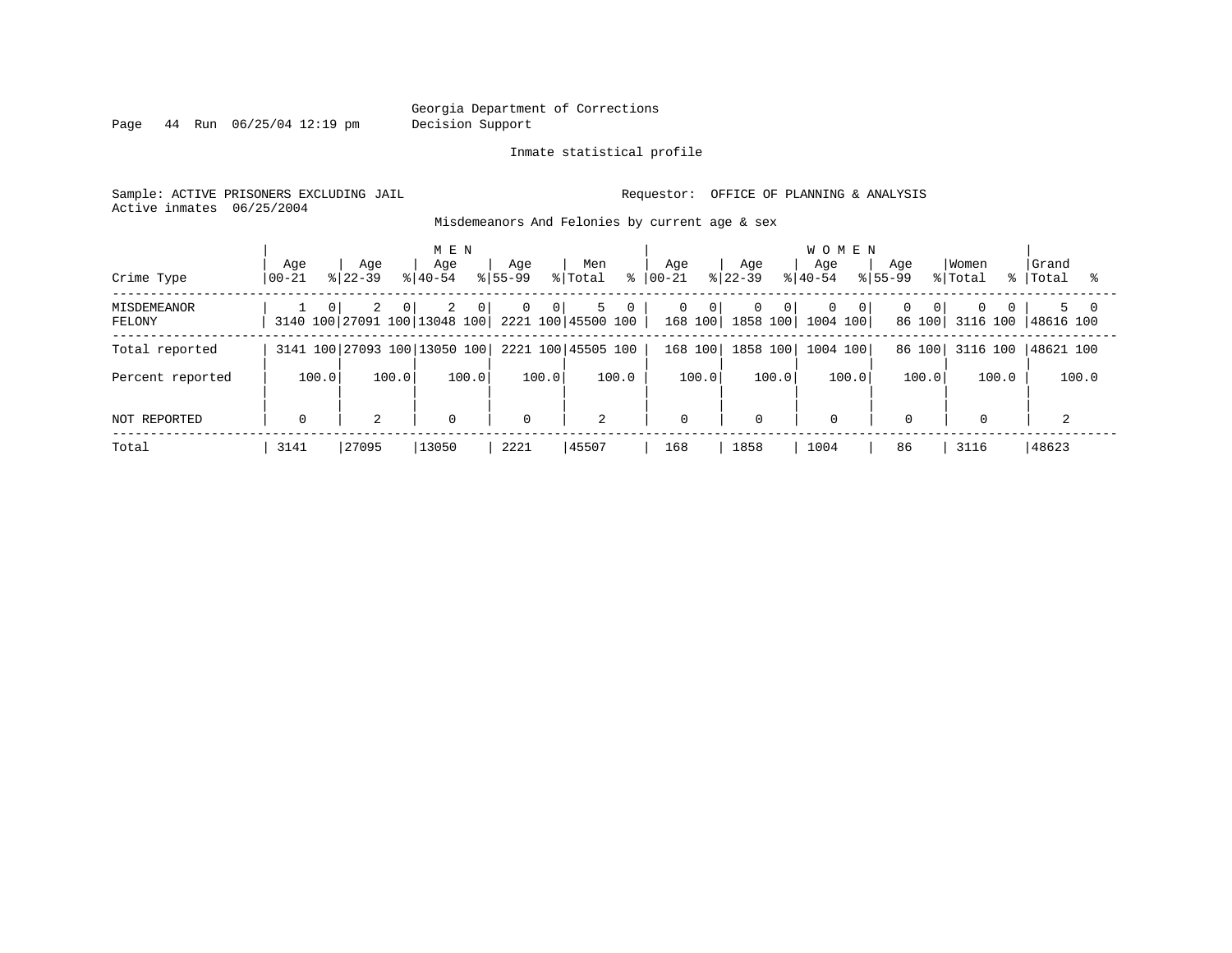Page 45 Run 06/25/04 12:19 pm Decision Support

#### Inmate statistical profile

Sample: ACTIVE PRISONERS EXCLUDING JAIL **Requestor:** OFFICE OF PLANNING & ANALYSIS Active inmates 06/25/2004

Crimes By Group by current age & sex

|                      |              |              |                |                | M E N                        |              |             |              |                    |              |           |                |                |                | WOMEN     |                |             |          |          |                |           |          |
|----------------------|--------------|--------------|----------------|----------------|------------------------------|--------------|-------------|--------------|--------------------|--------------|-----------|----------------|----------------|----------------|-----------|----------------|-------------|----------|----------|----------------|-----------|----------|
|                      | Age          |              | Age            |                | Age                          |              | Age         |              | Men                |              | Age       |                | Age            |                | Age       |                | Age         |          | Women    |                | Grand     |          |
| Crimes By Group      | $00 - 21$    |              | $ 22-39$       |                | $8140 - 54$                  |              | $8 55-99$   |              | % Total            | ⊱            | $00 - 21$ |                | $ 22-39$       |                | $8 40-54$ |                | $8155 - 99$ |          | % Total  |                | Total     |          |
| HOMICIDE             | 155          | 5.           | 3168           | 12             | 2010                         | 15           | 615         | 28           | 5948               | 13           | 13        | 8              | 253            | 14             | 161       | 16             | 39          | 46       | 466      | 15             | 6414      | 13       |
| <b>ABORTION</b>      | $\Omega$     | $\Omega$     | $\Omega$       | $\Omega$       | 0                            | $\mathbf 0$  | $\mathbf 0$ | $\Omega$     | $\Omega$           | $\mathbf 0$  | $\Omega$  | $\Omega$       | $\mathbf 0$    | $\mathbf 0$    | 0         | $\mathbf 0$    | 0           | $\Omega$ | $\Omega$ | $\Omega$       | $\Omega$  | $\Omega$ |
| BODILY INJRY&REL OFF | 496          | 16           | 4713           | 17             | 1875                         | 14           | 296         | 13           | 7380               | 16           | 35        | 21             | 228            | 12             | 130       | 13             | 15          | 18       | 408      | 13             | 7788      | 16       |
| ARSON & REL OFF      | 10           | O            | 65             | $\Omega$       | 40                           | 0            | 6           | $\Omega$     | 121                | $\Omega$     | 1         | 1              | 11             | $\mathbf{1}$   | 8         | 1              | O           | ∩        | 20       | -1             | 141       |          |
| DAMAGE OF PROPERTY   | 19           |              | 67             | <sup>0</sup>   | 29                           | $\Omega$     | -1          | O            | 116                | $\Omega$     | 1         | 1              | 4              | $\Omega$       |           | $\Omega$       | U           | ∩        | 7        | <sup>0</sup>   | 123       |          |
| BURGLARY & REL OFF   | 480          | 15           | 3044           | 11             | 1481                         | 11           | 77          | 3            | 5082               | 11           | 14        | 8              | 123            | 7              | 59        | 6              | 0           | $\Omega$ | 196      | 6              | 5278      | 11       |
| FORGERY & REL OFF    | 37           | $\mathbf{1}$ | 686            | 3              | 439                          | 3            | 30          | 1            | 1192               | 3            | 13        | 8              | 335            | 18             | 145       | 14             | 4           | 5        | 497      | 16             | 1689      | 3        |
| <b>THEFT</b>         | 221          | 7            | 1508           | 6              | 834                          | 6            | 83          | 4            | 2646               | 6            | 12        | 7              | 158            | 9              | 153       | 15             | 10          | 12       | 333      | 11             | 2979      |          |
| <b>ROBBERY</b>       | 950          | 30           | 4695           | 17             | 1284                         | 10           | 114         | 5            | 7043               | 15           | 45        | 27             | 171            | 9              | 45        | $\overline{4}$ | 2           | 2        | 263      | 8              | 7306      | 15       |
| SEXUAL OFFENSES      | 301          | 10           | 3020           | 11             | 2545                         | 20           | 719         | 32           | 6585               | 14           |           | $\mathbf{1}$   | 49             | 3              | 34        | 3              | 3           | 4        | 88       | 3              | 6673      | 14       |
| OBSCENITY CRIMES     | <sup>0</sup> | $\Omega$     | ∩              | $\Omega$       | C                            | $\Omega$     | -1          | 0            | 1                  | 0            | U         | $\Omega$       | <sup>0</sup>   | $\Omega$       | $\Omega$  | $\Omega$       | 0           | $\Omega$ | $\Omega$ | 0              | -1        |          |
| TREASON & REL OFF    | n            | 0            | -1             | <sup>0</sup>   |                              | $\Omega$     | 0           | U            | 2                  | 0            | U         | $\Omega$       |                | $\Omega$       | $\Omega$  | $\Omega$       | U           | $\Omega$ | 1        | 0              | 3         |          |
| CRIMES INVOLVNG GOVT | 35           |              | 451            | 2              | 148                          | 1            | 11          | 0            | 645                | 1            | 3         | $\overline{2}$ | 30             | 2              | 22        | 2              | U           | 0        | 55       | $\overline{c}$ | 700       |          |
| FALSIFICATIONS       | $\Omega$     | $\Omega$     | 23             | $\Omega$       | 6                            | $\Omega$     | 2           | O            | 31                 | $\Omega$     |           | $\Omega$       |                | $\Omega$       | 3         | $\Omega$       | U           | $\Omega$ | 10       | $\Omega$       | 41        |          |
| OBSTRUCT LAW ENFORCE |              | $\Omega$     | 78             | $\Omega$       | 24                           | 0            | 3           | 0            | 110                | 0            | U         | $\Omega$       |                | $\Omega$       |           | 0              | 0           | $\Omega$ | 6        | O              | 116       |          |
| DISORDERLY CONDUCT   |              |              | 28             |                | 11                           | O            | 2           | O            | 48                 | O            |           | $\Omega$       |                | $\cap$         | O         | 0              |             | O        | 1        | U              | 49        |          |
| GAMBLING & REL OFF   |              | O            | 3              | $\cap$         | 3                            | O            | $\Omega$    | O            | 6                  | 0            |           | $\Omega$       | $\Omega$       | $\cap$         | O         | $\Omega$       | 0           | $\Omega$ | $\Omega$ | 0              | 6         |          |
| CRUELTY TO CHILDREN  | 5            | $\Omega$     | 184            |                | 67                           | $\mathbf{1}$ | 8           | 0            | 264                | 1            | 3         | $\overline{2}$ | 73             | $\overline{4}$ | 6         | 1              | 0           | $\Omega$ | 82       | 3              | 346       |          |
| CRIMES WITH GUNS     | 39           |              | 631            | $\overline{a}$ | 269                          | 2            | 42          | 2            | 981                | 2            |           | $\Omega$       | 19             | $\mathbf{1}$   | Я         | $\mathbf{1}$   | Ω           | $\Omega$ | 27       | $\mathbf{1}$   | 1008      |          |
| INVASION PRIVACY     |              | O            | 12             | $\Omega$       | 8                            | $\Omega$     | -1          | $\Omega$     | 25                 | $\Omega$     | O         | $\Omega$       | <sup>0</sup>   | $\Omega$       | Λ         | $\Omega$       | U           | $\Omega$ | 0        | $\Omega$       | 25        |          |
| RACKETEERING         |              | O            | 33             |                | 20                           | $\Omega$     | 4           | 0            | 57                 | 0            |           | $\Omega$       | 4              | $\Omega$       | 8         | -1             |             |          | 13       | $\Omega$       | 70        |          |
| DRUG ABUSE OFFENSES  | 319          | 10           | 3565           | 13             | 1514                         | 12           | 135         | 6            | 5533               | 12           | 19        | 11             | 303            | 16             | 179       | 18             | 8           | 9        | 509      | 16             | 6042      | 12       |
| DRUG TRAFFICKING     | 33           | 1            | 900            | 3              | 262                          | 2            | 43          | 2            | 1238               | 3            | 6         | 4              | 69             | 4              | 22        | 2              | 3           | 4        | 100      | 3              | 1338      |          |
| <b>AUTO CRIMES</b>   | 2            | $\Omega$     | 129            | $\cap$         | 147                          | 1            | 20          | $\mathbf{1}$ | 298                | $\mathbf{1}$ | O         | $\Omega$       | 4              | $\Omega$       | 12        | 1              | 0           | $\Omega$ | 16       | -1             | 314       |          |
| REVENUE & CONTRABAND |              | $\Omega$     | $\Omega$       | $\Omega$       | 0                            | $\Omega$     | $\Omega$    | $\Omega$     | 0                  | $\Omega$     |           | $\Omega$       | $\Omega$       | $\Omega$       | $\Omega$  | $\mathbf 0$    | 0           | $\Omega$ | $\Omega$ | $\Omega$       | $\Omega$  |          |
| CRIMES OF OTH STATES | $\Omega$     | $\Omega$     | $\Omega$       | O              | $\Omega$                     | $\Omega$     | O           | $\Omega$     | $\Omega$           | 0            | U         | $\Omega$       | $\Omega$       | $\Omega$       | O         | $\Omega$       | U           | $\Omega$ | $\Omega$ | $\Omega$       | $\Omega$  |          |
| MISC. FELONIES       | 18           |              | 66             | 0              | 20                           | $\Omega$     | 6           | O            | 110                | O            |           | $\mathbf{1}$   | 8              | $\Omega$       | 5         | 0              | U           | $\Omega$ | 14       | O              | 124       |          |
| MISDEMEANORS         |              | 0            | $\overline{2}$ |                | 2                            | 0            | 0           | 0            | 5                  | 0            | O         | 0              |                | 0              | O         | 0              | 0           | 0        | 0        |                | 5         |          |
| Total reported       |              |              |                |                | 3137 100 27072 100 13039 100 |              |             |              | 2219 100 45467 100 |              | 168 100   |                | 1856 100       |                | 1003 100  |                |             | 85 100   | 3112 100 |                | 48579 100 |          |
| Percent reported     |              | 99.9         |                | 99.9           |                              | 99.9         |             | 99.9         |                    | 99.9         |           | 100.0          |                | 99.9           |           | 99.9           |             | 98.8     |          | 99.9           |           | 99.9     |
| <b>NOT REPORTED</b>  | 4            |              | 23             |                | 11                           |              | 2           |              | 40                 |              | 0         |                | $\overline{2}$ |                | 1         |                | 1           |          | 4        |                | 44        |          |
| Total                | 3141         |              | 27095          |                | 13050                        |              | 2221        |              | 45507              |              | 168       |                | 1858           |                | 1004      |                | 86          |          | 3116     |                | 48623     |          |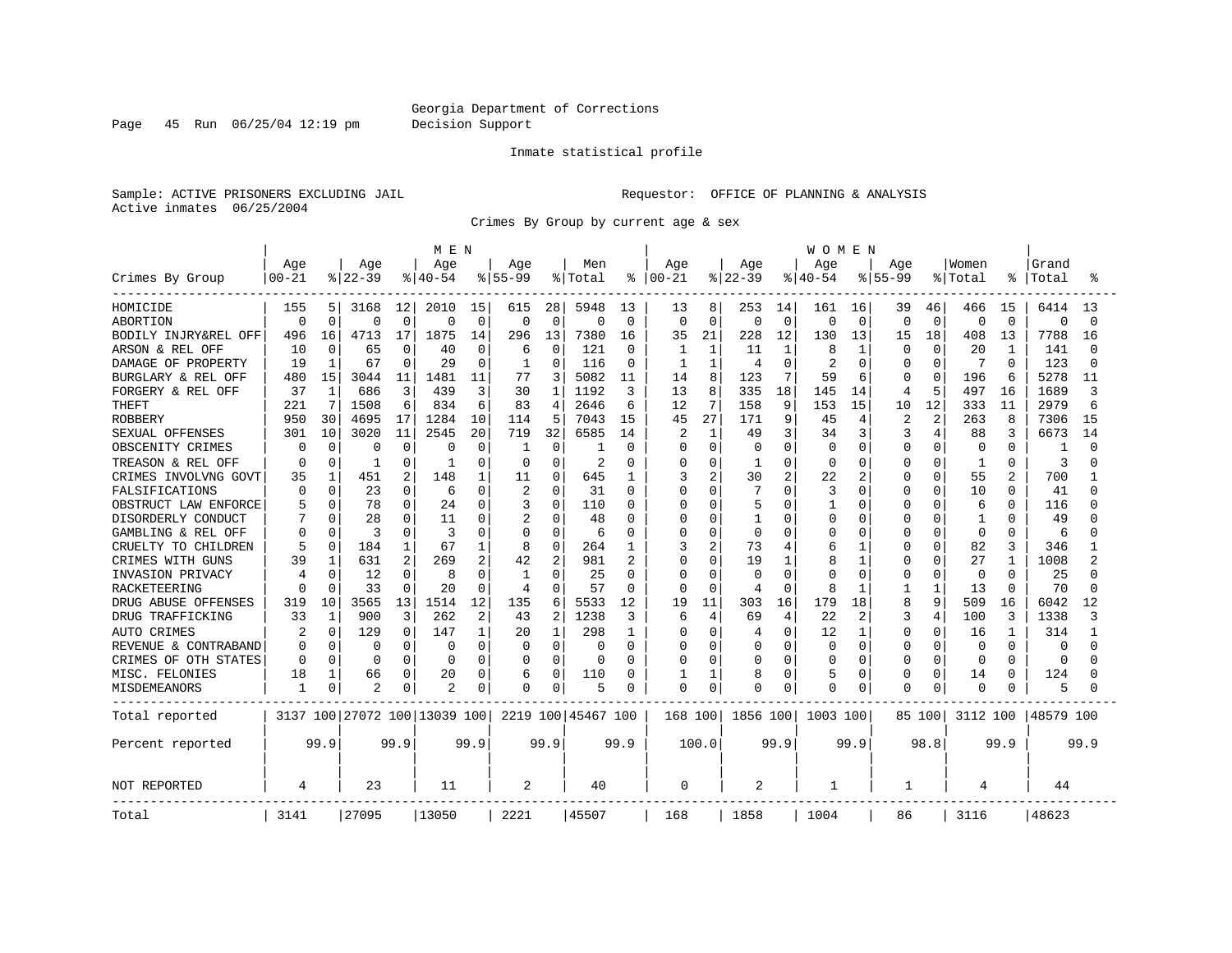Page 46 Run 06/25/04 12:19 pm Decision Support

#### Inmate statistical profile

Sample: ACTIVE PRISONERS EXCLUDING JAIL **Requestor:** OFFICE OF PLANNING & ANALYSIS Active inmates 06/25/2004

Most Serious Offense by current age & sex

|                                                                                                                                   |                |              |                |              | M E N    |              |              |              |         |              |                |              |              |              | W O M E N      |              |                |                |          |              |              |              |
|-----------------------------------------------------------------------------------------------------------------------------------|----------------|--------------|----------------|--------------|----------|--------------|--------------|--------------|---------|--------------|----------------|--------------|--------------|--------------|----------------|--------------|----------------|----------------|----------|--------------|--------------|--------------|
|                                                                                                                                   | Age            |              | Age            |              | Age      |              | Age          |              | Men     |              | Age            |              | Age          |              | Aqe            |              | Aqe            |                | Women    |              | Grand        |              |
| Most Serious Offense 00-21                                                                                                        |                |              | $ 22-39$       |              | $ 40-54$ |              | $ 55-99$     |              | % Total |              | $8   00 - 21$  |              | $8 22-39$    |              | $8 40-54$      |              | $8155 - 99$    |                | % Total  |              | %   Total    | °            |
| NOTE: In the table below, misdemeanors come first, and are in lower-case letters. AFTER THAT COME FELONIES, IN UPPER-CASE LETTERS |                |              |                |              |          |              |              |              |         |              |                |              |              |              |                |              |                |                |          |              |              |              |
| stalking                                                                                                                          |                | 0            | -1             | 0            | O        | 0            |              | $\Omega$     | 1       | $\Omega$     | 0              | 0            | 0            | 0            | $\Omega$       | O            | $\Omega$       | $\Omega$       | 0        | O            |              |              |
| reckless conduct                                                                                                                  |                | 0            | $\Omega$       | U            |          | $\Omega$     | $\cap$       | $\Omega$     | 1       | $\Omega$     | O              | O            | $\Omega$     | 0            | $\cap$         | $\cap$       | $\Omega$       | $\cap$         | $\Omega$ | U            | 1            | ∩            |
| dui                                                                                                                               |                | $\cap$       | $\Omega$       | 0            | -1       | 0            | <sup>0</sup> | $\mathbf 0$  | -1      | $\Omega$     | U              | $\Omega$     | <sup>0</sup> | 0            | $\Omega$       | $\Omega$     | $\Omega$       | $\Omega$       | $\Omega$ | $\Omega$     | 1            |              |
| family violence batt                                                                                                              |                | $\Omega$     | $\mathbf{1}$   | U            |          | $\Omega$     |              | $\Omega$     | 1       | $\Omega$     | O              | $\Omega$     | $\Omega$     | 0            | $\Omega$       | $\Omega$     | $\Omega$       | $\Omega$       | $\Omega$ | O            | 1            |              |
| misc public order of                                                                                                              |                | $\Omega$     | $\Omega$       | $\Omega$     |          | $\mathbf 0$  |              | $\Omega$     |         | $\Omega$     | O              | $\Omega$     | ∩            | U            | $\Omega$       | $\Omega$     | n              | $\Omega$       | $\Omega$ | U            | $\mathbf{1}$ |              |
| MISC HOMICIDE OFFENS                                                                                                              | $\overline{2}$ | $\Omega$     | 11             | 0            | 3        | $\Omega$     | -1           | $\Omega$     | 17      | $\Omega$     | U              | $\Omega$     | -1           | $\Omega$     | $\mathbf{1}$   | <sup>0</sup> | -1             | 1              | 3        | $\Omega$     | 20           | ∩            |
| <b>MURDER</b>                                                                                                                     | 88             | 3            | 2190           | 8            | 1572     | 12           | 488          | 22           | 4338    | 10           | 7              | 4            | 124          |              | 90             | 9            | 29             | 34             | 250      | 8            | 4588         | q            |
| VOLUNTARY MANSLAUGHT                                                                                                              | 48             | 2            | 674            | 2            | 307      | 2            | 95           | 4            | 1124    |              | 4              | 2            | 96           | 5            | 56             | 6            |                | 8              | 163      | 5            | 1287         | 3            |
| INVOLUNTARY MANSLAUG                                                                                                              | 8              | $\Omega$     | 87             | 0            | 22       | 0            | 7            | $\Omega$     | 124     | $\Omega$     | 2              | 1            | 11           | $\mathbf{1}$ | 4              | O            | -1             | 1              | 18       | 1            | 142          | U            |
| FETICIDE                                                                                                                          | $\bigcap$      | $\Omega$     | -1             | O            | -1       | $\Omega$     | $\Omega$     | $\Omega$     | 2       | $\Omega$     | U              | $\Omega$     | $\Omega$     | $\Omega$     | $\Omega$       | $\Omega$     | $\Omega$       | $\Omega$       | $\Omega$ | $\Omega$     | 2            | ∩            |
| VEHICULAR HOMICIDE                                                                                                                | 11             | $\Omega$     | 195            | 1            | 101      | $\mathbf{1}$ | 22           | $\mathbf{1}$ | 329     | 1            | 0              | $\Omega$     | 21           | $\mathbf{1}$ | 10             | 1            | $\overline{c}$ | $\overline{a}$ | 33       | $\mathbf{1}$ | 362          |              |
| HOMICIDE BY PILOT DU                                                                                                              | $\Omega$       | $\Omega$     |                | 0            | 3        | $\Omega$     | 1            | $\Omega$     | 11      | $\Omega$     | 0              | $\Omega$     | $\Omega$     | $\Omega$     | $\Omega$       | $\Omega$     | $\Omega$       | $\Omega$       | $\Omega$ | $\Omega$     | 11           | U            |
| CONCEAL DEATH OF ANO                                                                                                              | C              | $\Omega$     | 10             | O            |          | $\Omega$     | 2            | $\Omega$     | 15      | $\Omega$     | U              | $\Omega$     | <sup>0</sup> | 0            | $\Omega$       | U            | $\cap$         | $\Omega$       | $\Omega$ | $\Omega$     | 15           |              |
| <b>ATMPT MURDER</b>                                                                                                               |                | $\Omega$     | 4              | $\Omega$     | -1       | 0            | $\Omega$     | $\Omega$     | 5       | $\Omega$     | U              | $\Omega$     | 1            | 0            |                | O            |                | $\Omega$       | 2        | $\Omega$     | 7            |              |
| MISC ASSAULT/BATTERY                                                                                                              |                | $\Omega$     | 27             | O            |          | O            | 0            | $\Omega$     | 35      | $\Omega$     |                |              | U            |              | $\Omega$       |              |                |                |          |              | 36           |              |
| FAMILY VIOLENCE BATT                                                                                                              |                | $\Omega$     | 37             | $\Omega$     | 14       | $\Omega$     |              | $\Omega$     | 53      | $\Omega$     | $\Omega$       | $\Omega$     | $\Omega$     | U            | $\Omega$       | $\Omega$     | $\Omega$       | $\Omega$       | $\Omega$ | $\Omega$     | 53           | ∩            |
| AGGRAV ASSAULT                                                                                                                    | 325            | 10           | 2860           | 11           | 1068     | 8            | 184          | 8            | 4437    | 10           | 22             | 13           | 148          | 8            | 98             | 10           | 5              | 6              | 273      | 9            | 4710         | 10           |
| ATMPT AGGRAV ASSAULT                                                                                                              | 1              | $\mathbf 0$  |                | $\Omega$     | 1        | $\Omega$     | 0            | $\mathbf 0$  | 3       | $\Omega$     | 0              | $\mathbf 0$  | 1            | $\Omega$     | $\Omega$       | $\Omega$     | $\Omega$       | $\Omega$       | 1        | $\Omega$     | 4            | U            |
| <b>AGGRAV BATTERY</b>                                                                                                             | 44             | $\mathbf{1}$ | 383            | 1            | 161      | 1            | 23           | $\mathbf{1}$ | 611     | $\mathbf{1}$ | 5              | 3            | 23           | $\mathbf{1}$ | 10             | $\mathbf{1}$ | 4              | 5              | 42       | $\mathbf{1}$ | 653          | $\mathbf{1}$ |
| TERRORIST THREATS &                                                                                                               | 17             | $\mathbf{1}$ | 194            | $\mathbf{1}$ | 93       | $\mathbf{1}$ | 9            | $\Omega$     | 313     | 1            | 3              | 2            | 8            | $\Omega$     | 6              | $\mathbf{1}$ | $\cap$         | $\Omega$       | 17       | $\mathbf{1}$ | 330          | $\mathbf{1}$ |
| FALSE IMPRISONMENT                                                                                                                | q              | $\Omega$     | 75             | $\Omega$     | 26       | 0            | 2            | $\Omega$     | 112     | $\Omega$     | 2              | 1            | 4            | 0            | $\overline{2}$ | $\Omega$     | $\Omega$       | $\Omega$       | 8        | $\Omega$     | 120          | U            |
| KIDNAPPING                                                                                                                        | 77             | 2            | 781            | 3            | 336      | 3            | 50           | 2            | 1244    | 3            | O              | $\Omega$     | 29           | 2            | 5              | <sup>0</sup> |                |                | 36       |              | 1280         |              |
| INTERFERENCE WITH CU                                                                                                              | 0              | 0            | 3              | 0            | $\Omega$ | 0            | 0            | $\mathbf 0$  | 3       | $\Omega$     | U              | 0            | 0            | 0            | $\Omega$       | O            |                | $\Omega$       | $\Omega$ | 0            | 3            | U            |
| AGGRAV ASSAULT POLCE                                                                                                              | 10             | $\Omega$     | 189            | $\mathbf{1}$ | 72       | $\mathbf{1}$ | 18           | $\mathbf{1}$ | 289     | 1            | $\overline{c}$ | $\mathbf{1}$ | 6            | 0            | 5              | $\cap$       |                |                | 14       | $\Omega$     | 303          | 1            |
| AGGRAV BATTERY PEACE                                                                                                              | 2              | $\Omega$     |                | 0            |          | $\Omega$     | $\Omega$     | $\Omega$     | 11      | $\Omega$     | 0              | $\Omega$     | <sup>0</sup> | 0            | $\Omega$       | $\cap$       | $\Omega$       | $\Omega$       | $\Omega$ | $\Omega$     | 11           | U            |
| SIMPLE BATTERY                                                                                                                    |                | $\Omega$     | 4              | 0            | $\Omega$ | $\Omega$     | $\Omega$     | $\mathbf 0$  | 5       | $\Omega$     | U              | $\Omega$     | O            | 0            | $\Omega$       | $\Omega$     |                | $\Omega$       | $\Omega$ | 0            | 5            |              |
| RECK COND                                                                                                                         |                | $\Omega$     | 4              | 0            | 4        | $\Omega$     | $\Omega$     | $\Omega$     | 8       | $\Omega$     | U              | $\Omega$     | 4            | 0            | 1              | $\Omega$     |                | $\cap$         | 5        | $\Omega$     | 13           |              |
| INJURY BY VEHICLE                                                                                                                 |                | $\Omega$     | 16             | 0            | 12       | 0            | $\Omega$     | 0            | 31      | $\Omega$     | U              | $\Omega$     | 2            | 0            | $\overline{c}$ | O            |                | 2              | 6        | 0            | 37           | U            |
| STALKING                                                                                                                          |                | $\Omega$     | $\overline{2}$ | $\Omega$     | $\Omega$ | $\Omega$     | $\Omega$     | $\Omega$     | 2       | <sup>0</sup> | U              | $\Omega$     | $\Omega$     | 0            | $\Omega$       | O            |                |                | $\Omega$ | $\Omega$     | 2            |              |
| AGGRAV STALKING                                                                                                                   |                | $\Omega$     | 129            | $\Omega$     | 77       | 1            | 8            | $\Omega$     | 219     | $\Omega$     | 0              | $\Omega$     |              | U            |                | $\Omega$     |                |                | 5        | $\Omega$     | 224          | ∩            |
| ATMPT KIDNAP                                                                                                                      |                | $\Omega$     | -1             | 0            | 2        | $\Omega$     |              | $\Omega$     |         | <sup>0</sup> | U              | $\Omega$     | <sup>0</sup> | $\Omega$     | $\Omega$       | $\Omega$     | $\Omega$       | $\Omega$       | $\Omega$ | 0            | 4            |              |
| ARSON MISC                                                                                                                        |                | $\Omega$     | 2              | 0            | 1        | $\Omega$     | $\Omega$     | $\Omega$     | 3       | $\Omega$     | 0              | $\Omega$     | $\Omega$     | 0            |                | 0            | 0              | $\Omega$       | 1        | 0            | 4            |              |
| ARSON 1ST DEGREE                                                                                                                  | 10             | 0            | 52             | 0            | 37       | 0            |              | 0            | 104     |              | 1              |              | 11           | 1            | 7              |              | $\Omega$       | 0              | 19       |              | 123          | U            |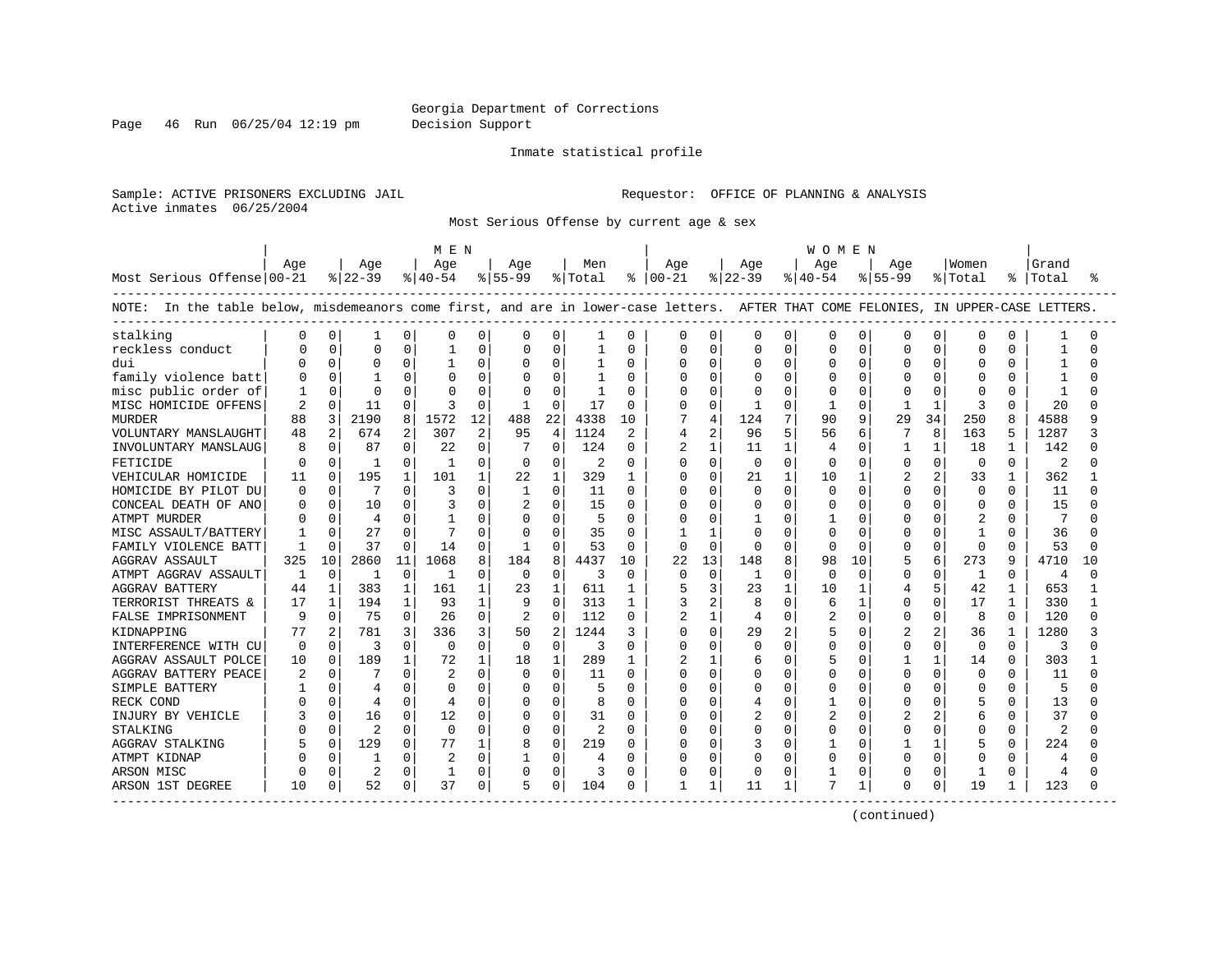Page 47 Run 06/25/04 12:19 pm Decision Support

Inmate statistical profile

Active inmates 06/25/2004

Sample: ACTIVE PRISONERS EXCLUDING JAIL **Requestor:** OFFICE OF PLANNING & ANALYSIS

Most Serious Offense by current age & sex (CONTINUED)

|                                          |          |              |           |          | M E N    |          |                |          |                |          |               |              |              |              | W O M E N |          |             |              |         |              |                |    |
|------------------------------------------|----------|--------------|-----------|----------|----------|----------|----------------|----------|----------------|----------|---------------|--------------|--------------|--------------|-----------|----------|-------------|--------------|---------|--------------|----------------|----|
|                                          | Age      |              | Age       |          | Age      |          | Age            |          | Men            |          | Age           |              | Age          |              | Age       |          | Age         |              | Women   |              | Grand          |    |
| Most Serious Offense 00-21               |          |              | $ 22-39 $ |          | $ 40-54$ |          | $ 55-99$       |          | % Total        |          | $8   00 - 21$ |              | $ 22-39 $    |              | $ 40-54 $ |          | $8155 - 99$ |              | % Total | ి            | Total          |    |
| ARSON 2ND DEGREE                         | $\Omega$ | 0            | 10        | 0        | 1        | 0        | 1              | 0        | 12             | 0        | 0             | 0            | 0            | 0            | 0         | 0        | 0           | 0            | 0       | 0            | 12             |    |
| ARSON 3RD DEGREE                         |          | 0            |           | $\Omega$ | 0        | 0        | 0              | 0        |                | 0        |               | $\Omega$     | 0            | $\Omega$     | 0         | 0        | 0           | 0            | 0       | 0            |                |    |
| CRMNL POSS EXPLOSIVE                     |          | 0            | $\Omega$  | $\Omega$ |          | 0        | $\Omega$       | $\Omega$ |                | O        |               | $\Omega$     |              | $\Omega$     | U         | $\Omega$ | N           | $\Omega$     | 0       | $\Omega$     | 1              |    |
| MISC CRIMINAL DAMAGE                     |          | $\Omega$     | ∩         | $\Omega$ |          | O        | $\Omega$       | $\Omega$ | 1              | 0        |               | $\Omega$     |              | U            | O         | $\Omega$ | N           | $\Omega$     |         | <sup>0</sup> | 2              |    |
| CRMNL DAMAGE 1ST DEG                     | 6        | $\Omega$     | 19        | $\Omega$ | 8        | 0        | 0              | $\Omega$ | 33             | 0        |               | $\Omega$     |              | ∩            |           | $\Omega$ | Ω           | O            | 1       | 0            | 34             |    |
| CRMNL DAMAGE 2ND DEG                     | 12       | $\Omega$     | 46        | $\Omega$ | 18       | 0        |                | U        | 77             | $\Omega$ |               | $\mathbf{1}$ |              |              |           | 0        |             | $\Omega$     | 5       | <sup>0</sup> | 82             |    |
| ALTER ID                                 |          | $\Omega$     | 2         | $\Omega$ |          | $\Omega$ | 0              | $\Omega$ | 5              | O        |               | $\mathbf 0$  |              | $\Omega$     | O         | 0        | Ω           | 0            | 0       | $\Omega$     | 5              |    |
| <b>BURGLARY</b>                          | 473      | 15           | 3004      | 11       | 1471     | 11       | 75             | 3        | 5023           | 11       | 14            | 8            | 121          |              | 57        | 6        | 0           | $\mathbf 0$  | 192     | 6            | 5215           | 11 |
| POSS BURGLAR TOOLS                       |          | $\Omega$     | 29        | $\Omega$ | 5        | 0        | 1              | 0        | 37             | $\Omega$ | $\cap$        | $\Omega$     | 2            | $\cap$       |           | 0        | 0           | $\Omega$     | 3       | $\Omega$     | 40             | ∩  |
| ATMPT BURGLARY                           |          | 0            | 11        | 0        |          | 0        | 1              | 0        | 22             | 0        |               | $\Omega$     | 0            | $\Omega$     |           | $\Omega$ | 0           | $\Omega$     | 1       | 0            | 23             |    |
| MISC FORGERY                             |          | 0            | 6         | 0        | 3        | 0        | 0              | $\Omega$ | 9              | 0        | $\Omega$      | $\mathbf 0$  | O            | $\Omega$     |           | 0        | 0           | $\mathbf 0$  | 1       | 0            | 10             |    |
| FORGERY 1ST DEGREE                       | 27       | 1            | 587       | 2        | 390      | 3        | 24             | 1        | 1028           | 2        | 11            | 7            | 295          | 16           | 125       | 12       | 3           | 3            | 434     | 14           | 1462           |    |
| FORGERY 2ND DEGREE                       |          | $\Omega$     | 23        | 0        | 9        | 0        | 1              | $\Omega$ | 36             | 0        |               |              | 4            | $\Omega$     | 4         | 0        | 0           | $\Omega$     | 9       | 0            | 45             |    |
| <b>BAD CHECKS</b>                        |          | 0            | 4         | 0        |          | O        | 0              | $\Omega$ | 9              | O        |               | <sup>0</sup> | 4            | ∩            |           | 0        | 0           | $\Omega$     | 3       | $\Omega$     | 12             |    |
| THEFT CREDIT CARD                        |          | 0            | 13        | $\Omega$ |          | 0        | 2              | $\Omega$ | 19             | 0        |               | $\Omega$     |              | $\Omega$     |           | 0        |             | 0            | 5       | 0            | 24             |    |
| FRAUDULENT CREDIT CA                     |          | U            | 36        | 0        | 15       | 0        | -1             | $\Omega$ | 59             | O        |               | 1            | 18           | 1            | 8         | 1        |             |              | 28      | -1           | 87             |    |
| RECV GDS, SRVS FRAUD                     |          | O            | $\Omega$  | 0        |          | U        | <sup>0</sup>   | O        |                | O        | O             | $\Omega$     | Ω            | $\Omega$     | O         | $\Omega$ |             | <sup>0</sup> | O       |              |                |    |
| TELECOMMUNICATIONS F                     |          | 0            |           | 0        |          | O        | O              | $\Omega$ |                | U        |               | $\Omega$     | U            | <sup>n</sup> | O         | 0        | Ω           | $\cap$       | U       | U            |                |    |
| ATMPT FORGERY                            |          | U            |           | $\Omega$ |          | 0        | $\Omega$       | $\Omega$ |                | U        |               | $\Omega$     |              | U            | Π         | $\Omega$ | N           | $\Omega$     | 2       | <sup>0</sup> |                |    |
| FRAUDULENT ACCESS CO                     |          | $\Omega$     | $\Omega$  | 0        |          | 0        | 0              | $\Omega$ |                | 0        |               | $\mathbf 0$  |              | O            |           | 0        | 0           | $\Omega$     | 1       | 0            | 2              |    |
| MISC FRAUD                               |          | 0            | 14        | 0        | 10       | 0        | $\overline{2}$ | 0        | 26             | 0        |               | 0            | 10           | 1            |           | 0        | 0           | 0            | 14      | $\Omega$     | 40             |    |
| THEFT BY TAKING                          | 52       | 2            | 481       | 2        | 240      | 2        | 23             | 1        | 796            | 2        |               | 4            | 51           | 3            | 51        | 5        | 3           | 3            | 112     | 4            | 908            |    |
| THEFT BY DECEPTION                       |          | 0            | 19        | $\Omega$ | 15       | 0        | 4              | $\Omega$ | 38             | 0        | Λ             | $\Omega$     |              | $\Omega$     | 3         | 0        | U           | $\Omega$     | 10      | $\Omega$     | 48             |    |
| THEFT BY EXTORTION                       |          | $\Omega$     | ∩         | $\Omega$ |          | O        | $\Omega$       | O        |                | O        |               | $\Omega$     | <sup>0</sup> | U            | O         | $\Omega$ | Ω           | $\Omega$     | 0       | O            |                |    |
| THEFT OF LOST PROPER                     | n        | $\Omega$     | -1        | $\Omega$ | $\Omega$ | 0        | 1              | $\Omega$ | $\overline{2}$ | 0        |               | 0            | <sup>0</sup> | $\Omega$     | U         | 0        | 0           | 0            | O       | $\Omega$     | $\overline{c}$ |    |
| THEFT BY REC STOLEN                      | 114      | 4            | 553       | 2        | 197      | 2        | 15             | 1        | 879            | 2        |               | 2            | 21           | 1            | 14        | 1        |             | 1            | 40      | -1           | 919            |    |
| THEFT OF SERVICES                        | O        | 0            | 3         | $\Omega$ | -1       | 0        | $\Omega$       | $\Omega$ | 4              | 0        |               | $\Omega$     | 0            | U            | 0         | 0        | 0           | $\Omega$     | 0       | 0            | 4              |    |
| THEFT BY CONVERSION                      |          | 0            | 16        | 0        | 15       | 0        |                | 0        | 34             | 0        |               | $\Omega$     | Ζ            | $\cap$       |           | 0        |             | 0            |         | 0            | 41             |    |
| THEFT OF TRADE SECRE                     |          | 0            | $\Omega$  | 0        |          | O        | 0              | O        |                | U        |               | $\Omega$     |              | $\Omega$     | U         | 0        |             | $\Omega$     | U       | O            |                |    |
| CONVSN PAYMNTS REAL                      |          | U            |           | $\Omega$ | O        | O        | 0              | $\Omega$ |                | O        |               | $\Omega$     | <sup>0</sup> | ∩            | U         | $\Omega$ | N           | $\Omega$     | 0       | $\Omega$     | 1              |    |
| ATMPT THEFT BY TAKIN                     |          | $\Omega$     | 3         | O        | 4        | 0        | O              | $\Omega$ | 8              | U        |               | $\Omega$     |              | $\cap$       | U         | 0        | N           | $\Omega$     | U       | $\Omega$     | 8              |    |
| THEFT MOTORVEH OR PA                     | 17       | $\mathbf{1}$ | 109       | 0        | 33       | 0        |                | 0        | 163            | 0        |               | $\Omega$     |              | $\Omega$     | 2         | 0        | U           | $\Omega$     | 5       | 0            | 168            |    |
| THEFT BRING PROP IN                      | 0        | $\Omega$     | 8         | $\Omega$ |          | 0        |                | 0        | 13             | 0        |               | 0            | 0            | $\Omega$     | 0         | 0        | Ω           | 0            | 0       | 0            | 13             |    |
| THEFT RECV PROP OUT<br>----------------- | 0        | 0            | 2         | 0        | 1        | 0        | $\Omega$       | 0        | 3              | 0        |               | 0            |              | 0            | 0         | 0        | Ω           | 0            | 0       | 0            | 3              |    |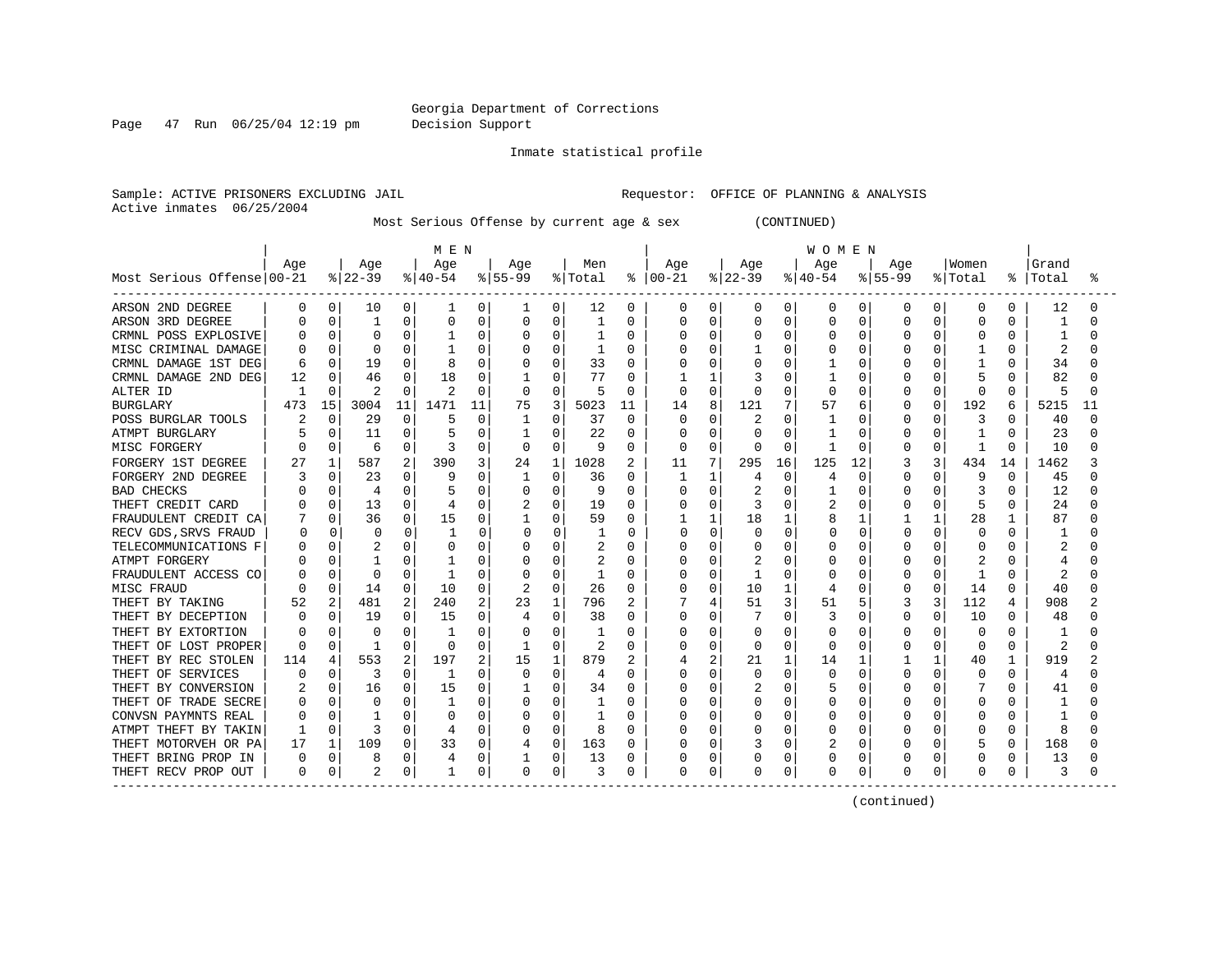Page 48 Run 06/25/04 12:19 pm Decision Support

Inmate statistical profile

Active inmates 06/25/2004

Sample: ACTIVE PRISONERS EXCLUDING JAIL **Requestor:** OFFICE OF PLANNING & ANALYSIS

Most Serious Offense by current age & sex (CONTINUED)

|                            |          |              |              |    | M E N        |          |           |              |         |              |            |              |           |              | <b>WOMEN</b>   |          |             |              |                |          |       |  |
|----------------------------|----------|--------------|--------------|----|--------------|----------|-----------|--------------|---------|--------------|------------|--------------|-----------|--------------|----------------|----------|-------------|--------------|----------------|----------|-------|--|
|                            | Age      |              | Age          |    | Age          |          | Age       |              | Men     |              | Age        |              | Age       |              | Age            |          | Age         |              | Women          |          | Grand |  |
| Most Serious Offense 00-21 |          |              | $ 22-39$     |    | $ 40-54$     |          | $8 55-99$ |              | % Total | ႜ            | $ 00 - 21$ |              | $ 22-39 $ |              | $ 40-54$       |          | $8155 - 99$ |              | % Total        | ి        | Total |  |
| THEFT BY SHOPLIFTING       |          | 0            | 212          | 1  | 268          | 2        | 30        | 1            | 517     | 1            | 1          | 1            | 68        | 4            | 76             | 8        | 6           | 7            | 151            | 5        | 668   |  |
| ENTERING VEHICLE           | 28       | $\mathbf{1}$ | 100          | 0  | 54           | 0        | 4         | $\mathbf{0}$ | 186     | 0            | 0          | 0            | 6         | 0            | $\overline{2}$ | 0        | 0           | $\Omega$     | 8              | 0        | 194   |  |
| <b>ROBBERY</b>             | 333      | 11           | 1358         | 5  | 411          | 3        | 27        | $\mathbf{1}$ | 2129    | 5            | 19         | 11           | 82        | 4            | 21             | 2        | 2           | 2            | 124            | 4        | 2253  |  |
| ARMED ROBBERY              | 500      | 16           | 3068         | 11 | 818          | 6        | 86        | 4            | 4472    | 10           | 17         | 10           | 74        | 4            | 22             | 2        | O           | $\Omega$     | 113            | 4        | 4585  |  |
| ROBBERY BY FORCE           | 37       | 1            | 51           | 0  |              | U        | 0         | $\Omega$     | 95      | $\Omega$     |            | 2            | 4         | $\Omega$     | $\overline{c}$ | $\Omega$ | 0           | <sup>0</sup> | 9              | 0        | 104   |  |
| ROBBERY BY INTIMIDAT       | 33       | 1            | 78           | 0  | 17           | U        | 0         | 0            | 128     | $\Omega$     | 2          | 1            | 5         | $\Omega$     | 0              | 0        |             | $\Omega$     |                | 0        | 135   |  |
| ROBBERY BY SUDDEN SN       | 10       | $\Omega$     | 47           | 0  | 17           | 0        |           | 0            | 75      | 0            | Ω          | 0            | 5         | $\Omega$     | U              | 0        | 0           | O            | 5              | O        | 80    |  |
| HIJACKING MOTOR VEHI       |          | 0            | 22           | 0  | $\Omega$     | 0        | $\Omega$  | $\mathbf 0$  | 30      | $\Omega$     |            | $\mathbf 0$  |           | $\Omega$     | 0              | 0        | 0           | 0            | $\mathbf{1}$   | 0        | 31    |  |
| ATMPT ROBBERY              |          | $\Omega$     | 19           | 0  |              | 0        | 0         | 0            | 34      | $\Omega$     |            | 0            | 0         | $\Omega$     | U              | 0        |             | O            | 0              | $\Omega$ | 34    |  |
| ATMPT ARMED ROBBERY        | 22       | 1            | 52           | 0  | 6            | 0        | 0         | $\Omega$     | 80      | 0            |            | 2            | 0         | $\Omega$     | 0              | 0        | 0           | O            | 4              | 0        | 84    |  |
| MISC SEXUAL OFFENSE        | $\Omega$ | 0            | 13           | 0  | 4            | 0        |           | 0            | 18      | 0            | Ω          | 0            | 0         | 0            |                | 0        | 0           | 0            | 1              | 0        | 19    |  |
| <b>RAPE</b>                | 38       | 1            | 766          | 3  | 836          | 6        | 142       | 6            | 1782    | 4            | O          | $\Omega$     |           | $\Omega$     | 2              | 0        |             | -1           | 4              | 0        | 1786  |  |
| SODOMY                     |          | 0            | 9            | 0  | 7            | 0        | 6         | 0            | 22      | 0            | Ω          | 0            | 0         | $\mathbf 0$  | 0              | 0        | 0           | O            | 0              | 0        | 22    |  |
| AGGRAV SODOMY              |          | 0            | 85           | 0  | 107          | 1        | 43        | 2            | 240     | 1            | C          | 0            |           | $\Omega$     | 2              | 0        |             |              | 4              | O        | 244   |  |
| <b>INCEST</b>              |          | 0            | 55           | 0  | 73           | 1        | 28        | $\mathbf{1}$ | 159     | 0            | O          | 0            |           | $\Omega$     | 2              | 0        |             | C            | 6              | 0        | 165   |  |
| <b>BIGAMY</b>              |          | $\Omega$     | $\mathbf{1}$ | 0  | $\mathbf{1}$ | $\Omega$ | $\Omega$  | $\Omega$     |         | $\Omega$     | Λ          | $\Omega$     | 0         | $\Omega$     | 0              | $\Omega$ | O           | O            | $\Omega$       | $\Omega$ |       |  |
| AGGRAV SEXUAL BATTER       |          | O            | 46           | O  | 52           | 0        | 14        | $\mathbf{1}$ | 113     | <sup>0</sup> | O          | $\Omega$     | Ω         | $\Omega$     | $\overline{c}$ | O        |             | U            | $\overline{2}$ | 0        | 115   |  |
| PIMPING A MINOR UNDE       |          | $\Omega$     | -1           | 0  | $\Omega$     | $\Omega$ | 0         | $\Omega$     |         | O            |            | $\mathbf{1}$ | Ω         | $\Omega$     | U              | O        | O           | U            | 1              | 0        |       |  |
| PANDERING BY COMPULS       | n        | 0            | $\Omega$     | 0  | 1            | $\Omega$ | $\Omega$  | O            | 1       | O            | Λ          | $\Omega$     | Ω         | $\Omega$     |                | $\Omega$ | O           | O            | $\Omega$       | 0        | -1    |  |
| STATUTORY RAPE             | 88       | 3            | 501          | 2  | 102          | 1        | 21        | $\mathbf{1}$ | 712     | 2            | Ω          | 0            | 5         | $\Omega$     | 2              | 0        | 0           | $\Omega$     | 7              | 0        | 719   |  |
| CHILD MOLESTATION          | 121      | 4            | 971          | 4  | 811          | 6        | 287       | 13           | 2190    | 5            |            | 1            | 26        | $\mathbf{1}$ | 9              | 1        |             | 1            | 37             | -1       | 2227  |  |
| ENTICING CHILD-INDEC       | 3        | $\Omega$     | 41           | 0  | 24           | 0        | 10        | $\Omega$     | 78      | $\Omega$     | U          | 0            | 4         | $\Omega$     | 0              | $\Omega$ | O           | $\Omega$     | 4              | 0        | 82    |  |
| AGGRAV CHILD MOLESTA       | 35       | 1            | 488          | 2  | 509          | 4        | 166       |              | 1198    | 3            | U          | 0            | 8         | $\Omega$     | 14             | 1        | 0           | 0            | 22             | -1       | 1220  |  |
| SEXL/ASSLT/AGN/PERS/       |          | $\Omega$     |              | 0  | 1            | U        | 0         | 0            |         | $\Omega$     | Ω          | 0            | 0         | $\Omega$     | O              | 0        | O           | O            | 0              | 0        |       |  |
| SOLICIT SODOMY FROM        |          | $\Omega$     | U            | 0  |              | 0        |           | 0            | 3       | $\Omega$     | Λ          | 0            | 0         | $\Omega$     | U              | 0        | 0           | O            | 0              | 0        | 3     |  |
| SEX OFFENDER FAIL RE       |          | 0            | 9            | 0  |              | 0        | 0         | 0            | 12      | 0            | Ω          | 0            | Ω         | $\Omega$     | U              | 0        | U           | O            | 0              | 0        | 12    |  |
| ATMPT RAPE                 |          | 0            | 17           | 0  |              | 0        | 0         | 0            | 25      | $\Omega$     | Ω          | 0            | 0         | $\Omega$     | 0              | 0        | 0           | O            | 0              | 0        | 25    |  |
| ATMPT AGGRAV SODOMY        |          | N            | 2            | 0  | 3            | 0        | 0         | 0            |         | $\Omega$     |            | 0            |           | 0            | O              | 0        | 0           |              | 0              | U        |       |  |
| ATMPT CHILD MOLESTAT       |          | O            | 4            | 0  |              | 0        | 0         | 0            |         | 0            |            | 0            | Ω         | $\Omega$     | U              | 0        | 0           |              | 0              | U        | 5     |  |
| AGG ASLT W ATMPT TO        |          | 0            | 10           | 0  | 1            | U        | 0         | 0            | 13      | $\Omega$     | Λ          | $\Omega$     | 0         | $\Omega$     | U              | 0        | O           | O            | <sup>0</sup>   | O        | 13    |  |
| EXHIB SEX SHOWS TO M       |          | $\Omega$     | $\Omega$     | 0  | O            | $\Omega$ |           | 0            |         | O            |            | 0            | Ω         | $\Omega$     | U              | $\Omega$ | O           | O            | O              | U        |       |  |
| FALSE SWEARNG WRITTN       |          | $\Omega$     |              | 0  |              | 0        | O         | $\mathbf 0$  | 2       | $\Omega$     |            | $\Omega$     |           | $\Omega$     | U              | 0        | O           | O            |                | O        |       |  |
| BRIBERY GOVT OFFICER       |          | $\Omega$     |              | 0  |              | 0        |           | 0            |         | $\Omega$     |            | 0            | Ω         | $\mathbf 0$  |                | $\Omega$ |             | 0            | $\Omega$       |          |       |  |
| VIOL OATH PUBLIC OFF       | 0        | 0            | 0            | 0  | $\mathbf{1}$ | 0        |           | 0            |         | 0            | 0          | 0            | Ω         | 0            | 0              | 0        | 0           | $\Omega$     | $\Omega$       |          |       |  |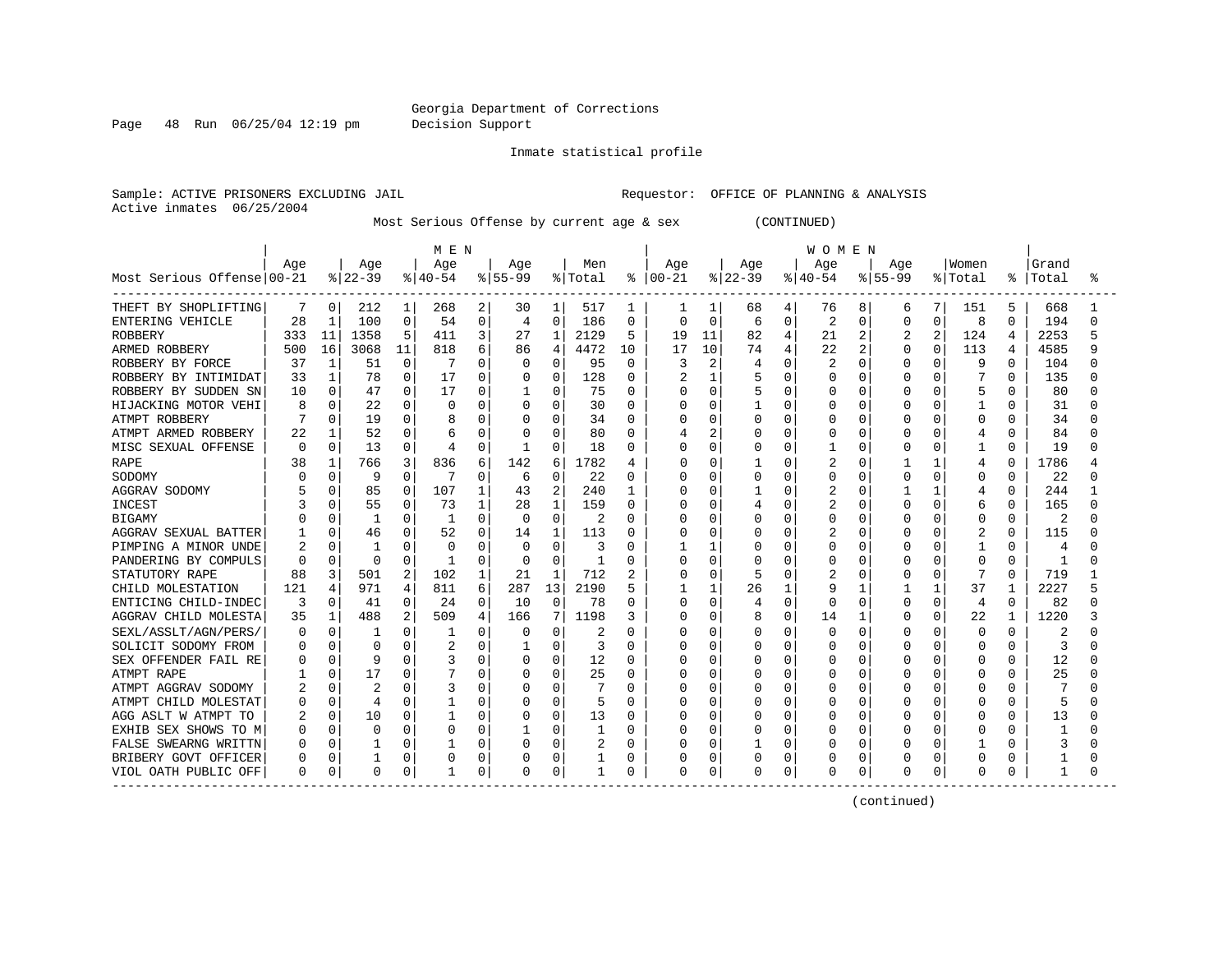Page 49 Run 06/25/04 12:19 pm Decision Support

Inmate statistical profile

Active inmates 06/25/2004

Sample: ACTIVE PRISONERS EXCLUDING JAIL **Requestor:** OFFICE OF PLANNING & ANALYSIS

Most Serious Offense by current age & sex (CONTINUED)

|                                            |          |              |              |             | M E N    |   |          |          |         |          |               |             |           |             | WOMEN    |          |              |   |                |                |       |    |
|--------------------------------------------|----------|--------------|--------------|-------------|----------|---|----------|----------|---------|----------|---------------|-------------|-----------|-------------|----------|----------|--------------|---|----------------|----------------|-------|----|
|                                            | Age      |              | Age          |             | Age      |   | Age      |          | Men     |          | Age           |             | Age       |             | Age      |          | Aqe          |   | Women          |                | Grand |    |
| Most Serious Offense 00-21                 |          |              | $ 22-39 $    |             | $ 40-54$ |   | $ 55-99$ |          | % Total |          | $8   00 - 21$ |             | $ 22-39 $ |             | $ 40-54$ |          | $8155 - 99$  |   | % Total        | ႜ              | Total | °≈ |
| DEFRAUDING STATE                           | 0        | 0            | 0            | 0           | 1        | 0 | 0        | 0        | 1       | 0        | 0             | 0           | 0         | 0           | 2        | 0        | 0            | 0 | 2              | 0              | 3     |    |
| INFLUENCING WITNESS                        | $\Omega$ | $\Omega$     | 4            | 0           | O        | 0 | 0        | $\Omega$ | 4       | 0        | 0             | 0           | 0         | $\mathbf 0$ | $\Omega$ | $\Omega$ | $\Omega$     | O | $\Omega$       | $\Omega$       | 4     |    |
| OBSTR OF LAW ENF OFF                       | 35       | 1            | 446          | 2           | 146      | 1 | 11       | 0        | 638     | 1        |               | 2           | 30        | 2           | 20       | 2        | $\Omega$     | 0 | 53             | $\overline{2}$ | 691   |    |
| PERJURY                                    |          | U            |              | 0           | O        | O | $\Omega$ | $\Omega$ |         | $\Omega$ | ი             | $\Omega$    | 2         | $\Omega$    | O        | O        | O            | U |                | U              | 4     |    |
| <b>FALSE SWEARING</b>                      |          | <sup>n</sup> | ∩            | $\Omega$    |          | 0 | O        | $\Omega$ |         | $\Omega$ |               | $\Omega$    | O         | $\Omega$    | U        | $\Omega$ | O            | U | $\Omega$       | U              |       |    |
| IMPERSONATING OFFICE                       |          | <sup>n</sup> | 2            | 0           |          | 0 | 0        | $\Omega$ |         | $\Omega$ |               | $\Omega$    | Ω         | $\Omega$    | U        | $\Omega$ | O            | U | $\Omega$       | U              |       |    |
| <b>EMBRACERY</b>                           |          | $\Omega$     | 2            | $\Omega$    |          | 0 | 0        | $\Omega$ | 2       | $\Omega$ |               | $\Omega$    | Ω         | $\Omega$    | U        | $\Omega$ | 0            | O | $\Omega$       | $\Omega$       | 2     |    |
| FALSE STATEMENTS GOV                       |          | 0            | 16           | 0           |          | 0 | 2        | 0        | 21      | 0        |               | 0           |           | 0           | 3        | $\Omega$ | 0            | O |                | O              | 28    |    |
| IMPERSNTNG IN LEGAL                        |          | $\Omega$     | $\mathbf{1}$ | 0           | O        | 0 | 0        | 0        |         | O        |               | $\Omega$    |           | $\Omega$    | 0        | O        | $\Omega$     | O | $\mathbf{1}$   | O              | 2     |    |
| <b>ESCAPE</b>                              |          | $\Omega$     | 61           | $\mathbf 0$ | 19       | 0 | 2        | 0        | 87      | $\Omega$ |               | $\Omega$    | 3         | $\Omega$    | 0        | 0        | 0            | O | 3              | $\Omega$       | 90    |    |
| AIDING ESCAPE                              |          | 0            | ∩            | 0           | 2        | 0 | 1        | 0        | 3       | $\Omega$ | U             | $\Omega$    | Ω         | $\Omega$    | U        | 0        | O            | O | $\Omega$       | $\Omega$       | 3     |    |
| HINDERING APPREH OR                        |          | $\Omega$     | 9            | 0           |          | 0 | 0        | 0        | 10      | $\Omega$ |               | $\Omega$    | 2         | $\Omega$    |          | O        | U            | 0 | 3              | $\Omega$       | 13    |    |
| MUTINY IN PENAL INST                       |          | 0            | 3            | 0           | O        | 0 | 0        | 0        |         | $\Omega$ | Ω             | $\Omega$    | 0         | $\Omega$    | U        | $\Omega$ | 0            | O | $\Omega$       | 0              |       |    |
| <b>BAIL JUMPING</b>                        |          |              | 4            | 0           |          | 0 | 0        | 0        | 6       | 0        | ი             | $\Omega$    | 0         | $\Omega$    | U        | $\Omega$ | 0            | O | $\Omega$       | O              | 6     |    |
| ATMPT ESCAPE                               |          |              |              | 0           |          | 0 | 0        | U        |         | O        |               | $\Omega$    |           | $\Omega$    | U        | 0        | O            |   | $\Omega$       |                |       |    |
| FALSE PUBLIC ALARM                         |          |              |              | 0           | 0        | 0 | 0        | 0        | 3       | 0        |               | $\Omega$    | Ω         | 0           | 0        | 0        | 0            |   | $\Omega$       | O              |       |    |
| CRMNL INTERFERE GOVT                       |          | 0            | 26           | 0           | 11       | 0 |          | O        | 45      | $\Omega$ | N             | $\Omega$    |           | $\Omega$    | U        | O        | U            |   |                | O              | 46    |    |
| LOTTERY VIOLATION                          |          | 0            | -1           | 0           | O        | O | O        | U        | 1       | O        |               | $\cap$      | Ω         | $\Omega$    |          | O        | O            | U | $\Omega$       | U              |       |    |
| <b>BUS HIJACKING</b>                       |          | <sup>n</sup> |              | 0           |          | O | 0        | $\Omega$ |         | O        |               | $\Omega$    | Ω         | $\Omega$    |          | $\Omega$ | O            | U | $\Omega$       | U              |       |    |
| REMOVAL BAGGAGE, CARG                      |          | $\Omega$     |              | 0           | 3        | 0 | 0        | U        | 4       | $\Omega$ |               | $\Omega$    | 0         | $\Omega$    |          | $\Omega$ | 0            | 0 | $\Omega$       | $\Omega$       | 4     |    |
| CRUELTY TO CHILDREN                        |          | 0            | 178          | 1           | 58       | 0 | 6        | 0        | 247     | 1        | 2             | 1           | 71        | 4           |          | 1        | 0            | O | 79             | 3              | 326   |    |
| ATMPT CRUELTY TO CHI                       |          | 0            | $\Omega$     | 0           |          | 0 | 0        | 0        |         | O        |               | $\mathbf 0$ | Ω         | $\Omega$    |          | $\Omega$ | 0            | O | $\Omega$       | $\Omega$       |       |    |
| SEX EXPLOITATION CHI                       |          | $\Omega$     | 5            | 0           |          | 0 | 2        | 0        | 14      | 0        |               | 1           |           | $\Omega$    | U        | $\Omega$ | <sup>0</sup> | 0 | $\overline{2}$ | $\cap$         | 16    |    |
| ABANDONMENT OF CHILD                       |          | $\Omega$     |              | 0           |          | 0 | 0        | $\Omega$ | 2       | $\Omega$ |               | $\Omega$    |           | $\Omega$    | O        | 0        | $\Omega$     | O | $\mathbf{1}$   | $\Omega$       | 3     |    |
| MISC WEAPON/EXPLOSIV                       |          | $\Omega$     |              | 0           |          | 0 | 1        | U        | 12      | $\Omega$ |               | $\Omega$    | Ω         | $\Omega$    | U        | $\Omega$ | O            | O | $\Omega$       | $\Omega$       | 12    |    |
| CARRY CONCEALED WEAP                       |          | $\Omega$     | 3            | $\Omega$    | 2        | 0 | $\Omega$ | 0        | 6       | $\Omega$ |               | $\Omega$    |           | $\Omega$    | O        | 0        | 0            | O | 1              | $\Omega$       | 7     |    |
| POSS OF FIREARM DUR                        | 11       | $\Omega$     | 175          | 1           | 49       | 0 | 10       | 0        | 245     | 1        | Ω             | 0           |           | $\Omega$    |          | 0        | $\Omega$     | O | 8              | 0              | 253   |    |
| POSS OF CERTAIN WEAP                       | 2        | $\Omega$     | 14           | 0           | 9        | 0 | 2        | 0        | 27      | 0        |               | 0           |           | $\Omega$    | U        | 0        |              |   |                | $\Omega$       | 28    |    |
| POSS FIREARM CONVCT                        | 20       | 1            | 425          | 2           | 205      | 2 | 29       | 1        | 679     | 1        | Ω             | 0           | 9         | 0           |          | 1        | 0            | O | 16             |                | 695   |    |
| CARRY WEAPON AT SCHO                       |          | O            |              | O           | O        | O | $\Omega$ | $\Omega$ | 4       | O        |               | $\Omega$    |           | $\Omega$    | 0        | n        | O            |   | 1              | O              |       |    |
| POSS WEAPON BY PRISO                       |          | $\Omega$     | $\Omega$     | $\Omega$    |          | 0 | 0        | $\Omega$ |         | 0        |               | $\Omega$    | 0         | $\Omega$    | O        | $\Omega$ | O            | O | $\Omega$       | O              |       |    |
| MISUSE FIREARM HUNTI                       |          | 0            |              | 0           | O        | 0 | 0        | 0        |         | 0        |               | $\Omega$    | Ω         | $\Omega$    | 0        | $\Omega$ | $\Omega$     | 0 | $\Omega$       | $\Omega$       |       |    |
| CRUELTY TO ANIMALS                         |          | $\Omega$     | 4            | 0           |          | 0 | 0        | 0        |         | 0        |               | 0           | Ω         | $\mathbf 0$ |          | 0        | 0            | O | 0              |                |       |    |
| AGGRAV CRUELTY TO AN<br>------------------ | 0        | $\Omega$     | $\mathbf{1}$ | 0           |          | 0 | 0        | 0        | 2       | 0        | $\Omega$      | 0           | Ω         | 0           | 0        | 0        | $\Omega$     | 0 | $\Omega$       | 0              | 2     |    |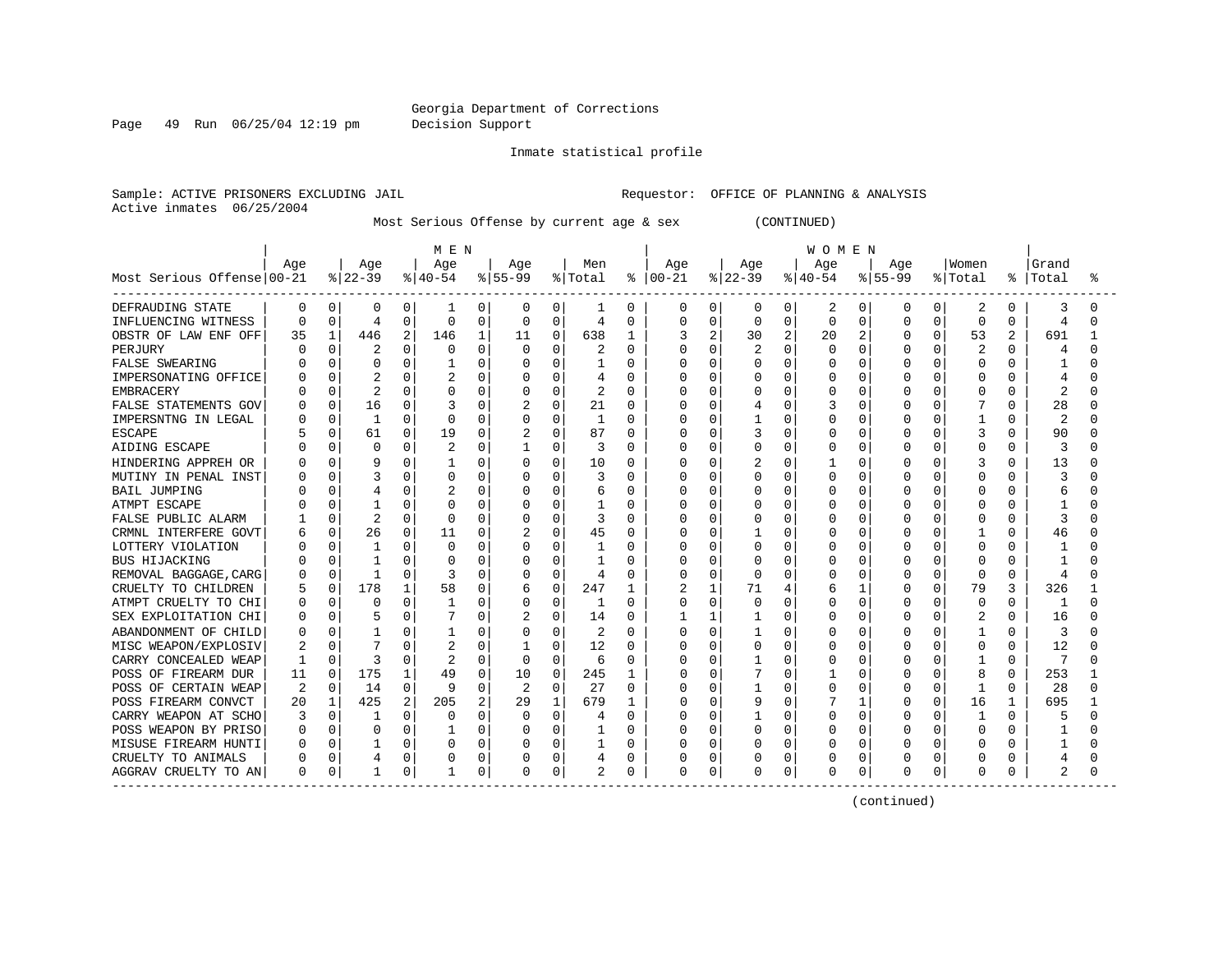Page 50 Run 06/25/04 12:19 pm Decision Support

Inmate statistical profile

Sample: ACTIVE PRISONERS EXCLUDING JAIL **Requestor:** OFFICE OF PLANNING & ANALYSIS Active inmates 06/25/2004

Most Serious Offense by current age & sex (CONTINUED)

|                            | MEN |             |           |              |           |              |                |                |         |              | <b>WOMEN</b>  |                |              |              |              |              |                |              |                |              |       |   |
|----------------------------|-----|-------------|-----------|--------------|-----------|--------------|----------------|----------------|---------|--------------|---------------|----------------|--------------|--------------|--------------|--------------|----------------|--------------|----------------|--------------|-------|---|
|                            | Age |             | Age       |              | Age       |              | Aqe            |                | Men     |              | Aqe           |                | Aqe          |              | Age          |              | Aqe            |              | Women          |              | Grand |   |
| Most Serious Offense 00-21 |     |             | $ 22-39 $ |              | $ 40-54 $ |              | $ 55-99$       |                | % Total |              | $8   00 - 21$ |                | $ 22-39 $    |              | $ 40-54$     |              | $8155 - 99$    |              | % Total        | ႜ            | Total | ° |
| PEEPING TOM                | 4   | 0           | 12        | 0            | 8         | 0            |                | 0              | 25      | 0            | 0             | 0              | 0            | 0            | 0            | 0            | 0              | 0            | 0              | 0            | 25    |   |
| RACKETEERING               | O   | 0           | 33        | 0            | 20        | 0            | 4              | $\Omega$       | 57      | 0            | U             | 0              | 4            | 0            | 8            |              |                | 1            | 13             | $\Omega$     | 70    |   |
| S/D NARCOTICS OPIATE       |     | 0           | 57        | 0            | 55        | 0            |                | $\mathbf 0$    | 120     | 0            |               | 1              | 2            | 0            |              | 0            |                | 1            | 6              | 0            | 126   |   |
| S/D DEP STIM CNTRF D       |     | $\Omega$    | 108       | $\Omega$     | 38        | $\Omega$     |                | $\Omega$       | 157     | $\Omega$     |               | 1              | 15           |              | 8            | $\mathbf{1}$ | <sup>0</sup>   | $\Omega$     | 25             | $\mathbf{1}$ | 182   |   |
| S/D OF LSD                 |     | $\Omega$    | $\Omega$  | 0            |           | O            | $\Omega$       | $\Omega$       | -1      | 0            | 0             | $\Omega$       | <sup>0</sup> | 0            | O            | $\Omega$     | O              | 0            | $\Omega$       | $\Omega$     | -1    |   |
| S/D OF MARIJUANA           | 23  | 1           | 186       | 1            | 62        | $\Omega$     | 6              | 0              | 277     | 1            |               | 1              | 12           | $\mathbf{1}$ | 4            | $\Omega$     | O              | 0            | 17             | 1.           | 294   |   |
| POSS NARCOTICS OPIAT       | 13  | $\Omega$    | 121       | $\Omega$     | 69        | $\mathbf{1}$ | 8              | $\Omega$       | 211     | 0            | 2             | $\mathbf{1}$   | 26           | $\mathbf{1}$ | 16           | 2            |                | $\mathbf{1}$ | 45             | 1            | 256   |   |
| POSS DEP STIM CNTRF        | 19  | 1           | 234       | 1            | 125       | 1            |                | 0              | 385     | 1            | 3             | 2              | 44           | 2            | 16           | 2            |                | 1            | 64             |              | 449   |   |
| POSS OF LSD                | C   | $\Omega$    | 3         | 0            | 1         | $\Omega$     |                | 0              | 4       | $\Omega$     | ი             | 0              | $\mathbf{1}$ | O            | 0            | $\Omega$     | $\Omega$       | $\Omega$     | 1              | $\Omega$     | 5     |   |
| POSS OF MARIJUANA          | 32  | $\mathbf 1$ | 213       | 1            | 50        | 0            | 8              | $\mathbf 0$    | 303     | 1            |               | $\mathbf{1}$   | 17           | $\mathbf{1}$ | 2            | $\Omega$     | 0              | 0            | 20             | 1            | 323   |   |
| ILLEGAL ATTM TO OBT        |     | 0           | -1        | 0            | 5         | 0            | $\Omega$       | 0              | 6       | 0            | U             | 0              | 3            | $\Omega$     | 2            | 0            | O              | 0            | 5              | $\Omega$     | 11    |   |
| VIOL GA CNTRL SBST A       |     | $\Omega$    | 20        | 0            | 13        | $\Omega$     |                | 0              | 33      | $\Omega$     | O             | $\Omega$       | 0            | $\Omega$     | 1            | O            | U              | 0            |                | U            | 34    |   |
| VIOL DNGROUS DRGS AC       | O   | $\Omega$    | -1        | 0            | -1        | 0            |                | $\Omega$       | 2       | 0            | O             | $\Omega$       | 0            | 0            | 0            | 0            | O              | 0            | $\Omega$       | $\Omega$     | 2     |   |
| UNLWFL MFG/DEL/DIST        |     | $\Omega$    | 10        | 0            | 8         | 0            | 0              | 0              | 18      | 0            | U             | 0              |              | 0            | 0            | 0            | O              | 0            |                | O            | 19    |   |
| POSS DRUG RELATED MA       |     | 0           | 1         | O            |           | O            |                | $\Omega$       | 2       | 0            | Ω             | 0              | 0            | 0            | O            | O            |                |              | $\Omega$       |              | 2     |   |
| S/D CONT SUB PUBLIC        |     |             | 65        | 0            | 15        | 0            | $\overline{c}$ | $\Omega$       | 88      | O            |               | 1              |              | O            |              |              | 0              |              | 4              |              | 92    |   |
| S/D CONT SUB SCHOOL        |     |             | 28        | O            | 6         | O            | 3              | $\Omega$       | 40      | <sup>0</sup> | U             | $\Omega$       | O            | O            | <sup>0</sup> | O            | O              | O            | $\Omega$       | O            | 40    |   |
| S/D COCAINE                | 67  | 2           | 1070      | 4            | 460       | 4            | 38             | $\overline{2}$ | 1635    |              | 3             | $\mathfrak{D}$ | 49           | 3            | 37           | 4            | $\overline{2}$ | 2            | 91             | κ            | 1726  |   |
| POSS OF COCAINE            | 142 | 5           | 1399      | 5            | 582       | 4            | 53             | $\overline{2}$ | 2176    |              | 5             | 3              | 120          | 6            | 84           | 8            | 3              | 3            | 212            |              | 2388  |   |
| ATMPT VIOL SUBSTANCE       |     | 0           | 48        | 0            | 22        | $\Omega$     | 3              | $\Omega$       | 75      | 0            | 0             | $\mathbf 0$    | 11           | 1            | 6            | -1           | 0              | 0            | 17             | 1            | 92    |   |
| MISC DRUGS TRAFFICKI       | 8   | 0           | 358       | $\mathbf{1}$ | 108       | 1            | 18             | 1              | 492     | 1            | 5             | 3              | 24           | $\mathbf{1}$ | 14           | 1            |                | 2            | 45             | 1            | 537   |   |
| TRAF COCAINE LESS 20       | 14  | 0           | 324       | 1            | 84        | $\mathbf{1}$ | 10             | $\mathbf 0$    | 432     | 1            |               | 0              | 17           | $\mathbf{1}$ | 4            | $\Omega$     | 0              | 0            | 21             | $\mathbf{1}$ | 453   |   |
| TRAF COCAINE 201-400       |     | 0           | 66        | 0            | 13        | 0            | 3              | $\mathbf 0$    | 84      | $\Omega$     | O             | 0              | 6            | $\Omega$     | O            | $\Omega$     | 0              | 0            | 6              | $\Omega$     | 90    |   |
| TRAF COCAINE 401+ GM       |     | $\Omega$    | 85        | $\Omega$     | 26        | $\Omega$     |                | $\Omega$       | 119     | $\Omega$     | Ω             | $\Omega$       | 9            | $\Omega$     | 1            | $\Omega$     |                | 1            | 11             | $\Omega$     | 130   |   |
| TRAF NARCOTIC LESS 1       |     | $\Omega$    | 1         | 0            |           | $\Omega$     | 0              | $\Omega$       | 3       | $\Omega$     | U             | 0              |              | $\Omega$     | O            | $\Omega$     | $\Omega$       | 0            | 1              | $\cap$       | 4     |   |
| TRAF NARCOTIC 15-28        |     | 0           | -1        | 0            |           | 0            | 0              | 0              | 2       | 0            | O             | $\Omega$       | 0            | 0            | 0            | 0            | 0              | 0            | 0              | $\Omega$     | 2     |   |
| TRAF NARCOTIC 29+ GM       |     | $\Omega$    | 9         | 0            |           | 0            | 0              | 0              | 13      | $\Omega$     | U             | $\mathbf 0$    | 0            | 0            |              | 0            | <sup>0</sup>   | 0            | 2              | $\Omega$     | 15    |   |
| TRAF MARIJNA 101-200       |     | O           | 5         | 0            |           | O            | 2              | 0              | 10      | 0            | Ω             | 0              |              | O            | U            | O            |                |              |                | O            | 11    |   |
| TRAF MARIJNA 2001-10       |     | 0           | $\Omega$  | 0            |           | 0            |                | $\mathbf 0$    |         | 0            | Ω             | 0              |              | O            | 0            | 0            | 0              |              | 0              | O            |       |   |
| TRAF AMPHTMINE 28-19       |     | 0           | 22        | O            | 8         | O            |                | 0              | 33      | <sup>0</sup> | U             | $\Omega$       | 4            | O            | U            | O            | O              | O            | 4              | O            | 37    |   |
| TRAF AMPHTMINE 200-3       |     | $\Omega$    | 3         | 0            |           | $\Omega$     | 0              | $\Omega$       |         | 0            | U             | $\Omega$       | 2            | O            | O            | O            | O              | 0            | $\overline{c}$ | O            | 9     |   |
| TRAF AMPHTMINE 400+        |     | $\Omega$    | 9         | 0            |           | $\Omega$     |                | 0              | 15      | O            | Ω             | 0              |              | $\cap$       | U            | $\Omega$     | <sup>0</sup>   | $\Omega$     |                | $\Omega$     | 16    |   |
| CNSPIRE TRAFFIC CNTR       | 0   | 0           |           | 0            |           | 0            | 0              | 0              | 2       | 0            |               | $\mathbf 0$    | 0            | 0            | 0            | 0            | 0              | 0            | 0              | 0            | 2     |   |
| USE COMM FACLTY VIO        | 0   | 0           | 2         | 0            | 1         | 0            | 0              | 0              | 3       | 0            |               | 1              | 0            | 0            | 0            | 0            | $\Omega$       | 0            |                | 0            | 4     |   |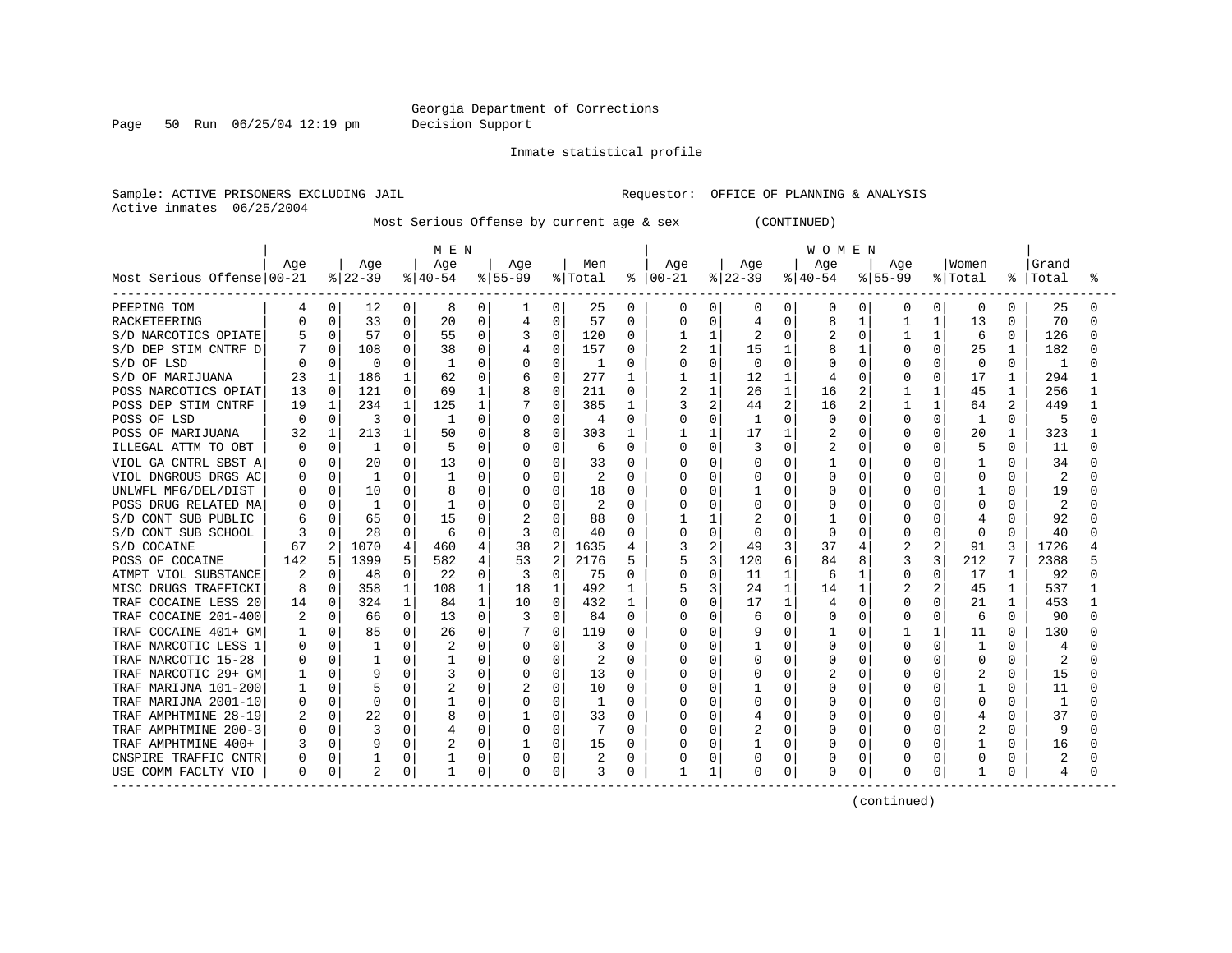Page 51 Run 06/25/04 12:19 pm Decision Support

Inmate statistical profile

Sample: ACTIVE PRISONERS EXCLUDING JAIL **Requestor:** OFFICE OF PLANNING & ANALYSIS Active inmates 06/25/2004

Most Serious Offense by current age & sex (CONTINUED)

|                            | M E N |  |           |          |           |  |           |          |         |   |          | <b>WOMEN</b> |           |  |           |  |           |  |         |   |       |  |  |
|----------------------------|-------|--|-----------|----------|-----------|--|-----------|----------|---------|---|----------|--------------|-----------|--|-----------|--|-----------|--|---------|---|-------|--|--|
|                            | Age   |  | Age       |          | Age       |  | Age       |          | Men     |   | Age      |              | Age       |  | Age       |  | Age       |  | Women   |   | Grand |  |  |
| Most Serious Offense 00-21 |       |  | $ 22-39 $ |          | $ 40-54 $ |  | $8 55-99$ |          | % Total | ႜ | $ 00-21$ |              | $ 22-39 $ |  | $ 40-54 $ |  | $ 55-99 $ |  | % Total | ႜ | Total |  |  |
| ATT/CONSPRCY COMMT C       |       |  | 13        | 0        |           |  |           |          | 21      |   |          |              |           |  |           |  |           |  |         |   | 26    |  |  |
| UNAUTH DIST CONTRLLD       | Ω     |  |           | 0        |           |  |           |          |         |   |          |              |           |  |           |  |           |  |         |   |       |  |  |
| VIOL MOTOR VEHICLE L       | 2     |  | 38        | $\Omega$ | 25        |  |           |          | 66      |   |          |              | 4         |  |           |  |           |  | 9       |   | 75    |  |  |
| CHOP SHOP VIOLATION        | 0     |  |           |          |           |  |           |          |         |   |          |              |           |  |           |  |           |  |         |   |       |  |  |
| DRVNG HABTL VIOLATOR       | 0     |  | 84        | 0        | 114       |  | 16        |          | 214     |   |          |              |           |  |           |  |           |  |         |   | 221   |  |  |
| HABIT TRAF VOIL/IMPA       | 0     |  |           |          | 8         |  |           | 0        | 15      |   |          |              |           |  |           |  |           |  |         |   | 15    |  |  |
| HABIT TRAF VIOL/OTHE       | 0     |  |           |          |           |  |           |          |         |   |          |              |           |  |           |  |           |  |         |   |       |  |  |
| MISC MRALS/PBLIC H/S       |       |  | h         |          |           |  |           |          | 15      |   |          |              |           |  |           |  |           |  |         |   | 16    |  |  |
| MISC CORRECTIONL INS       |       |  |           |          |           |  |           |          | 6       |   |          |              |           |  |           |  |           |  |         |   | 6     |  |  |
| CONSPIRACY                 |       |  | 45        |          |           |  |           | $\Omega$ | 61      |   |          |              |           |  |           |  |           |  | 6       |   | 67    |  |  |
| CRMNL ATMPT                |       |  | 14        | 0        |           |  |           | 0        | 32      |   |          |              |           |  |           |  |           |  |         |   | 37    |  |  |
| AIRCRAFT HIJACKING         | 0     |  |           | 0        |           |  |           | 0        |         |   |          |              |           |  |           |  |           |  |         |   |       |  |  |
| CRMNL SOLICITATION         |       |  |           |          |           |  |           | 0        | 10      |   |          |              |           |  |           |  |           |  |         |   |       |  |  |
| PARTY TO A CRIME           |       |  |           |          |           |  |           |          | 6       |   |          |              |           |  |           |  |           |  |         |   | 8     |  |  |
| Total                      | 3141  |  | 27095     |          | 13050     |  | 2221      |          | 45507   |   | 168      |              | 1858      |  | 1004      |  | 86        |  | 3116    |   | 48623 |  |  |